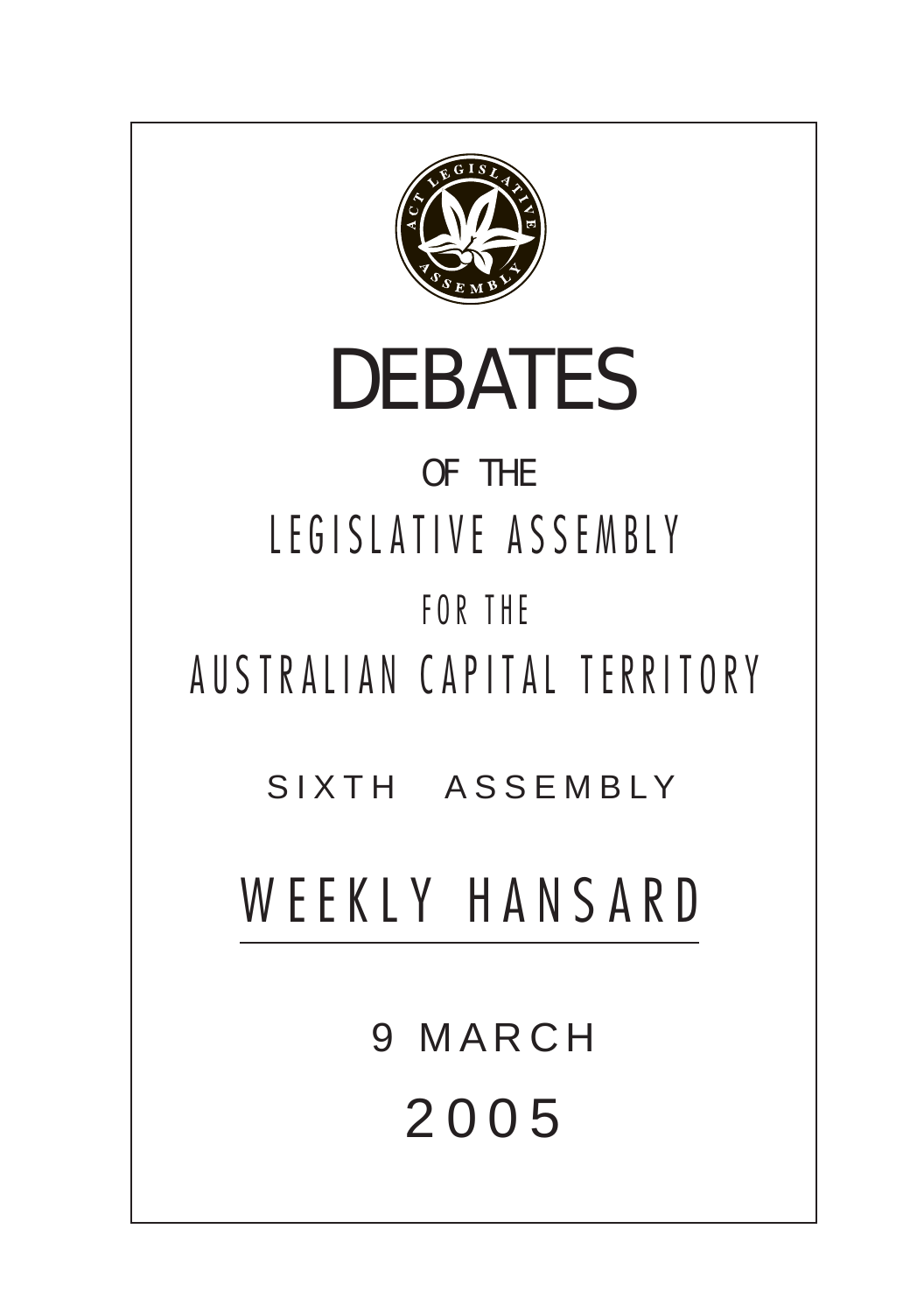# Wednesday, 9 March 2005

| Petitions:                                         |  |
|----------------------------------------------------|--|
|                                                    |  |
|                                                    |  |
|                                                    |  |
|                                                    |  |
|                                                    |  |
| Questions without notice:                          |  |
|                                                    |  |
|                                                    |  |
|                                                    |  |
|                                                    |  |
|                                                    |  |
|                                                    |  |
|                                                    |  |
|                                                    |  |
|                                                    |  |
|                                                    |  |
|                                                    |  |
| Supplementary answers to questions without notice: |  |
|                                                    |  |
|                                                    |  |
|                                                    |  |
|                                                    |  |
|                                                    |  |
|                                                    |  |
|                                                    |  |
|                                                    |  |
|                                                    |  |
|                                                    |  |
| Adjournment:                                       |  |
|                                                    |  |
|                                                    |  |
|                                                    |  |
|                                                    |  |
|                                                    |  |
|                                                    |  |
|                                                    |  |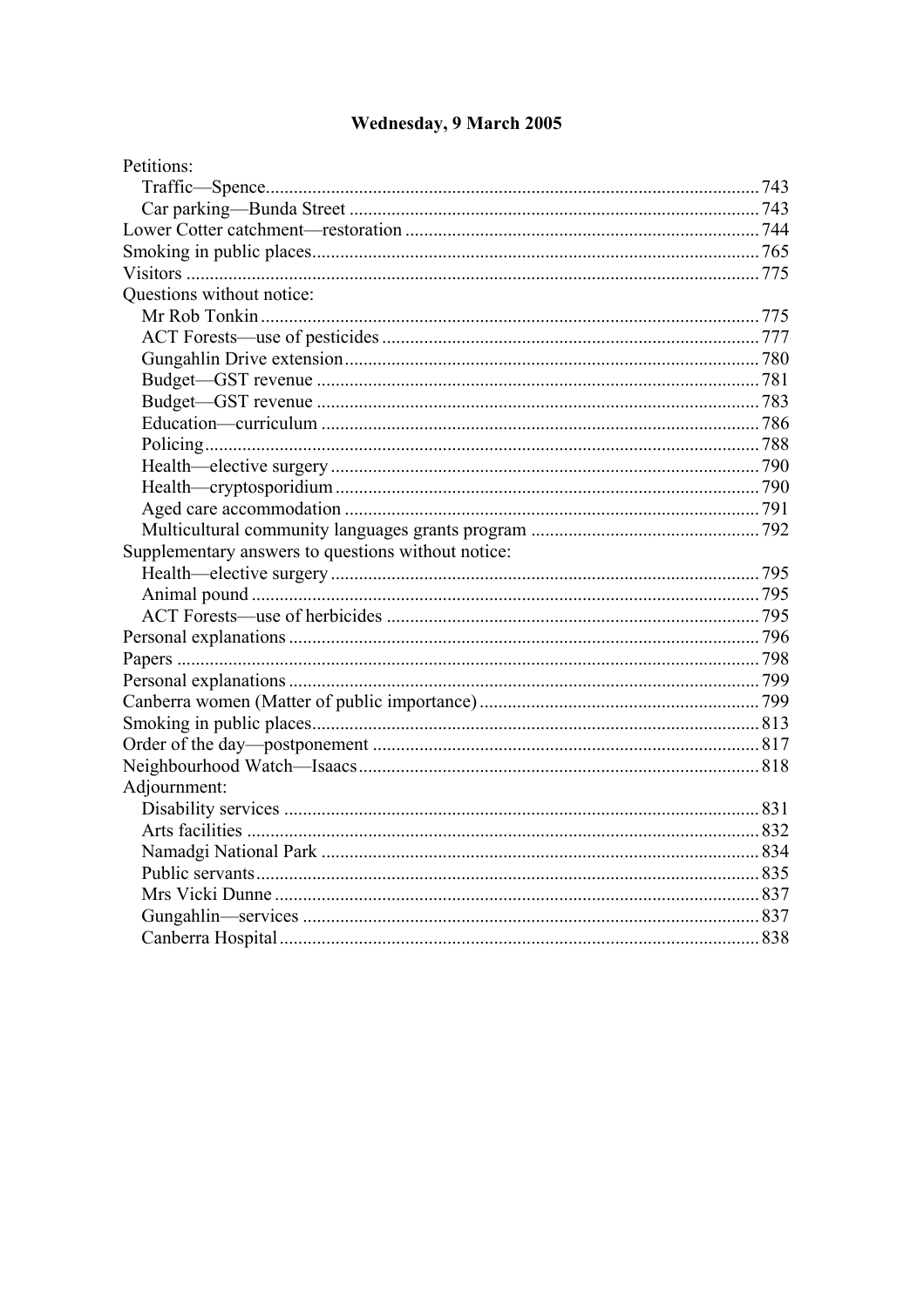## **Wednesday, 9 March 2005**

**MR SPEAKER** (Mr Berry) took the chair at 10.30 am and asked members to stand in silence and pray or reflect on their responsibilities to the people of the Australian Capital Territory.

## **Petitions**

*The following petitions were lodged for presentation:*

### <span id="page-2-0"></span>**Traffic—Spence**

*By* **Mr Stefaniak**, *from 81 residents*:

TO THE SPEAKER AND THE MEMBERS OF THE LEGISLATIVE ASSEMBLY FOR THE AUSTRALIAN CAPITAL TERRITORY

The petition of certain residents of the Australian Capital Territory draws to the attention of the Next Assembly that the intersection of Kingsford Smith Drive and Kuringa Drive Spence is in urgent need of a traffic engineering assessment and upgrade.

In recent months there have been a number of serious motor vehicle accidents at this intersection. Your petitioners therefore request the Next Assembly to call on steps to have this assessment undertaken and this dangerous intersection upgraded immediately.

### <span id="page-2-1"></span>**Car parking—Bunda Street**

#### *By* **Mr Stanhope**, *from 1,722 residents:*

**To the Speaker and Members of the Legislative Assembly** for the Australian Capital Territory, the petition of concerned residents of the ACT, draws to the attention of the Assembly that:-

- 1.QIC (the developer) of Section 84 Civic, has mislead the residents and business operators of the ACT regarding the timing of the closure of the surface parking in Precinct A (the corner Bunda and Petrie Streets).
- 2.A brochure titled **Current Construction Activities, October 2004** states that QIC is committed to delivering car parking as part of the initial works program in Precinct B. QIC also stated in the brochure the interim parking arrangements (Precinct A) would be available during this (initial works) stage of construction.
- 3.The new **Section 84 City 2004 Master Plan**, released December 2004, also states—early provision of basement parking on Precinct B (by mid 2005) will boost available spaces in the short to medium term (in the Bunda Street area).
- 4.We respectfully remind the Assembly that certain works (**including the new Griffin Centre with basement parking**) are part of the Lessee's deed of agreement obligations to the Territory.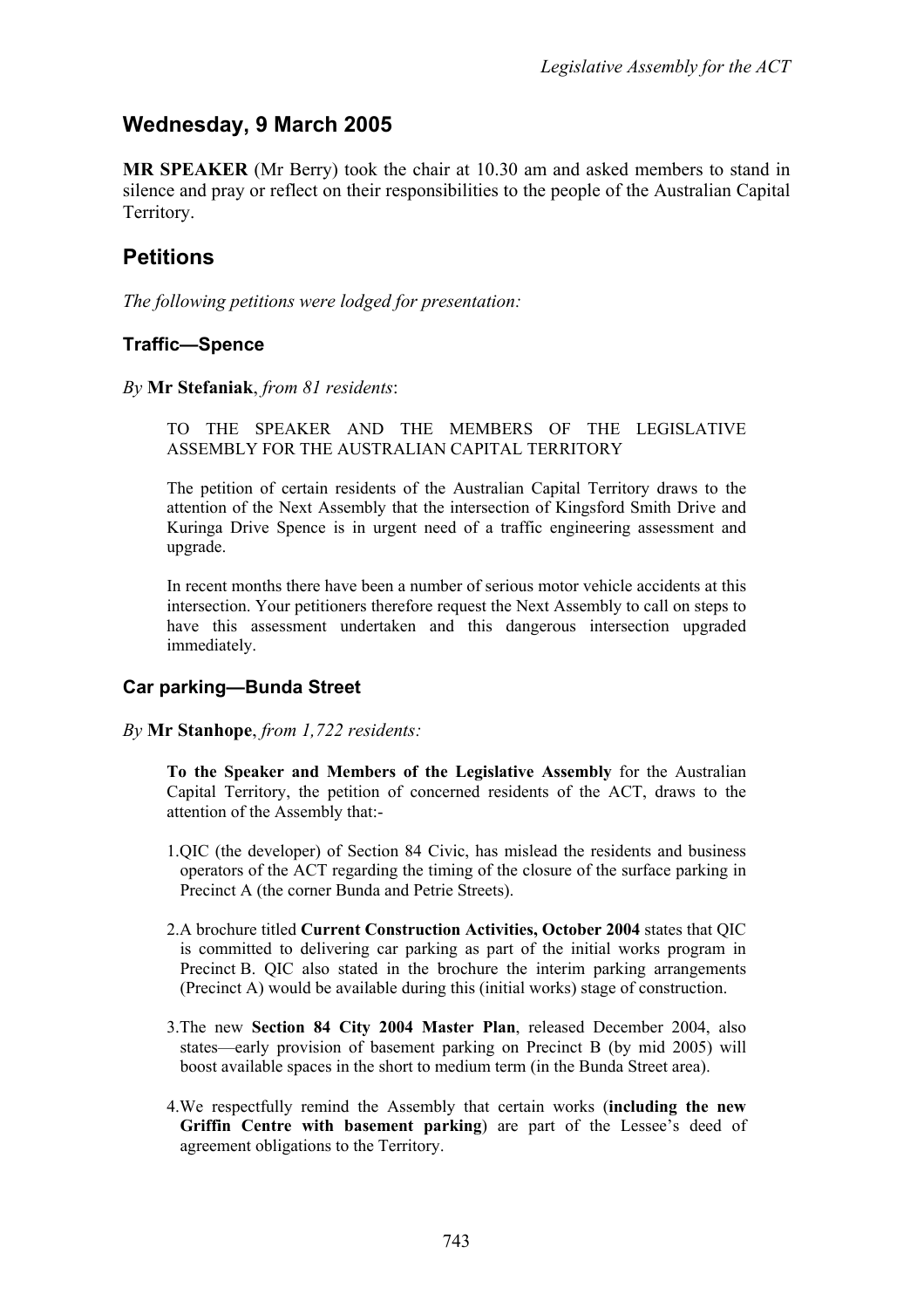5.Furthermore this breach of the publicly advertised timing of parking space closures has placed unacceptable pressure on parking availability for visitors and workers in the Civic area and has certainly not "*boosted available parking spaces in the short term*".

The petitioners therefore request the Assembly require QIC to create additional temporary surface car parking (at least 250 places), and/or other measures to alleviate the current parking situation in the Bunda St area, to be made available till the Precinct B underground parking is open.

*The Clerk having announced that the terms of the petitions would be recorded in Hansard and a copy of each referred to the appropriate minister, the petitions were received.*

## <span id="page-3-0"></span>**Lower Cotter catchment—restoration**

**MRS DUNNE** (Ginninderra) (10.32): I move:

That this Assembly:

(1) notes:

(a) that Environment ACT last week halted forestry operations in the Lower Cotter catchment; and

(b) the statement by the Minister for the Environment that he will continue with the current planting in the Lower Cotter catchment; and

(2) calls on the ACT Government to:

- (a) immediately halt all forestry operations until the matter has been reviewed by the Legislative Assembly; and
- (b) table, before the adjournment of the Legislative Assembly on Thursday, 10 March 2005, all advice provided to the Shaping Our Territory Group and all advice tendered to the Government concerning the restoration of land in the Lower Cotter catchment.

Mr Speaker, this is a motion about failure. It is about failure to consult, it is about failure to listen and it is about the failure of this government to really take into account the benefits and the adversities of their actions in relation to the lower Cotter catchment.

There has been a lot said, in the last week or so in particular, about forestry in the lower Cotter catchment, but there has also been a lot said in this place since the devastating fires of 2003. We are here today debating this issue because of another failure: the failure on 8 January 2003 to put out fires that eventually burnt through these pine forests and so devastated the best water catchment in this country and probably the world.

What we have to remember is that, before the devastating fires of 2003—and we all admit that they were devastating; we had a press release from the Chief Minister the other day reinforcing just how devastating they were—we had some of the best water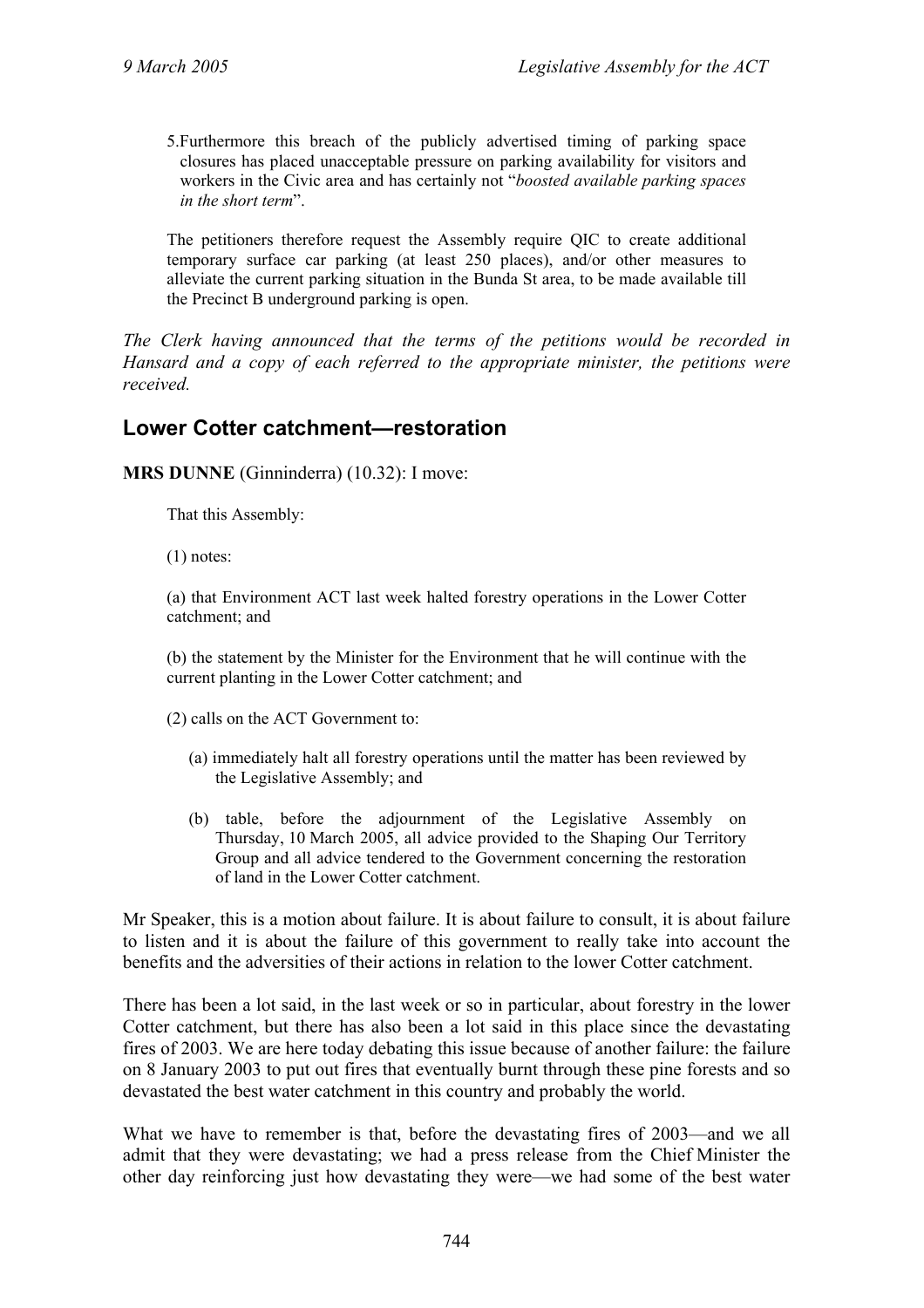catchments in the world. We had some of the best quality water for drinking purposes in the world. For the most part, we could reticulate water to Canberra homes without any augmentation—any chemical addition, any purification, any filtration—because we had the best water catchment in the world.

The failure of 8 January 2003 was that we did not put out the fires when we had an opportunity, and we let the catchments burn as a result. We are here today addressing the failure that occurred on that day—and we will reap the benefits or we will reap the adversities of that failure for 50 or 100 years to come. This will not be the last debate about the quality of the water catchment in the Cotter because of what happened on 8 January or what did not happen on 8 January.

We have to face up to ourselves and realise that collectively we failed on 8 January, and we are confronting that failure today by confronting other failures of the Minister for the Environment: his failure to consult, his advice-shopping to find the most convenient advice. What we see today is something that the members of the opposition have been talking about for a long time: the capacity of this Chief Minister, this Minister for the Environment, to undertake what we call "Stanhoping".

There is a great tradition of eponymic verbs in the English language. The most obvious and longstanding one is to boycott. A more modern version would be to pilger, which roughly translates as to exaggerate an apparent wrong to the point of making the intelligent and otherwise impartial person sympathetic to the supposed wrongdoer. And now in the ACT we have come up with a new example of this, which is to "Stanhope", which has now entered the Australian political lexicon. There are several variants, but a good definition might be "to shift the blame from one's self and one's government by misrepresenting criticism of the government as criticism of honourable people whose actions are undermined by government incompetence itself, and to do so, usually, with a quavering voice"—you know, "You have to be nice to the volunteers." Firefighters especially volunteers—nurses and teachers are three groups that have been "Stanhoped" in this way. And there is also a tactic for the "Stanhoper" to bask in the reflected glory of the group in question.

What we have here today is classic "Stanhoping". We had it yesterday when Mr Stanhope attacked Dr Foskey—and, I think, the *Canberra Times* in the same breath—for her "ideological" campaign against forests, against pine trees. The only person who is being ideological in this debate is the Chief Minister and Minister for the Environment, who is ideologically sticking to his own point of view, refusing to be gainsaid by anyone.

There is a timely reminder of how we should be approaching this debate in yesterday's article by Mr Sandy Hollway, the chair of the Shaping our Territory Working Group, where he says that, rather than bickering and misrepresentation—and I do not want to be involved in misrepresentation in this issue—the debate "should be led by dispassionate, expert analysis of options, costs and benefits". I wholeheartedly concur with Mr Hollway that there should be dispassionate and expert analysis of options, costs and benefits, and that is what this motion proposes to lead to today.

What the motion calls for, for the most part, is a temporary halt to forestry operations while this issue is reviewed in a public way. And the first step to reviewing this issue in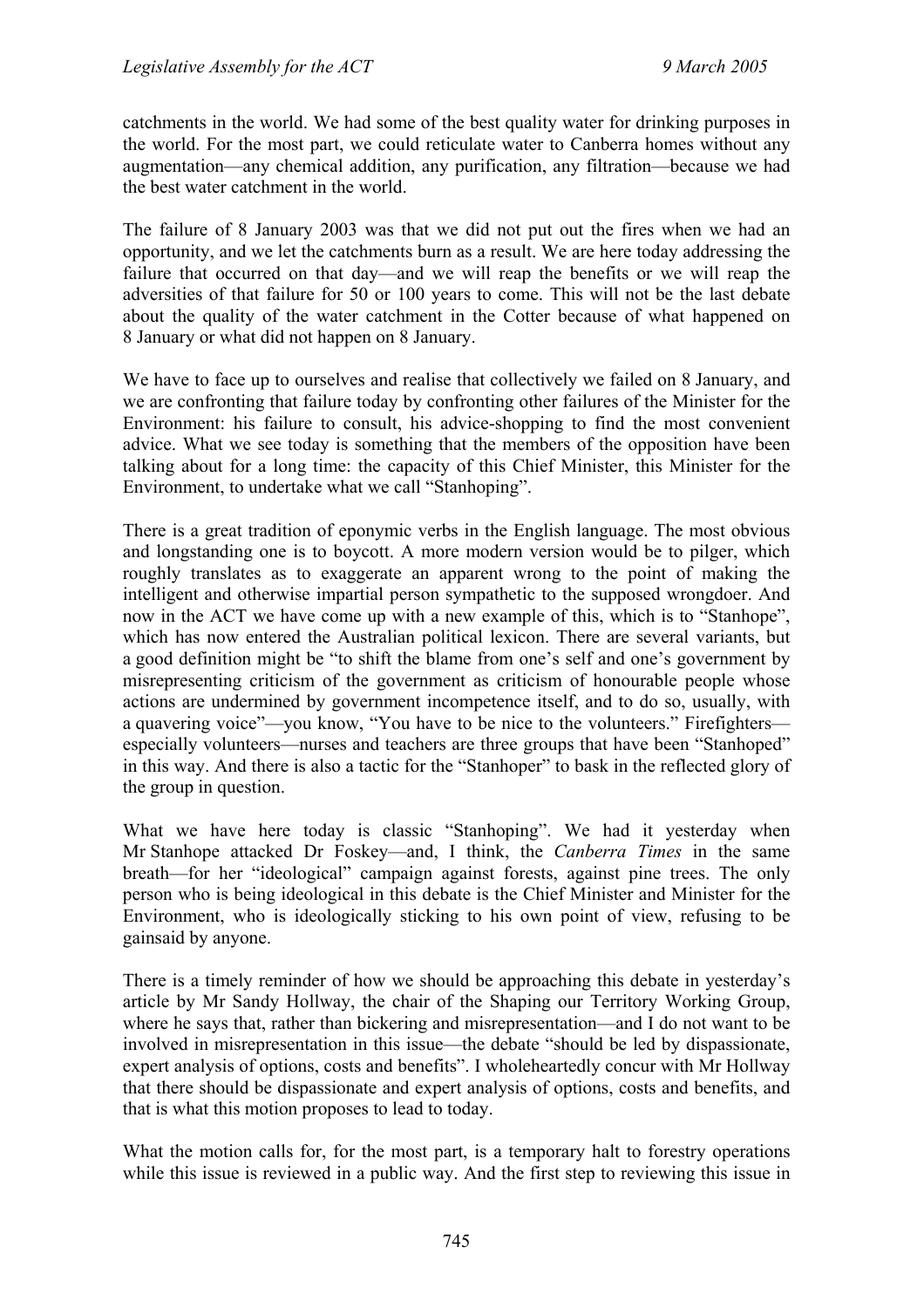a public way is to have all the papers that are available, all of what everyone said on the subject, laid open for the people of the ACT to inform themselves—not to have it delivered via the cipher of *Shaping our territory* or Jon Stanhope, the Minister for the Environment, but to actually see what a whole lot of people said.

This is necessary because yesterday Mr Stanhope stood in this place and said that *Shaping our territory* was signed off by a squillion people, and he read out a list. I will read out this list again. The first is Sandy Hollway. I have a high regard for Mr Hollway, but I do not know that he is an expert in forestry, water conservation, run-off or chemicals; I do not think he is a scientist. Next is Maureen Cane, a social worker and member of the community held in the highest regard but who does not have those scientific qualifications. Peter Cullen, without a doubt, is the foremost freshwater ecologist in the country. Robert de Castella is a fine runner, a fine advocate for health and fitness, but his scientific knowledge, I think, is a little on the light side. Ms Dorte Eklund and Ms Catherine Keirnan have particular expertise in planning and landscape architecture, but none in those fields. Kevin Jeffery, a rural lessee, would have a passing knowledge of most of these things. Mr Peter Kanowski is a forester whose views we should take into account. Ms Pegrum and Mr Scott-Bohanna from the National Capital Authority have no particular expertise in this area. Mr Terry Snow is a foremost Canberra, a businessman, a philanthropist and a man of considerable note but, again, someone who has limited but probably a passing enthusiasm for these issues. Mr Thompson and Mr Tonkin are representatives of the government, and Professor Robert Wasson is a foremost ecologist.

It is a very long list there, but there are actually three people with expertise in the areas that we are concerned about who supposedly signed off on this document and thereby committed the ACT government to reforesting the lower Cotter catchment. There are three people on that long list who have particular expertise, and at least two of those people have come out publicly in the last little while and raised considerable concerns about the department's and the government's actions in the lower Cotter catchment.

So what this motion is about is laying bare the record so that the people of Canberra can see what is happening and can make decisions. It is very important to make decisions about the future. As I said, what happens in the Cotter catchment as a result of our failings on 8 January 2003 will impact on the lives of the people of Canberra for the next 100 years at least.

What happened as a result of the ferocity of those fires is that we lost probably 1,000 years worth of build-up of organic material in the soil; there is no organic material in the soil. As a result of that, the soil, in some cases, can lodge rock hard, like concrete, but in other places is quite mobile. You can see the results of that if you visit the Cotter River. At the Cotter Reserve, as I said to the *Canberra Times* the other day, it is like flowing milk chocolate. The water is brown and that brown is the run-off from completely denuded slopes all around the Cotter catchment.

The Cotter catchment is very important as a recreational area. It is very important—or was before the fires—ecologically; it was one of the few breeding grounds in the ACT of the two-spined blackfish, one of the endangered species. One of the reasons why the two-spined blackfish is endangered is the impact of European carp, which create turbidity and make it difficult for these native species to breed. But we have created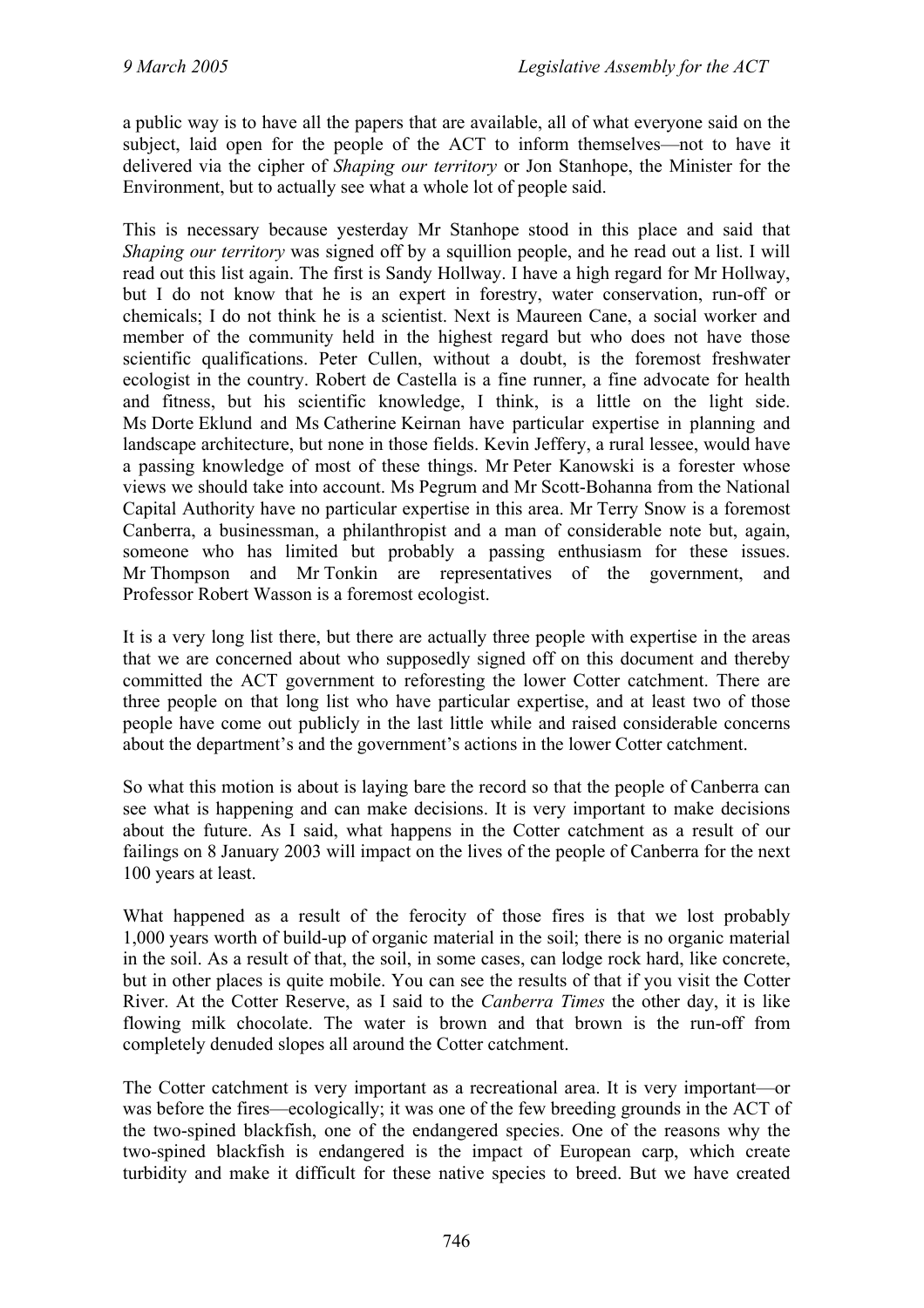much more turbidity in the lower Cotter catchment in the last two years than millions of carp could have done in the lower Cotter catchment.

This is about our failing to address the issues. What we are doing today is trying to draw a line, take some time and actually look at what we are going to do for the future—for the future of that catchment, for the future of our drinking supply, because it is part of our water supply—and, because we are at the headwaters of the Murray-Darling Basin, the responsibility we have for the impact that will have on the Murrumbidgee River downstream and the Murray River downstream. Those areas are very important and I do not think enough attention has been given to these issues.

There is a fair swag of stuff in *Shaping our territory* about the options for forestry. It is very clear, if you read *Shaping our territory*, that this part of the report was written and predicated on, "We will be back with pines." It seems to me and to many people in the community that no real thought was given to any alternative. There are bits and pieces in here that talk about the options—we could have some grass grazing and we could have other sorts of forestry and we could have a mixture of things—but it is all weighted so that we come to the obvious conclusion that the only thing that we can do is put pines back.

We have even got the ludicrous situation that the government, in *Shaping our territory*, actually suggests that by 2029 we will start to turn a profit in ACT Forests. I have lived in the ACT for a very long time and I have been involved in forest policy in the ACT since 1996 and I do not think that there was ever a time when ACT Forests turned a profit, either before self-government or post self-government. The only time it has turned a profit is when it has taken in insurance payments, in 2002 and 2003. That is the only time the books have been in the black. There were a whole lot of historical reasons why pines were planted in the Cotter catchment, and for the most part rational people would say that the decisions that were made in the twenties, thirties, forties and fifties are now outmoded and proven to be wrong.

Before the fires broke out, there was a study by ACIL Tasman, which looked at a previous study. The ACIL Tasman study was basically predicated on looking at the land east of the Murrumbidgee River, but most of what it said about land east of the Murrumbidgee River holds true for that west of the Murrumbidgee River, which is what we are particularly concerned about here. The analysis of ACIL Tasman was that the soils are too poor, the rainfall is too low and we will always have at best a very marginal forest industry. Added to that is what we are now seeing. As was said last week or the week before at the ABARE economic agricultural outlook conference, people in softwood forestry in the ACT cannot compete with New Zealand. It is becoming less and less an economic prospect, and as a result of this we need to draw a line in the sand, to consider the issues, to stop the forestry and table the documents.

**MR SPEAKER**: Order! The member's time has expired.

**MR STANHOPE** (Ginninderra—Chief Minister, Attorney-General, Minister for the Environment and Minister for Arts, Heritage and Indigenous Affairs) (10.47): This is indeed an important debate. The Cotter catchment is made up of two sections: the upper Cotter catchment, which drains into the Corin and Bendora reservoirs and falls into the Namadgi National Park and wilderness areas managed by Environment ACT, and the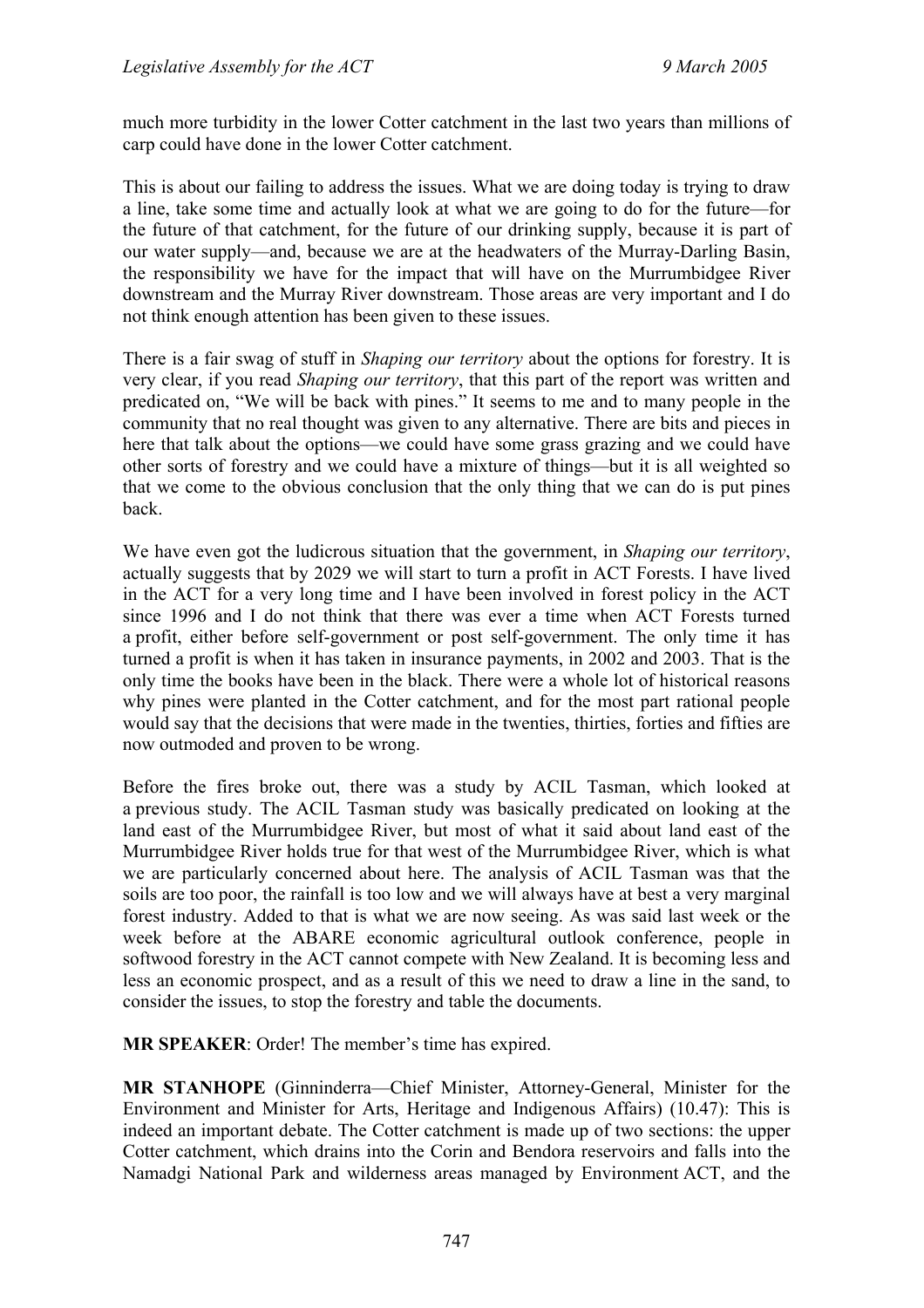lower Cotter catchment, a mixture of forestry and conservation land uses which drains into the Cotter reservoir.

The upper Cotter catchment is the main water source of Canberra. In total, the Cotter catchment is an area of approximately 50,000 hectares, of which about 10 per cent is used for forestry and the remaining 90 per cent for conservation purposes. One hundred per cent of the upper Cotter catchment, our main water supply source, is in conservation lands. The 2003 bushfire destroyed vegetation across the entire catchment.

With the scale of the damage and its catastrophic nature, it was inevitable that there would be some degradation of the catchment following the fires, and I will provide some information on the restoration work that has been undertaken to arrest and redress that degradation. Even the restoration activity itself was liable to result in some impact on the fragile environment. But doing nothing was not an option then and it is not an option now.

Knowing that we were dealing with a natural event on a scale not encountered before, the government took a sophisticated management approach to catchment restoration. It took the best available expert advice, began restoration activity based on that advice then modified action as required, based on monitoring. That approach has proven successful and is continuing in the catchment today. Professor Gary Jones, CEO of the Cooperative Research Centre for Freshwater Ecology, just last week endorsed the approach set out by the government in the *Shaping our territory* report. Professor Jones also chairs the ACT Water Catchment Management Group, an expert group I set up last year to advise me directly on catchment management issues.

In the wake of the 2003 fires, the government's first priority was to stabilise the environment in the upper catchment, the area draining into Canberra's primary water supplies, Bendora and Corin dams. Restoration works in these catchments included a wide range of activities from field studies into the effects of the fires to on-ground restoration of roads, and soil stabilisation measures. Overall, several million dollars have been invested in restoration works in the catchment.

As an example, one highly significant project is the restoration work on the upland bogs of the catchment. These are the sponges of the system, collecting and slowly releasing water to the streams. They have high conservation value, being home to the endangered corroboree frog. Restoration of bogs like these was an Australian first; no-one else had attempted such a project. We have put in place a whole series of approaches—some quite experimental—and we are succeeding.

Another major component of the catchment works has been the extensive investigation and monitoring of the biodiversity values in the fire-impacted catchment. The conservation values of the catchment also need to be assessed and, where required, restored, in the wake of the fires. In an extensive program, Environment ACT is assessing fish, vegetation and mammals. The restoration work and natural regeneration have largely stabilised the upper catchments, although the works are still continuing.

Restoration work has also taken place in the lower catchment, the area that drains to the Cotter dam. The restoration of the lower catchment has not been focused solely on tree planting. Aerial grass seeding of 7,000 hectares was conducted very early on to help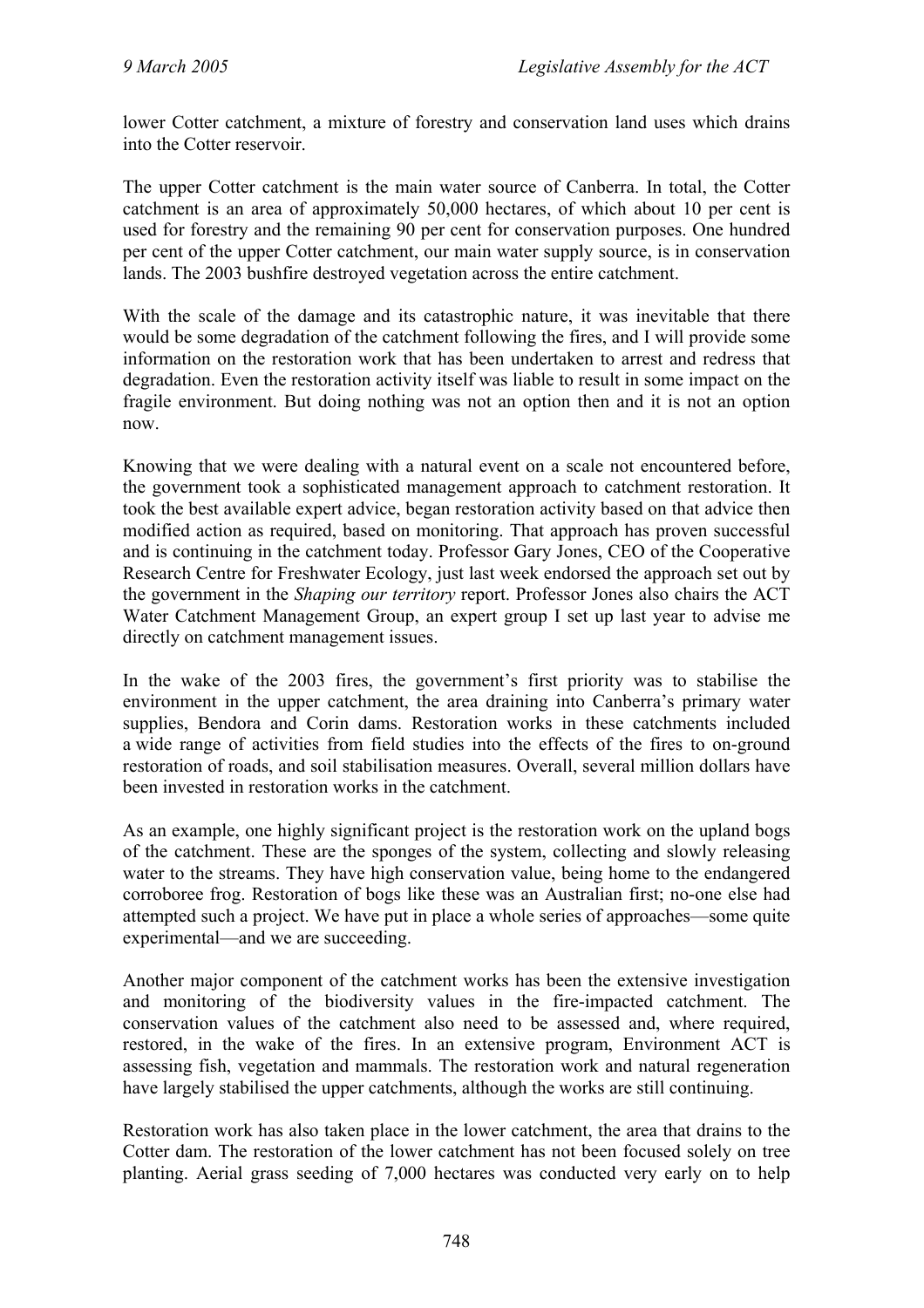stabilise the soil, and natural revegetation is occurring in many places. However, to create a stable catchment, reafforestation with pines and/or natives is essential. The *Shaping our territory* report in November 2003 considered the importance of revegetation of this part of the catchment and concluded that reafforestation with pines was the more practical and readily achievable alternative. One and a half million seedlings, a mixture of natives and pines, have been cultivated for planting over the 2005 autumn-winter season.

Restoration work in the lower catchment has provided an opportunity to explore different and better ways to manage our catchments. The riparian areas along streams in the catchment are important zones for stream protection and for wildlife purposes. ACT Forests, in conjunction with researchers from the Australian National University, are investigating the effectiveness of the wider riparian protection zones that match the slope of the land.

The effect of the bushfires on the Cotter River itself has also been considered as a component of the catchment restoration. The Cotter River, particularly the upper Cotter catchment, is the source of most of our domestic water supply. The river also plays a crucial role in conserving biodiversity, with two threatened fish species, the macquarie perch and the two-spined blackfish, occurring in the river. Over the past two years the river has been impacted by the bushfires, a record-breaking drought and the effects of the dams in the catchment. Nevertheless, with the benefit of environmental flow releases refined by an ongoing adaptive management program, the river has been accorded a reasonable bill of health from the Cooperative Research Centre for Freshwater Ecology.

Restoration work in the lower catchment is continuing. Our catchments tend to be more susceptible to summer rainfall, which comes in storms—in contrast to the gentler rain we get in winter and spring. This summer has seen our first substantial summer rain since the bushfires and we have seen some significant erosion. We had expected erosion; it would have been abnormal not to have had some. Erosion is a normal part of such landscapes and, given the harsh post-fire conditions, we would have expected significant movement. We are using this knowledge to assist us to manage the landscape, and there are good examples of soil stabilisation, which we are looking to as models.

It cannot be stressed enough that the issues confronting the ACT are both unprecedented and extremely complex and that there will inevitably be a variety of scientific opinion about the best way forward. It is interesting that some experts have chosen to air their views now, rather than contributing to the open public consultation process on the non-urban study. The government's aim continues to be to base the restoration work on the best available evidence. This process is being guided by an across-agency field restoration team, with representatives from ACT Forests, Environment ACT and ACTEW. I do need to stress that the restoration works aimed at protecting water quality are being given a very high priority.

The restoration work in the Cotter catchment is new territory for everyone. We have never had a fire of the catastrophic nature of the 2003 bushfires, affecting so much of our catchments. We have learnt much and will continue to learn as we chart our way forward. In that process I have great confidence in the catchment restoration works being guided by our land managers, Environment ACT and ACT Forests, with the expertise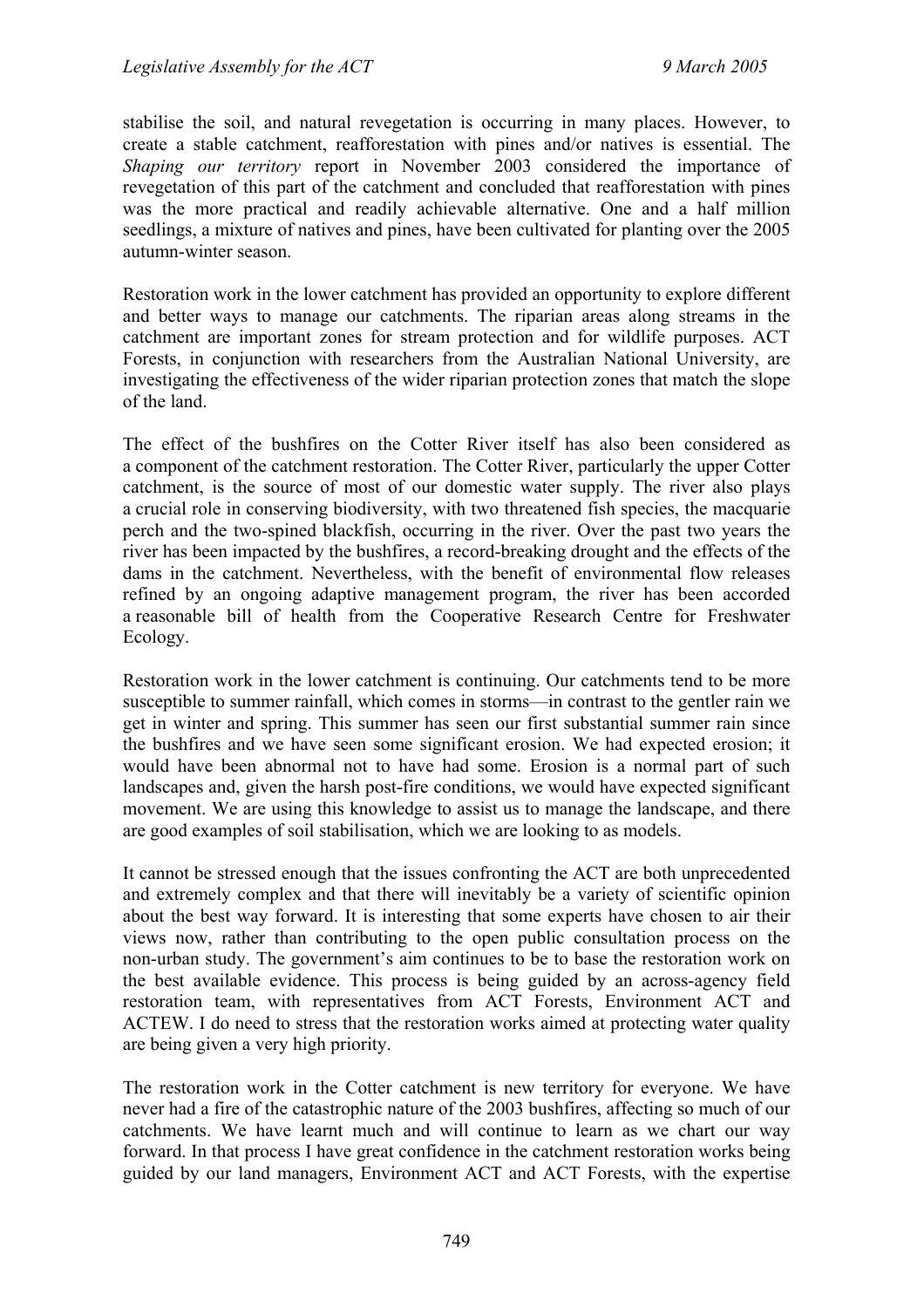they have had to draw upon and with the management regime we have put in place. More significantly, I have confidence that our catchment restoration will proceed effectively and that our catchments will continue to deliver high-quality water for our city.

To that extent, it is probably appropriate at this stage to move an amendment that I propose to the motion. I have circulated the amendment and I move:

Omit all words after "That this Assembly", substitute "commends the Government for its Cotter catchment restoration work.".

In the context of that, it is important that we address some of the issues that have been raised in this debate—if I might call it a debate—that has been driven from the *Canberra Times* over the last five days. There are issues in relation to what has been written or reported that it is appropriate that we address in this debate. I think what we all look for—and it has been very much of the comments that have been made already by the opposition—is some lead, some guidance, a sharing of scientific views.

There has been much reference to scientists and scientific views within the *Canberra Times* and it is necessary that we address some of those. For instance, there was a non-attributed reference in the first of the articles on Wednesday, 2 March, with the headlines "Cotter catchment chaos" and "Halt to pine replanting as water supply threatened". It was not that there was just a halt to pine plantation or replanting; we halted all work to give us time to reflect and a pause in relation to the modus operandi, the work that was being done and how it was being done.

In that particular article, "leading scientists"—unnamed—described the catchment as a "basket case". We do not know who those leading scientists were—it was in the plural. The phrase "basket case" has been used day after day, continually republished; yet the view, or the phrase, as far as I am aware, has yet to be attributed to a single scientist, let alone to all scientists. For the sake of the debate that we are now pursuing, it would be interesting to know who these leading scientists are that have raised these particular concerns about the lower Cotter catchment being a basket case.

Similarly, in the same article, it says that leading scientists "have also raised concerns about significant levels of arsenic and manganese in the river sediments". Once again, there is no real identification of which leading scientists have raised concerns about significant levels of arsenic. My office indeed has asked for the names of the scientists that have raised this particular concern, and we are looking for the reports that have actually indicated these significant levels of arsenic and manganese in the river sediments, but we cannot at this stage attract or find those particular reports. We do, of course, have the analysis of ACTEW of arsenic levels within the water. So we are interested in that particular scientist being identified, and we are particularly interested in seeing his reports on issues in relation to arsenic and manganese.

On Thursday, 3 March, we had a headline in the *Canberra Times* of "How Cotter mess could have been avoided". The first and second paragraphs of that article are essentially an allegation that the ACT government—in other words, ACTEW in this particular instance—ignored expert CSIRO advice on protecting the water supply. It quotes a Professor John Williams as saying that the "installation of inappropriate filtration technology had needlessly caused a shut-down of the Corin dam," which is, of course, in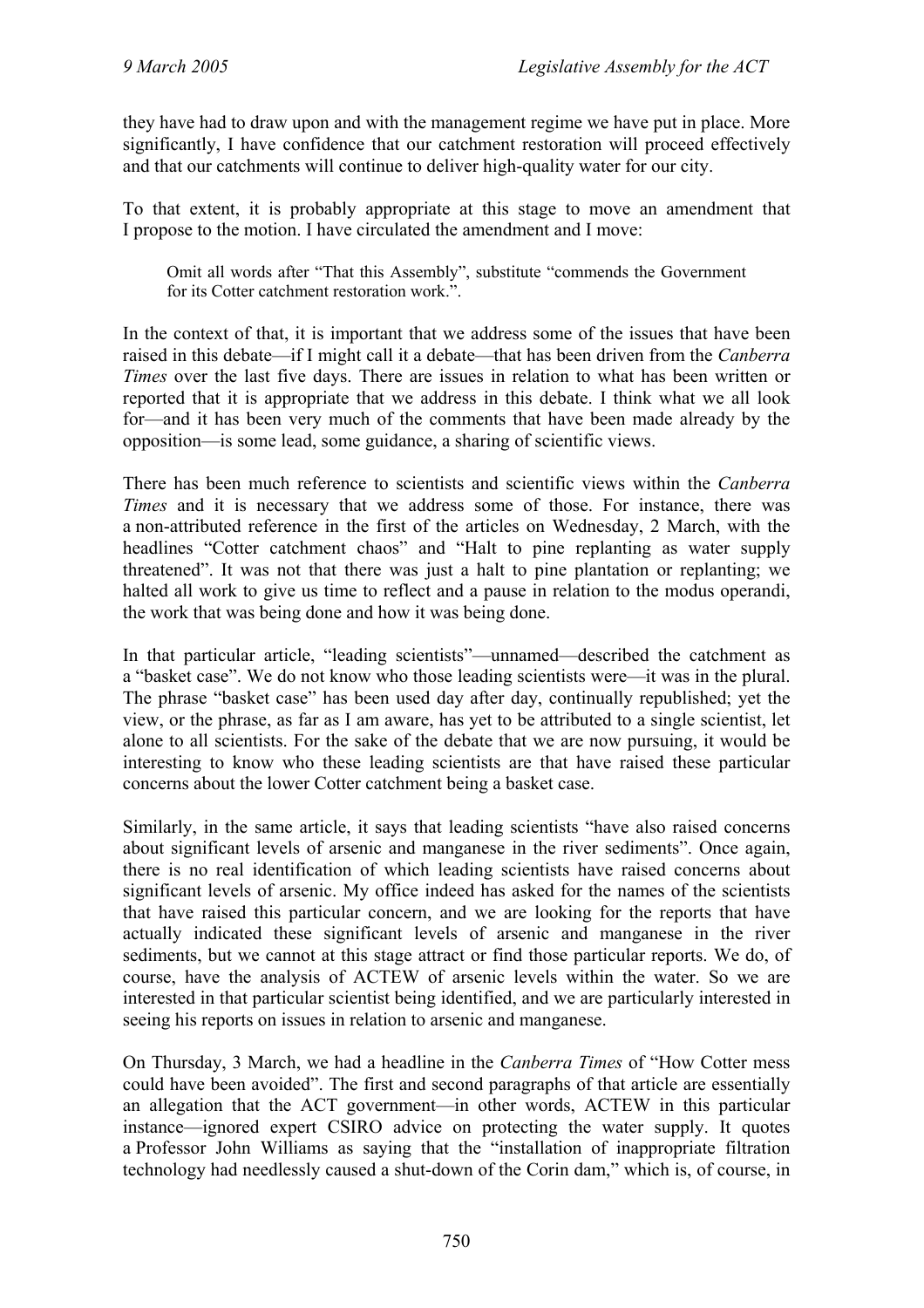the upper Cotter, not the lower Cotter. These particular allegations in relation to that were not put to me and I was unable to respond to them specifically. I do know, however, from conversations between ACTEW and Professor Williams since the article appeared, that Professor Williams sought to explain quite significantly the nature of the comment and the nature of his contact with ACTEW and the ACT government post fire, and the nature of any advice that he may or may not have provided to the ACT government.

I have also subsequently received correspondence from CSIRO scientists, in relation to the claims put forward of Dr Williams, in which they take serious exception to the suggestion that the CSIRO was not involved. They directly contradict Professor Williams and actually refer to reports that were provided by CSIRO scientists to ACTEW post fire. They directly contradict the words or the reports in relation to Professor Williams.

Then, on Friday, 4 March, we had the continuing saga: "Govt told not to replant pines at Cotter: ecologist". That story of course centres on the ecologist Peter Cullen's allegations that he told the government in March 2003 not to replant pines in the catchment. Of course, it is the same Peter Cullen, Professor Peter Cullen, who was a formal member of the committee tasked by the ACT government to investigate the very issue of the restoration of the Cotter, which ultimately recommended, amongst a suite of recommendations, that pines should—or could—quite freely be planted in parts of the Cotter catchment, having regard, of course, to issues around importance to protect the quality of water and that pines not be planted in riverine areas or on particularly steep slopes. The article did not go on to explain that the advice that Professor Cullen had provided to the government was provided in March 2003, quite six or seven months before he signed off on a specific recommendation that they could be.

Mr Hollway has indicated that there was vigorous debate amongst members of the committee, and between the committee and consultants, about the appropriate way forward. This is a complex and difficult issue. Professor Cullen did express a view in March 2003 to Environment ACT about the replanting of pines. By November of that same year, Professor Cullen advised the government, through his participation in the Shaping our Territory subgroup, that he supported the planting of pines. This is what is reported of Professor Cullen. I have to say that, if Professor Cullen—and this surprises me—has resiled from his November 2003 position, he has not done me the courtesy of advising me that that is his position. He has not walked away from the report. It is there in black and white: Peter Cullen supported the recommendation that pines be replanted in the Cotter. It says that.

**Mrs Dunne**: Table it. Where does it say that?

**MR STANHOPE**: It says it quite explicitly.

**Mrs Dunne**: Well, why don't you table it, then you can highlight it.

**MR STANHOPE**: You have got the report. Haven't you read the report?

**Mr Smyth**: It just says he is part of the study team. It is there: he is part of the team. It does not say—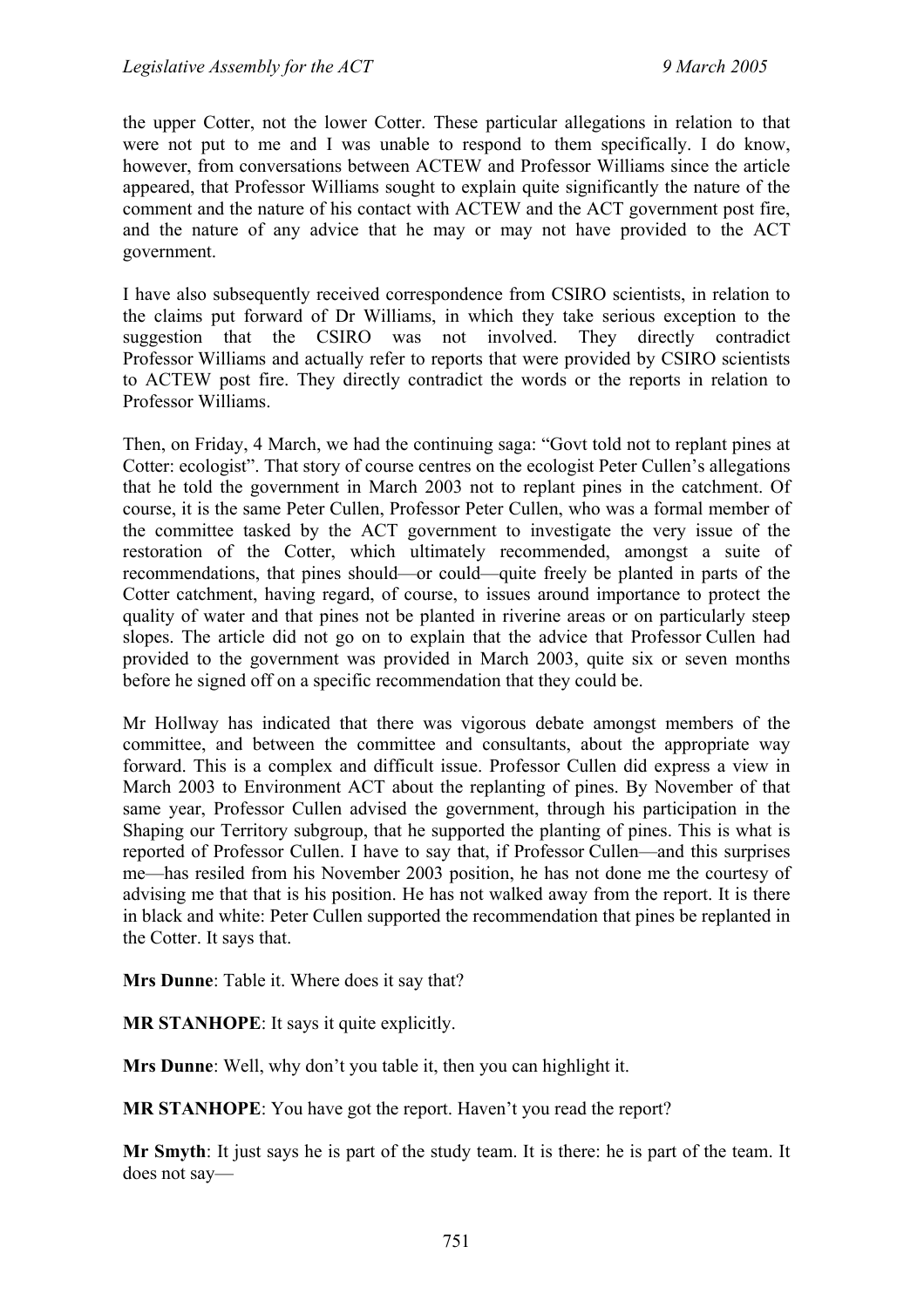**MR STANHOPE**: So he has done it. It is a consensus report, supported by all a unanimous recommendation that pines could be planted in the Cotter—signed off by Peter Cullen; a unanimous report. If Professor Cullen has walked away from the report or the recommendations, I think it behoves him to indicate that that is precisely what he has done.

There is another article on Saturday, 5 March. Through all of these articles, the Cotter is continually described by these leading but unnamed scientists as a basket case. Of course, none of them has been yet identified, none of them has been yet named, but the story or the allegation or the assertion is repeated ad nauseam. On Saturday, 5 March, the headline was "Work to resume in Cotter catchment". In the second paragraph it says that a leaked report reveals that, six months after the fire, Bob Wasson urged the government to undertake a thorough study of the impact of erosion and run-off in the catchment." Once again, Professor Wasson was a member of the *Shaping our territory* report. He is one of the scientists that formed part of that expert group that took advice from the whole of the community—consulted extensively, invited submissions, engaged, at significant expense, a full range of consultants and experts to advise on the work that was being done—and, once again, Professor Wasson was a signatory to the final, ultimate report on which a submission to cabinet was based and on which cabinet made its ultimate decisions in relation to the restoration of the Cotter. Once again, of course, we have references to a basket case, attributed, once again, to unnamed leading scientists.

**DR FOSKEY** (Molonglo) (11.03): I am going to talk quite fast today because I have a lot to say, and I believe I have only 10 minutes to say it in. Initially I want to respond to the assumptions made by Mr Stanhope yesterday in his response to my question without notice. Of course, I think a well-tried debating technique was operating here, which is where one reduces another's—I am not going to use the word "opponent" because I do not like that style of politics—complex concerns to very simple ones and then addresses those simple concerns. I have seen this reflected in media reports again today and I want to address those issues here.

The first of those is that I am reflecting a concern that only the health of humans matters. There probably have been impacts on human health through the use of chemicals, but I am also concerned about other species. I am a Green, so I guess you will not be surprised at that. I am concerned about the effect of some of these chemicals on frogs for instance, tadpole populations are known to be affected—and, of course, vegetation and all the other spectrum of animal and plant life that I am sure that Mr Stanhope does not have a very good understanding of. My second concern is the assumption that my approach to the replanting of pines is ideological.

I want to point out again—Mr Stanhope probably knows this—that my concerns are based on very widely available economic and ecological research. The economic evidence is that we do not need these softwood plantations; we already have enough mature softwoods and developing softwoods in Australia to replace native hardwood harvesting for sawn timber and chips. That, of course, is something I am very committed to. I do not support the planting of plantations in order to phase out hardwood logging in the ACT because any new or replacement plantations in this country should be strategically placed according to the proximity of processing facilities and the soil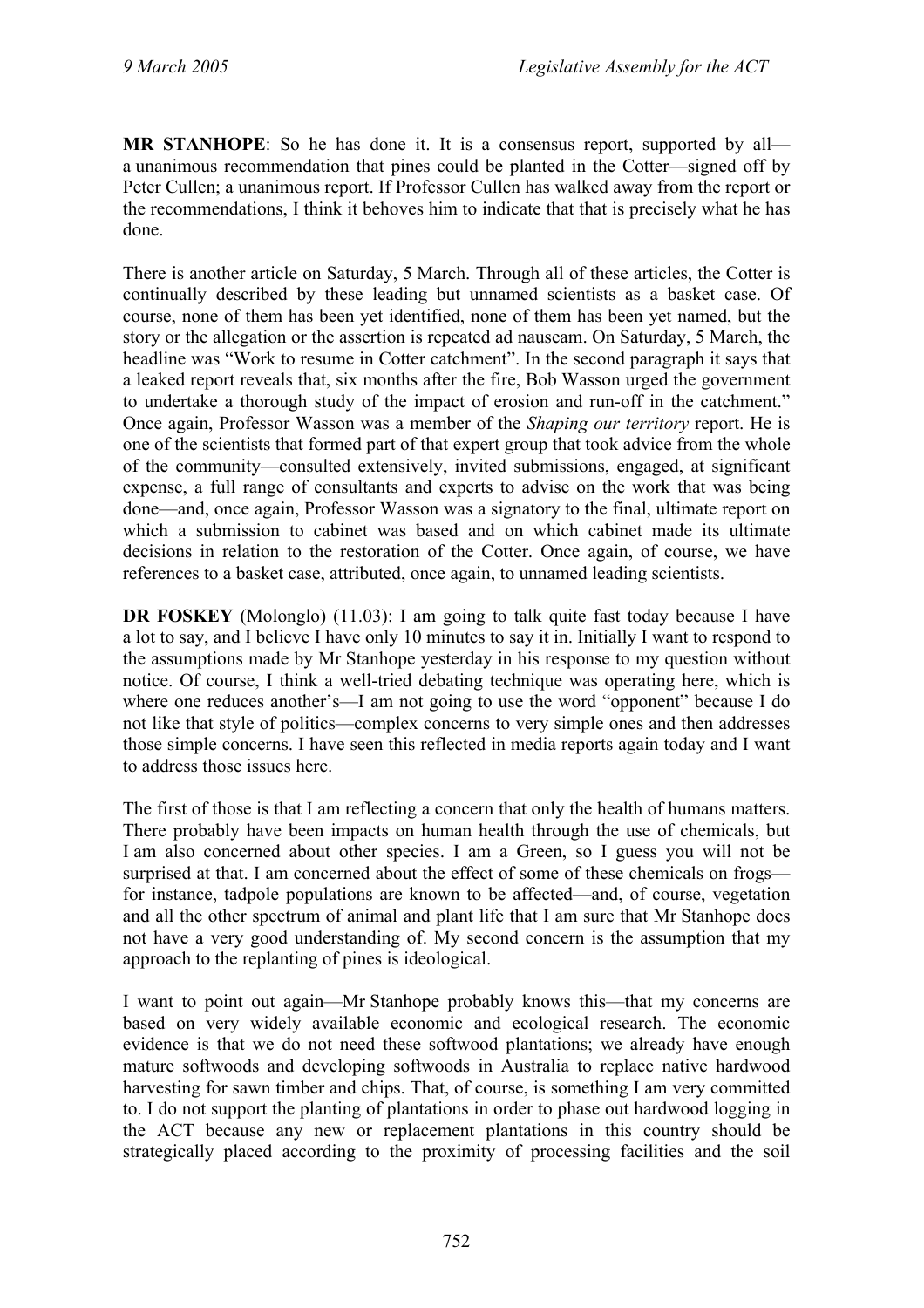quality and water availability on those sites. Canberra is manifestly not a good site for pine plantations.

I am not going to go into the ecological evidence against the planting of any monoculture—pines or eucalypt—because it is exhaustive. It is out there and a lot of it has been addressed in the *Canberra Times* in recent weeks. I think the quality of that writing has been quite high. I am very glad that the debate is out there and Ms Beeby is brave enough to continue, even though she is being subjected to some not particularly good comments in this place.

Mrs Dunne has addressed my concerns about the expert process, which resulted in a decision to replant pines, and substantively I agree with her analysis of the section in *Shaping our territory*. There was a suggestion that I was proposing that enlarging the Cotter dam, which is one of the three options put out by Actew, would drown the catchment. That is not what I was saying. I was saying that if we are enlarging the Cotter dam, then that indicates an even greater reliance on that catchment and therefore a stronger argument for managing that area as a catchment.

Here I want to focus on two issues. The first is the pre-eminence of managing our catchment for water quality and quantity, and the second is the process by which we devise that management plan. I will support the motion—I do not suppose that is any surprise. It is very clear that the recent work by ACT Forests has had an impact on water quality. This impact was such that Environment ACT ordered ACT Forests to stop work.

I believe we are all in general agreement that the key objective in the Cotter catchment is protecting water quality and quantity. That is not the argument. It is incredibly important, therefore, that we understand the rationale for the decision to predominantly replant with pines rather than to manage the area as a catchment, which will involve diverse plantings of diverse species, but basically looking to a return to the state it was in before we started mucking around with it so much. I support some form of review by the Assembly to consider this matter. I will be putting to the public accounts committee a suggestion that we do a broad cost benefit analysis of options for managing the catchment.

The ACT government has indicated that a comprehensive business case was prepared after the January 2003 bushfires, and subsequently independently reviewed, before the decision was made to replant significant sections of the Cotter catchment with pines. We asked for those documents yesterday. We have been assured that they are being looked for and that we will be given copies of them. Today we had, in my office, a copy of the insurance policy. I have not yet had a chance to look at that, but I thank the Chief Minister's office for that.

It is absolutely vital that decisions about replanting these catchments are based on the best possible knowledge about maintaining water quality and quantity in the catchments. At the moment, there is a range of divergent views being aired publicly. We do not have the knowledge about what was really said, we rely on third case reporting in the case of the *Canberra Times* and, as Mr Stanhope has just mentioned, he has a number of reports that I am eagerly awaiting.

The fact is that a lot of evidence goes through—a lot of views were processed in it—the sausage machine of reporting for this non-urban study. It may very well be—I believe it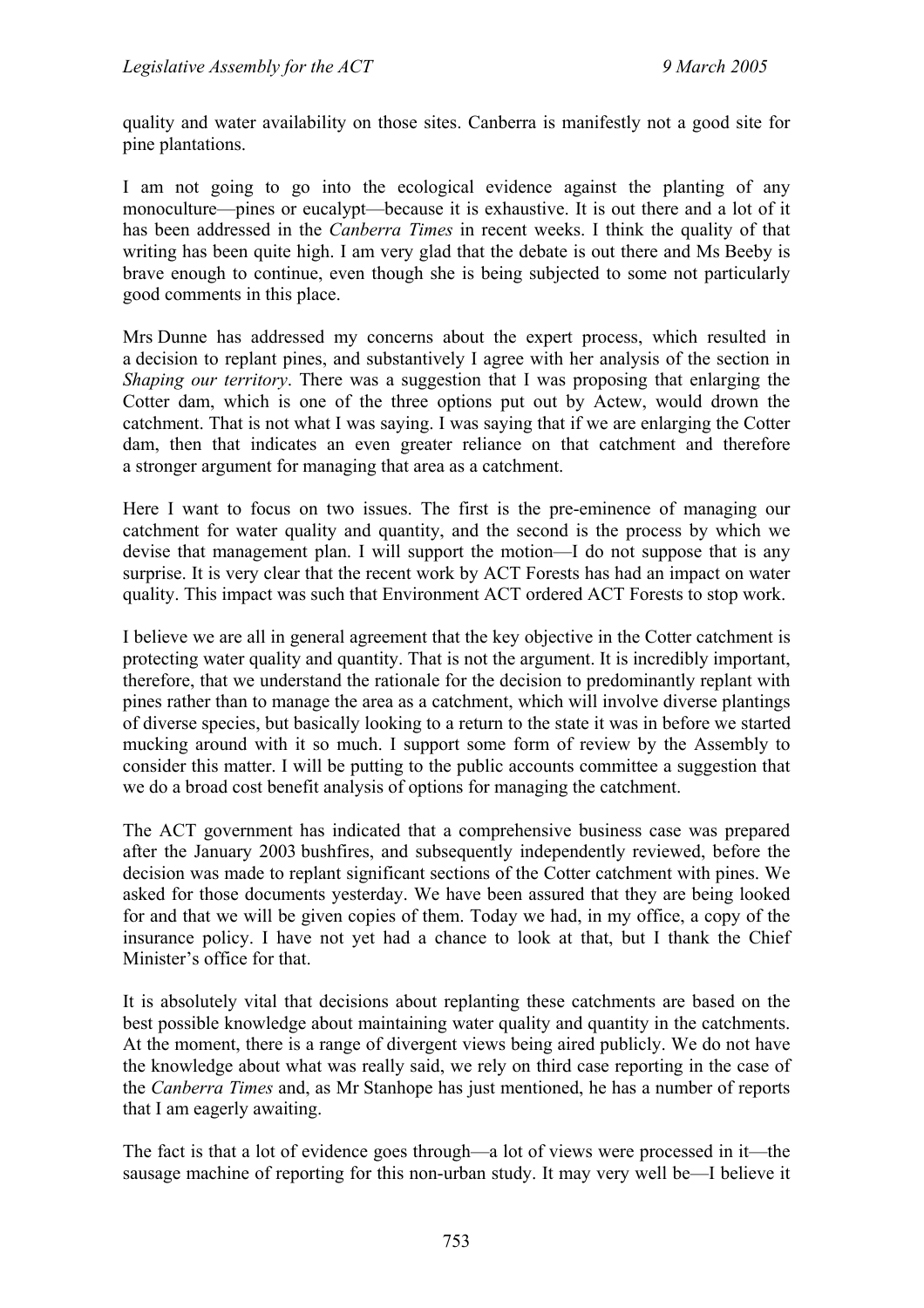is the case—that a lot of these scientists spoke out early on and cannot be accused of sitting on their knowledge and waiting until now. Of course, in the process of creating a committee response, we see some people prevailing over others. That is what happens. Nonetheless it is really important, in the interests of transparency and accountability, that we have all the reports that made up that final decision available to us.

Another concern raised was the fragmented management regime for this piece of land. A number of authorities are involved: ACT Forests, ACT Health, ACT Environment and Actew. I may have left others out. To me, this points to the need for a catchment authority that brings all this information together and has the interests of the catchment at heart, not all those other things. It is great that ACT Health is looking after our health, that the water is being monitored and that Actew cares about and wants to manage our water supply, but people have their own fragmented interests. They need to draw them together in one body. I think this could be part of an upper Murrumbidgee catchment authority that the Greens have been calling for for some time.

I would like to know how much has been spent on developing the options for water supply. We are down to three now, but is this catchment not part of our water supply? We are demurring about the costs of managing it for that, and yet we are prepared to put I do not know how many dollars into a consideration that may lead to yet another water supply and another catchment. I think it is ridiculous.

I am wondering, too, if the decision to plant seedlings now is based on the fact that we have a million and a half pine seedlings that were purchased last year and not planted because we have been in drought. Suddenly, it becomes imperative to plant them. If I were a land manager of this land, I would say that this would be the worst time because it is dry, the soil is in bad condition and a huge proportion of the seedlings will die. If we continue with this pine planting option we will be replacing those later on too when the weather and conditions are right. They are not right now. Even if I did agree with the pine planting option, I would be saying, "Don't do it now."

We need to get the best scientific advice—the best advice about all kinds of things; it is not just scientific, I agree with you there—to put a priority on managing this catchment. I cannot say what is the best way to manage it; I would say that different parts of it require different kinds of management. There may be a place for pines somewhere but not as part of a commercial industry—that is an old option.

**MR DEPUTY SPEAKER**: The member's time has expired.

**MR HARGREAVES** (Brindabella—Minister for Disability, Housing and Community Services, Minister for Urban Services and Minister for Police and Emergency Services) (11.13): Thank you, Mr Temporary Deputy Speaker. How delightful it is to see you in the chair, sir.

**Mrs Dunne**: He is Deputy Speaker. Get the term right!

**MR HARGREAVES**: You are Deputy Speaker; I stand corrected.

**MR DEPUTY SPEAKER**: That is okay.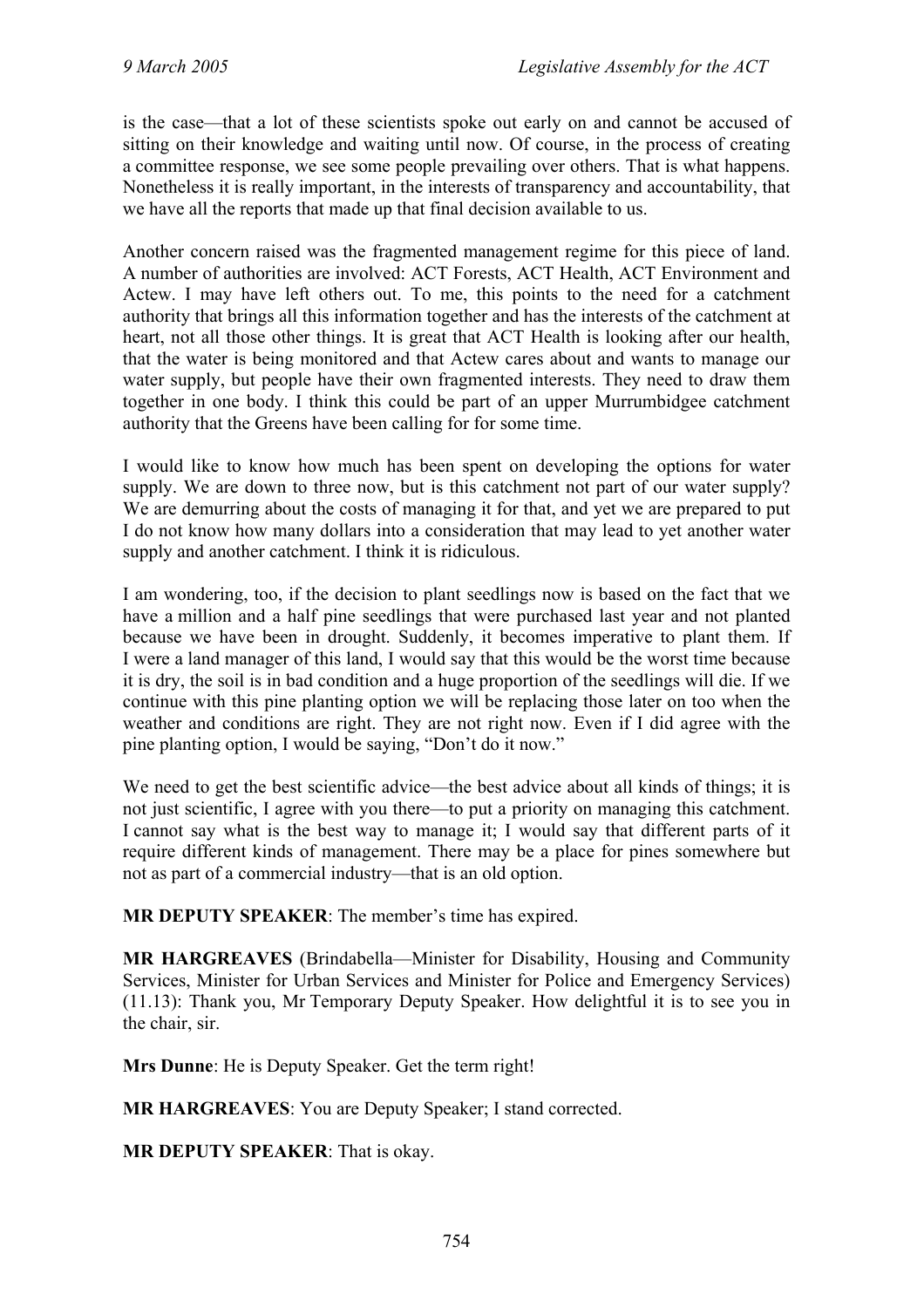**MR HARGREAVES**: It is really nice to see you in the chair anyway. Before I make a contribution to this debate in respect of ACT Forests, I make an observation for the record. This motion was put on the notice paper prior to 12.30 pm yesterday. At about a quarter to three—ten to three-ish—Mrs Dunne asked me a question in this chamber about the chemicals in that catchment area. She put on the notice paper—

**Mrs Dunne**: It was not on the notice paper until this morning.

**MR HARGREAVES**: It was on the notice paper prior to receiving an answer at question time. So I question whether this was all predetermined and just a big stunt or whether it was being just a tad precipitous. Being generous, I will suggest that it was a tad precipitate. The information Mrs Dunne sought will be provided today in the normal course. However, I can say that the detail about the constitution of the chemicals will be provided. It could have been done yesterday but I wanted to make sure the answer was complete. There was a second part to the question that I did not want considered in isolation.

The January 2003 bushfires destroyed 10,500 hectares of ACT forest plantations, of which 4,100 hectares are within the Cotter catchment. Following this devastation a massive clean-up and revegetation program was commenced by ACT Forests. I would like to commend staff from ACT Forests for their untiring efforts throughout this enormous and ongoing exercise.

I also want particularly to single out for praise Mr Tony Bartlett, manager of ACT Forests, who has done a fantastic job under enormous and unwarranted criticism, particularly from those opposite. I wish the record to show to Mr Bartlett that, in fact, he has my unqualified support. The staff, led by Mr Bartlett, have met the many challenges associated with the recovery with great professionalism and dedication.

Throughout the recovery operations, ACT Forests has been extremely conscious of the priority to be allocated to maintaining water quality. It has worked very closely with a range of experts to ensure that forests can be re-established in a manner that will ensure that water quality in the catchment will be much better in the future than it was before the fire. It has also implemented many measures to alleviate environmental impacts.

The *Shaping our territory* report, released in November 2003, has been the basis for the development of government policy concerning the management of the Cotter catchment. The recommendations put forward in the report were accepted by the government. At no time were the commercial interests of pine forestry put ahead of the interests of maintaining water quality, fire protection and sound land management. The report of the steering committee, chaired by Mr Sandy Hollway, stated:

The Steering Committee remains concerned that turbidity in the Cotter is likely to remain too high if pines are replanted throughout the catchment.

It continues:

Clean water is crucial to Canberra's future, and is a first order priority in determining land use and land management in catchment areas.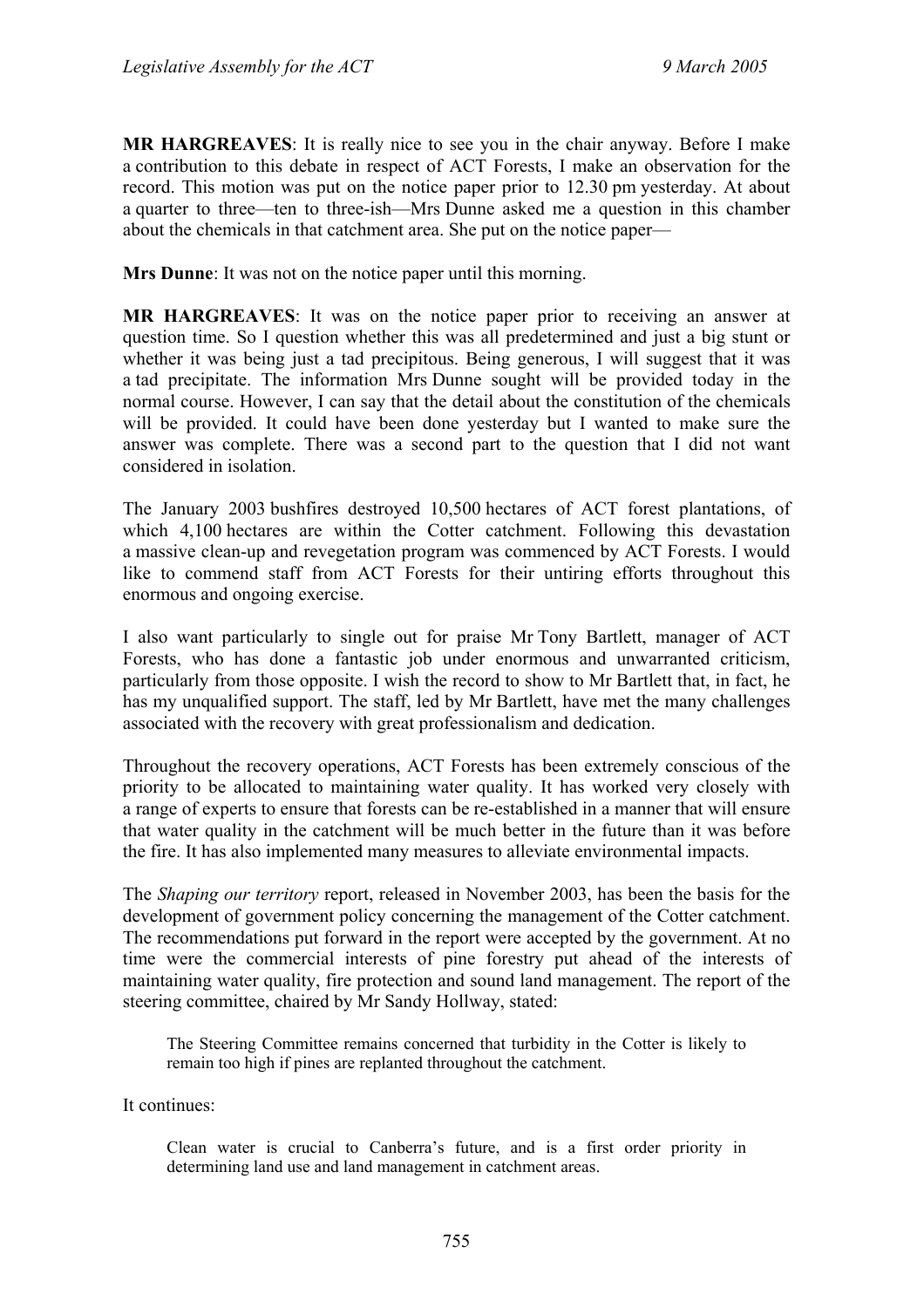In accepting the recommendations of the *Shaping our territory* report and embracing the development of a government policy around those recommendations, it is clear that this government has placed the interests of long-term water quality and land management at the forefront of its decision-making processes. It is native trees, not pines, that are being planted along watercourses and on steep land. I am going to say that again for the benefit of any deaf people: it is native trees, not pines, that are being planted along watercourses and on steep land. Pines are being planted on the remaining land. In addition, the road network is being reduced and the remaining roads are being upgraded to reduce sediment movement into watercourses.

A great deal of effort has been put into reducing soil erosion and silt run-off in the burnt estate. However, it is important to recognise that the 2003 fires caused significant damage to the forests and soils within the lower Cotter catchment, and there is no easy solution to restoring such a large area of burnt forest. Work has to be undertaken and areas need to be disturbed in order to ensure that new trees are successfully established. In a major initiative to stabilise the area after the fires, ACT Forests aerially seeded 7,000 hectares of burnt plantation with grass seeds during the spring of 2003. This has provided good ground cover throughout burnt areas as an interim protection measure until the new forests are established. Where is the credit they deserve for that one? It never enters the conversation.

**Mrs Dunne**: By your own admission, you have sprayed the Cotter catchment with herbicides, so there is no point doing that.

**MR HARGREAVES**: You are talking to yourself, Mrs Dunne; I am not listening to you. All I can hear is a mere babble in the distance. ACT Forests has constructed special soil conservation structures in a number of places where significant soil erosion has been occurring after heavy rain. It is also routinely establishing silt netting and hay bail sediment traps on erosion-prone areas within the burnt areas of the estate. These measures have proved successful in trapping some of the silt loads. A major focus of roadworks in the forest is a reduction of soil erosion from access roads. Pipes and drainage systems throughout the road network have been improved to deliver water run-off to vegetated and stabilised areas.

This work needs to continue for some time to get the standard of all roads in the catchment up to the level that is expected in water catchments. The reforestation program commenced in 2003 with about 800,000 seedlings being planted within the catchment. The drought prevented further plantings during the winter of 2004, other than on small areas that could be watered by hand. This year about one and a half million seedlings a mixture of natives and pines—have been cultivated, with planting over the 2005 winter season. ACT Forests has established a very strong regreening partnership with scientific experts, academics and organisations like Greening Australia, to ensure that the reforestation program achieves the best possible outcomes. This partnership was set up for three purposes:

- a forum for expert input into decisions about planting of pines and natives in the lower Cotter catchment;
- opportunities to engage the community in reforestation programs; and
- coordination of long-term monitoring and research within the catchment.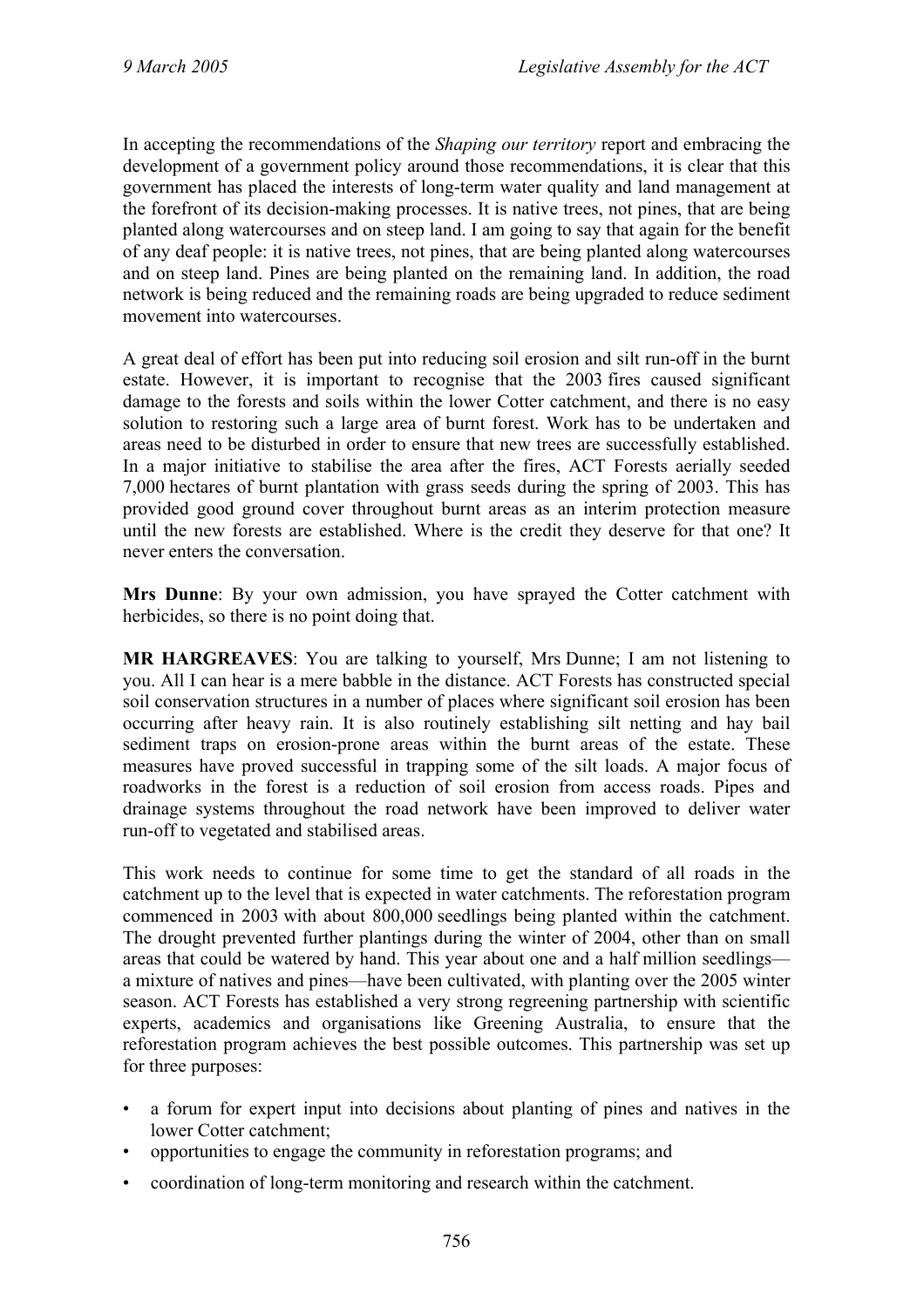The work of this partnership involved a series of field visits to the catchment area, where ACT Forests staff and various experts stood on the land under consideration and discussed the best strategy for managing that land, including removing trees on steep land and weed control. Weed control is a vital part of the catchment restoration strategy, as without it the newly-planted natives and pine seedlings will be lost.

Greening Australia has been very active in the regreening partnership, and 20,000 native trees have been planted during 10 very well attended community planting days. I am sure members here have been out there—I know for sure that Mr Smyth has—and joined with me and stuck trees into the ground. These plantings have been on riparian zones and steep land in the catchment, as well as on the slopes of Mount Stromlo. From the outset, ACT Forests has worked with stakeholders and experts to ensure the best outcome. The revegetation strategy being applied is in line with the recommendations of the *Shaping our territory* report and has involved extensive consultation with academic scientists, community organisations and other government organisations.

Given the size of the operation and the range of challenges associated with the restoration and rehabilitation of burnt forest areas, the progress and achievements over the past two years have been significant. We have a long-term vision to establish 21st century best practice forests that will ensure that high quality water is available from the lower Cotter on an ongoing basis. This is being done in a manner that ensures the views of key stakeholders are being taken into account in improving ground works.

Finally, I wonder sometimes whether or not this is merely Mrs Dunne's softening up process for the people of the ACT to make sure that, if we do talk about an alternative water supply, we turn our attention on the Tennent dam and not on the Cotter. I really suspect that this is in fact a very mean and tricky way of softening people up for another assault on the catchment counter, and another of her attempts to get a dam out the back and disenfranchise and take property away from people in the Naas Valley.

**MR SMYTH** (Brindabella—Leader of the Opposition) (11.23): Today we have heard from the government their standard attack when somebody criticises them—that is to say, "Everybody else is wrong but us." We had a number of fabulous examples from the Chief Minister, as he is so wont to do. It is now leading to people saying that they have been "Stanhoped". A couple of key Canberrans have been "Stanhoped" in the course of this debate.

During the course of the debate from the Chief Minister we firstly heard that there was consensus from the committee and we then heard that it was unanimous—"unanimous" means everyone; total; the whole lot; all of them—but the Chief Minister should have actually read his report as he exhorted us to do. We have read his reports. We know that, when the child protection scandal was reviewed, he had not read any of the reports. I want to quote from page ix of the *Shaping our territory* document. This is the preface signed by Sandy Hollway, the chair. It says:

This document reflects a consensus on key ideas, rather than agreement on every detail or every point of wording.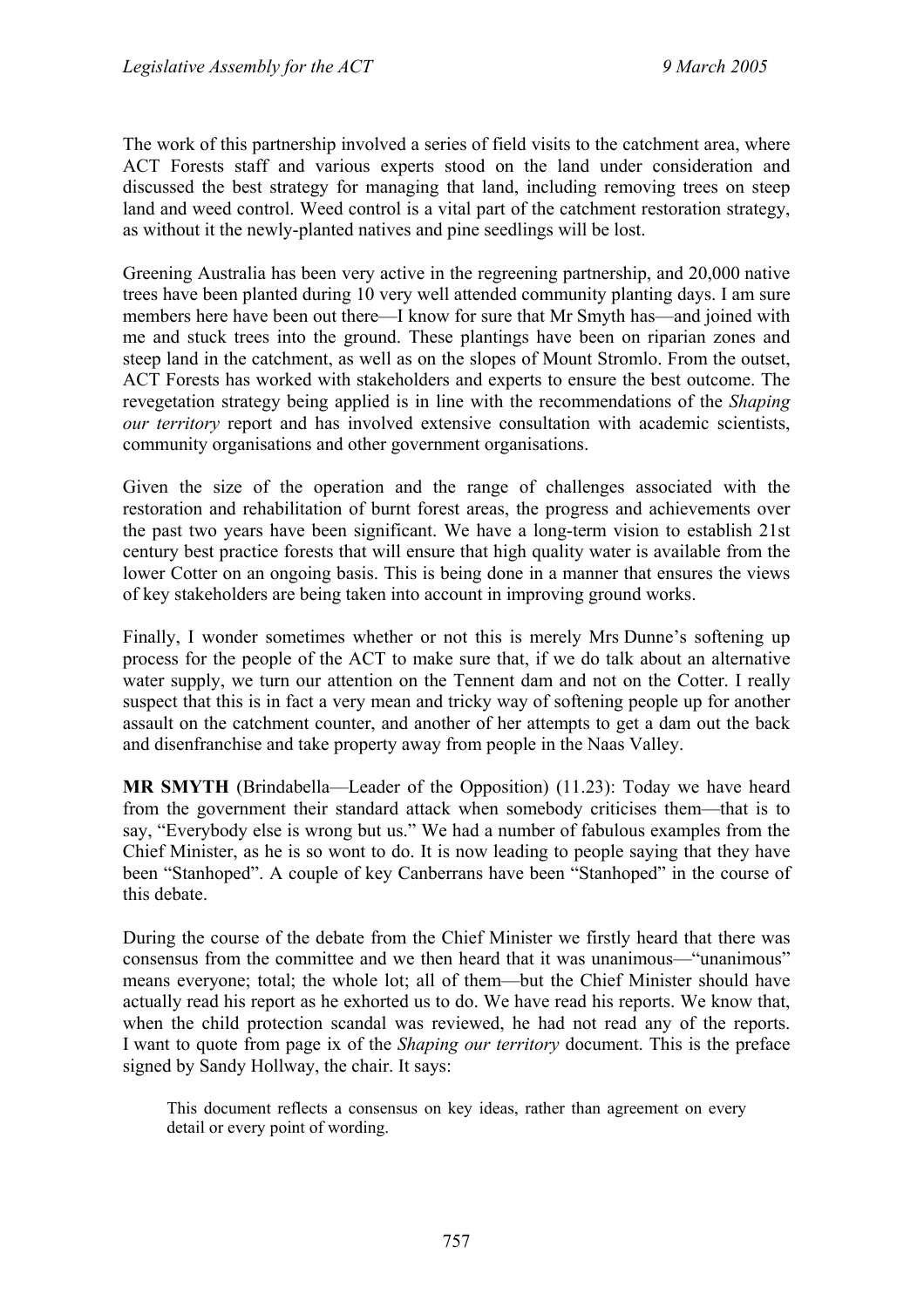That is "consensus on key ideas". I guess the key idea is that we to do something to protect the Cotter catchment. That is the key idea. As to how we do it, I am sure Peter Kanowski, Robert Wasson and Peter Cullen all had different ideas, and that is why this motion is so important. Mrs Dunne is calling for the documents that prove that what the Chief Minister says is correct—or perhaps incorrect. I would hope that, in the documents the government should table, we get the minutes of the meeting so we will know what people like Kanowski, Cullen and Wasson actually said.

The second tactic the Chief Minister always uses is shoot the messenger. "I don't like what is being said about me, so I'm going to shoot the messenger. They are wrong because I am the Chief Minister." We have a record of this: shoot Phil Chaney when he dares to criticise the Chief Minister, and shoot Rosemary Purdy when she dares to criticise him. They are experts in their fields, but they are shot as the messengers because they simply do not agree with the Chief Minister.

This motion is timely. The community is concerned about what is happening in their catchment and this government is not listening to community concerns. I have an email from a constituent that says that this government is technologically and potentially insane for showing complete disregard for the lives of the people of Canberra. It goes on to say that a lot of Canberrans feel strongly about this issue and says, "Please protest in the strongest terms."

When we protest we get Mr Hargreaves's ulterior motives defence and the Chief Minister's attack the messenger defence, but we do not get a clear and concise picture about what has happened here and what we should do to fix it. As to what has happened here and how we should fix it, there was an interesting article by Sandy Hollway in yesterday's *Canberra Times*. In the article Mr Hollway says:

The Steering Committee remains concerned that turbidity in the Cotter is likely to remain too high if pines are replanted throughout the catchment.

We know that some of the watercourses have been lined with natives, but a large percentage of the catchment will still go back to pines, which says that, from the steering committee's point of view, that is not a desirable outcome. The last two paragraphs in this article from Mr Hollway are the most interesting. He says:

In these circumstances, what the Government could do was set in place a policy and a process which permits analysis rather than politics, emotion or greed to determine what is done to protect Canberra's water catchments.

That seems reasonable. The article continues:

This the government has done, and as more or different analysis comes in the actions can be adjusted and reshaped.

This is the steering committee chair, the man who signed off on the document, the man who told the Chief Minister to go ahead; but he says that, as more or different analysis comes in, the actions can be adjusted and reshaped. Let us have that debate about adjustment and reshaping. But we on this side, and the community out there, cannot have that debate until we know what the government's starting point was.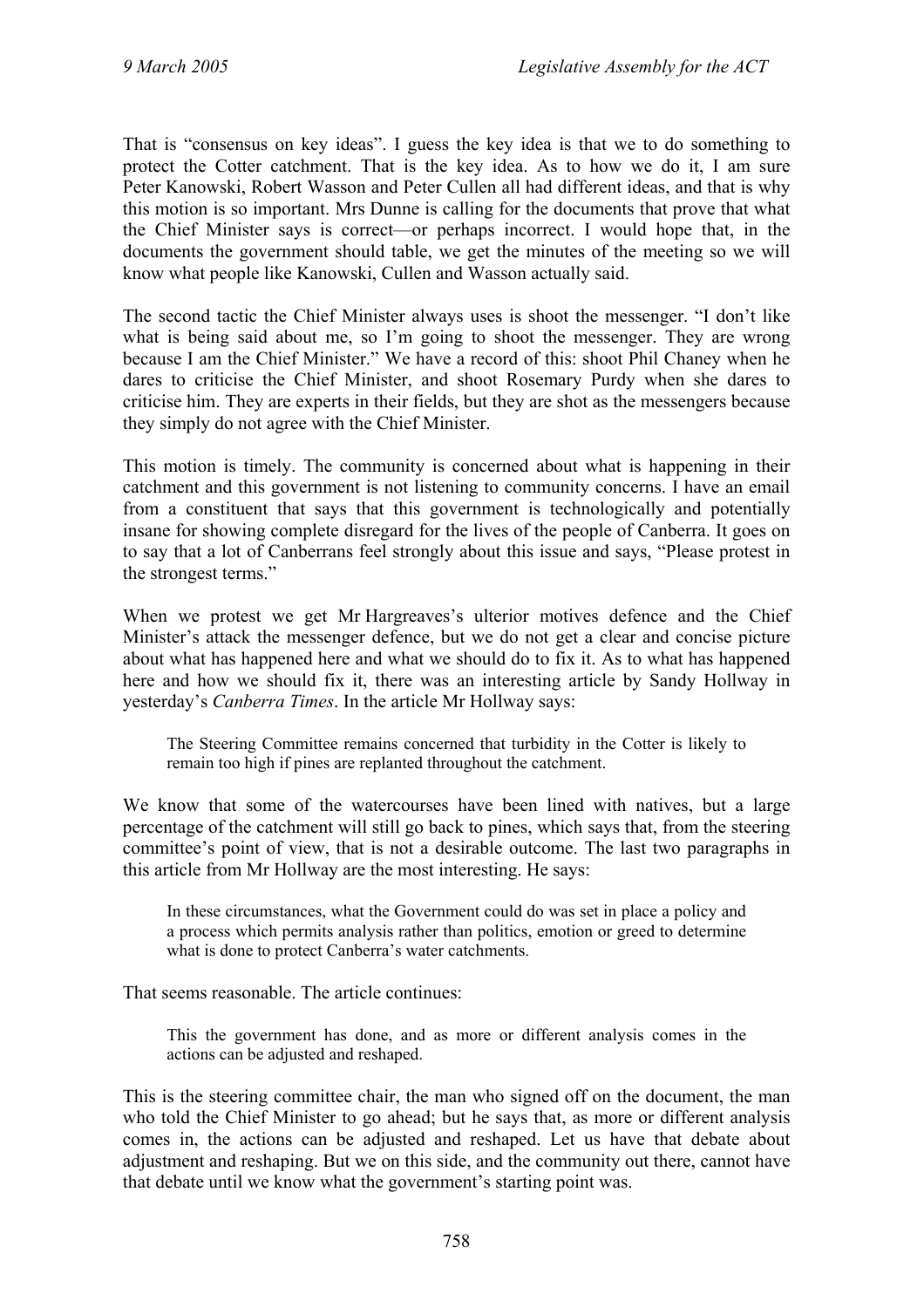You get the Chief Minister saying, "We don't know who these eminent scientists are." I have heard Peter Cullen mention his views; I have heard John Wright talk about it and Bob Wasson. Alan Wade had his photo in the *Canberra Times.* If you do not know who he is and you cannot read, at least you could have seen his photo, to identify the gentleman as a visiting fellow at the ANU. They are leading scientists and they have stated opinions in the last week over this debate. Mr Stanhope's defence is, "We have a consensus report." We do not necessarily have a consensus report because, as Mr Hollway says, they did not always agree. The interesting thing is that, again in a *Canberra Times* article from yesterday, it says:

Scientists claim expert advice on the massive task of ecological repair after the devastating January 2003 bushfires has been ignored and have described the catchment as a "basket case".

It goes on to say:

The ACT government claims key scientists were consulted…

I guess it is about your definition of consultation. This government has got form on consultation: "We will talk to you but we are not going to listen to you." You only have to look at the Human Rights Bill, which had something like six consultation meetings with a total of 120 attendees. I understand the majority of them were against the Human Rights Bill being enacted, but what did we get? We got a Human Rights Bill. We had a deliberate polling exercise that saw the majority of participants in favour at the beginning of the exercise but, by the end, the majority declined. There was community consultation, and what did we get? We got what Jon Stanhope wanted anyway. That is not consultation, Mr Speaker; and you know that.

This debate is important. We have eminent scientists saying they are concerned, we have the community saying they are concerned and the government's only defence is, "You are all wrong, we are setting our course, we are going to go the way we want to go anyway." Then we get the snide defence. The Chief Minister stands up and says, "If I might call it a debate…"

Well, it is a debate, the debate is raging here in the Assembly now, and it has been raging in the *Canberra Times*. You have articles, you have op-eds, you have emails flying around the city. There is a debate about this and there has been a debate about this since the decision was taken to replant any pines at all. We have to make sure that the debate is guided by the words of Sandy Hollway—and I think the words are quite good—that the actions can be adjusted and reshaped. The intransigence of this government and the inability of this government to answer logically is why they will not take on board what is being said by the community. Again I refer to yesterday's article in the *Canberra Times*. The second-last paragraph reads:

ACT Chief Minister Jon Stanhope declined to comment yesterday.

That is a lack of accountability. If you have a position, Chief Minister, you should be able to stand up and defend that position. The article goes on to say that a spokeswoman—not the Chief Minister—said that the Chief Minister regarded Mr Bartlett's comments on the issue as "sufficient". That is not a defence, and it is not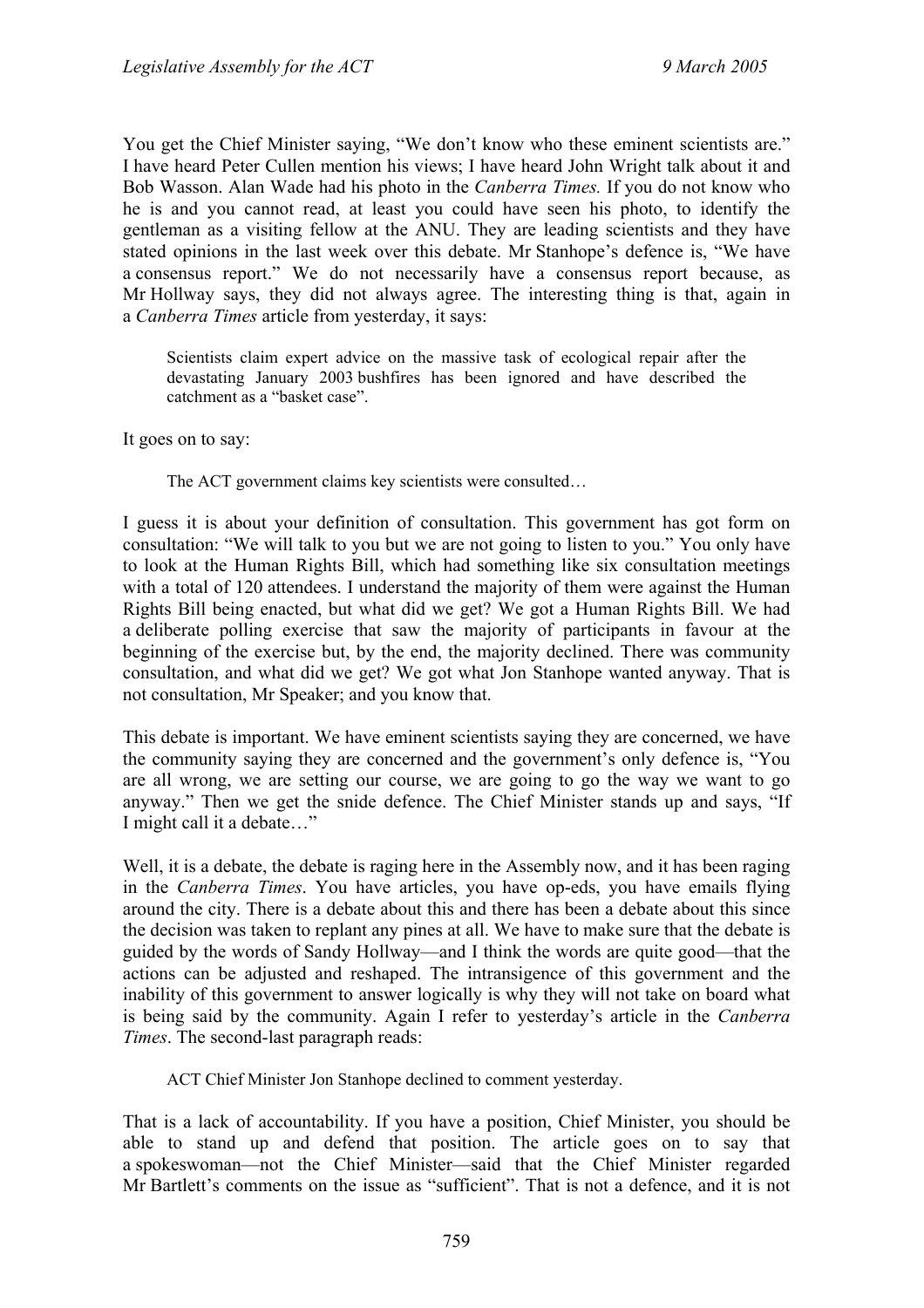the Chief Minister expressing why he thinks we should not be having this argument. We do not think Mr Bartlett's comments on this are sufficient. We have Mr Hargreaves standing up saying, "The best defence is that I respect Tony Bartlett." I respect Tony Bartlett as well. I spent time with him up on the fire grounds during the week preceding 18 January and I know what a good forester and great firefighter he is, but hiding behind Tony Bartlett is not having the debate.

We see more and more often that the Chief Minister is unavailable for comment. That says to me it is either because you are incapable of commenting or you are afraid of commenting because you know that the position you have adopted is indefensible. That is the problem here. What we are getting here today is indefensible, and we will get rolled by the government's numbers. It is interesting that the Chief Minister chooses to do a little bit of backslapping and amend the motion. The motion is seeking information, it is about informing the debate. Later on we are going to have this debate on the Canberra plan, the Mick Gentleman special, the government's pat yourself on the back, soak up a couple of hours of private members day with self-congratulatory motions.

In the Canberra plan they talk about being inclusive, they talk about listening, they talk about building the community. And yet when you get a motion asking the government to allow the community to be part of the further and ongoing discussion, all we get is, "Omit all words after 'this Assembly' and substitute 'commends the government for its Cotter catchment restoration work.' " That flies against the spirit of the motion. Clearly, the amendment will get up, but the debate will not go away.

What you have said today has opened up more fronts and I think will give more concern in the community over your inability to listen, be responsive and act. Chief Minister, that is just arrogance. Your growing arrogance in the way you address these issues when they are brought to your attention is beginning to raise serious questions in the community about the way you govern this territory. There is concern out in the community. The government should not be saying to the community, "You are just wrong because we are the government and we are going to commend ourselves." What you should do is allay those fears. The best way to allay those fears is to answer the questions and table the documents. If you are right, then the fears will go away. What are you afraid of?

**MR SPEAKER**: The member's time has expired.

**MRS DUNNE** (Ginninderra) (11.33): I am not closing the debate; I am speaking to the amendment. This is the ACT ALP government's standard amendment to almost every motion that is put up on private members day that in some way may be inconvenient for the government. Today we have something that is obviously inconvenient to the government, because we have a motion that may challenge some of the Chief Minister's, the Minister for the Environment's, assumptions or assertions.

If the government does not want to table the documents and does not want to halt forestry operations until it is reviewed by this Assembly, it should have the strength of its convictions and vote against the motion. It should not do this weasel wording thing that it does on every occasion to turn every opportunity into a backslapping exercise for the government, because self-praise is no praise at all; it is no recommendation for anyone. If the only people who can praise you are yourselves, you are in a pretty parlous state. On this issue, in the community there is a very large group of people who are seriously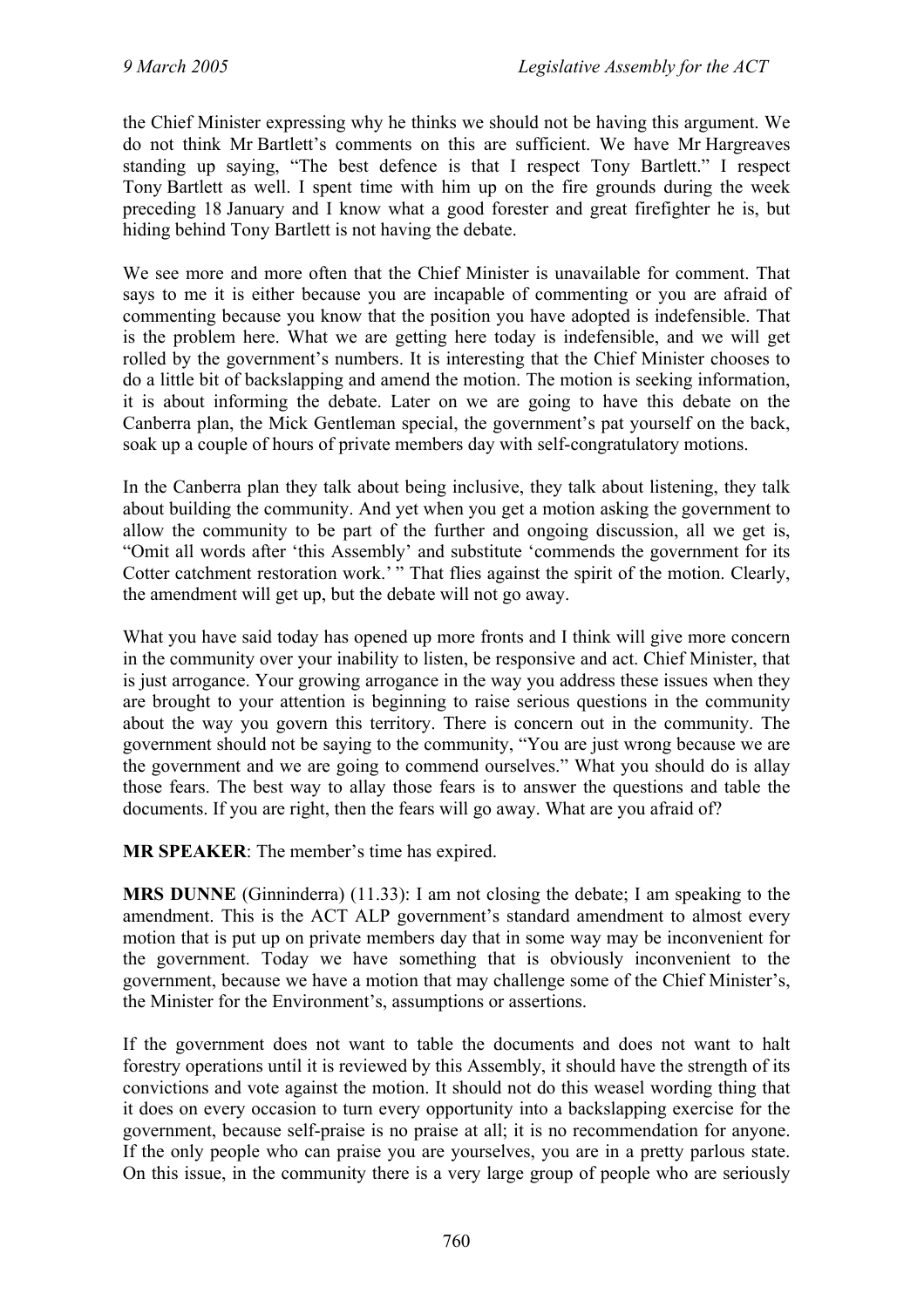concerned about what is going on. If this government's only approach to this is to puff themselves up and say, "We are doing the best and no-one else can do better", then it is a very sorry state of affairs for the ACT.

This motion and this amendment are about the hubris of the government. It is a bit like what Mr Smyth was talking about last night in the adjournment debate—the command performance approach. This is about lording it over the people of the ACT who have particular concerns. This is not governing for the people; this is that Jon Stanhope, Minister for the Environment, is going to have his way at all costs.

If Jon Stanhope does not want to stop forestry operations in the catchment he should have the courage of his convictions, have the courage to stand up here and say, "I do not want it stopped, and I will vote that way." If he is too afraid to table the documents and show the discussion, let him have the courage of his convictions and say that; let him not turn this around into some jolly backslapping exercise, which is always the case here. This Chief Minister, this Minister for the Environment, does not have the courage to stand up here and say, "I will not consult. I will not take the people of the ACT into my confidence." He does not have the guts to do it and, because of that, we should not support this amendment.

This amendment is to do everything it possibly can to wipe away the record that someone raised here because they are too afraid to face the people of Canberra. This is what happened here yesterday, when the Minister for Health had the audacity to stand up in this place and say that the things that were said in the *Canberra Times* were needlessly alarmist. There may be some things that were said in the *Canberra Times* that did alarm people but it is not proper for the Minister for Health to come in here and say, "You should not be alarmed; do not panic; trust me. Trust Simon Corbell; everything is all right"—and rely on testing that happened in May and December last year.

**Mr Corbell**: Are you questioning the Chief Health Officer? Is that what you are doing?

**MRS DUNNE**: I am questioning the Minister for Health, who had the audacity to take advice, come in here and, on the strength of advice, which you may weigh in the balance, say, "There is nothing to be concerned about." They relied on evidence that was taken in May and December last year; they are not relying on evidence of what is happening now.

**Mr Corbell**: You're such an expert, aren't you? You're a real expert.

**MR SPEAKER**: Order, Mr Corbell.

**MRS DUNNE**: We also know that, as a result of concerns raised somewhere—and I am not saying they are concerns I have raised—the health department and Actew have decided that they are going to test the water that comes out of the treatment works. So there is a nagging doubt somewhere that there may be something wrong. I am not saying that there is anything wrong with the water supply. What I am saying is that we need to have the facts on the table and no-one, including the Minister for Health, has all the facts.

No Minister for Health should come in here and unequivocally say, "It is all right. There is nothing to be concerned about"—because we do not know for sure. When you do not know for sure, the general rule is that you apply the precautionary principle. When we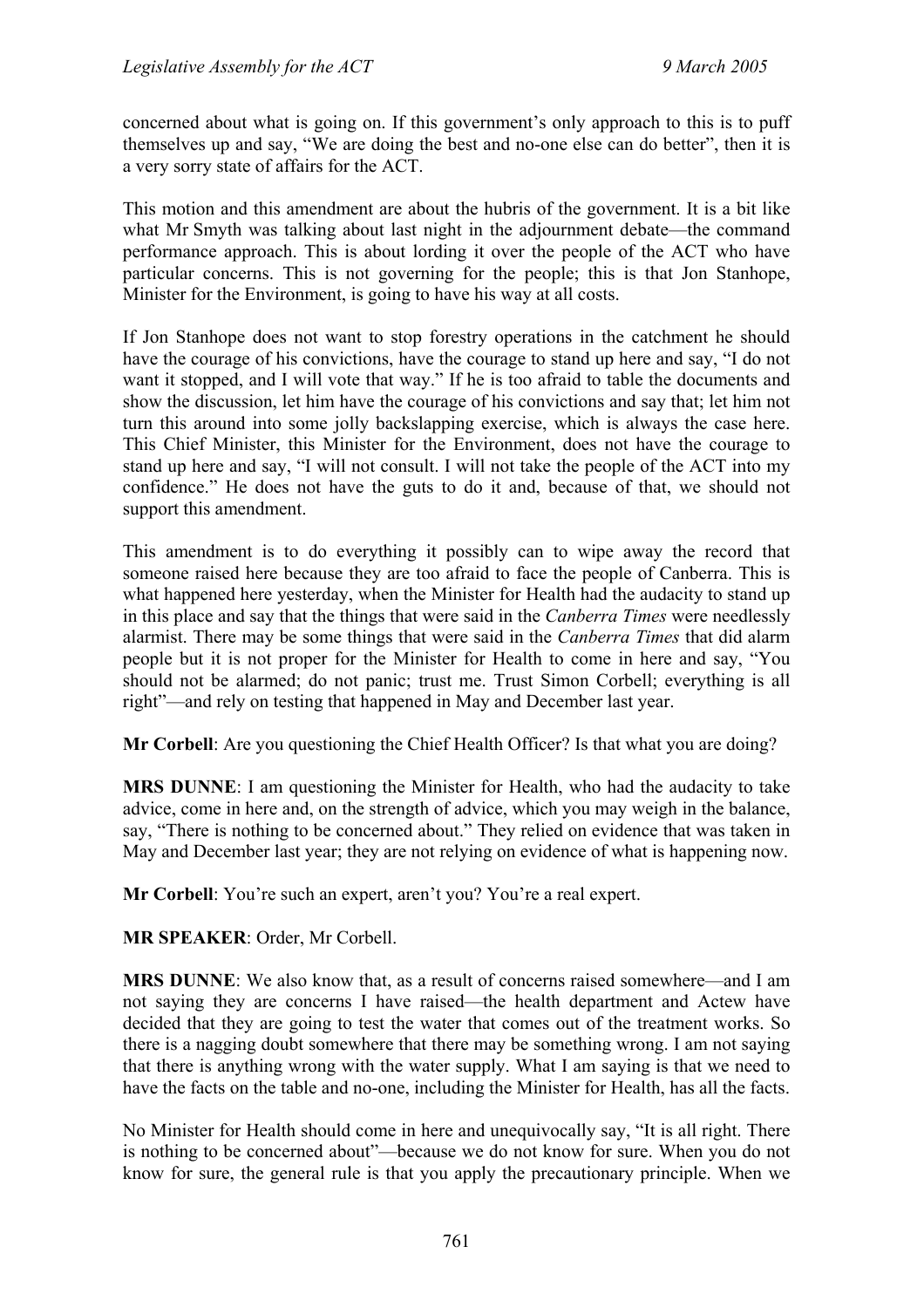are talking about the security of our drinking water, we should be doubly cautious. It was the height of irresponsibility for the Minister for Health to come in here yesterday and say, "Don't you worry; trust Simon Corbell; it is all right."

**Mr Corbell**: Mr Speaker, I wish to raise a point of order concerning relevance. I do not think we are discussing water supply issues in the context of this motion.

**MR SPEAKER**: Mrs Dunne—who will make sure she is relevant.

**MRS DUNNE**: I will make sure that I am relevant. Talking about one of the water catchments from which we extract our drinking water, nothing could be more relevant to the argument. This motion seeks to put the documents on the table for the people of the ACT to digest, not to have the matter delivered through the cipher of *Shaping our territory*, a press release from the Chief Minster or an answer to a dorothy dixer from the Minister for Health, but to put the documents on the table—the minutes and dissenting comments—so that people can observe them, so that the people of the ACT and the ACT Legislative Assembly can make a proper study of whether this is the right way forward. This is why the Assembly cannot support this pathetic amendment from the Chief Minister and Minister for the Environment.

Question put:

That **Mr Stanhope's** amendment be agreed to.

The Assembly voted—

Ayes 8 Noes 7

| Mr Berry<br>Mr Corbell | Mr Hargreaves<br>Ms MacDonald | Mrs Burke<br>Mrs Dunne | Mr Pratt<br>Mr Smyth |
|------------------------|-------------------------------|------------------------|----------------------|
| Ms Gallagher           | Ms Porter                     | Dr Foskey              | Mr Stefaniak         |
| Mr Gentleman           | Mr Stanhope                   | Mr Mulcahy             |                      |

Question so resolved in the affirmative.

**MRS DUNNE** (Ginninderra) (11.43), in reply: Mr Speaker, the motion now reads, "That this Assembly commends the government for its catchment restoration work." The Liberal opposition will be voting against this motion. Again, we have the arrogance of the Chief Minister and a government who think that, "Because nine beats eight every time in this place, we can do exactly what we want. We can do in the Cotter catchment exactly what we want, despite the advice of eminent scientists. We can do exactly what we want in response to the bushfire recovery, despite what people said, just because we can."

This is yet another example of this government, as I said before, lording it over the people of the ACT rather than governing on their behalf. What we have seen today is the classic Stanhope government arrogance. We have had: "shoot the messenger"; "how dare the *Canberra Times* criticise us"; and "how dare eminent scientists criticise us?" We have had Mr Hargreaves thinking that there is something funny going on because members of the opposition can use the forms of the house to (a) ask a question and (b)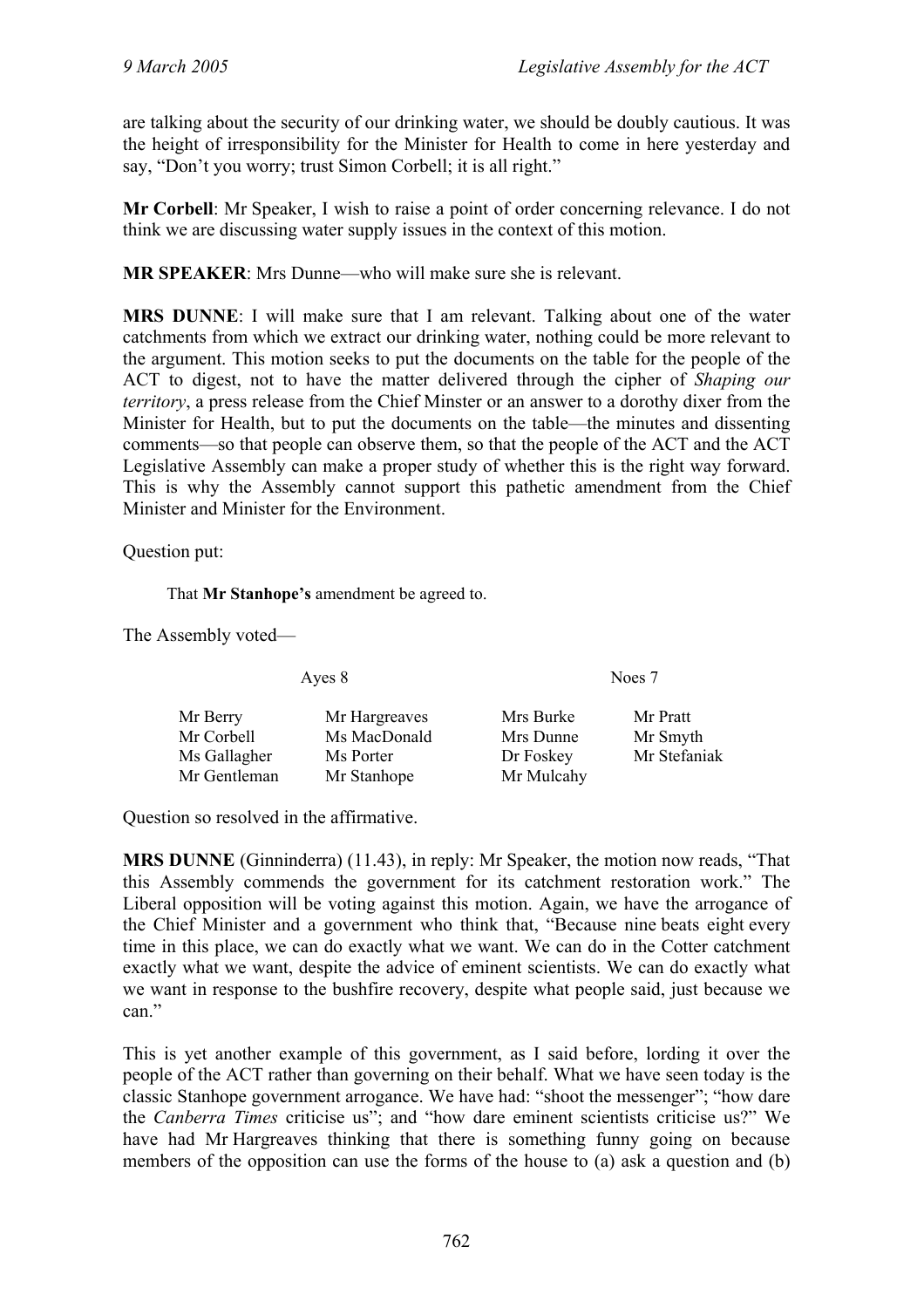put something on the notice paper. Watch this space, Mr Hargreaves—there will be a lot more questions on this.

**Mr Pratt**: We can chew gum and walk at the same time!

**MRS DUNNE**: Yes, we can chew gum and walk at the same time, which is more than we see for some of those opposite.

**MR SPEAKER**: Relevance, Mrs Dunne.

**MRS DUNNE**: Here we have another instance of "Stanhoping". We have brought it out in the open, we have waved it around and said, "This is what this government did." Mr Hargreaves said, "That is what I will do; I will "Stanhope" somebody and I will say that ACT Forests are doing a fantastic job, and therefore you cannot criticise us."

ACT Forests do not make policy about whether or not to plant pines in the lower Cotter catchment, this government does. ACT Forests are doing their job; they are doing what the ACT government told them to do. They can bask in that light if they like, but they have to remember that the buck stops with them. They may not be held accountable today but somewhere, at some time, this arrogant government will be held accountable for its failure to take the people of the ACT into its confidence, for its failure to be completely up front about what is happening with our water supply, for its consistent failure to really address the issues of the major degradation of the lower Cotter catchment.

Mr Hargreaves, when "Stanhoping" ACT Forests, talked about a whole lot of things that have been done. It was still faint praise, though, because he said, "We are doing things that will stop some of the silt running into the river." It is quite obvious. You do not need a PhD in natural resources to tell you that there are tonnes and tonnes of silt—possibly pesticide-laden silt—running into the Cotter catchment. You do not need a degree to be able to see that for yourself; you do not need a degree in environmental science to see that this government is failing monumentally in the first thing it is supposed to be doing according to this document, which is managing the lower Cotter catchment for water quality.

In this document there is no single line this Chief Minister can point to and say, "This line definitively says that we must plant pines in the lower Cotter catchment." It is not there. And there is no line in there where this Chief Minister can verbal one of the foremost freshwater ecologists in this country and say that Professor Cullen signed up to planting pines in the lower Cotter catchment. As Mr Smyth rightly pointed out, this was a consensus document about broad concepts; it was not drafted by the steering committee.

For the Chief Minister to come in here and say—and on the media—that Peter Cullen signed up to every word in this document is wrong. It is possibly misleading to the people of the ACT and possibly misleading to this Assembly. In respect of any other persons on the list at the back, to say that Terry Snow signed up to planting pines in the ACT in the lower Cotter catchment is misleading, or that Rob Tonkin—

**Mr Smyth**: Or Rob Tonkin.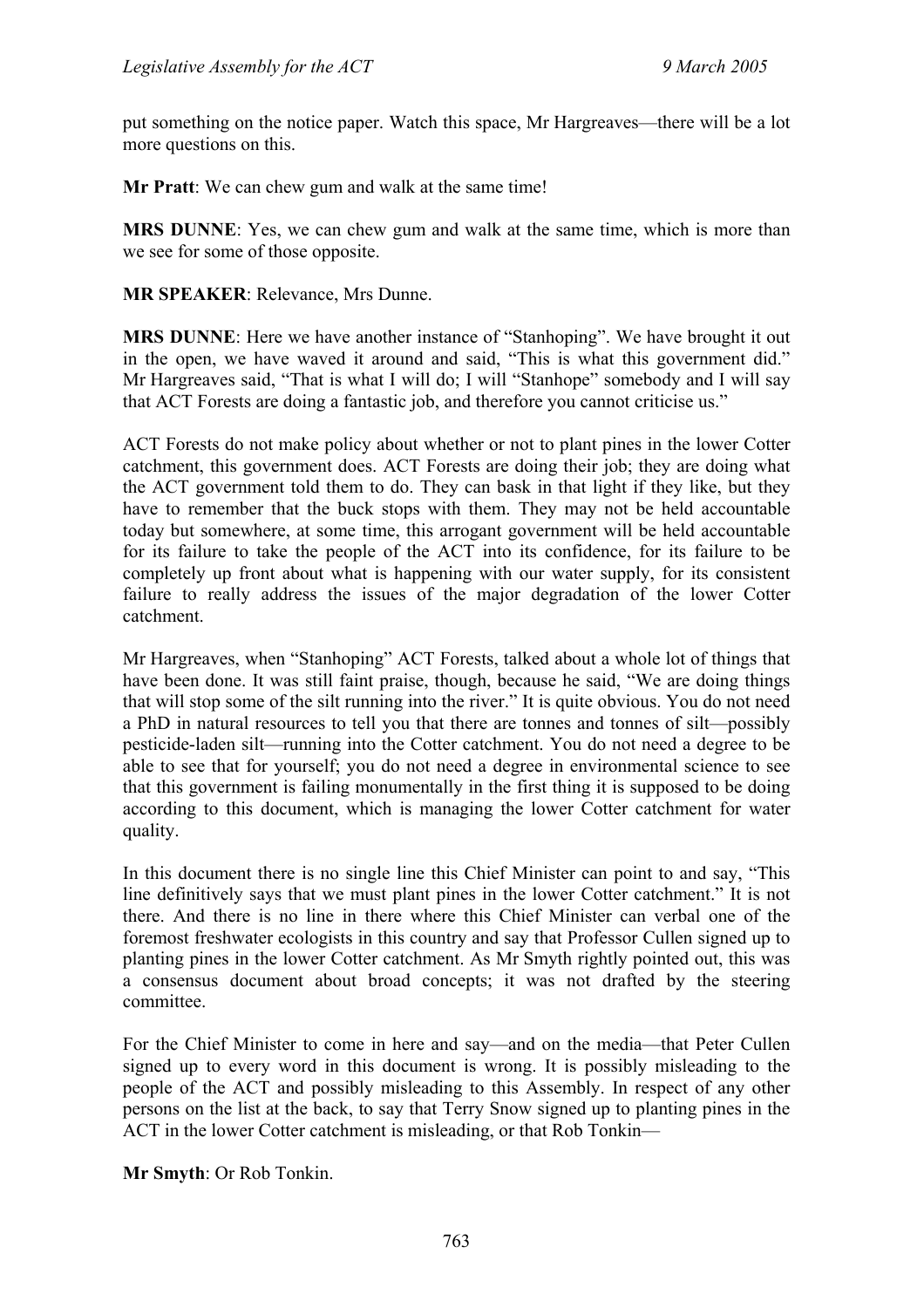**MRS DUNNE**: Rob Tonkin knows a whole lot about it.

**Mr Hargreaves**: Mr Speaker, I rise on a point of order. I do not like the use of the term. Mrs Dunne has suggested that referring to Mr Terry Snow was misleading. I ask her to withdraw that.

**Mr Smyth**: No, she didn't.

**Mr Hargreaves**: Check *Hansard*, Mr Smyth; you are suffering deafness. She said that that is misleading.

**MR SPEAKER**: I did not hear that particular reference but I did hear a reference to Mr Stanhope possibly misleading the Assembly. That can only be dealt with by way of a substantive motion. I would ask you to withdraw that, Mrs Dunne.

**MRS DUNNE**: I withdraw that. There are a whole lot of people who are supposed to have signed up to a mythical line in here that says, "Plant pines in the lower Cotter catchment". If you read it, it tells you the main thing you have to do in the lower Cotter catchment. It says:

The land should be managed primarily with the objective of maximising water quality (particularly minimising turbidity).

This government has failed on that principal premise. It also says that priority should be given to revegetation of the riparian zone with native species—that is happening—and that suitable vegetation should be restored as soon as practicable across the balance of the catchment, taking into account a whole lot of things. One of those things is planting pines for a commercial purpose. The principal reason they want to plant pines for a commercial purpose is that, somewhere down the track, we might recoup the costs of replanting.

What we are doing is going after the dollar at the cost of everything else. No matter what we do in the lower Cotter catchment, because we let it burn down and because we did not do what we should have done on 8 January, it is going to be hideously expensive. It is going to cost us a lot of money, it is going to cost us a lot of time and effort, and then we have to make some choices. Do we spend that money with the prospect of a good environmental outcome or a bad environmental outcome, so that we can follow the dollar, if we like, and some time, about 2029—if you really believe these figures—we might get a return; but at what environmental cost?

Let us look at the options. We could plant pines, as the government has done. I have been fairly vocal for a long time—and I will quote from May 2004. The reasons why we might not plant pines—not being absolutely definitive—is because pines are highly inflammable; they do not regenerate after fire; pines create a monoculture which is not ideal for catchment areas. The only way to manage pines is to clear-fell them every 30 or 40 years, creating more erosion, more turbidity and more agricultural chemicals washed into the soil.

**Mr Hargreaves**: That is rubbish. You do it selectively.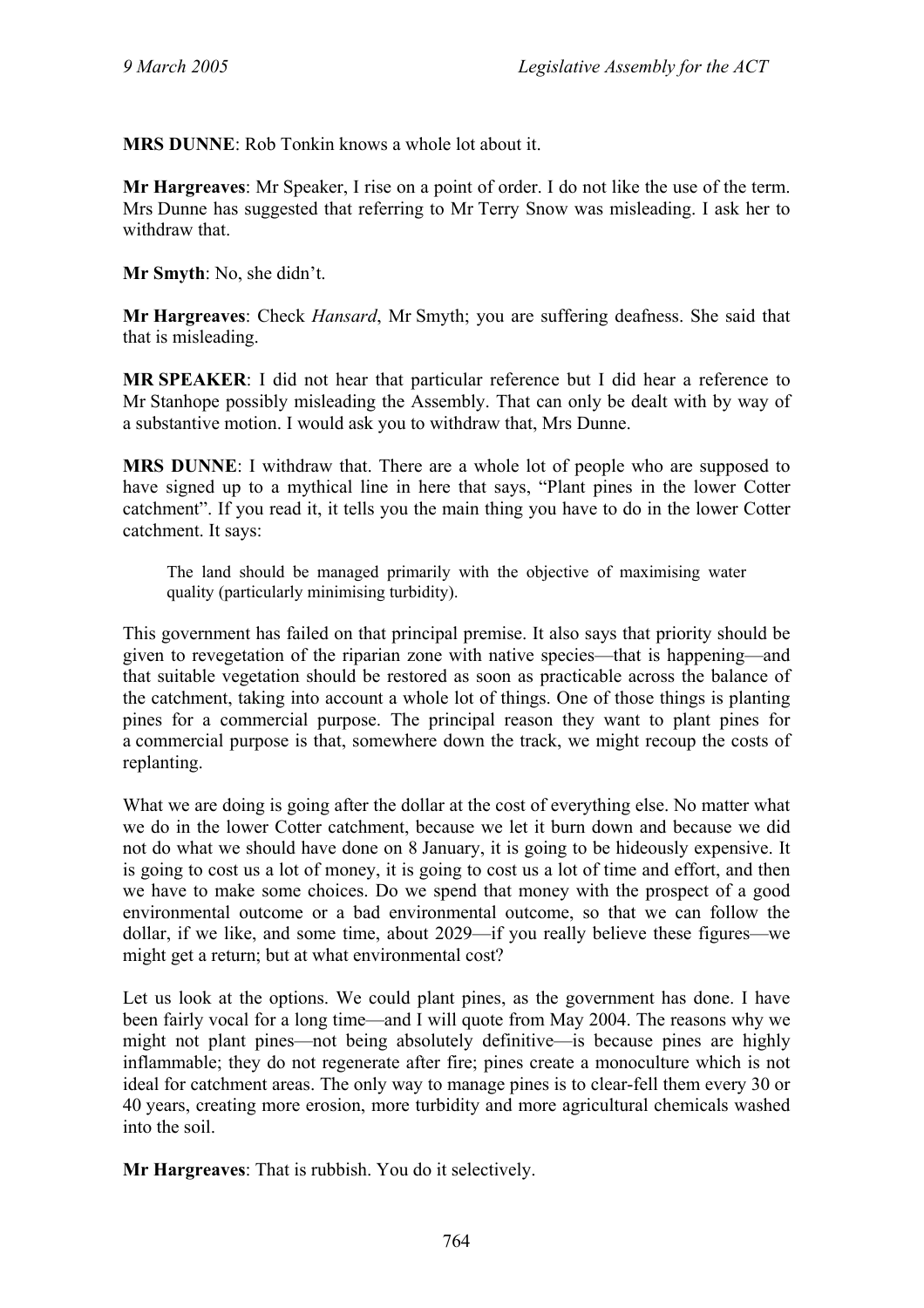**MR SPEAKER**: Order, Mr Hargreaves.

**MRS DUNNE**: You do not know anything about forests, Mr Hargreaves. You are a disgrace.

**Mr Hargreaves**: You are not talking to me like you do the students at O Week! Don't bully me!

**MR SPEAKER**: Order, Mr Hargreaves.

**MRS DUNNE**: The evidence before the fires showed that pines do not do very well in the Canberra region because of soil type and rainfall. There are a whole lot of other things that we could do in the place. We could replant to native bush and grasses, we could plant, in selective ways, a variety of native and exotic trees that might be used for commercial purposes in the future. That could be rare cabinet timbers, cork or oak—all of those sorts of things. There could also be, in some very limited areas, commercial cropping but it would have to be low impact commercial cropping.

There are a whole lot of things that were not considered here, in any clear way. We have seen this government having made up its mind. I do not know if they were pressured, but they have made a wrong decision and they are incapable of turning back. This amendment, which has succeeded, has shown just how incapable they are of turning back and how incapable, as a group of human beings, they are of looking at their decision, weighing it up and seeing whether it was the right decision. This government made a wrong decision, and it has reinforced that wrong decision today in this place. One day it will reap the whirlwind. One day these people will be held to account for it, but today is obviously not going to be that day.

Question put:

That **Mrs Dunne's** motion, as amended, be agreed to.

The Assembly voted—

Ayes 8 Noes 7

Mr Berry Mr Hargreaves Mrs Burke Mr Pratt Mr Corbell Ms MacDonald Mrs Dunne Mr Smyth Ms Gallagher Ms Porter Dr Foskey Mr Stefaniak Mr Gentleman Mr Stanhope Mr Mulcahy

Question so resolved in the affirmative.

Motion, as amended, agreed to.

## <span id="page-24-0"></span>**Smoking in public places**

#### **DR FOSKEY** (Molonglo) (11.55): I move:

That this Assembly: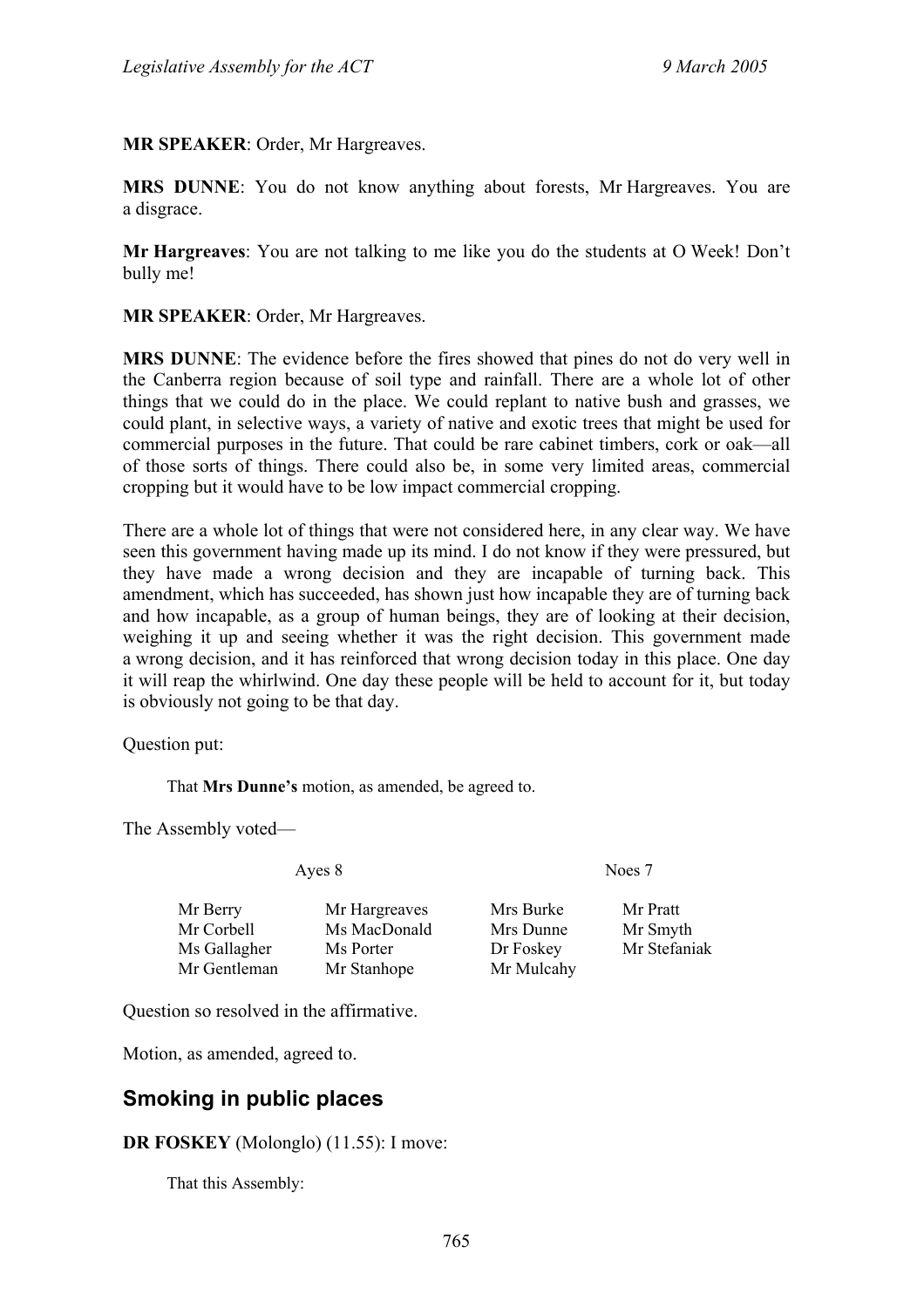- (1) recognises the passage of the Smoking (Prohibition in Enclosed Public Places) Amendment Act 2005 removed the definition of "enclosed public place" in the Smoking (Prohibition in Enclosed Public Places) Act 2003 and replaced it with a reference to "a public place, or part of a public place, that is enclosed as prescribed by regulation"; and
- (2) calls on the ACT Government to ensure that the consequent regulation:
	- (a) is based on the precautionary principle;
	- (b) makes workers' and patrons' health the first priority;
	- (c) ensures that risk to the public is the primary consideration in determining the degree of enclosure permitted in smoking places;
	- (d) is consistent with the analysis of the government's own Regulatory Impact Statements on smoking prohibition legislation;
	- (e) complies with ACT Occupational Health and Safety law and is consistent with National Occupational Health and Safety Commission recommendations; and
	- (f) in the interest of the health and wellbeing of people with gambling problems, does not permit smoking in the same place as, or in sight of, gaming machines.

If you trawl through the original debate on this smoking legislation, you will see that members talked a lot about smoke-free workplaces and smoke-free public places. During that debate in November 2003, Minister Corbell made the point that smoke-free areas in pubs and clubs were not smoke-free. He referred to the ACT Health Protection Service's report on air quality monitoring for environmental tobacco smoke, which indicated that nowhere with environmental tobacco smoke was safe.

Mr Corbell also talked about the regulatory impact statement that the government had commissioned and advised the Assembly how much better the legislation could be if the Assembly were to await the release of that information. The government has had a second regulatory impact statement since June last year, although it only released it in February this year, which specifically addressed the issue of amending the act in regard to defining an unenclosed place. It was quite specific in its analysis and findings.

In brief, on the issue of the degree of enclosure that should be allowed for smoking places, it found that the public health risk of a mostly enclosed place—let us say, and it is not even theoretical any more, 75 per cent enclosed—is not much better than that of a totally enclosed space. It is at the other end of the spectrum that there is a health advantage for patrons and workers. To quote the key finding of this report:

In the absence of evidence to the contrary, there will be a public health benefit in reducing the degree to which an area must be enclosed. That is, the more unenclosed the area is, the greater will be the likely health benefits.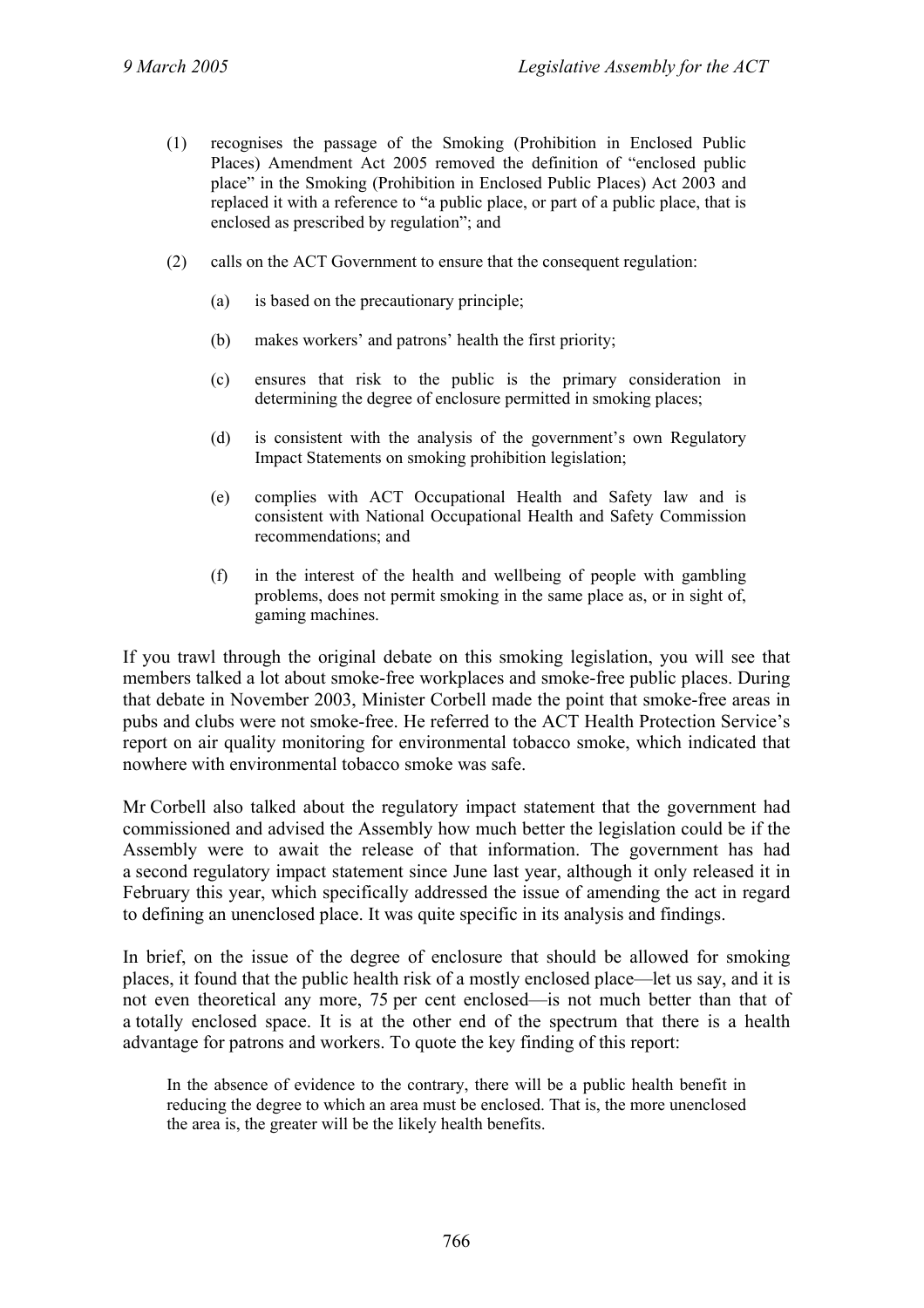I would like to knock on the head one furphy that was raised by the minister in the newspaper today, which is that of the legal advice. It should be remembered that the intention of the law, clearly expressed when the issue was debated in the Assembly and supported by the government, was to create smoke-free workplaces and entertainment venues, not simply to ensure that indoor rooms can be kept smoke-free by providing for the establishment of outdoor rooms.

It may well be that enclosure of less than 75 per cent for an unenclosed place would have been defensible at law as the legislation was first drafted. We have, however, changed the act and now the government has an opportunity to define an unenclosed place by regulation however it likes. What we do not understand yet is why it likes a 75:25 rule. Clearly, that has nothing to do with public health.

The government and the department have had every opportunity to provide us with some evidence-based or science-based health analysis to justify the 75:25 rule. There has been none. The government's own Health Protection Service found, in effect, that all environmental tobacco smoke is bad. The regulatory impact statement that the government commissioned of the Allen Consulting Group specifically addressing the issue of enclosure found that less enclosure is clearly better.

The health minister and department have had numerous opportunities over the past few weeks to come good with a strong argument. We have seen no evidence to support this government's position—not a scrap, nothing, zilch, nada. Is there an evidence-based approach to policy? Evidently not. There is no doubt that they simply do not want to deal with the issue. I would be intrigued to know what was the advice in detail from the health department. How comfortable are they with a regime that established smoking rooms in this way? Would they rather have seen a 50:50 or a 25:75 rule instead?

The trouble, of course, is that the 75:25 rule will not be the end of it, as Mr Corbell foreshadowed in an ABC interview this morning. The 75:25 rule is clearly at the conservative end of Australian practice and clubs and pubs, if we pursue this route, will not have the certainty that they need. So the minister's failure to take on this issue will come back to bite him and the clubs and pubs and their workers and patrons in the meantime.

I should add that a lot of us who oppose the 75:25 rule are practising or lapsed tobacco smokers. This is not about persecution. People should be able to have a fag if they want to. As the survey conducted by the heart foundation showed, most smokers are happy to obey laws and respect smoke-free places. In fact, they appreciate the discipline that restricts them from smoking in smoke-free places. But this motion is about health and the principles of public policy.

What will the 75:25 rule mean? It will mean a room of three walls and a ceiling and a few strategically placed windbreaks, a bar, access to a few poker machines perhaps, and a gas heater in winter. Of course, clubs and pubs will want to make their patrons comfortable. The more comfortable smokers are, the more they and their friends and the staff will inhabit that smoky area—the staff not by choice, by the way—a place where environmental tobacco smoke has built up both because of the degree of enclosure and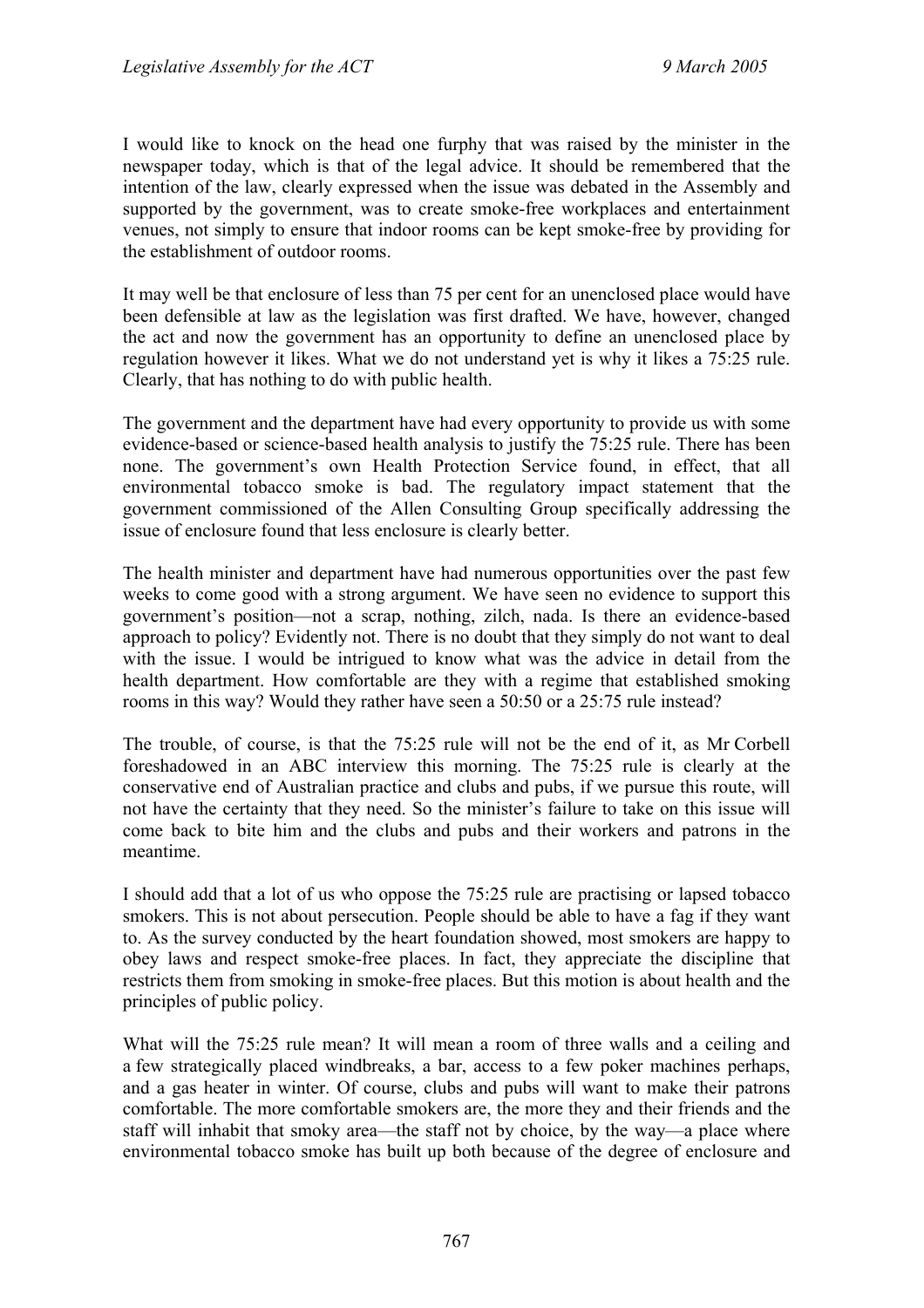because of the consequent intensity of activity. By creating a 75:25 rule, you will maximise the damage to the health of patrons and workers.

I do think it is worth including in this debate some of the media release put out by ASH this morning, countersigned by the LHMU and the Musicians Union of Australia. The media release, titled "No staff should have to work in smoky areas", reads:

The SmokeFree Australia coalition of health and trade union groups—

friends of the Labor Party, I image—

including bar workers, musicians and entertainers—says no-one should be expected to work in any area where smoking is permitted, whether enclosed or not.

Says coalition spokesperson Tim Ferrari of the LHMU hospitality union … "Such rooms would present a major health risk to anyone going into them,"...

"The paramount consideration of smokefree venue laws," says Terry Noone of the Musicians Union of Australia, "should be to protect workers and the public from the known dangers of passive smoking in these venues. No bar worker or entertainer should be expected to work in conditions in which they are repeatedly exposed to secondhand smoke, whether or not the area is fully enclosed."

We are probably all well aware that most of the casual workers who make up the hospitality work force are young people with very little say over their working conditions. So the whole question of OH&S is clearly something that this government needs to face up to, bearing in mind too that so many bar workers and musicians are young, as I have said, and vulnerable in terms of industrial strength, something that I would have thought that this government, especially the Minister for Health, would hold close to its heart.

It is not as if there is such a massive queue of Canberra residents, even smokers, wanting such protection for their unenclosed places. Yesterday, the heart foundation and ASH released a survey of a representative sample of 350 residents across Canberra that showed that 84 per cent of those surveyed thought it was not acceptable for smoking to be permitted in public places that are up to 74.9 per cent enclosed by walls and a roof or ceiling; that more than eight people in 10 support smoking being allowed only in public spaces that are fully open—without walls or roof; that fewer than three in 10 support smoking being allowed in rooms which are 50 per cent enclosed; that fewer than one in 10 support smoking being allowed in rooms which are 70 per cent or more enclosed; and that a majority of smokers, for whom these areas would be provided, believe that smoking should be allowed only in fully open areas.

According to Eileen Jerga, chief executive of the heart foundation's ACT division:

These results show overwhelming support for smokefree places to be exactly what they say: fully smokefree. The ACT community's expectations are reasonable they've been led to believe that when the present smokefree exemptions finish at the end of 2006, smoking will not be allowed in enclosed areas. Hardly anyone—not even smokers—accepts that areas more than 70% enclosed should be defined as "unenclosed" and smoking allowed in them.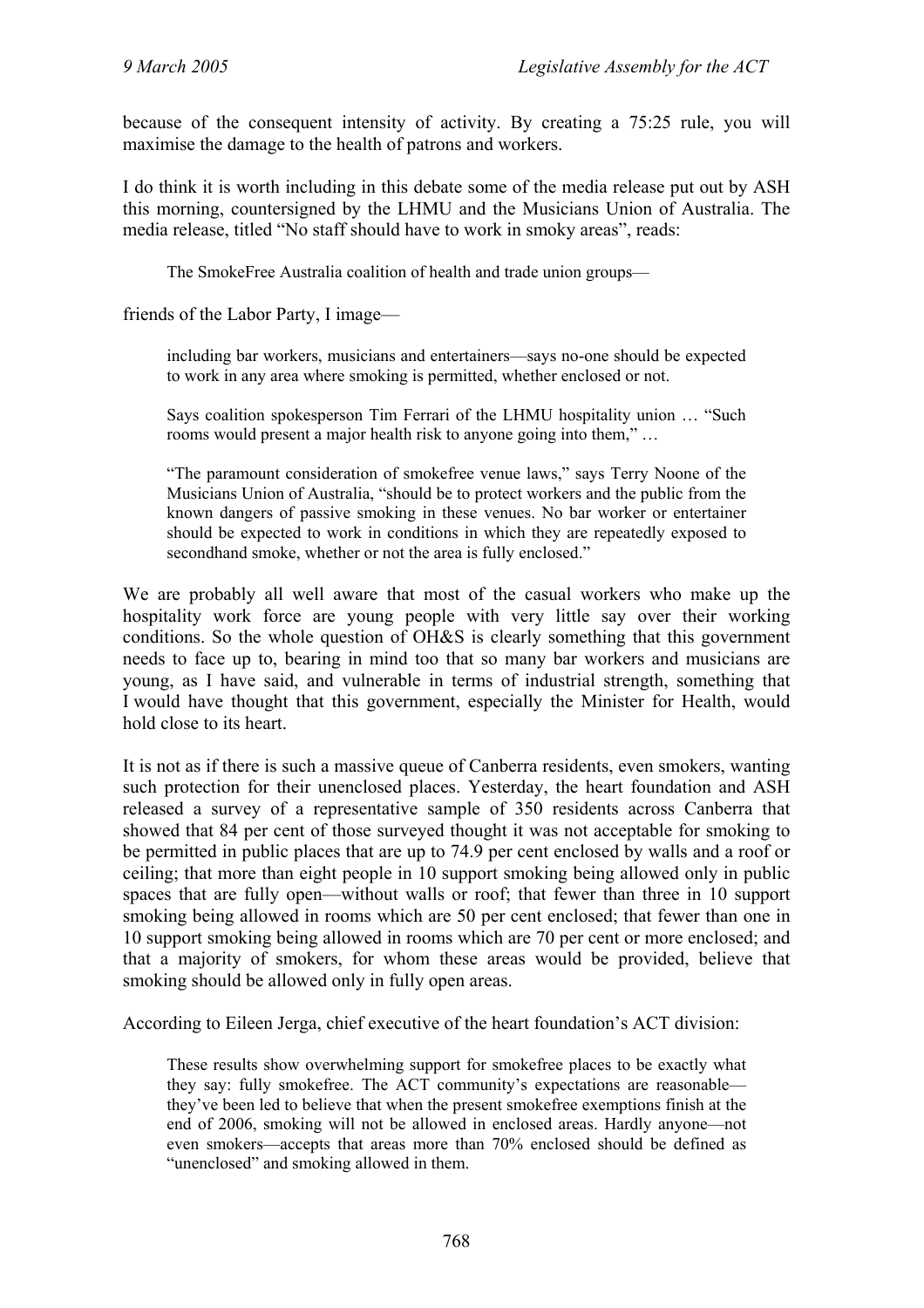I return to the question of why it is so. We were first alerted to the issue by an item in the December edition of the ClubsACT newsletter, called "Smoking bans—the domino effect". The article made the point that the legislation was a concern for clubs, although they would work with it, and that "unenclosed space" was a bit of a grey area, but they had agreement on a guideline—in effect, the 75:25 rule—which they could live with. That item was accompanied by a graph showing a drop in Victorian gaming revenue and revenue growth following the introduction of a ban on smoking in Victorian gaming rooms. So the club industry in the ACT sees a link between less smoking and lower gaming revenue.

I remind the Assembly that in 2003, 22 problem gambling services in New South Wales united in a call precisely for smoke-free gaming venues for two reasons. It would ensure that smokers who have a problem with poker machines—pokies are the biggest site for problem gambling, especially among older people—at least get a break from their machines when they want a smoke. A break is a key harm-minimisation strategy for people with gambling problems; so that would be good. It would also ensure that consistent pokie players, who statistically smoke lots of cigarettes, actually smoke less. That would be good, too.

It has been established that if you retain contact with your machine by having it in view when you smoke, or perhaps by having the machines outside in an unenclosed place, then you will gamble more. I can see no moral reason to encourage this link between poker machines and cigarettes. Whilst I understand that clubs, like all businesses, want to maximise their income, I think that the obvious welfare and health benefits of losing smoking in gaming and drinking venues outweighs the marginal private profitability that comes from keeping people gambling and smoking.

Given that the health minister is unable to provide us with any health-based arguments for the 75:25 rule and that it is likely to have an exponentially greater adverse impact on the health of staff and patrons, we can be forgiven for assuming that the rule is now just a sop to the clubs. Of course, it may be that individuals might choose to smoke, drink and gamble less; they really might. There is a fug we get into with drinking and smoking and with drinking, smoking and gambling. It may that the business is built up around the dangerous end of that form of social behaviour.

For a whole number of health and wellbeing indicators, it would be good to move away from that kind of alcohol and tobacco indulgence. It does not make us wowsers if we choose a healthier outcome. The Minister for Health must be being derelict in his duties if he is proposing a regulation that cannot be defended on health grounds.

As for the proposed amendment to my motion, it is very much just a description of the situation as it applies. It does not address our concerns. I am very disappointed that in this case the government is refusing to listen to the health concerns of constituents and that it is not willing to address those. I am very interested in hearing what the health minister has to say. I am looking forward to hearing the health evidence on which this regulation is based. I will speak to that later in wrapping up.

**MR CORBELL** (Molonglo—Minister for Health and Minister for Planning) (12.09): Mr Speaker, the government will not be supporting the motion in the form it is in today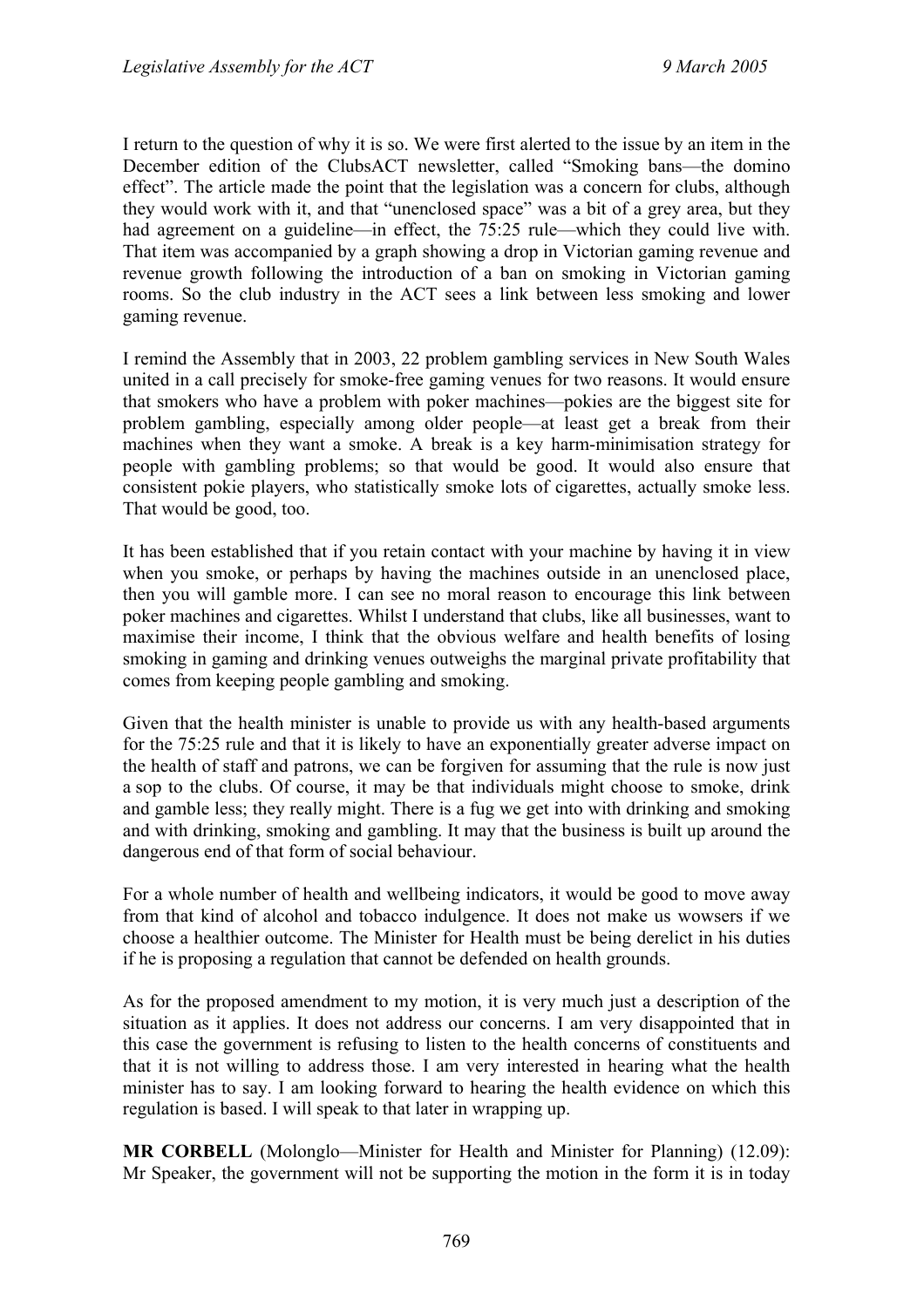and I foreshadow that I will be moving an amendment shortly which I think better reflects the complexities of this issue.

The ACT's achievements in tobacco control and other public health initiatives are at least partly attributable to a non-partisan approach in which these issues have been prevented from degenerating into political slanging matches. The cooperative approach to health protection and health promotion has all been to the benefit of the ACT community. Therefore, I think that it is quite regrettable that a major public health achievement—and there is no denying that that is clearly what we are talking about—is being used as an opportunity for political point scoring.

Let us look at the facts of this matter. It was the Labor government that conducted a public consultation on the phasing out of the current exemption system, which found strong public support for smoke-free, enclosed—enclosed—public places at the earliest opportunity. It was the government that tested for, and found, environmental tobacco smoke in dozens of hospitality premises, it was the government that gave a commitment to phase out the exemption system and it was the government's amendments that ensured the exemption system would end at the earliest possible date rather than at a later date, as had been suggested by the opposition and other members of the previous Assembly.

As it was, there were a number of problematic aspects of the legislation that was rushed through in November 2003. Reliance on the problematic phrase "substantially enclosed" was one of them. Had the government been given another few months to develop and introduce its own legislation, completed its regulatory impact statement, it would have been able to better develop a policy response which addressed a range of issues, including the meaning of "enclosed". It could have been clarified at the outset.

Although exemptions do not end until December 2006, the meaning of "enclosed" is fundamental to the understanding of where smoking will be prohibited and where it will be permitted. ACT Health, therefore, developed a set of interpretative guidelines to provide information on how enforcement officers would interpret "substantially enclosed", thereby providing clearer guidance. That, at the time, was all that was possible, given the limitations of the definition, which was common to both the Smoke-free Areas (Enclosed Public Places) Act 1994 and the Smoking (Prohibition in Enclosed Public Places) Act 2003.

Mr Speaker, because interpretative guidelines are only an administrative instrument and do not carry the weight of law, a more formal and comprehensive approach was required for the proprietors, customers and enforcement officers. However, not even the regulatory impact statements that the government conducted were able to say with certainty how to define an enclosed area for the purposes of the legislation.

I note that, throughout her speech, Dr Foskey deliberately avoided stating what she believed should be the appropriate definition. She asserts that the government's definition is inadequate, but she does not assert how she would define it—explicitly, not in general terms, because that is what is needed.

I and other members have received numerous representations from health groups, from hospitality groups and from industrial groups who all hold strong views about what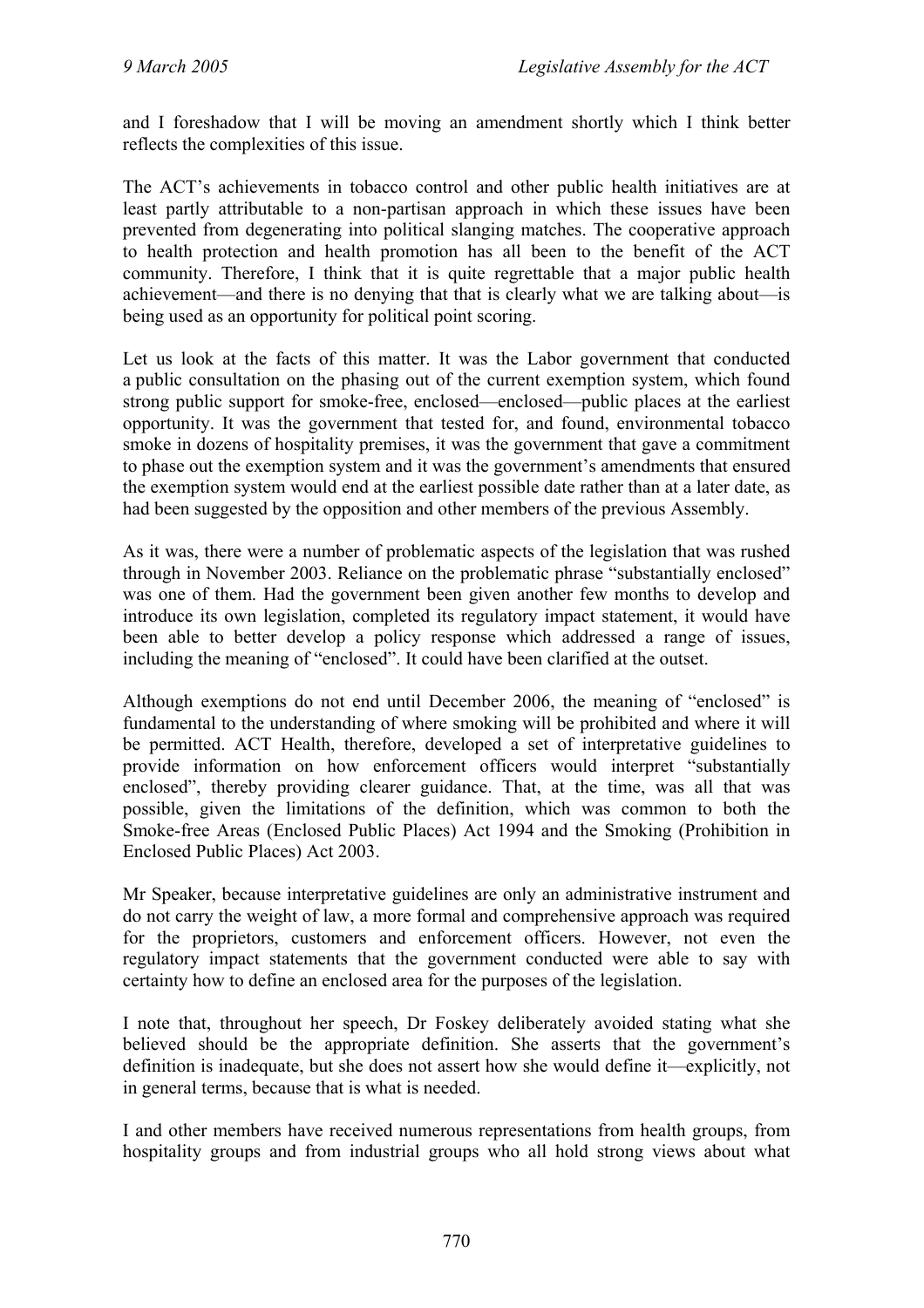"enclosed" should mean. I, the government and, I am sure, other members have listened closely to those views.

Several things have become clear in relation to the definition of "enclosed". Firstly, there is no national or international consensus on how to define "enclosed public place" in terms of smoke-free public places legislation. Secondly, the ACT is seeking to resolve a difficult and complex issue relating to this definition and, in fact, is in advance of other states and territories in doing so. Thirdly, the absence of conclusive scientific evidence means that, if we are to move forward, we must do so with a view to balancing a range of priorities and interests.

There is no clear answer to the fundamental question of the extent to which the various priorities and interests compete or coincide. What we do know is that the regulatory impact statement found that removing exemptions would result in an overall net benefit to the ACT community, conservatively estimated to be worth more than \$240 million over the next 30 years; that there would be substantial health benefits from reductions in both active and passive smoking; and that the risks of short-term impacts on businesses would be reduced to the extent that proprietors used the time between now and December 2006 to prepare their premises, staff and customers for the change to non-smoking.

The estimated benefits are conservative because they focus only on the difference it would make when exempt premises became smoke free. It is not possible for the regulatory impact statements to put a figure on the benefits to patrons of not being exposed to tobacco smoke, although these benefits could be substantial. One of the major benefits of the removal of the exemption system would be a reduction in passive smoke exposure for the employees of these premises, resulting in fewer passive smoking related illnesses and deaths.

The regulatory impact studies also note that the removal of the exemption system would result in reductions in active smoking. It has been found that smoke-free social venues can encourage and support people to stop smoking. It can reduce the amount that remaining smokers smoke and it can discourage the uptake of smoking by young people.

Mr Speaker, I think it is important to emphasise at this point the significance of the change that we are proposing. This is not some minor change. This is the removal of smoking from all indoor premises—all indoor premises. If you go to a nightclub, if you go to a dance party, if you go to a bar, if you go to a club with gaming machines, you will not be able to smoke indoors any more. That is a significant change for our community and it should not be underestimated or underplayed in the context of a discussion about how we manage the interface between indoor and outdoor spaces.

As members would know, the ACT was the first Australian jurisdiction to enact legislation requiring all enclosed public places to be non-smoking, with no exceptions. Whilst nearly all Australian states and territories have now enacted such legislation, none of this will take effect until 2006. Two jurisdictions will have their legislation take effect in the middle of 2006. The ACT will be the third jurisdiction for its prohibition to take effect. The government is committed to establishing non-smoking in all enclosed public places because it does believe that this would be a major step for public health in the ACT.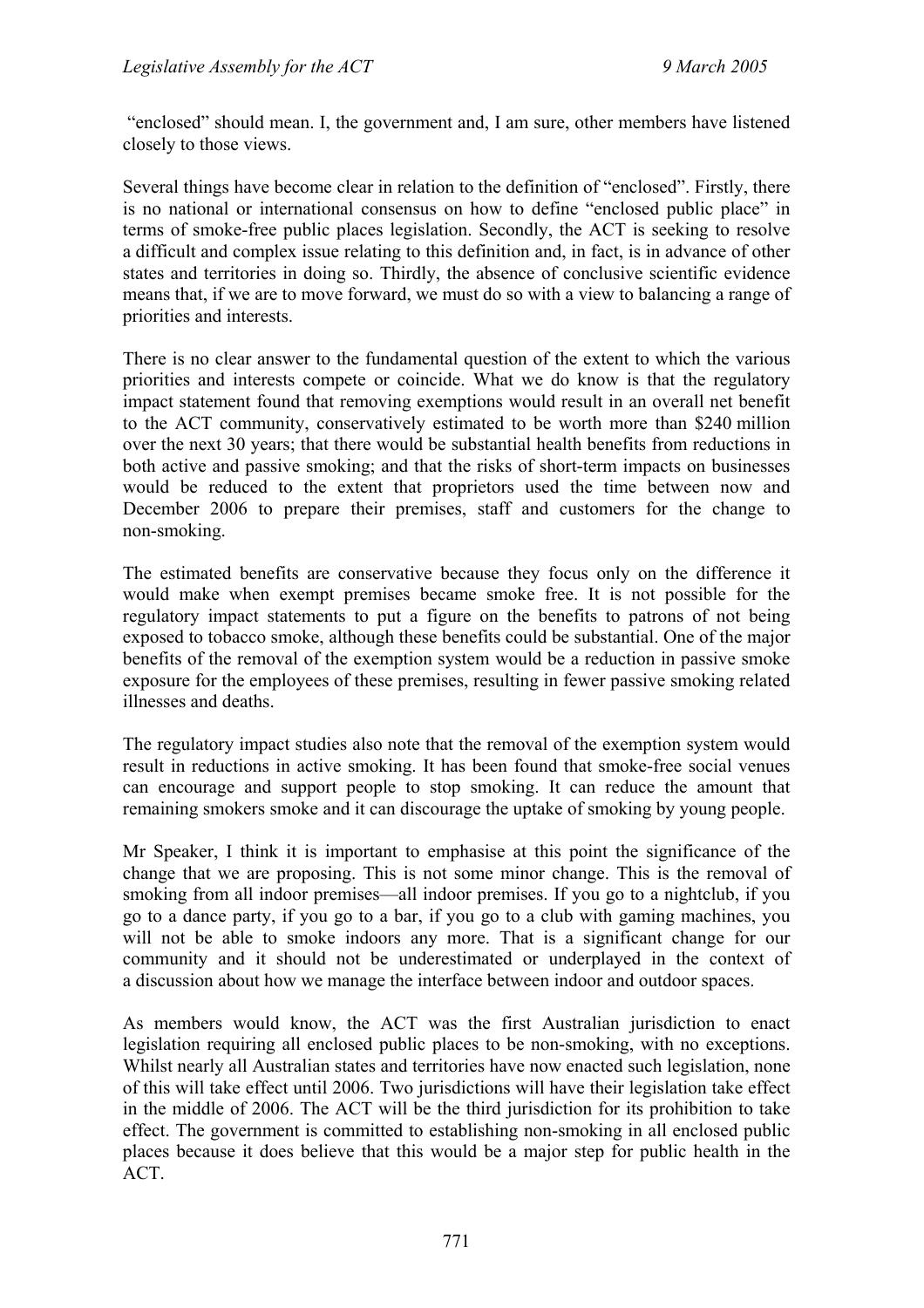As I have indicated before, Dr Foskey criticises the government's definition, but she puts forward none of her own. She does not attempt to grapple with the complexity of the issue. Instead, she makes broad, wide-ranging assertions, but she does not tackle the key issue: how do you define "enclosed" and "unenclosed"? As I have already indicated, the regulatory impact statement does not find that there is any universally accepted way of defining these areas.

The RIS examined the issues around the meaning of "enclosed" and supported a tightening of the definition so that it was more restrictive. The RIS also supported a move to formalise a definition in legislation rather than relying on interpretative guidelines. The RIS also contained a table with examples of the wide variety of approaches to the meaning of "enclosed" that have been adopted in Australia and round the world. In fact, the RIS is quite clear in its conclusion, saying:

There is no agreed definition across Australian (and overseas) jurisdictions as to how to differentiate between spaces where ETS is and is not likely to be a problem.

The RIS also highlighted the difficulties in coming up with a magic formula. The report states:

The fundamental problem with setting a precise definition is that there is no definitive scientific study which provides a basis for comparison of [tobacco smoke] exposure of a three-sided room versus a one-sided room, and so on.

The RIS concludes:

There is no specific medical or scientific guidance as to precisely what threshold of enclosed is problematic (ie, at what degree of non-enclosedness do net costs become generated?).

The RIS goes on:

Some guidance can be taken from approaches adopted in other jurisdictions and other regulatory environments, but these definitions must be acknowledged as having been also developed without any clear scientific and medical evidence as to the degree of enclosure that is necessary to reduce tobacco smoke exposures to a reasonable level.

The RIS also notes that there is no known safe level of exposure to ETS. That was also acknowledged in the government's response to ACT Health's indoor air quality report on exempt premises.

Under the current exemption system, smoking occurs in up to 50 per cent of the public area of exempt premises and has been found to affect non-smoking areas as well. Removing the exemption system will put an end to that. So it is not solely about banning smoking in those areas where it is currently permitted. It is also about protecting those non-smoking areas that we have found are not non-smoking.

The primary objective of the smoke-free places legislation is to minimise people's exposure to environmental smoke in enclosed public places. The Assembly did not vote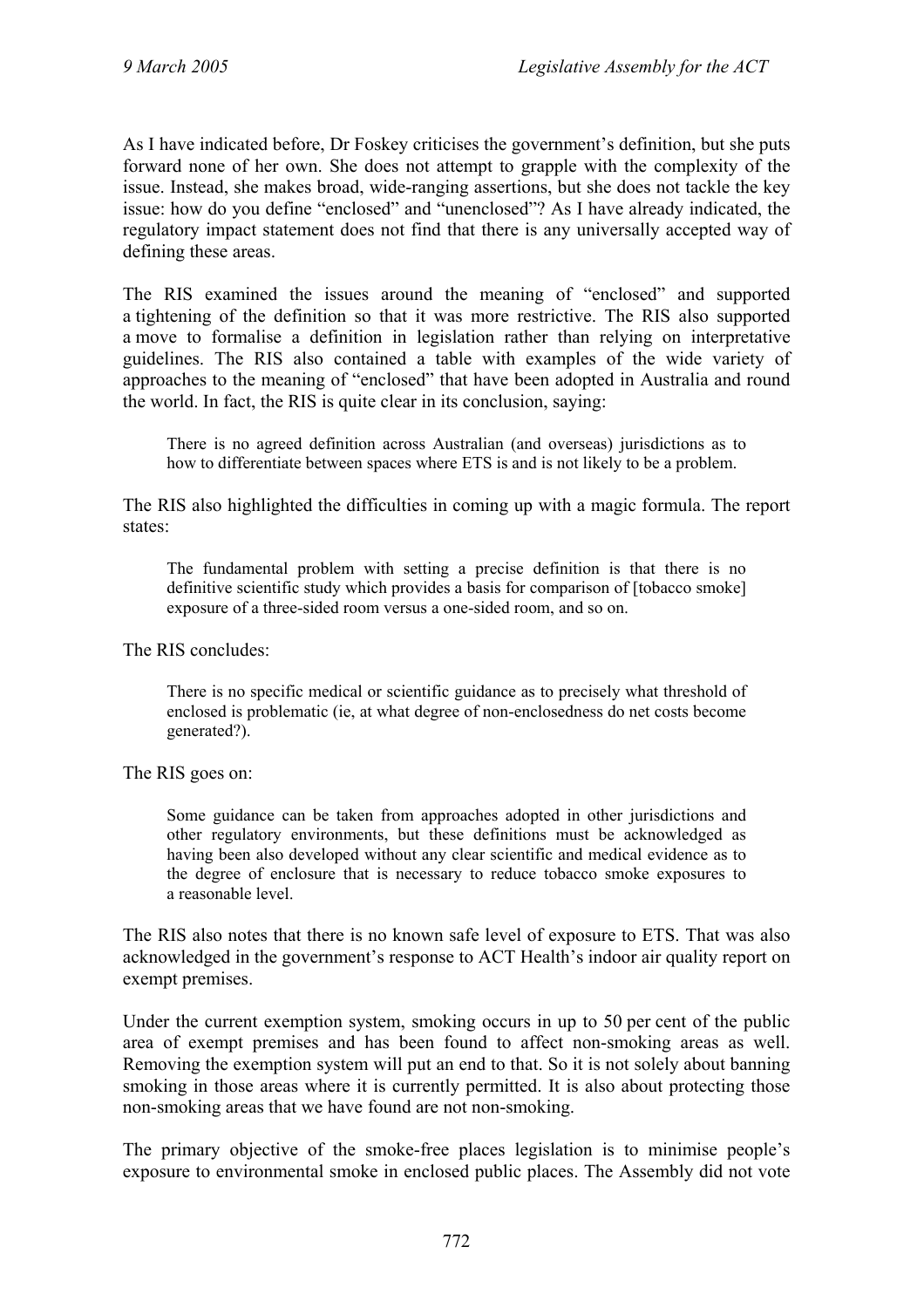to ban smoking in outdoor areas. It specifically did not address that question. That is why we are debating this issue today.

I want to refer quickly to the heart foundation's survey. The heart foundation surveyed around 300 people: 80 per cent of those people were non-smokers and 20 per cent of them were smokers. Not surprisingly, it found that 80 per cent of the people supported a ban on smoking outdoors. That is not particularly surprising, Mr Speaker, if you are a non-smoker. But the issue at hand is: how do you manage the interface between smoking which is not indoors, which is not affecting areas indoors which are smoke free but which are not outdoors either, such as a veranda or a pergola? How do you manage that? How do you define that? That is what the government is seeking to do through its regulations.

Dr Foskey made a point about workers' health. The government takes workers' health, particularly in the workplace, extremely seriously. The smoke-free public places legislation does not replace or supersede an employer's occupational health and safety obligations. Any employers who allows smoking to occur in a non-enclosed area will need to consider very carefully how their obligations for employee health will be met. Proprietors of exempt premises are advised that they still need to consider their statutory and common law obligations, including obligations under relevant occupational health and safety legislation.

The government has a longstanding commitment to a comprehensive tobacco control strategy and I am sure that, following my comments today, it could not be suggested otherwise. We are also proud to have played a national leadership role with a number of our legislative measures. The definition of "enclosed" looks like being no exception. It is perhaps for that reason that it has attracted a lot of attention from national bodies as well as local organisations. In less than two years, people will be able to go anywhere in Canberra and enjoy a meal, a drink with friends or a visit to a club without having to breath other people's tobacco smoke. I think that most people would consider that to be a major public health advance.

I would like to conclude by addressing Dr Foskey's assertion that we are somehow in league with the clubs on this issue and we are providing some sort of sop to the clubs. If that were the case, Mr Speaker, the government would not have brought in a complete ban in all enclosed areas. We know that the club industry asserted that there would be a significant reduction in gaming revenue and patronage as a result of these measures, but we have done it anyway, and we disagree with the clubs' assertion as to the extent of any downturn, both in the short and the medium term, of gaming machine revenue.

Mr Speaker, the government cannot support the motion as moved by Dr Foskey today. I have circulated an amendment. I would now like to move the amendment circulated in my name to Dr Foskey's motion. I move:

Omit paragraph (2), substitute:

- "(2) further recognises that:
	- (a) the ACT will become the third jurisdiction in Australia to implement a complete prohibition on smoking in all indoor areas when the Smoking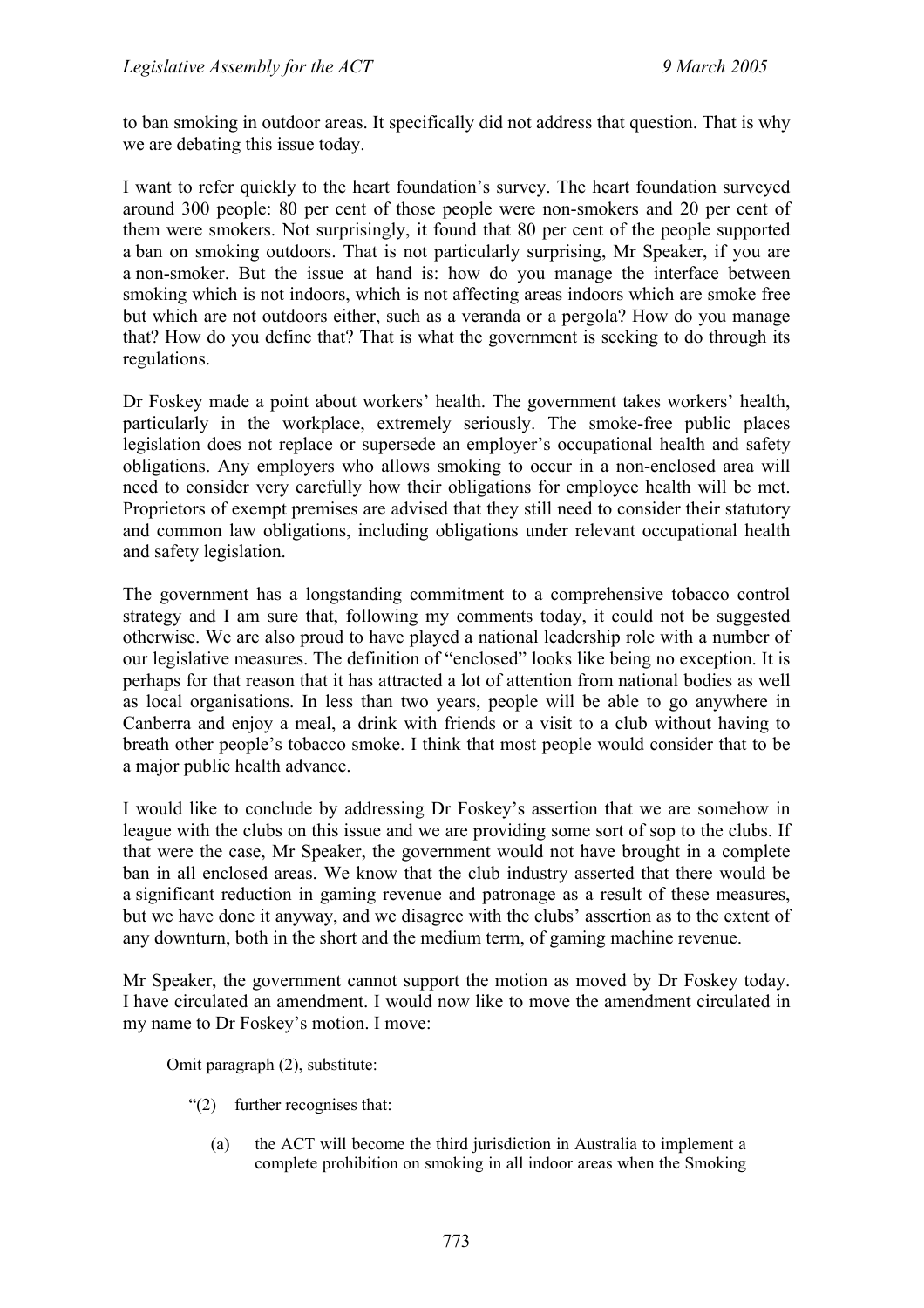(Prohibition in Enclosed Public Places) Act 2003 takes effect on 1 December 2006;

- (b) the Regulatory Impact Statement (RIS) on the proposed prohibition identified long-term benefits to the Canberra community of over \$241 million;
- (c) the RIS concluded that "There is no agreed definition across Australian (and overseas) jurisdictions as to how to differentiate between spaces where environmental tobacco smoke is and is not likely to be a problem.";
- (d) the RIS further identified "There is no definitive scientific study which provides the basis for comparison of (tobacco smoke) exposure of a three-sided room versus a one-sided room, and so on.";
- (e) the ACT Government continues to actively promote tobacco cessation programs and other initiatives including:
	- (i) the banning of cigarette vending machines;
	- (ii) \$439,000 on a range of tobacco cessation programs over the past two financial years; and
	- (iii) pursuing a national approach to smoking health warnings in cinema advertising prior to the screening of films; and
- (f) the ACT has one of the lowest adult smoking prevalence rates in Australia, at less than 19%. This includes the nation's lowest smoking prevalence rate for the 30-39 age group (at just under 20%) and for the 50-59 age group (at less than 15%).".

**MR GENTLEMAN** (Brindabella) (12.24): I support the minister's amendment. No-one would deny that the subject of this motion is important. However, the motion itself is not worthy of support. It is too easy to lose perspective in terms of where we are and where we are going in relation to smoke-free enclosed public places and it is worth while to take an objective look at the situation.

What we have at present is a situation in which nearly half of all licensed premises in the ACT have an exemption that allows smoking to occur in a significant part of a public area. In practice, this means bars and gaming areas. It means that, despite compliance with exemption criteria, thousands of customers, patrons and hospitality workers are exposed to tobacco smoke, not only in smoking areas but in non-smoking areas as well, as we found out from the ACT Health study of indoor air quality which was tabled in September 2003.

From 1 December 2006, when the exemption system ends, that will no longer occur. It is simply no longer going to be the case that people will have to be exposed to tobacco smoke when they go out to enjoy a meal, a drink or an evening at the club. Under current arrangements there is, in many premises, no real choice of a smoke-free area. With smoking occurring in up to half of the public area of an exempt licensed pub or club, tobacco smoke exposure affects large numbers of patrons and employees. Meeting exemption conditions does not mean that there is protection from tobacco smoke.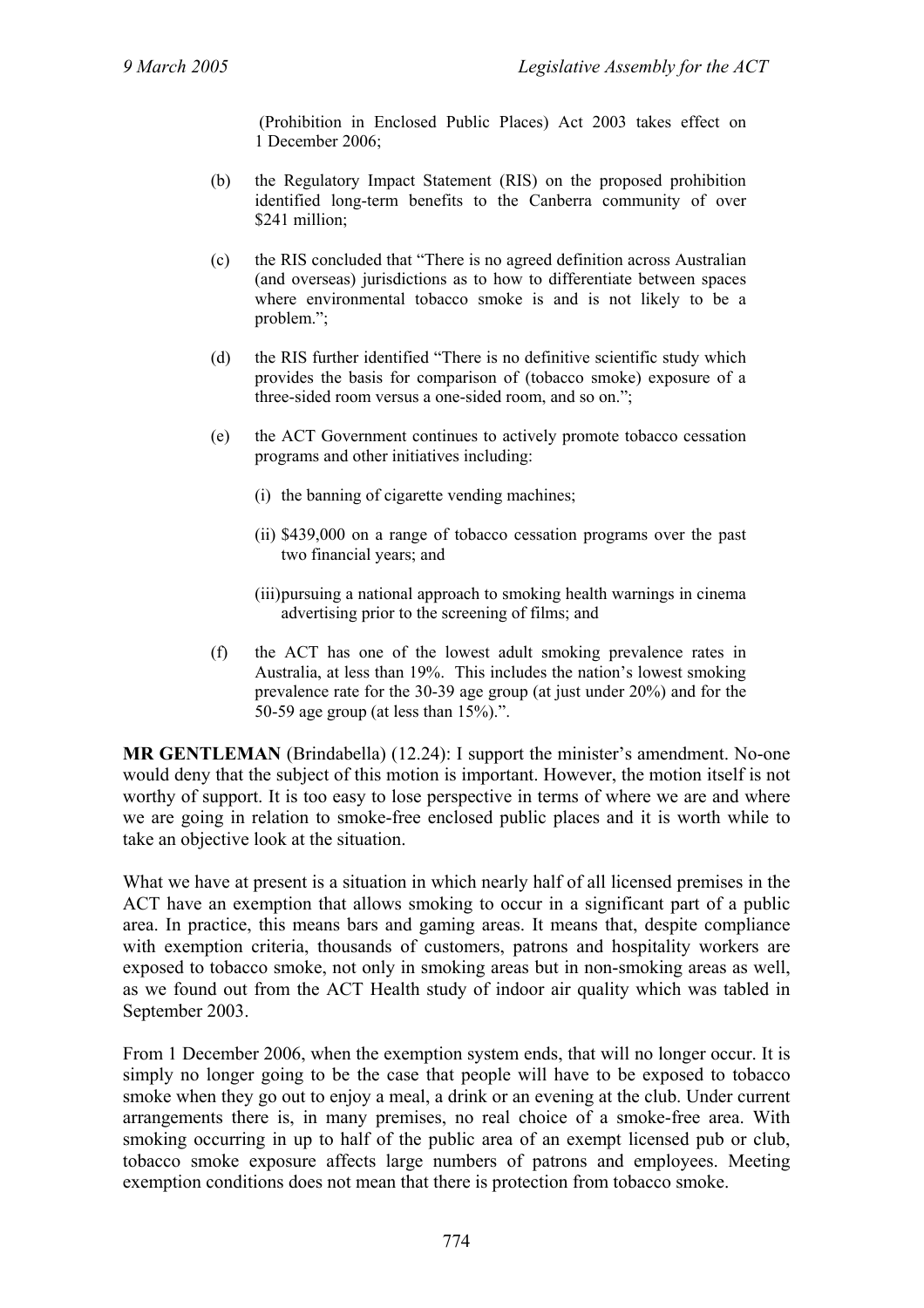This situation will improve when the exemptions end and smoking is prohibited in all enclosed public spaces. Commencing on 1 December 2006, the only public areas where smoking will occur will be areas that are open to the outdoors by more than 25 per cent. That means more than 25 per cent of the enclosable area of the roof and surrounding walls. Once this happens, protection from tobacco smoke will no longer rely on mechanical airconditioning and ventilation systems, which have been found to be of only limited effectiveness in removing tobacco smoke.

There is no legislative requirement for anyone to provide an unenclosed smoking area and the legislation is not prescriptive in terms of such areas. This means that, as long as smoking is prohibited in areas that are enclosed, it will be up to the proprietors to decide what approach to take in terms of specific arrangements for any unenclosed areas where smoking occurs. I expect that what we will see in the majority of cases will be areas used for smoking which will have basic facilities to accommodate people who are there for relatively short periods. With the main activities occurring in the indoor areas, it is likely that smokers will want, and will be encouraged, to return to those indoor areas as quickly as possible.

Mr Speaker, this motion addresses an important issue: smoking in enclosed public places. It is an issue about which enormous progress is being made and I believe that the government should be supported in its efforts. I urge the Assembly to agree to the amendment.

*Debate interrupted in accordance with standing order 74 and the resumption of the debate made an order of the day for a later hour.* 

### **Sitting suspended from 12.27 to 2.30 pm.**

## <span id="page-34-0"></span>**Visitors**

**MR SPEAKER**: I would like to acknowledge the presence in the gallery of the Assembly today participants in the University of the Third Age program.

### <span id="page-34-1"></span>**Questions without notice Mr Rob Tonkin**

**MR SMYTH**: My question is to the Chief Minister. I refer to the schedule D contract variation that you signed in March 2004 creating the position of Special Adviser, COAG and Intergovernmental Relations. There should be a performance agreement as part of this contract, specifying certain criteria to be met and outlining key results to be achieved. What are the provisions of the performance agreement associated with Mr Tonkin's contract variation that you signed in March last year? What performance criteria must he meet and what other key results does he have to achieve in return for the salary of \$309,000 that the ACT taxpayer provides?

**MR STANHOPE**: I do not have any of the documentation in relation to Mr Tonkin's secondment to the Prime Minister's department with me. As I indicated yesterday, the matter has been referred to the ACT Auditor-General and to the ACT public service commissioner for review and for report. I think there is an issue around my pre-empting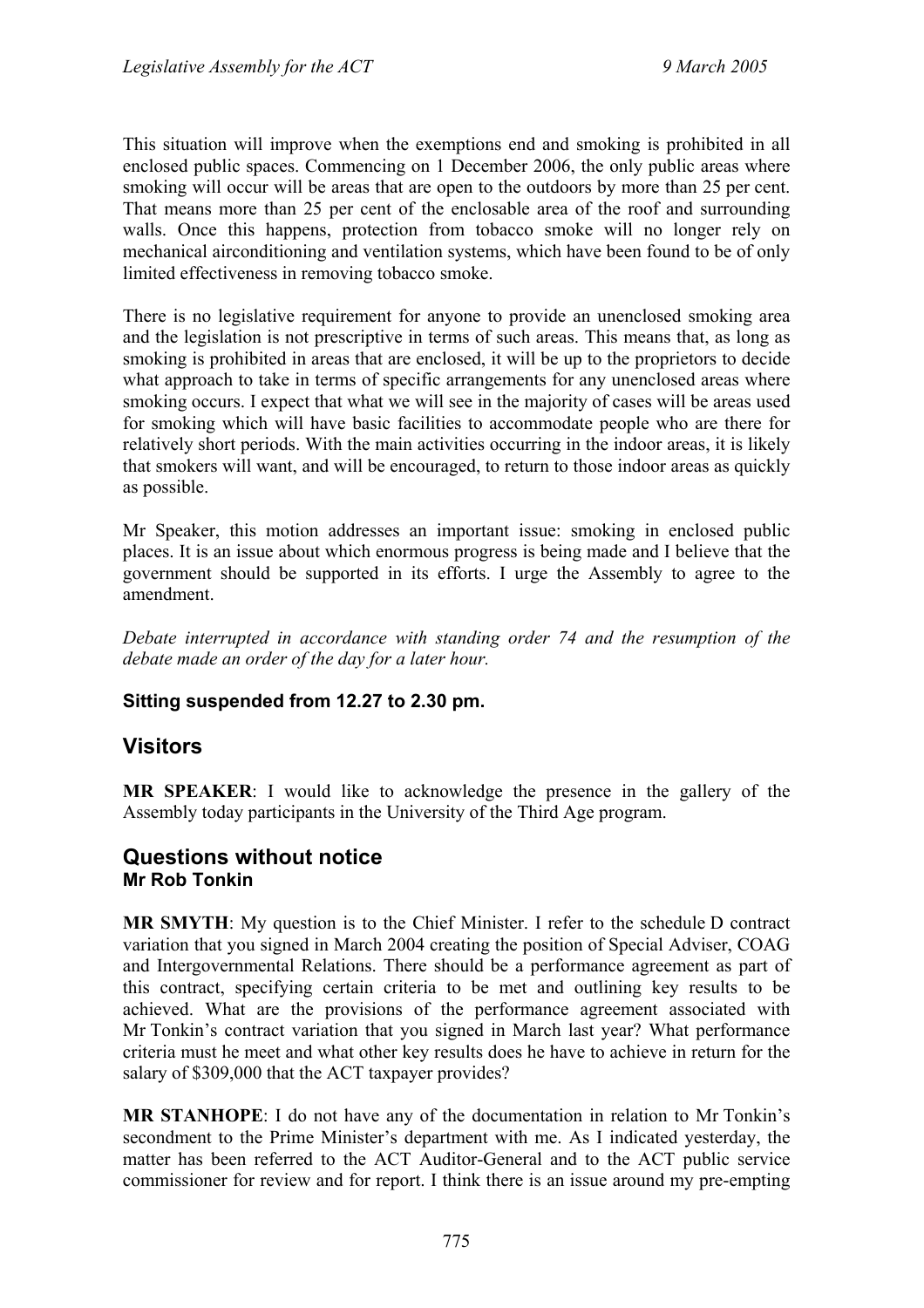the outcomes of that particular process. I am not quite sure exactly what either the Auditor-General or the commissioner at this stage proposes to do with the request for investigation or inquiry into issues around the secondment of Mr Tonkin to the Prime Minister's department.

Let me reiterate that Mr Tonkin did accept the secondment to the Prime Minister's department in November, or towards the end of, 2003. Mr Tonkin is a very senior, very experienced and extremely good public servant and I have to say I was very pleased that he was able to accept an appointment with the Prime Minister's department to head up the COAG inquiry into bushfires within Australia. It was a very significant piece of work that Mr Tonkin oversaw in that capacity, and the fruits of the work that Mr Tonkin did in that role will be to the benefit of all of Australia—indeed to all Australians—and quite particularly of course to the people of the ACT, having regard to the very significant impact of the 2003 fires on the ACT and of course the very detailed and specific understanding that Mr Tonkin achieved through that experience and his involvement in issues around the bushfire here in the ACT. I think it is probably fair to say that at that stage he had a level of insight and a level of understanding around bushfire issues that very few other senior officers would have had.

In relation to the administrative arrangements, an Office of Special Adviser, COAG and Intergovernmental Relations, was created to support Mr Tonkin's chief executive status and conditions during that secondment. Those administrative arrangements, I understand, were made on 9 February 2004. An instrument was then issued under the Financial Management Act, which involved the Chief Minister's Department supporting that office. An annual report was provided as part of the 2003-04 Chief Minister's Department report to meet the requirements of the annual reports act and to ensure that there was transparency to the arrangements. The arrangements were considered the most effective way to sustain Mr Tonkin's terms and conditions as a chief executive while enabling ongoing management arrangements for the Chief Minister's Department.

I am advised that the Public Sector Management Act permits secondments to other governments, and the steps taken through that arrangement to support Mr Tonkin did result indeed from his status as a chief executive. I do propose some amendments to the Public Sector Management Act to deal with the existing incredibly inflexible executive employment arrangements that currently apply under the Public Sector Management Act. They are inflexible to the point of being essentially incapable of allowing any reasonable management of a senior executive.

In fact, a bill was introduced last year to redress the impact of the more restrictive elements of the chief executive and executive employment framework. In addition, there are some other technical changes that would result from the passage of that particular legislation to facilitate transfers of executives and chief executives, but that is a debate for another day. It is something that I propose to proceed with. As I just mentioned, a bill was introduced last year, but it lapsed at the end of the last parliament and I have not yet reintroduced it. But it is something that has been referred to me for reintroduction and something that I will proceed with.

It is, by way of conclusion, relevant to note that under the last Liberal government there were a number of secondments to other departments of very senior executives, including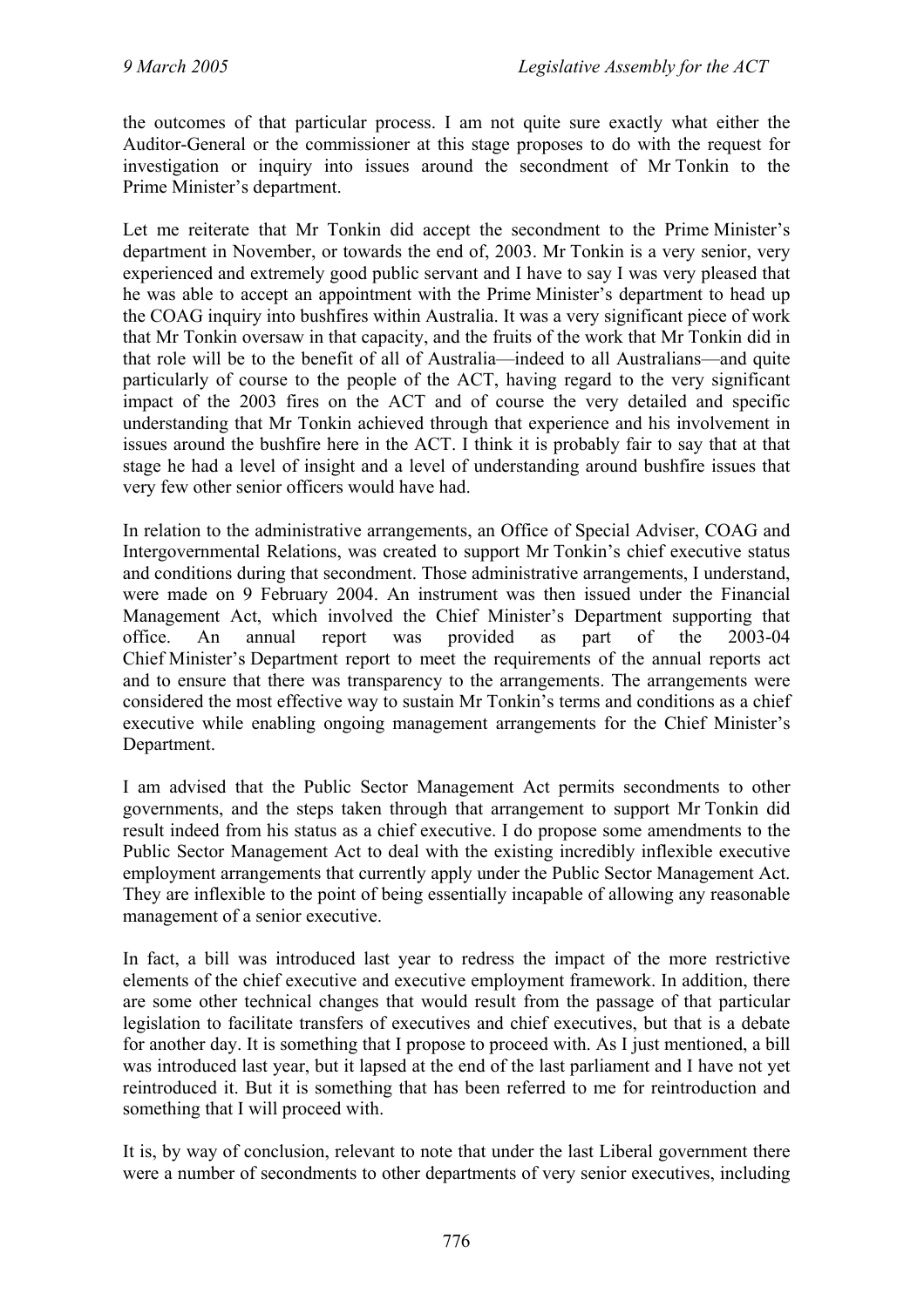the former executive director, office of strategy and public administration, executive level 3.8; the former executive director, business development and tourism; and the chief executive of the Canberra Hospital.

**MR SMYTH**: I have a supplementary question, Mr Speaker. Chief Minister, I appreciate that you do not have it with you, but will you table the current performance agreement for the special adviser in the Assembly by close of business today?

**MR STANHOPE**: I will take the question on notice, Mr Speaker.

## **ACT Forests—use of pesticides**

**MS MacDONALD**: My question is directed to the Chief Minister. I refer to the *Canberra Times* report of Tuesday 8 March regarding water. Can the Chief Minister reassure the Canberra community that the *Canberra Times* report of Tuesday 8 March about the likely presence of 2,4-D in the herbicide Crossbow used by ACT Forests was utterly wrong and needlessly alarmist?

**MR STANHOPE**: It is a very important question. Yesterday the *Canberra Times* carried a story that stated precisely that: that it was likely that 2,4-D was in herbicides being used by ACT Forests. I am incontrovertibly assured by Dow, the Australian manufacturer, that the Australian version of Crossbow does not contain 2,4-D.

I am also assured by Dow that the statement included in the *Canberra Times* is a nonsense statement. It is nonsense to say, as the *Canberra Times* did, that 2,4-D was likely to be present in the product in the form of another chemical. I am assured that one chemical cannot be present in the form of another entirely different chemical, as claimed by the *Canberra Times*.

I am also told that yesterday the *Canberra Times* was informed by Dow that the herbicide used by ACT Forests categorically did not contain 2,4-D. Yesterday Dow advised the *Canberra Times* that the herbicide used by ACT Forests categorically did not contain 2,4-D and that the report of the possible use of 2,4-D in the catchment was wrong.

Unfortunately, no correction was carried in today's paper. There was no attempt to alleviate any unfounded fears or anxieties the newspaper may have generated in the community. There was no attempt to set the record straight, as a journal of record ought to do when it finds it has planted a seed that ought not to have been planted in the public mind.

That does not surprise us. The *Canberra Times* coverage of the catchment in recent days has hardly been exemplary. The scientists quoted by the *Canberra Times* are—I am sure you have all noticed—invariably "leading scientists". The government's responses are always "claims". So leading scientists say one thing, and the government claims another. Objective reporting?

Who are these leading scientists? Most of the time they have remained conveniently anonymous. But sometimes they are named, such as the leading water quality scientist. I understand that again today the *Canberra Times* described him as the "leading urban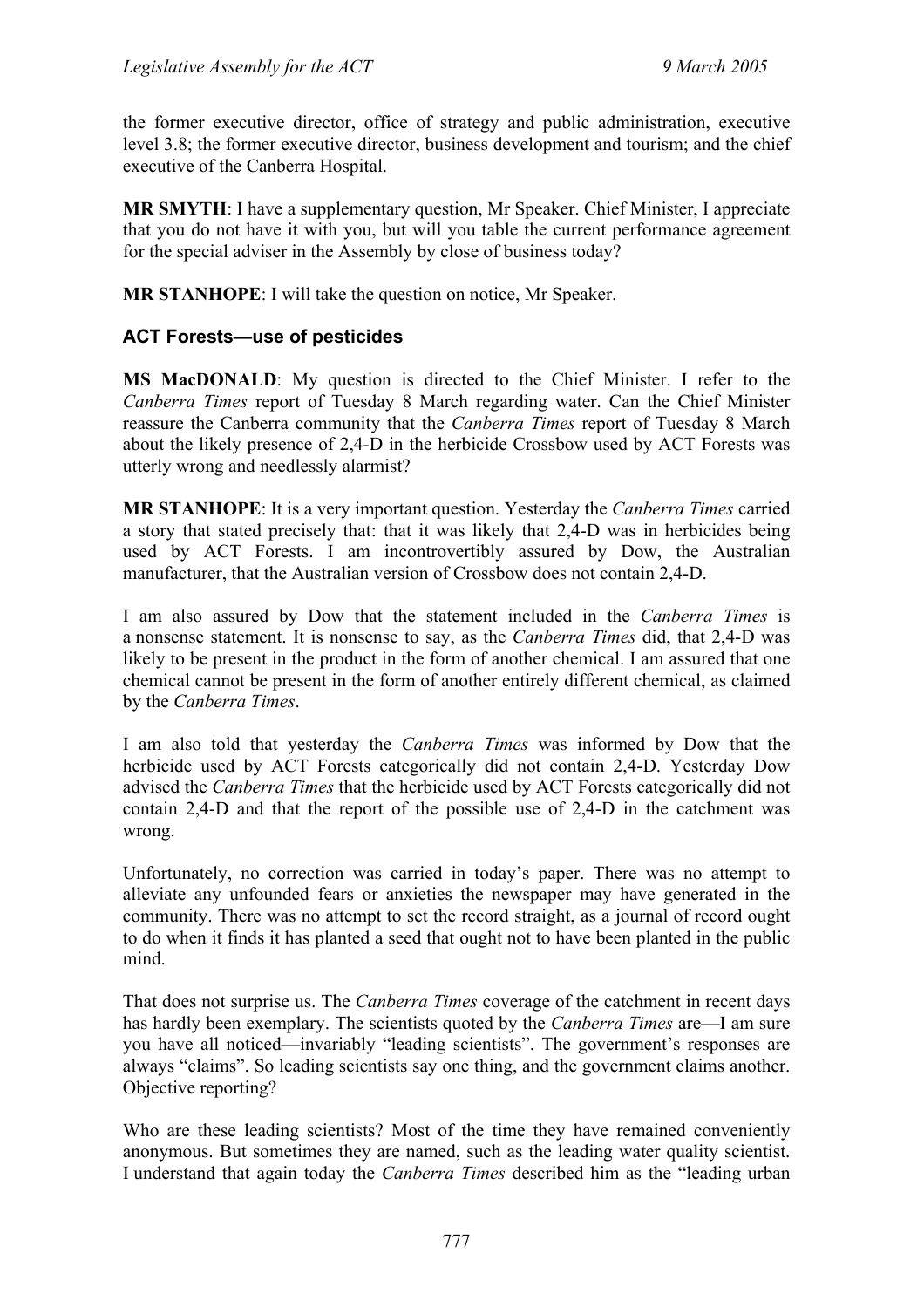water quality scientist, Dr Marcus Scammell". Dr Scammell is in fact a marine ecologist, which would be handy if we were growing coral in the catchment, or if we expected an infestation of bluebottles.

In recent times Dr Scammell has been best known for his research linking chemical contamination of drinking water with increased cancer rates in north east Tasmania research bluntly rejected by the Australian Medical Association. The AMA said that his report had serious methodology flaws and that it had failed to demonstrate evidence of adverse health effects.

Another of Dr Scammell's recent reports linked oyster deaths to aerial herbicide spraying of forests in Tasmania last year. Here is an interesting connection. It was labelled "alarmist and unscientific"—words that have a familiar ring about them—by a Tasmanian state government report initiated into the claims. The government found that the review, commissioned by oyster growers, contained major factual errors. The government said it had found absolutely no evidence of links between aerial spraying and oyster deaths, and no evidence of water supply contamination.

An independent analysis of Dr Scammell's work—the leading scientist relied upon by the *Canberra Times*—by Queensland professor, Dr Paolo Ricci, described the findings of Dr Scammell as "opinionated manifesto". Perhaps in addition to describing Dr Scammell as a leading scientist, the *Canberra Times* might have added some other adjectives— "controversial" perhaps.

**MS MacDONALD**: Mr Speaker, I have a supplementary question. Can the Chief Minister assure the Canberra community that the government is getting on with the job of restoring the catchment and looking after the interests of the Canberra community's water supply?

**MR STANHOPE**: Yes I can. Some people are applauding us for our efforts.

**Mrs Dunne**: Mr Speaker, I rise on a point of order. I seek your guidance. Is this a reflection on this morning's debate? It very closely covers the subject matter of this morning's debate.

**MR SPEAKER**: It is clearly a response to a question. It is in the context of the question and it is related to the subject matter.

**Mrs Dunne**: But is the question therefore a reflection on the debate this morning?

**MR SPEAKER**: I do not think so.

**MR STANHOPE**: Some people are applauding us for getting on with restoring the catchment. Indeed, that praise commenced early. On Wednesday 5 November 2003, the week the *Shaping our territory* report was tabled, the ACT opposition said, "The ACT opposition has welcomed today's release of the non-urban study steering committee's final report *Shaping our territory*," labelling it as a sound document providing clear steps forward for Canberra.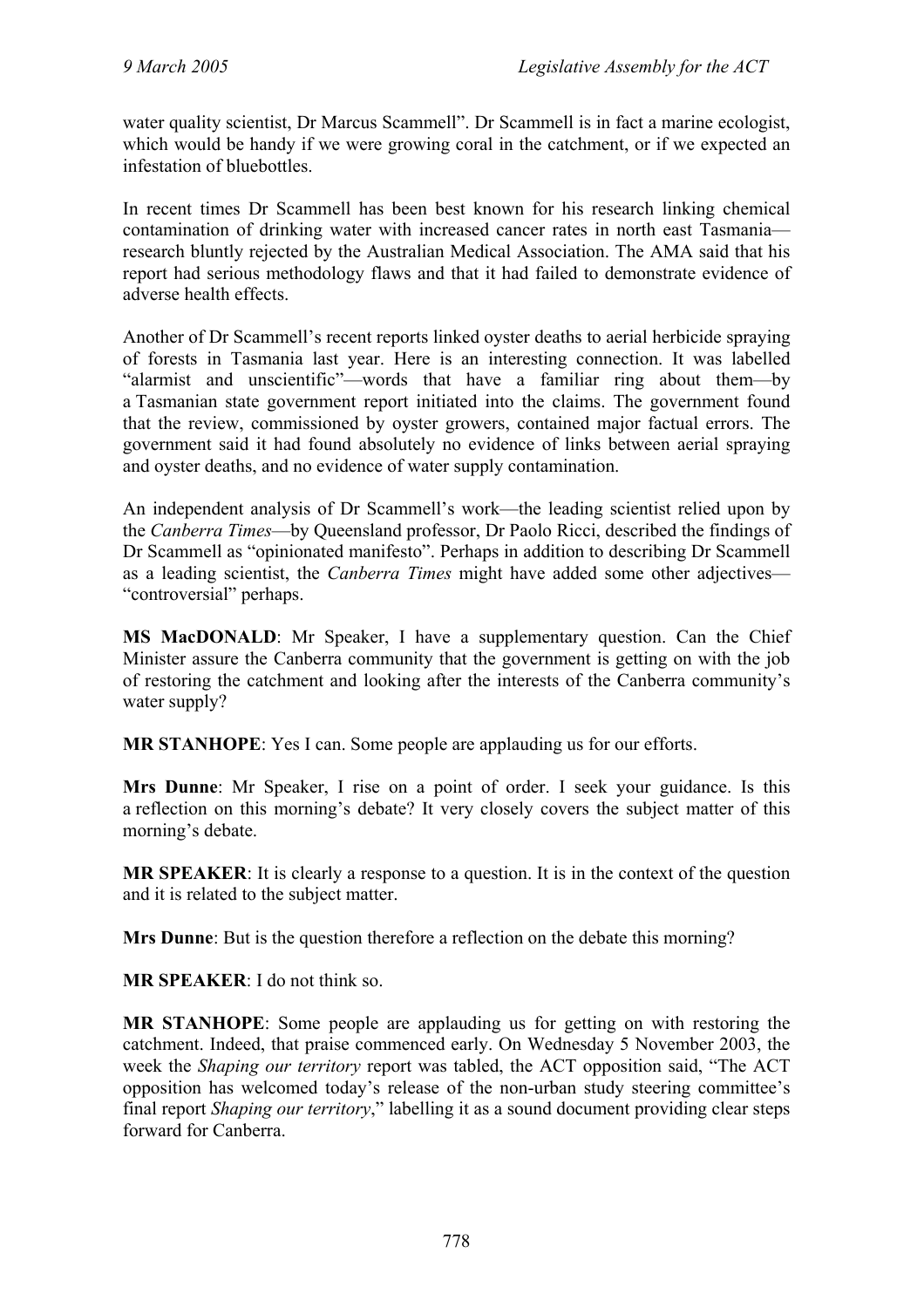The then ACT shadow planning minister, Vicki Dunne, said that what was needed now was a change in planning culture and as much continuity following the recent report as possible. Mrs Dunne said that *Shaping our territory* was much better targeted than the government's spatial plan released on the Monday. She said, "Whether you agree with the recommendations or not of the *Shaping our territory* report, this report sets a clear picture of where Canberra should be heading in terms of rebuilding following the January bushfires."

Mrs Dunne then went on to say that she was disappointed—this is in November 2003 in relation to recommendations to re-establish pine forests—that yet more time would be lost as the "Chief Minister has stated it will take him a couple of weeks to establish an implementation body". In November 2003 Mrs Dunne castigated me for taking two weeks to establish an implementation group to get on with the job of restoring pine trees to the Cotter catchment. That is what the Liberal Party thought in November 2003. How our opinions change when we sniff an opportunity for a bit of political point scoring! What do we see fifteen months later?

*Opposition members interjecting—*

**MR SPEAKER**: Members of the opposition will cease interjecting.

**MR STANHOPE**: At the time there was an interesting letter to the *Canberra Times* on the same issues. It stated:

The \$52 million insurance payment for the loss of ACT forests in the 2003 fires is welcome news.

It is now really important that all this money should all be put back into restoring the burnt plantation landscape, replanting trees and re-establishing a sustainable future for the local forestry and timber industry.

The cleanup and replanting programs must be done concurrently and as a matter of urgency to minimise erosion and weed infestation and protect dam water quality.

It could be disastrous if these environmental issues continue to be left for future years.

Signed Kate Carnell. There we have it. There are the views of the Liberal Party in November 2003 and January 2004: get on with it; don't delay; two weeks is too long to delay.

Mrs Dunne needs to look at some of her other pronouncements on this issue. She is even on record as criticising me for devoting too much attention to the Cotter catchment. In a media release of 13 October 2004 she discusses issues to do with the Googong catchment. She goes on once again to lambast me: "Yet all his focus"—the Minister for the Environment—"has been on the Cotter catchment management". In 2004 I was told to "stop putting so much attention on the Cotter and put a bit more on Googong" and was told, "Stop paying so much attention to the Cotter, minister, and actually focus on some other aspects of your responsibilities."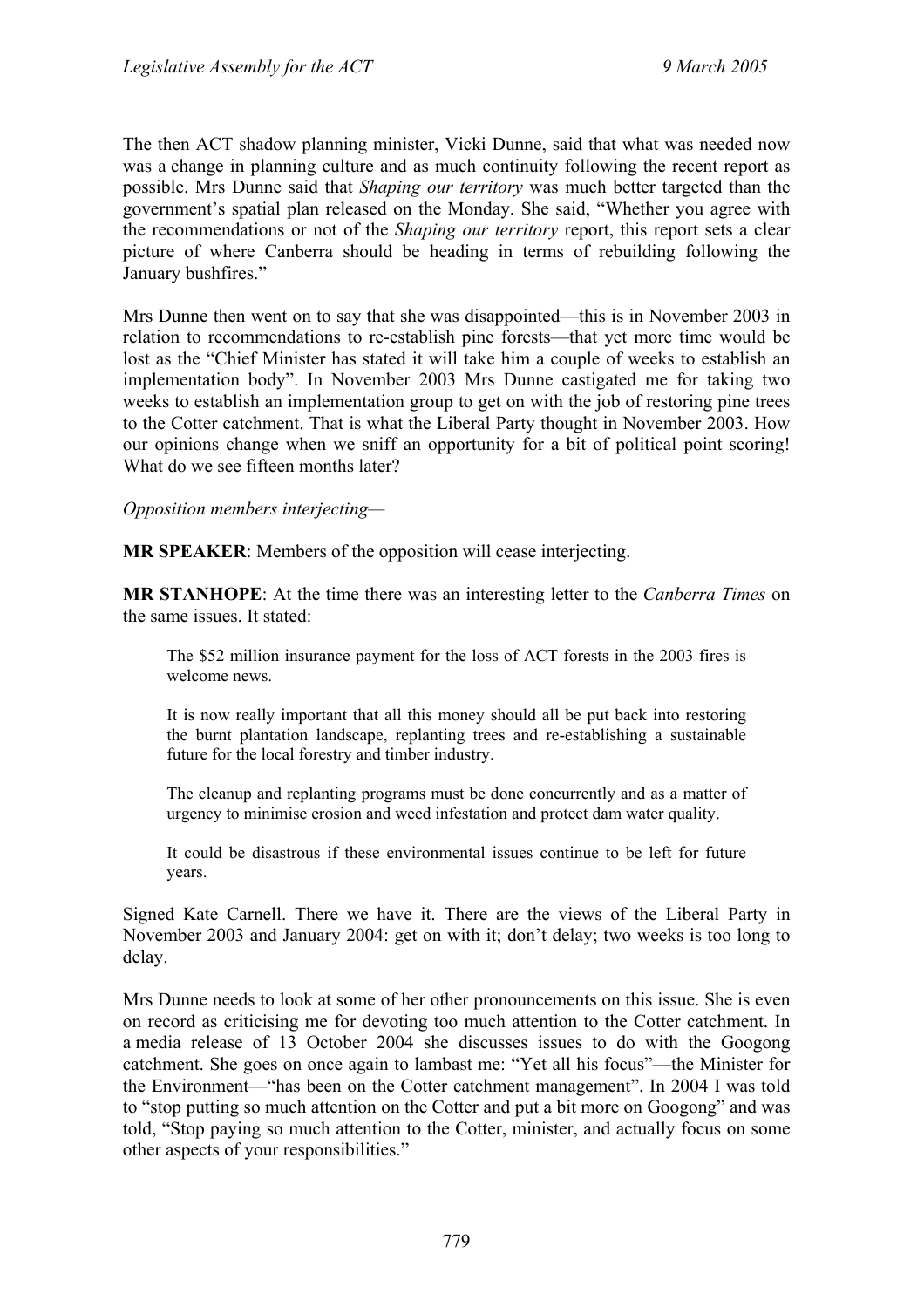In the same release, Mrs Dunne, who is now calling for a halt to all action on the Cotter, said that it "seems that no Stanhope government announcement is complete without a review, feasibility study or similar device to avoid decision making". Heaven forbid, that we should spend the whole of 2003 in a dedicated examination of all these issues! Through that process, there were more than 600 submissions from the public to the *Shaping our territory* inquiry into the use of the Cotter.

## **Gungahlin Drive extension**

**DR FOSKEY:** My question is directed to Mr Stanhope as Minister for the Environment and relates to measures to identify and protect the small purple pea, *Swainsona recta*, to ensure its survival. The small purple pea, *Swainsona recta*, is an endangered species. An action plan to ensure, as far as is practicable, the identification, protection and survival of the species was prepared in 1997.

I have been advised by several sources that sightings of the small purple pea were made in the rural lease beside Caswell Drive from October to November 2003. There was concern that this new population could be jeopardised by works associated with the Gungahlin Drive extension or by grazing activity.

It was agreed that the action plan would be reviewed after three years; therefore, notionally, in 2000 or some time after. My question is: has the action plan been updated, particularly since the 2003 sightings of the small purple pea in the rural lease beside Caswell Drive? Could we be provided with the most recent copy, please?

**MR STANHOPE**: I thank Dr Foskey for the question. It is an important question and it is an issue which the government is very aware of and vary sensitive to. I have noticed the concern expressed by leading scientists in relation to the impact of the Gungahlin Drive extension on the purple pea in the south Aranda woodland.

Dr Foskey would be aware that in the recent election campaign my government promised to pursue the long-term protection of the south Aranda woodland. We undertook to investigate a range of measures that we might take in the shorter and longer term to ensure the long-term preservation and protection of the south Aranda woodland as a result of the broad range of ecological values there—from the snow gum and yellow box/red gum woodland to the existence of a very endangered species of pea.

One of the avenues which we might pursue and which we have considered is, of course, the incorporation of the woodland within the Canberra nature reserve system. There are some real implications around that for the government. The land is on long-term lease. We would have to compulsorily acquire it to achieve that end. There would be very significant costs attached to that option. At this stage, we are pursuing other options, including the use of directions by the Conservator of Flora and Fauna, to achieve the same outcomes as might be achieved by its incorporation, at very significant cost, into the nature reserve system.

We are also pursuing the matter with the leaseholder, who is very amenable to the protection of the natural estate that is part and parcel of his rural lease. I have to say that Environment ACT has a very good and productive working relationship with him. At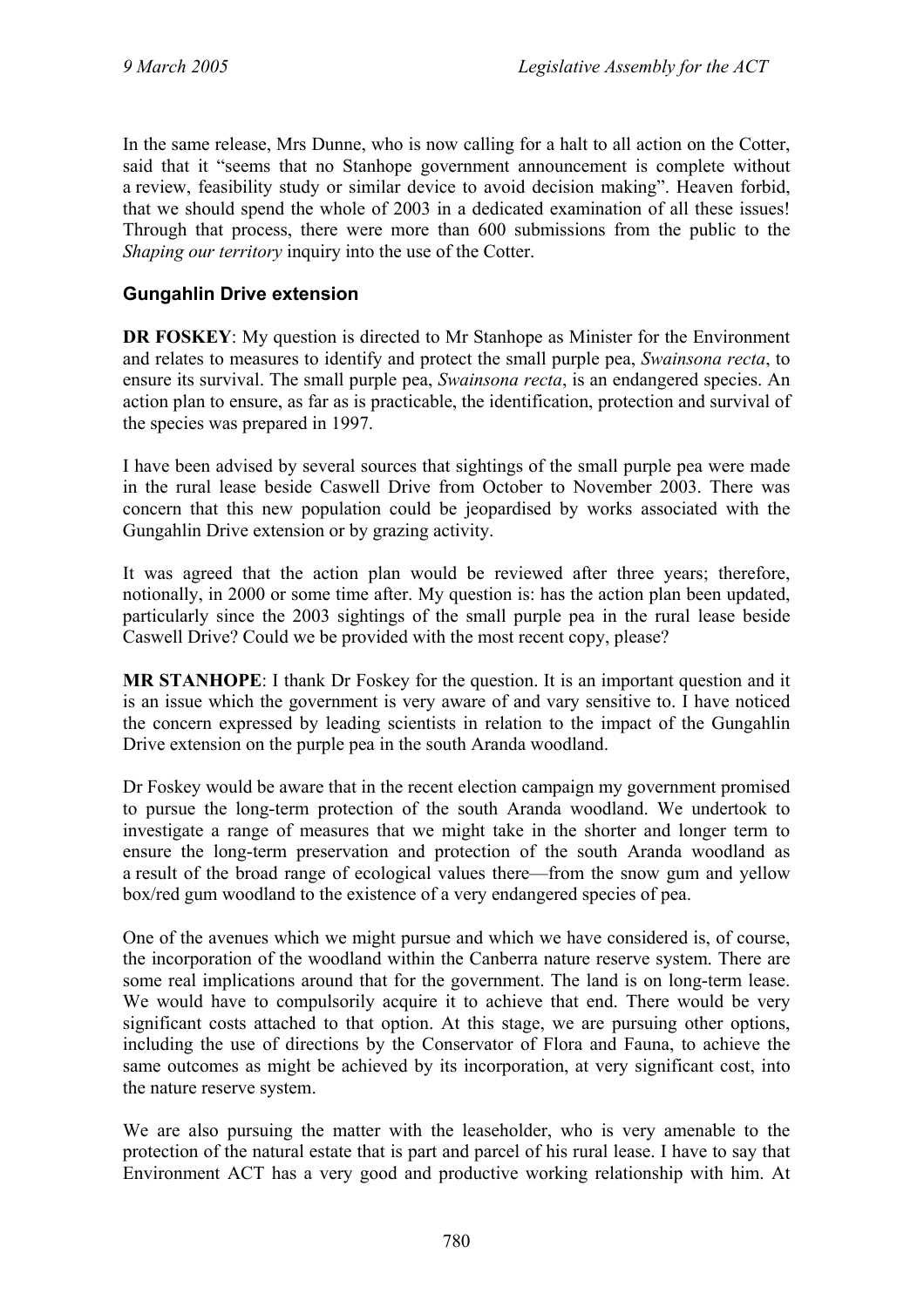this stage, the preferred position or the position that is being pursued is certainly to ensure that the endangered pea is protected, and protected absolutely. We are seeking to do that, as I say, at this stage through the utilisation of the conservator's directions and we are seeking to do it through an enhanced relationship with the leaseholder, essentially through an agreed land management regime.

I will take on notice the specific question you asked. I do not have the answer. I am more than happy to provide whatever information I can.

**DR FOSKEY**: I have a supplementary question. What measures are in place to ensure that all endangered or threatened flora and fauna species affected by the Gungahlin Drive extension are being appropriately identified and protected?

**MR STANHOPE**: I have just detailed the steps that the government and Environment ACT have taken in relation to the south Aranda woodland. They go, as I say, to a longer term investigation of its incorporation into the Canberra nature park or reserve system, the use of the conservator's directions and the use of land management agreements with leaseholders to ensure that we protect the ecological or natural values of any particular area across the board.

In relation to other areas adjacent to the Gungahlin Drive extension, significant numbers of them are, of course, within the nature park system and are protected extensively through that system. That, of course, goes to all of the other land adjacent to Caswell Drive, whether it be the Aranda bushland or Black Mountain park, and similarly through O'Connor and Lyneham ridges. The road, apart from that, traverses the newly designated Kaleen horse paddocks. So the majority of the land associated with the Gungahlin Drive extension is either land that is within the nature reserve system—in the hands of the government, to the extent that it is part of our horse paddocks infrastructure—or, in the case of the south Aranda woodland, land which is privately leased and in relation to which we are working closely with the leaseholder in a number of ways.

## **Budget—GST revenue**

**MR MULCAHY**: Mr Speaker, my question is to the Acting Treasurer. I refer to reports quoting the New South Wales Labor government Treasurer, Dr Refshauge, calling for the ACT's GST revenue to be slashed.

In light of the ACT Treasurer's remarks, published last week before he left for Dubai, that Canberra has been short-changed over commonwealth payments to the territory, could you clarify whether we have been generously rewarded, as claimed by his Labor colleague, or short-changed, as asserted by your Treasurer?

**MR STANHOPE**: Mr Speaker, I do not know whether it is appropriate now for me to ask for a suspension of standing orders to allow Mr Mulcahy to apologise for his personal explanation yesterday in which he, insisting that he never misleads the Assembly, went on to mislead the Assembly in relation to this. It is probably not appropriate at this time. He might want to do that by way of personal explanation.

**Mrs Dunne**: On a point of order—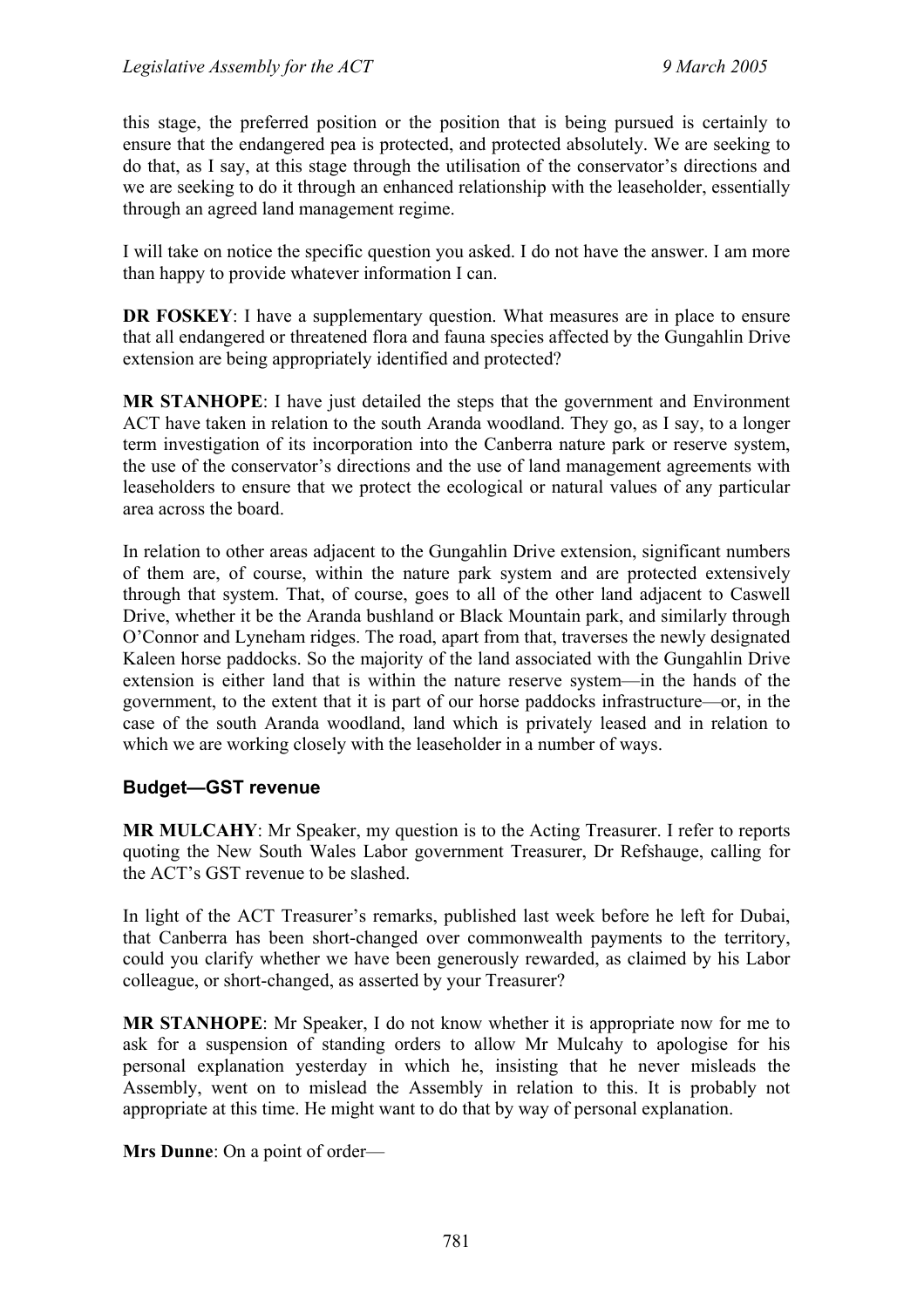**MR SPEAKER**: Mr Stanhope, could you withdraw the inference that Mr—

**MR STANHOPE**: Do I have to move a substantive motion? Maybe, if there is not a personal explanation after question time, we might have to give some consideration to that. I am sure Mr Mulcahy has the grace to acknowledge his grievous error. I withdraw.

#### *Members interjecting—*

**MR STANHOPE**: I am taken by anyone who stands up in this place and says, "It is not my habit to mislead," and then makes—

**Mr Mulcahy**: On a point of order, Mr Speaker: I have asked a question seeking clarification from the Acting Treasurer as to the correct version of events—that provided by his Labor colleague in Sydney or by his own Treasurer. I am asking if he could clarify whether the commonwealth has been generous or whether we have been short-changed.

#### **MR SPEAKER**: Chief Minister.

**MR STANHOPE**: Thank you, Mr Speaker. Every year, in the weeks before the Treasurers conference, a New South Wales treasurer, sometimes in the company of a Victorian treasurer, will stand up and say that the revenues of the commonwealth are being unfairly distributed and, in particular, the mendicant jurisdictions—Tasmania, the ACT, South Australia and the Northern Territory—all receive far more than they are entitled to. It happens, I think, just about every year. You could almost predict it. It goes with that press release that the P&C put out during the first week of term every year about compulsory fees. The week before the Treasurers conference, a press release comes out from Victoria and New South Wales that the ACT, Tasmania, the Northern Territory and South Australia get far more money than the snivelling residents of those jurisdictions deserve—underperforming, underpaying, undeserving.

Of course it is a nonsense. Obviously, impressed by Treasurer Ted Quinlan's brief summation of the statement from Dr Refshauge as—what did he call it?—simplistic trash, I endorse that description absolutely. I must say I thought Mr Quinlan got to the nub of it—simplistic trash. That is what it is, and that is what it was.

The nature of our federation—the essential elements of fiscal equalisation, the accepted deal that we did at federation that the wealth of the nation would be shared equally amongst all the people of the nation, irrespective of where they lived—is a fundamental, foundation principle of federation. Through that accepted principle, the Commonwealth Grants Commission every year determines what the split, the spread, of commonwealth funds to states and territories should be. As a result, a whole range of factors is taken into account.

One of the major factors that impact on and affect the ACT, of course, is our revenue raising capacity. We are the national capital. We do suffer some disabilities in relation to the breadth of our economy and the capacity for us to raise revenues by other than a fairly narrow suite of possibilities. We have no manufacturing industry; we have no mines; we have no primary industries to speak of. We have a narrow revenue base; we are the national capital. The commonwealth is the major landholder or ratepayer within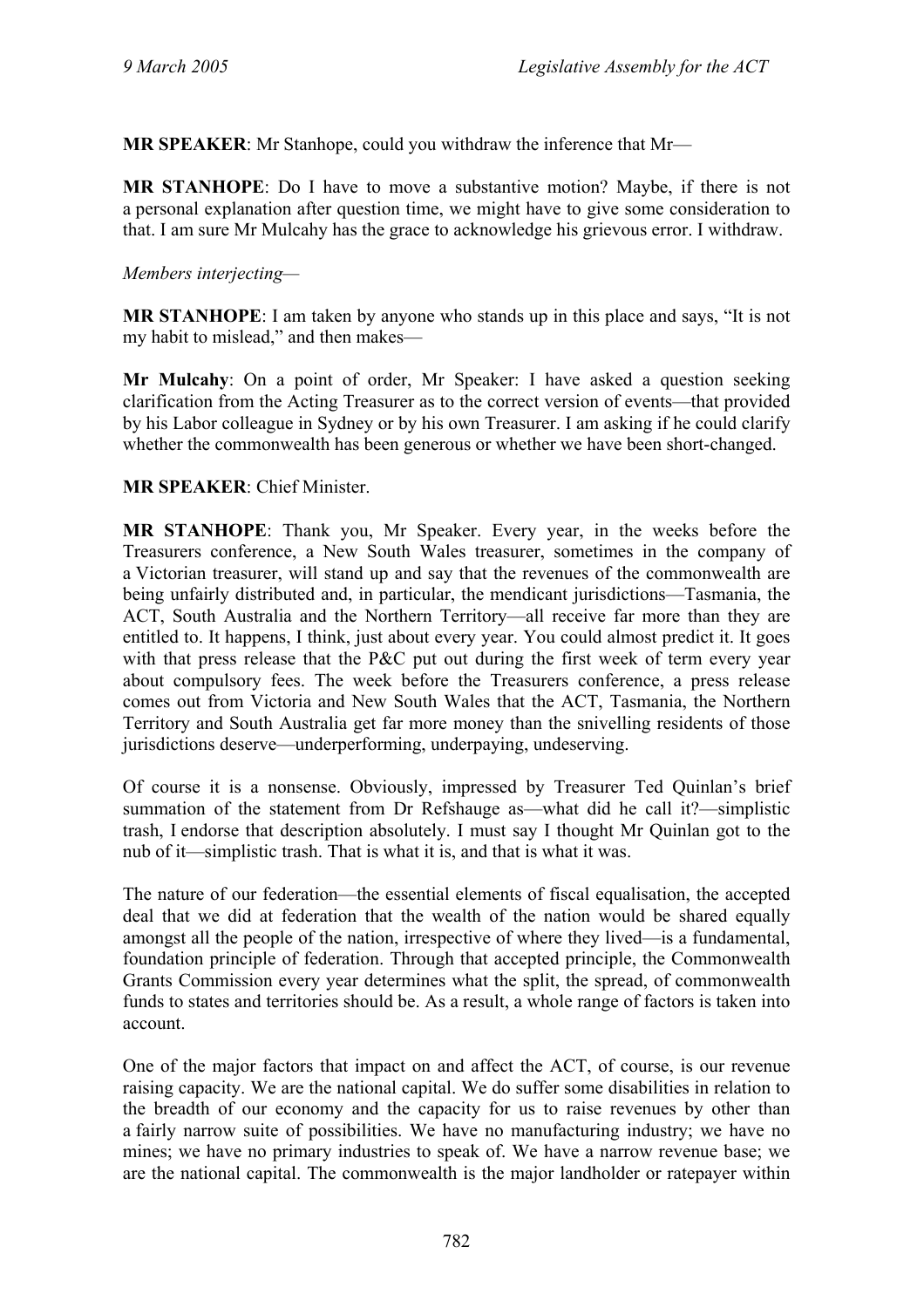the territory but does not pay rates. As a result, the Commonwealth Grants Commission makes certain adjustments to the payments payable to the ACT, just as it does to Tasmania, just as it does to the Northern Territory where it also acknowledges some of the circumstances under which those jurisdictions operate.

The whole principle and understanding of federation, summed up in the commitment to an equitable distribution of commonwealth welfare funds, produces the result it does. For New South Wales and Victoria to jump up and insist that they are paying the way of the nation basically belies that accepted fact. And it is simplistic trash.

**MR SPEAKER**: The minister's time has expired. Supplementary question, Mr Mulcahy?

**MR MULCAHY**: Thank you, Mr Speaker. In light of that confirmation that the ACT has been fairly treated, would the Treasurer agree to make representations to his Labor colleagues in New South Wales, who want to see the ACT position eroded, to encourage them to end their attempts to mislead the broader Australian community on this issue?

**MR STANHOPE**: Mr Speaker, I can assure Mr Mulcahy and all members of this place that Mr Quinlan will not hesitate to let New South Wales and Victoria know that they are talking simplistic trash. He has done it before, and he will do it again.

## **Budget—GST revenue**

**MRS DUNNE**: My question is to the Acting Treasurer. In the lead-up to the introduction of the GST in July 2000, state and territory governments agreed to abolish certain taxes and to consider the abolition of other taxes. Subsequently, New South Wales has acted unilaterally to abolish the debits tax in that state. All jurisdictions in Australia have benefited from a strong flow of revenue from the application of the GST. Why has the ACT chosen not to take advantage of that revenue by abolishing more of the inefficient taxes that still apply in the ACT?

**MR STANHOPE**: To some extent I just answered the salient part of that particular question. That, of course, goes to the breadth of the revenue base within the ACT and the breadth of our economy. Our economy is changing. It is changing to the extent that the private-public mix is moving to a position where a significant number of the work force within the ACT is now engaged by the private sector. It is interesting that most of the dollars that spin around Canberra are still generated by government or government activity, but at least the employment base is changing and that augurs well for the future and the breadth of the economy and, in time, for our capacity to continue to look at the raft of taxes and charges that we rely on here in the ACT.

We do have a narrow revenue base. I have heard suggestions and read in recent days that we could just abolish stamp duty across the board in the ACT. That would have an enormous impact on our discretionary spending. It would render it impossible for us to provide the range of additional services that the people of Canberra demand and expect and quite rightly anticipate that the government will provide. We simply could not provide the range of services that we provide if we unilaterally removed stamp duty across the board or if we even did away with payroll tax.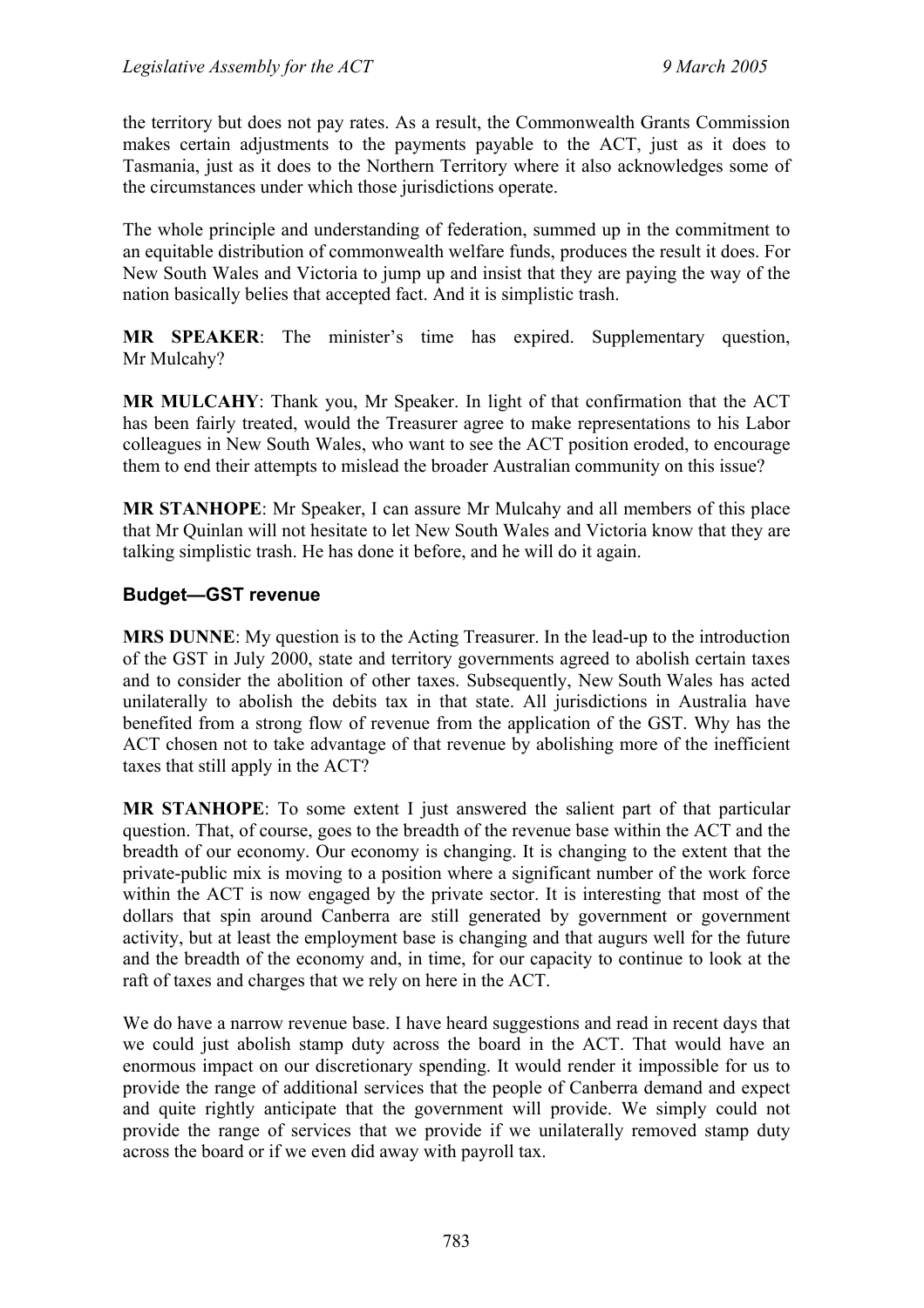We have made good progress in relation to the taxes and charges that have been repealed as a result of the introduction of GST and arrangements we entered into with the commonwealth. We have removed the financial institutions levy. We have actually removed some stamp duties, particularly in relation to marketable securities, and we are on the verge of removing the debits tax. We continue to review payroll duty. We continue to review stamp duty. Indeed, just in the last year we have changed significantly stamp duty in relation to first home buyers. We have lifted the bottom limit in relation to stamp duty for first home buyers to around about \$285,000 to \$286,000 with concessions applying, dependent upon income, up to \$380,000. That we have done that is a very significant change to the stamp duty tax regime in the ACT. Now, as a first home buyer, you do not actually need to pay stamp duty. So these are significant changes that we have made as part of the deal or the understanding between the commonwealth and the ACT in relation to the GST.

It needs to be said in the context of this debate that I find it interesting that, in an environment where Peter Costello and the federal Liberals have managed the national economy to the point where we actually have a \$16 billion trade deficit, the Reserve Bank has now approved an increase in interest rates.

*Opposition members interjecting*—

#### **MR SPEAKER**: Order!

**MR STANHOPE**: Peter Costello is the new interest rate king. Interest rates have gone up.

*Opposition members interjecting—* 

#### **MR SPEAKER**: Order!

MR **STANHOPE**: I find it interesting, the mirth of Mr Smyth and the Liberal Party at the prospect that all householders with a mortgage around the ACT are now paying \$40 or \$50 a month more. That is no laughing matter.

*Opposition members interjecting—* 

**MR STANHOPE**: Peter Costello has just delivered a \$50 a month mortgage increase to Canberrans and to Australians. Having promised not to, he has done it. It is interesting, in the context of increased interest rates, that there is a determined attempt now to dampen consumption. What happens when you dampen consumption? The dampening in consumption will come because 50 bucks a month has been taken out of the pockets of all Australians. Consumption will reduce. If consumption reduces, GST will reduce. GST receipts by the commonwealth will fall, as will payments to the states. I guarantee that, if interest rates rise again, as they will under this Treasurer and under this federal government, and we find that it is not 50 bucks a month that the people of Australia are asked to go without in terms of their capacity to meet their household bills but, say, \$100 a month, within a few years the real possibility exists of GST payments to the states being less, in the longer term average, than payments made to the states pre GST.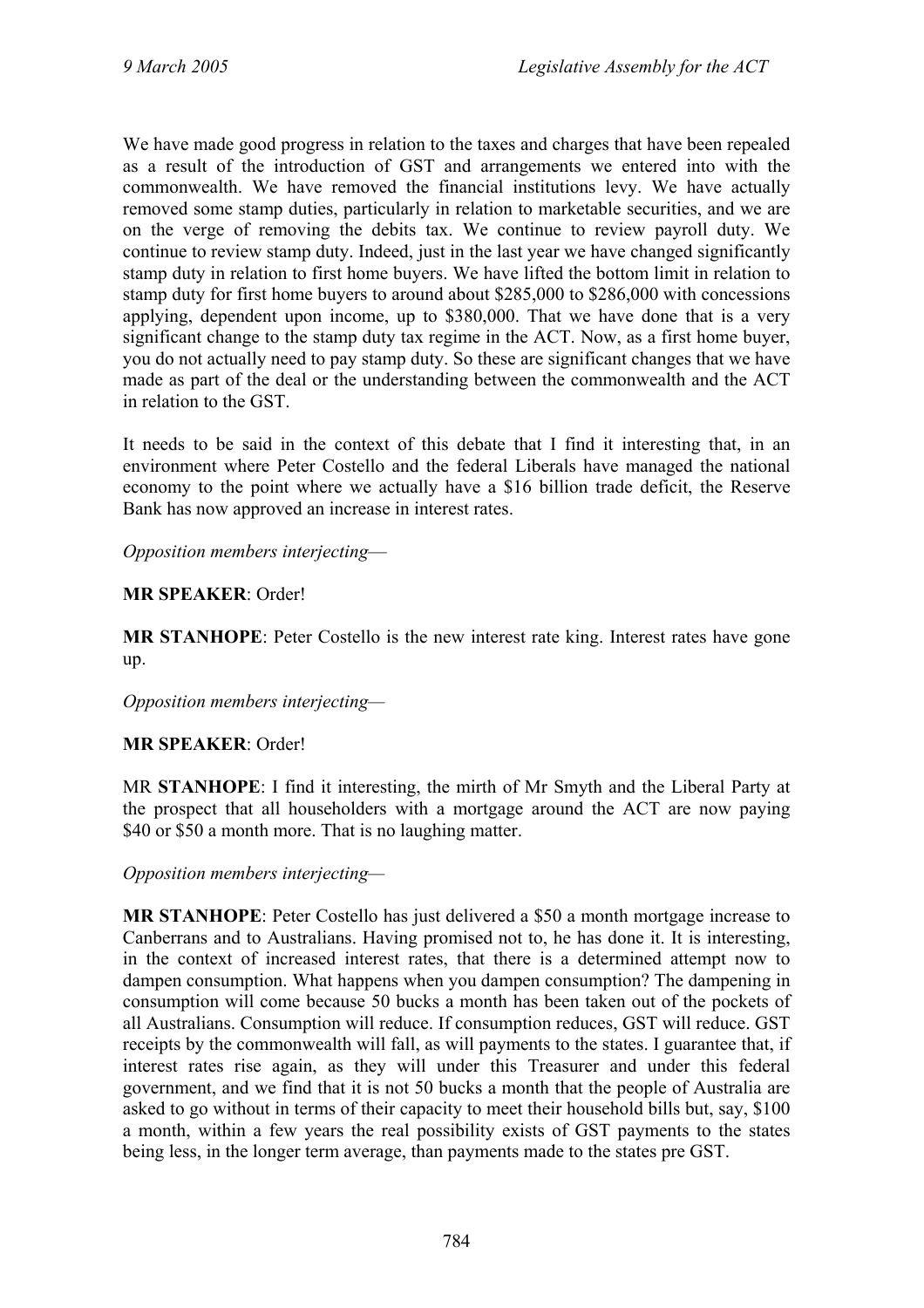**MRS DUNNE**: I ask a supplementary question. Earlier in his answer the Acting Treasurer gave an exposition of what the ACT government was doing in accordance with the intergovernmental agreement. Minister, why have you chosen not to act unilaterally to abolish any of these minor taxes, as has been the case in other states?

**MR SPEAKER**: Chief Minister, before you answer that question, I have asked the opposition not to interject so many times. I am not going to tolerate it any further.

**MR STANHOPE**: As I said, I am pleased with the progress that we have made in the ACT. We have abolished taxes in two particular areas. A third will be abolished before the end of this financial year. We have made significant changes to the payment of stamp duty for first home buyers in the ACT. I am mindful, though, and I find it passing strange that, in an environment where the commonwealth has increased rates, where all householders find that their household disposable income for the day-to-day living expenses which we all meet are affected to the tune of \$50 a month and potentially, say, \$100 a month if it goes up another quarter of a per cent, we already have the shadow Treasurer coming out and criticising pay increases to nurses and teachers and other public officials and public servants across the board within the ACT, saying that none of them deserves the pay rises they got and that under a Liberal government there will be no more pay rises for public servants.

What do we have here? What is the mix? What is the cocktail? Yesterday we heard it in question time: "How do you justify spending all this money on the provision of services? Do you concede you are paying your public servants too much? Are some of the issues that we face, and the prospect of a tight budget, to do with the fact that we pay our doctors and our nurses and our teachers and our police officers too much money? The problem with the ACT economy," say Mr Mulcahy and the Liberal party to us and to the people of Canberra, "is that you're paying your public servants too much. You're paying nurses too high a wage. You're paying those teachers too much. You shouldn't have given those pay rises. You're spending too much money on health and education." This is the message we got yesterday and have got over the past couple of weeks from the shadow Treasurer, "You're paying too much to your public servants. You're providing too many services. How do you justify it?" That is what we got yesterday. They say, "How do you justify spending all this money on education, on health and on the provision of other essential services for the people of the ACT?"

**Mr Stefaniak**: I raise a point of order. I refer to standing order 118(a), and probably (b). The supplementary question was: why has the ACT government chosen not to act unilaterally to abolish any of these minor taxes? That has absolutely nothing to do with what the Chief Minister is talking to at present. In addition, under (b), I think he is debating the subject, so I think he has offended under both paragraphs.

**MR SPEAKER**: I have to say, Mr Stefaniak, that the minister reflecting on the costs to government is in the context of the question that Mrs Dunne asked. She asked why certain taxes had not been withdrawn. It is consistent with the subject matter of the question.

**MR STANHOPE**: I conclude by saying that it is perfectly consistent. In an environment where interest rates have just gone up and average householders are paying \$50 a month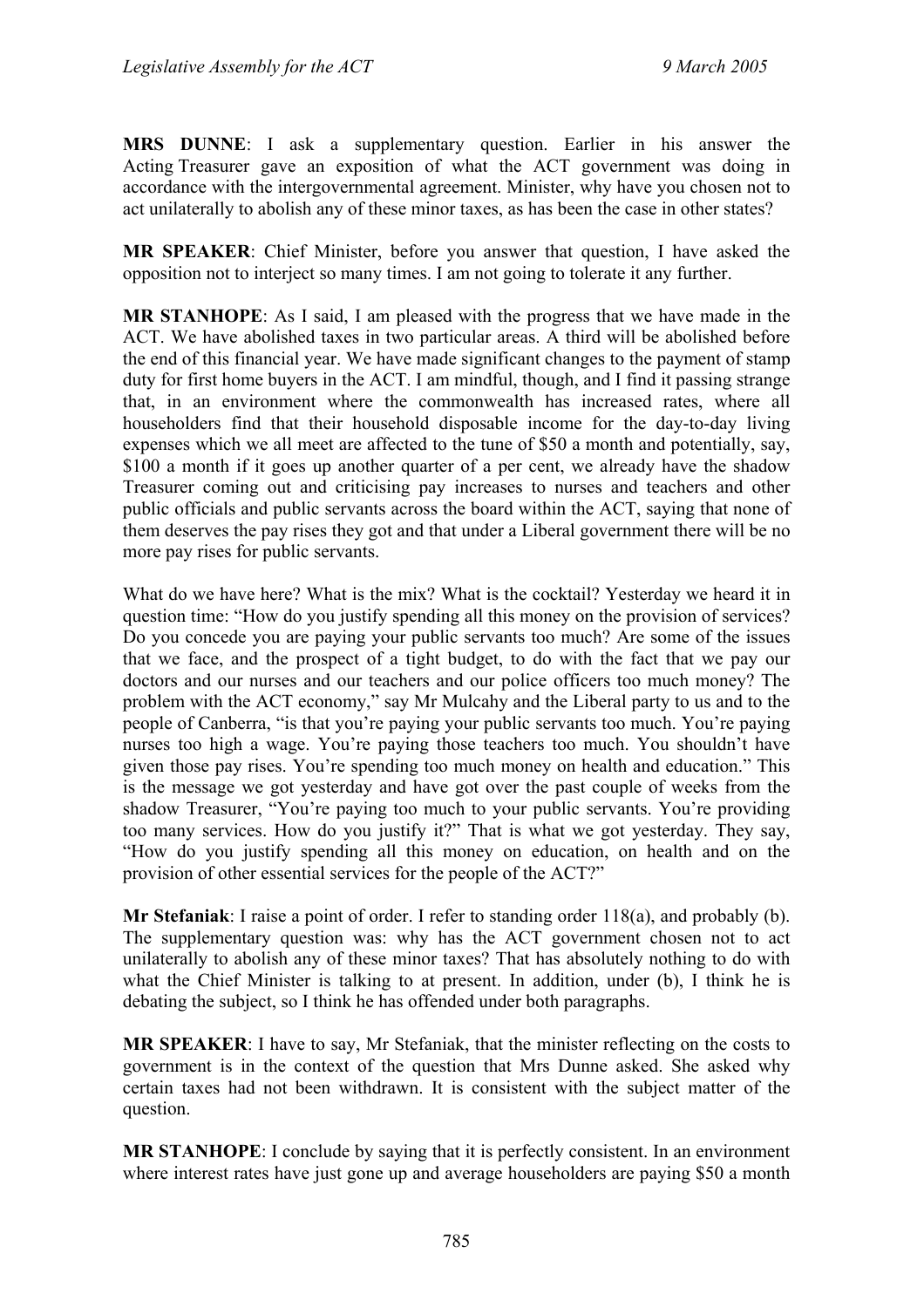more on their mortgages and have \$50 a month less to spend on consumables, the GST revenue received by the commonwealth will reduce. The payments to the states as a result of the reduced payments of GST by the commonwealth will be less. You already think we pay our public servants too much. You already think we are providing too many services. And you want us to cut other taxes! If that is your formula, fine. But I am interested in what your version of how you are going to govern in that environment looks like.

Over the last couple of weeks interest rates have gone up, mortgages have gone up 50 bucks a month under your party, consumables less, GST receipts reduced, payments to the states less and you want us to go around willy-nilly cutting taxes. Well, we will not because we have a commitment to the people of Canberra. We have a commitment to the best health services in Australia. We have a commitment to the best education in Australia. We have a commitment to a strong economic base and the provision of all the other services that we provide.

#### **Education—curriculum**

**MR GENTLEMAN**: My question is to the Minister for Education and Training. Can the minister inform the Assembly of recent developments in curriculum renewal for all ACT students?

**MS GALLAGHER**: I welcome the opportunity to talk about the new developments in curriculum for all ACT school students. I think the ACT community should be very proud of the role that the curriculum renewal task force, the consultative committee, local education and industry leaders, teachers and parents have played in developing "Every chance to learn, curriculum for ACT schools, from pre-school to year 10, principles and framework." This government's priority has been and will continue to be that the ACT leads Australia in education, training and lifelong learning.

In 2003, we established the curriculum renewal task force to direct the review of curriculum for all ACT schools. Members may have noticed that the curriculum principles and framework were released late last month. This represents a first phase of the new curriculum for our schools. While the current curriculum frameworks had served us well for the past 10 years, they needed to be revised and updated to meet the challenges of the 21st century. It was a very big task: one that could not be rushed or limited by lack of vision, and it needed to be built on sound educational research.

Schools need to be dynamic and evolving places of learning that take account of all the advancements and changing community expectations of the 21st century. The central importance of knowledge has placed pressure on Australian schools over recent decades, and the children currently attending our schools will require the skills and knowledge to negotiate their way in a more complex and global world. At the same time, regional differences can mean that schools and education systems need to be responsive to the needs of regional economies and local populations. More than ever before, education is strongly linked to employment and economic outcomes.

With the release of the new curriculum, the ACT publication reflects current research and best practice around the world and many educationalists have commented on how well placed the ACT is in ensuring that our students are experiencing learning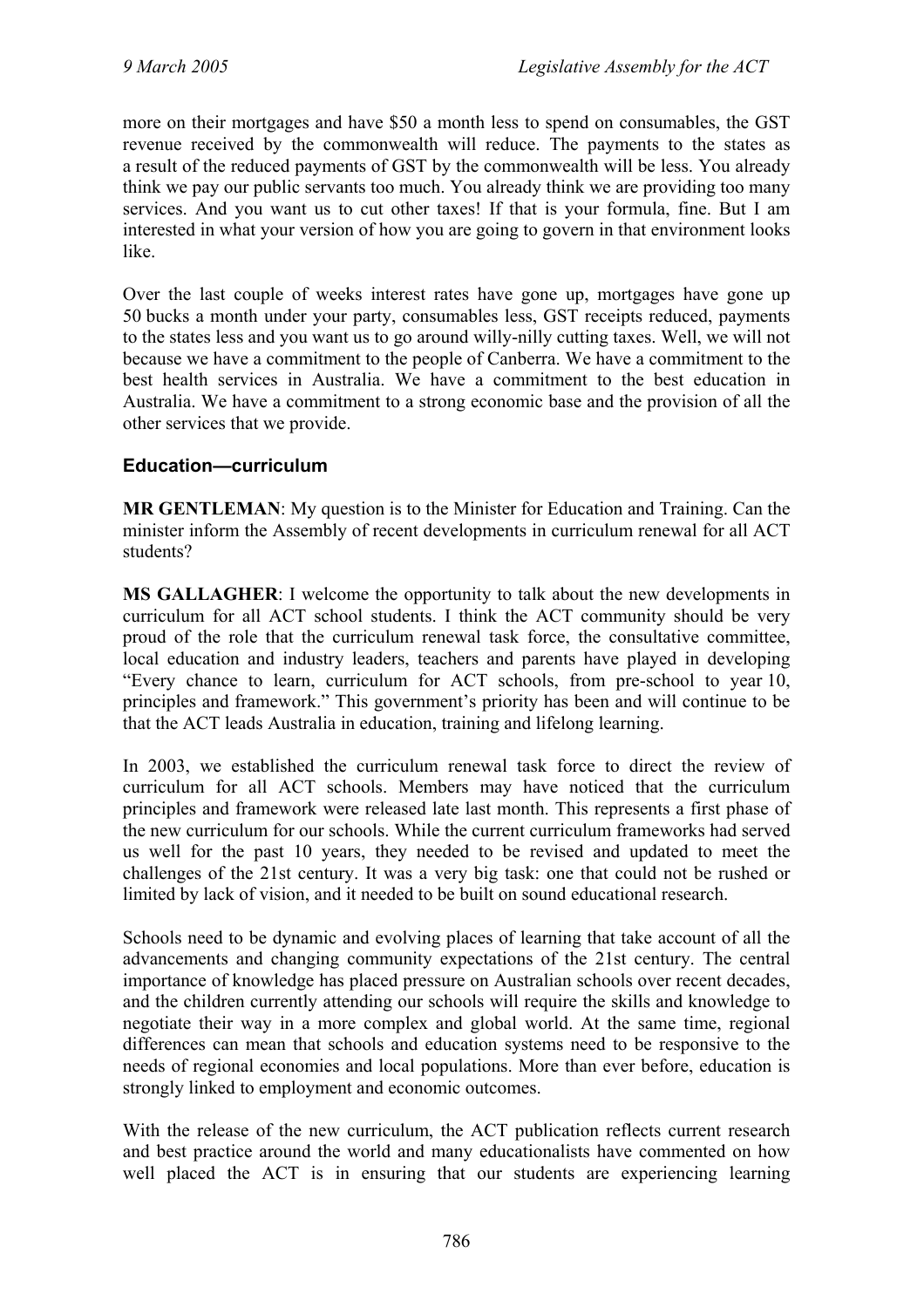environments which will equip them with skills for the future. The curriculum principles and framework are constantly updated and improved. The new ACT curriculum is based on there being essential areas of knowledge that all students are required to know and understand. The new curriculum is more adaptable and flexible than the previous curriculum in acknowledging the range of ways that students learn and what it is essential for them to know in the 21st century.

Ongoing work would draw on the expertise of curriculum leaders in our schools and school systems, and of curriculum experts, professional associations, and academic institutions, in a rigorous and collaborative process. The work ahead is challenging and exciting. It provides a significant opportunity to revitalise professional dialogue about what and how our students should learn. The new principles and framework will support teachers and schools in developing and creating an innovative learning experience to achieve the best possible outcomes for all students. It is an exciting time for education in the ACT, and I look forward to the work ahead, and to being involved with students, teachers, parents and the community in this work.

**MR GENTLEMAN**: I have a supplementary question. Can the minister outline the consultative framework engaged in by the government and the reaction of the education community and other stakeholders to the launch of the new curriculum.

**MS GALLAGHER**: The work involved in putting this important framework together was extremely collaborative. There was extensive consultation around what was needed, where we wanted to be placed and how schools could be involved in that. There were a number of organisations involved in the development of the framework. It was headed up by the curriculum renewal task force, with representatives from the Department of Education and Training, the Catholic Education Office, the Association of Independent Schools, the ACT Council of P&C Associations, the Association of Parents & Friends of ACT Schools, the Australian Education Union, the Independent Education Union, the University of Canberra, the Curriculum Corporation, the Indigenous Education Consultative Body, the Council of ACT Education Associations, government school principals, primary and secondary, the ACT Chamber of Commerce and Industry, students from government schools, students from non-government schools, the School Board Forum and the Canberra Institute of Technology.

As you just heard, 15 key educational stakeholders were involved in a collaborative process, making sure that students at any school in Canberra, non-government and government, have access to the most up-to-date, leading the way, provision of education in their schools. I will now outline the individuals who have not been involved in this. One: Mrs Dunne. Mrs Dunne does not like the curriculum framework. She is the sole voice of dissent in this framework. Maybe these 15 leading ACT education stakeholder groups have it all wrong! The comments Mrs Dunne has made include, "The ACT government is hooked on the discredited education fashions of the 1960s."

Commentator after commentator have said this is leading the way with curriculum development in Australia. It is placing us at the forefront in the new millennium rather than the 1960s. She expresses the concern that it "doesn't provide any subject matter" and that it is "student centred". So there should not be students involved in it—we have got that wrong—and it is not based on any subject matter. Mrs Dunne is not a teacher and neither am I. We are not experts in curriculum design or development. We do not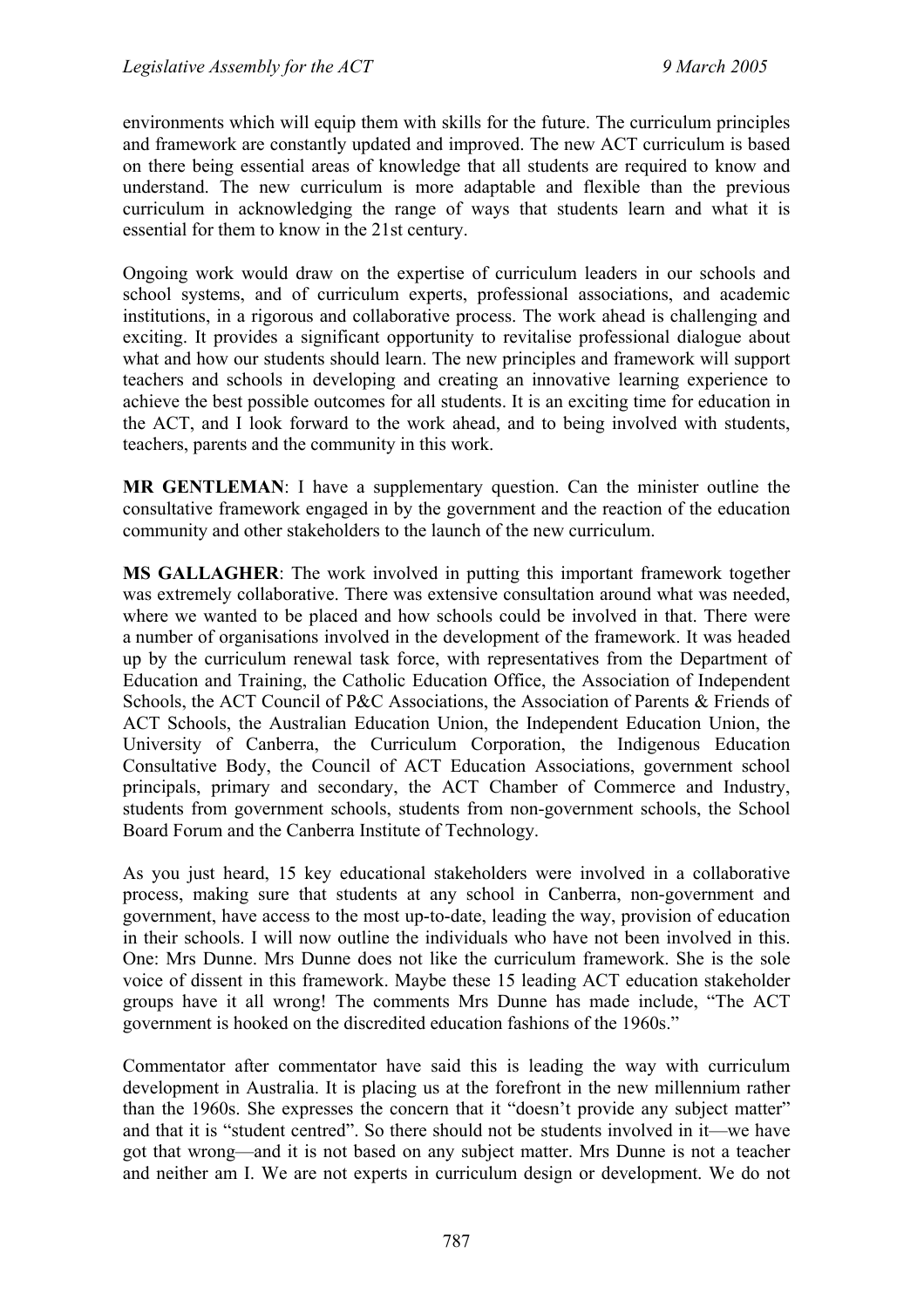understand the science of it—because it is actually a science. But there is a difference between subject matter and curriculum, and we are happy to brief Mrs Dunne on that.

If she wanted to look in this book and see what her daughter or son was going to learn in maths, she would not find it, quite rightly, because this is a curriculum framework. It is not the subject matter for what is going on at a particular school or the particular content in a course that is being carried. This document defines curriculum. It establishes the principles on which curriculum is based, which is required by the education act. There are 36 essential learning achievements outlining what students should understand, what they should know, what they should value—the Libs love values, so that is in there—and what they should be able to do as a result of their schooling.

The document outlines statement markers of progress across four bands of development, the content, the pedagogy and the assessment for essential learning achievements. This document sets the framework. It is then taken to school communities, because we have school-based curriculum here in the ACT, and the schools use this when they are designing the content of the courses they will be running with their students, and they can do this for a four-year-old and they can do this for a 15-year-old.

Instead of the opposition constantly talking down education in the ACT, this document should be welcomed. It should be embraced and it should be understood by anyone who has anything to do with education in the ACT because this is the way all students, regardless of what school they attend, are going to learn and are going to use their learning for the next 10 years.

## **Policing**

**MR PRATT**: Mr Speaker, my question is to the Minister for Police and Emergency Services. Minister, the ACT Policing 2003-04 annual report showed that there was a decline in the number of senior police officers during that year. The number of sergeants in the sworn police force fell from a total of 121.5 full-time equivalents in 2002-03 to 115 full-time equivalents in 2003-04. Similarly, the number of sworn officers at the superintendent level fell from 9.4 full-time equivalent positions in 2002-03 to 8.5 officers in 2003-04—a decline.

Why did the number of sworn sergeants and superintendents decline during the 2003-04 financial year? Furthermore, in relation to ACT Policing's ongoing commitments to the international deployment group, why are you not demanding a one-for-one exchange of sworn senior police officers into and from the IDG? Why do you allow police numbers to run down as a result?

**MR HARGREAVES**: I was honestly expecting a follow up on the dog question, so I will have to try to do the best I can. Let me tackle the middle question first, because he is really clever. The IDG does not cost us anything, Mr Pratt—they are backfilled.

**MR PRATT**: It does in bodies!

**MR HARGREAVES**: The officers are backfilled.

**MR PRATT**: One for one?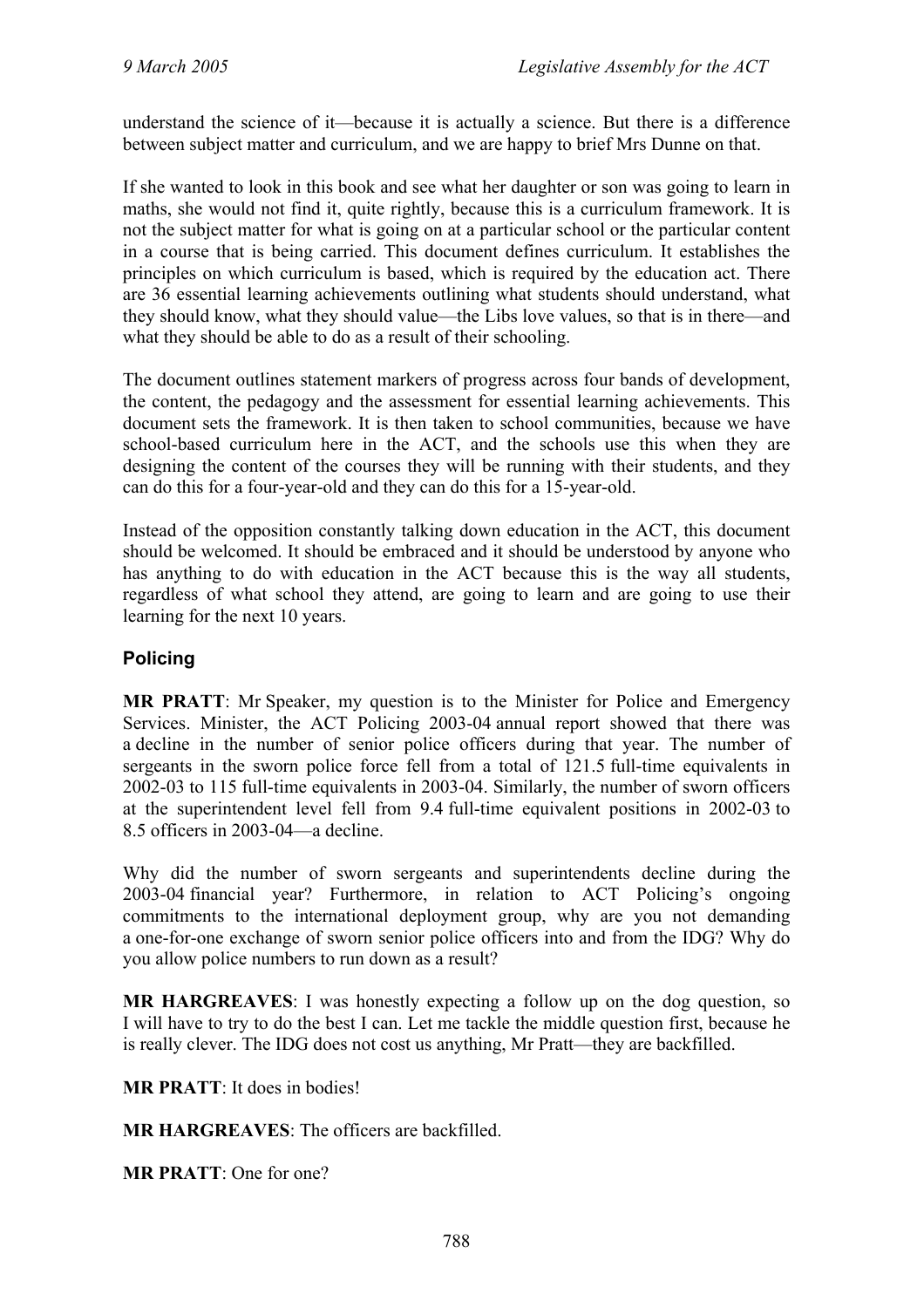#### **MR SPEAKER**: Mr Pratt!

**MR HARGREAVES**: Thank you very much, Mr Speaker. With regard to why we allow the decline in police officers, we do not. To answer your first question, as we would all know, with any organisation with a fluctuating work force, we have people who leave the service and we have people who come on. We have recruitment courses to bring them on. I have to say that any movement in the middle ranks of the police force that has happened since the Stanhope government came to power pales into insignificance with the 40 police sergeants that those people slashed out of the service back in, I think, 1999 or 2000. It has taken us this long to get the numbers back up.

I remind the house that it was the Liberal Party who offered 10 extra police officers in the 2001 election and it was the Stanhope opposition that offered and delivered 30 police officers. All I can suggest is that, once again, Mr Pratt has got it wrong about the IDG; he has got it wrong about the first part of his question; and he has got it wrong about the last part of his question.

**MR PRATT**: The report shows a net loss.

**MR SPEAKER**: I warn you, Mr Pratt. I'll get around to the lot of you, by the look of this! It is just getting out of hand.

**MR HARGREAVES**: I suggest that in future Mr Pratt sticks to dog questions.

**MR PRATT**: Mr Speaker, I have a supplementary question. Minister, what strategies will you implement to counteract this disturbing trend, given that you made a promise in 2001 to increase, net, the number of police officers to the national average over the long term? Not a net fall, a net gain.

**MR HARGREAVES**: In case Mr Pratt has not figured it out, we have fairly significant recruit training colleges. In fact, I think I have seen Mr Pratt at one or two of these recruit colleges. I have not seen him in the electorate very often and I have not seen him very often at any of the other things that have been on, but I have seen him skulking about the place waiting for a free lunch at one of the recruit college functions. That is how we do it, Mr Pratt. We also do it through lateral police recruitment.

**MR SPEAKER**: Mr Hargreaves, it does not help when you do not direct your comments through the chair.

**MR HARGREAVES**: Okay, Mr Speaker, I accept your direction very willingly. The fact is that we do lateral recruitment; we do recruitment through the ordinary course of recruiting out of college and from the ranks of the military. You know that as well as I do, Mr Speaker, because you have been to them before. We have a commitment to having the officers replaced. As I said before, when they go to IDG deployment we get them backfilled and it costs us nothing; it comes out of the commonwealth's contribution. If you look at the make-up of the costs of the AFP you will see that there is a certain amount that we provide to the AFP for protection around the parliamentary triangle and all that sort of stuff, but we also have an agreement on the IDG stuff. There is no effect on the ACT.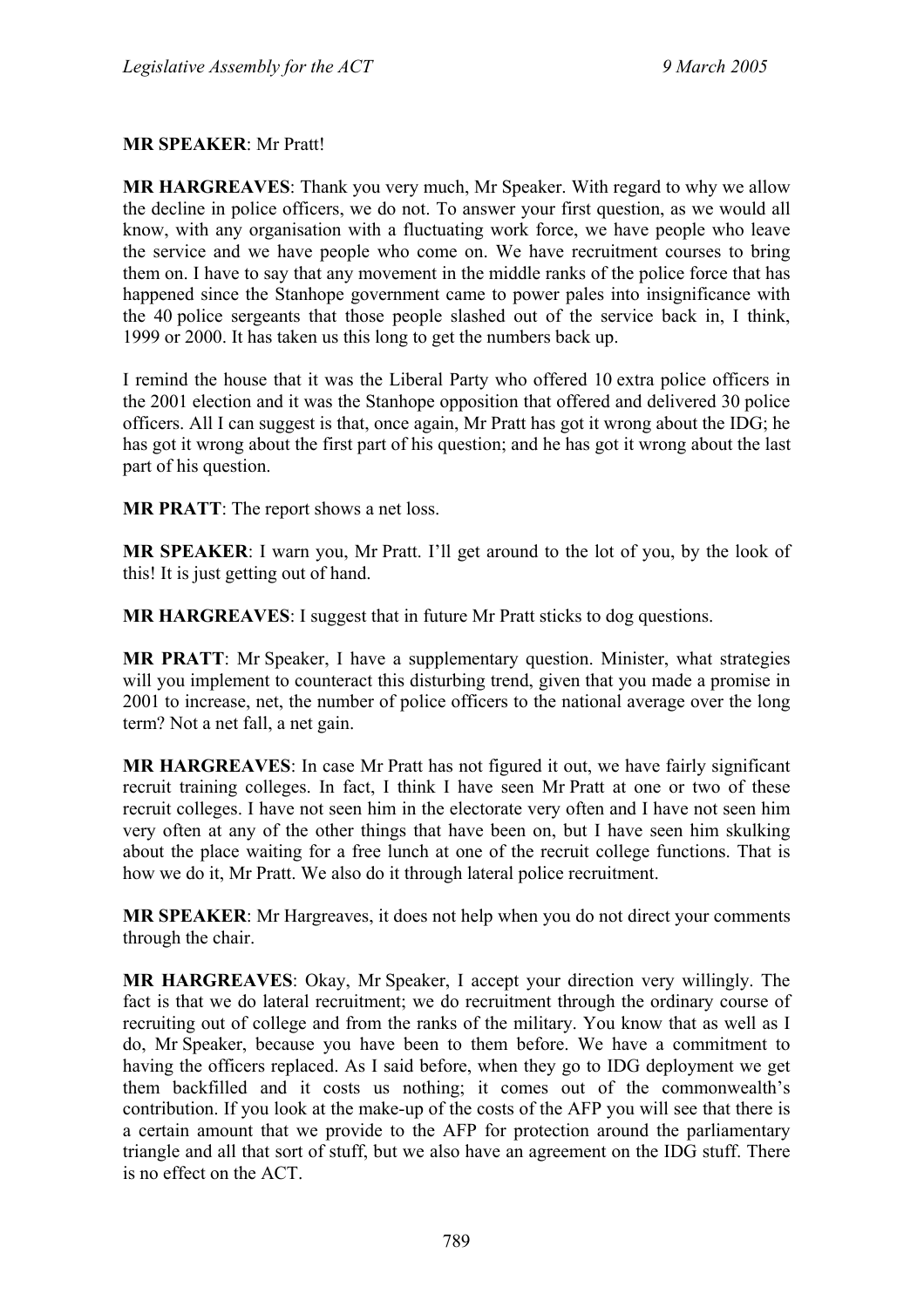Can I say that there is no effect on the numbers but there is, however, a big effect on the quality of our police officers. These officers get an opportunity, at the middle ranks, to go over and experience community policing in another jurisdiction and they come back all the better for it. If Mr Pratt is suggesting that we deny places like the Solomons the benefit of our police officers, perhaps he would prefer that we said to the Commonwealth, "No; bad luck. Go to New South Wales and get them, or go to Victoria and get them." No, thank you very much, Mr Pratt. We have an obligation and we are happy to discharge it.

## **Health—elective surgery**

**MRS BURKE**: My question is to the Minister for Health, Mr Corbell, and it concerns waiting lists. Yesterday the minister told us that in "the six months from July to December last year over 4,600 Canberrans got access to elective surgery, the second highest level ever of elective surgery activity for a six-month period". Actually, it was 4,346 in that period, not 4,600. He also stated that more people than ever are receiving their surgery and that the government had put some \$7.5 million extra into elective surgery. As an average, the number of people receiving surgery per month under Labor is 670. Under the Liberal government, the number of people receiving surgery per month was 704. So 34 fewer people per month are receiving their surgery under Labor. Minister, why is the community paying \$7.5 million for 34 fewer operations per month?

**MR CORBELL**: As I outlined to Mrs Burke yesterday, we are seeing an increase in the amount of elective surgery undertaken and that cannot be disputed. The level of elective surgery in the past six months was the second highest level for a six-month period on record. That is the bottom line. If there is an error in the figure, I will check that and I will certainly correct the record if that was not accurate. But I know that it is the second highest figure on record for a six-month period. It is only short of the record, I understand, by a very small number of people. So we are getting more money for elective surgery, and that is the point I made yesterday.

**MRS BURKE**: I have a supplementary question, Mr Speaker. Minister, what is the average cost of an elective surgery procedure in cost-weighted terms and how does this cost compare with the cost in other jurisdictions?

**MR CORBELL**: I am happy to take that question on notice and provide the information to Mrs Burke.

## **Health—cryptosporidium**

**MR STEFANIAK**: Mr Speaker, my question is to the Minister for Health. Cryptosporidium is a serious gastrointestinal disease spread through contaminated water sources, often swimming pools and less often drinking water. I understand it is a notifiable disease. Have any cases of cryptosporidium been reported to ACT Health recently? And if so, has the source of the infection been identified?

**MR CORBELL**: Mr Speaker, I am not aware of any reports. However, I will take the question on notice and provide further information to Mr Stefaniak.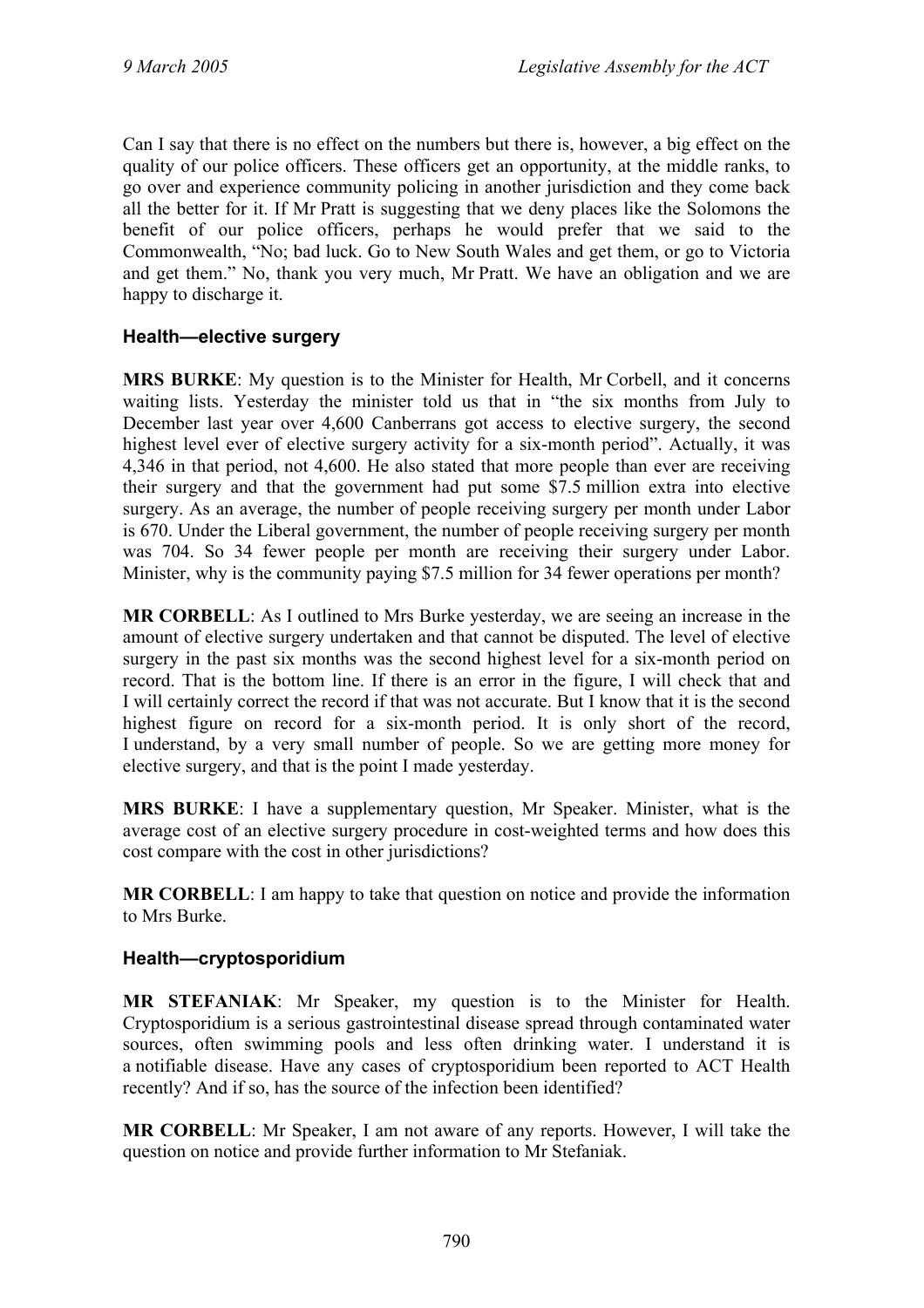**MR STEFANIAK**: I thank the minister for that. Minister, can you guarantee that Canberra's drinking water supply and public swimming pools are not contaminated with cryptosporidium?

**MR CORBELL**: I find it odd that Mr Stefaniak links water in swimming pools and Canberra's water supply in the same question. As I am sure members would appreciate, there is a difference—

**Mr Stefaniak**: It comes from the sky to the dams, to the pools and you drink it out of taps.

**MR CORBELL**: It is the same, is it, Mr Stefaniak? Do you drink from swimming pools? That would explain quite a lot.

I am concerned that the opposition continues to assert, at least indirectly, that there are problems with the safety of Canberra's water supply. That is a serious assertion, even if made indirectly in the way that Mr Stefaniak just did. If Mr Stefaniak believes that there is a problem he should say so and he should explain why. But to suggest indirectly, as some sort of snide assertion that there is a problem with Canberra's water supply, is alarmist and dangerous.

Mr Speaker, I am advised that the most recent testing of Canberra's water supply identified no problems and that the water supply is safe, as it has been—even after the bushfire event in 2003. In relation to Canberra's water supply, as I indicated yesterday, the most recent testing indicates that all of our water is safe, in terms of the water supply, and meets all the relevant national standards.

In relation to swimming pools: neither ACT Health nor the ACT government goes around and monitors every swimming pool in Canberra.

**Mr Stefaniak**: Public swimming pools.

**MR CORBELL**: Public—I apologise. Again, I have not been advised of any problems with any public swimming pools in Canberra in terms of any infestation of anybody that would be cause for alarm from a public health perspective. However, I will double-check with the office of the Chief Health Officer and provide that advice to Mr Stefaniak.

I have to again say to members: public confidence in the water supply is a very important issue that should be treated with some level of circumspection—a circumspect approach—by all members. If members believe there are problems they are, of course, entitled to raise them, but they should do so not simply on the basis of a snide allegation or assertion but in a responsible fashion with at least some evidence. That is not what we have seen from the opposition recently and, regrettably, elements of the media as well.

## **Aged care accommodation**

**MR SESELJA**: My question is to the Minister for Planning and my office has given Mr Corbell's office prior notice of this question, in the interests of receiving an answer in question time. Minister, I refer to your announcement last week of the successful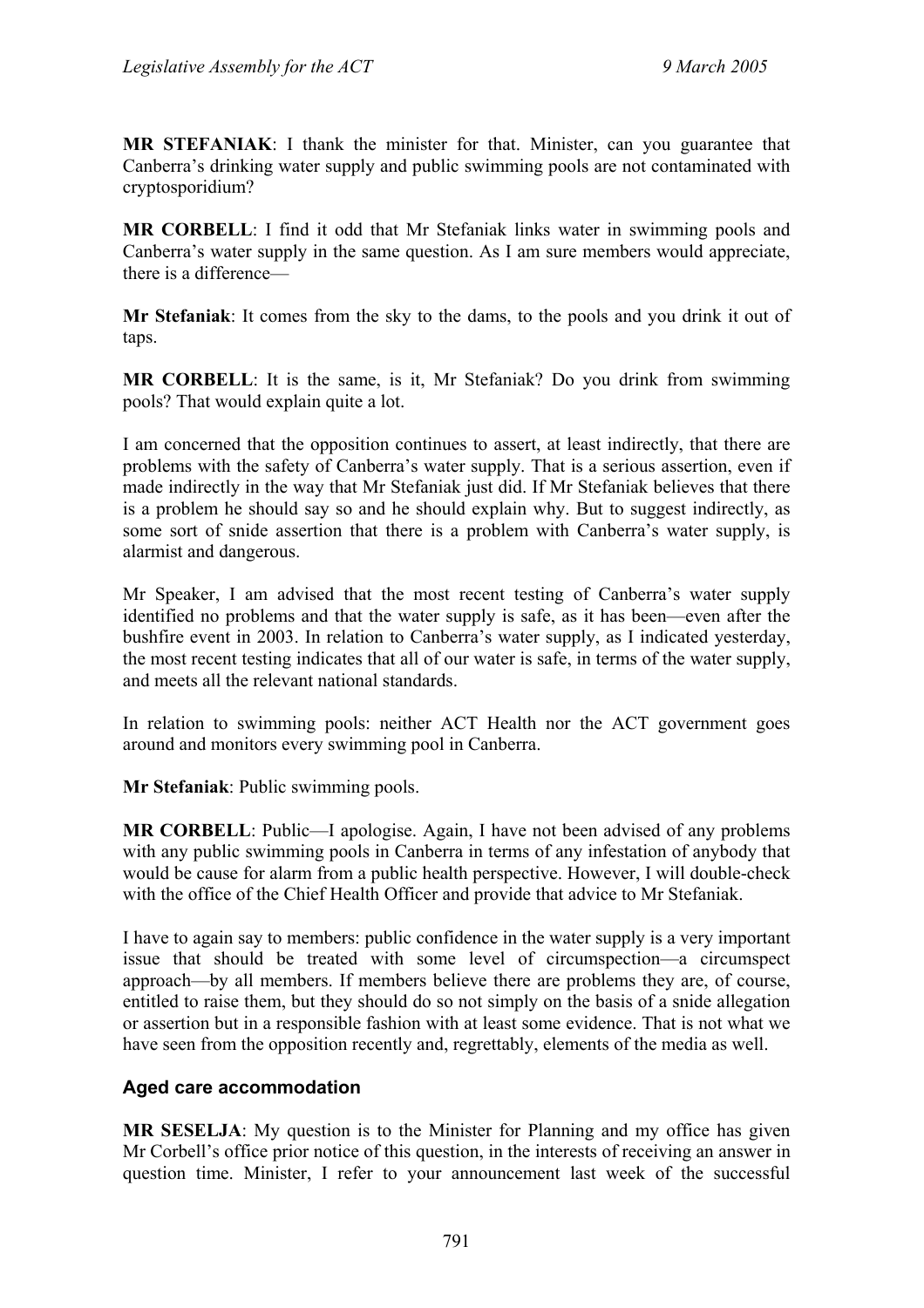tenderer for the section 87 Belconnen nursing home, the Illawarra Retirement Trust, and their bid of \$7 million. Can you confirm that the successful bid was exactly \$7 million and, if not, what exactly the amount bid by the successful tenderer was? What payment terms is the successful tenderer subject to, and what was the exact amount of the highest bid for section 87?

**MR CORBELL**: I thank Mr Seselja for some prior notice of this question. I can advise members that the Illawarra Retirement Trust was the successful tenderer for section 87 in Belconnen. I am advised that the dollar bid was in the order of \$7 million approximately; I do not have the exact figure. I am advised that there were higher bids. However, the tender documentation was not simply an assessment based on best price but also on the ability of the tenderer to meet a range of other expectations, including having proven provider status as an aged care provider and the quality of the overall proposal. It was on this basis that the Illawarra Retirement Trust was chosen by the LDA board as the successful tenderer. All unsuccessful tenderers are able to receive a posttender briefing from the LDA that will outline, and hopefully address any concerns they have as to, why they were unsuccessful.

**MR SESELJA**: I have a supplementary question, Mr Speaker. I did ask specific questions which were not answered—in particular, what was the amount of the highest bid? I would also ask if Mr Corbell would table for us, by close of business today, the answers to the questions that he did not answer just then, and the exact amount of the successful bid—not just an approximate amount—and the terms and conditions of payment for the successful bidder.

**MR CORBELL**: I will take those questions on notice and see what information I can provide to members. I think it is important to stress here that the government is not just looking for best price. There is no point in getting best price if it is a hopeless development proposal. To use one of Mrs Dunne's terms: you do not have to be a rocket scientist to understand that. That is what the government is looking for. The government is looking for a proposal that stacks up financially but also stacks up in the context of the ability to deliver quality aged care and a high-quality development outcome. That is what the government is looking for, amongst a range of other issues. These were clearly enunciated through the tender process and the LDA board assessed it on that basis. In relation to the specific issues Mr Seselja raised, I am very happy to inquire of the LDA and provide what information I can.

## **Multicultural community languages grants program**

**MS PORTER**: My question is to the Minister for Disability, Housing and Community Services. Can the minister please advise the Assembly of the outcome of the 2004-05 multicultural community languages grants program?

**MR HARGREAVES**: One of the dangers that we encounter in being a successful multicultural society is that sometimes we can lose those things that make a given culture unique. I believe from my observations during the multicultural festival that Canberra is the most successful city in the world in terms of multicultural integration. There is talk about unity in diversity. We actually have it.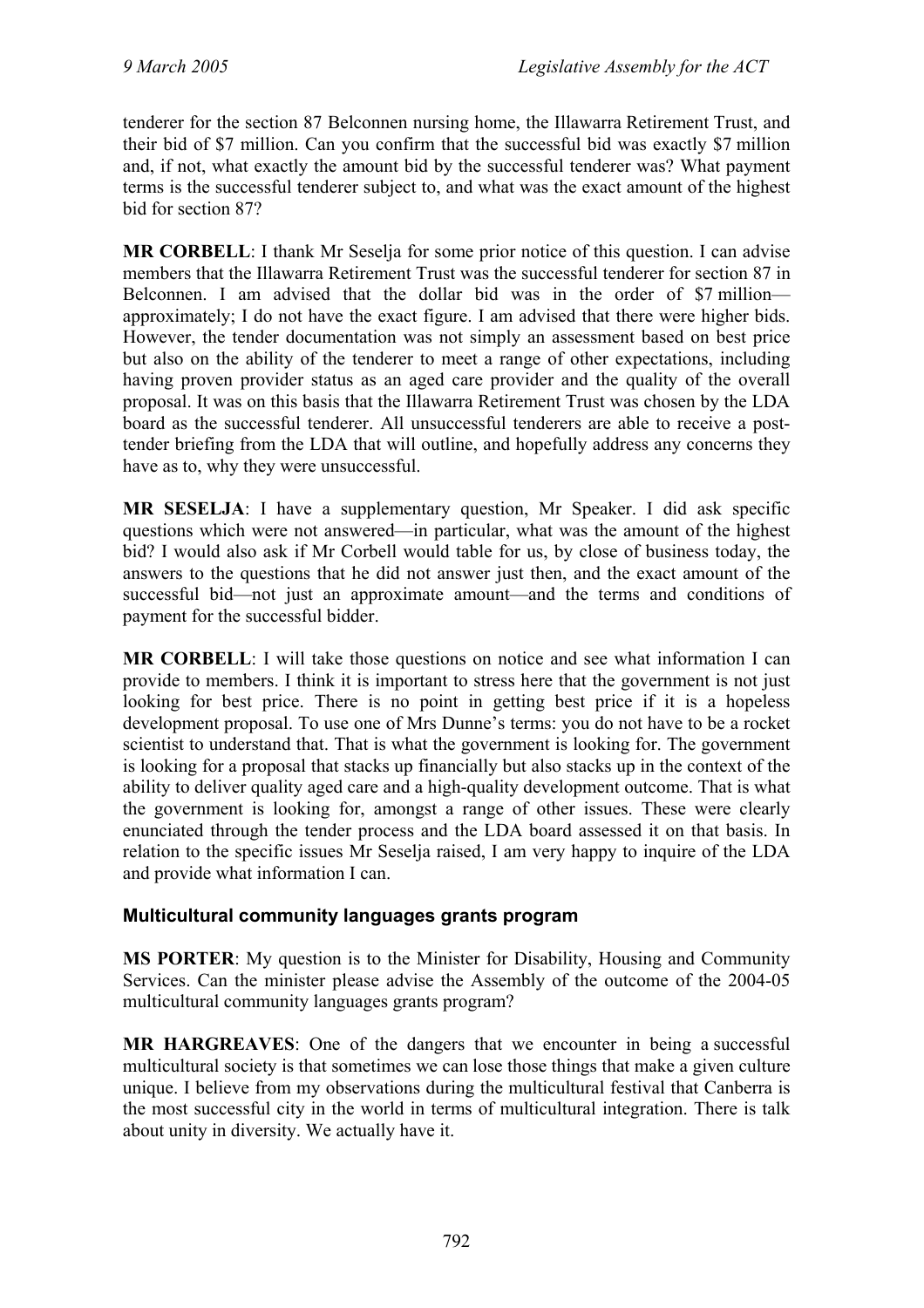I have mentioned to my colleagues before—they will have heard me say it—that we do not have little enclaves of various groups in Canberra; we have people living everywhere, in every street. That is rather a wonderful thing, but it does come with its dangers. One of the dangers is that they will lose some of the music, some of the stories, some of the colour and definitely some of the language.

Those of us who have moved around the multicultural community in this town at all will have observed that at about the third generation or so—I am sure that Mr Stefaniak knows exactly what I am talking about—the youngsters in our multicultural community start to lose their language. They start to adopt English more and they do not necessarily speak in their mother tongue at home. If we are not careful and we do not actually nurture the future of their language, if you like, and the preservation of that language, we will have a truly integrated society, but we will not have the opportunity to celebrate the diversities. I am sure that Mr Seselja also will understand exactly what I am talking about.

That is where things such as the multicultural festival and celebrating national days have a contribution to make. This government has given the multicultural community language grants to make sure that the different languages of the different cultures in our town are taught to the kids to make sure that we do not lose that part of the uniqueness of our cultures.

On the weekend just passed, I had the great pleasure of announcing the names of the recipients of the 2004-05 multicultural community languages grants. As I said, the ACT is a very diverse multicultural community. It is made up of over 85 different cultural groups. Some of the larger ones do not have a difficulty with maintaining their language. You can do Italian at the Italian club and you can do Greek at the Hellenic Club, but not some of the other languages.

Twenty-four multicultural language schools in Canberra, as well as the ACT Ethnic Schools Association, shared \$50,000 in funding from the government. The \$50,000 available under the program adds to the resources that dedicated members of Canberra's multicultural community already devote to the teaching of languages and culture in our many community schools.

The Ethnic Schools Association and its member schools play a vital role in helping young people from diverse backgrounds in Canberra to maintain their cultural identity and heritage. The government funding will help these multicultural schools in Canberra to purchase equipment and train staff to assist them in continuing their excellent work.

#### **Opposition members**: Ha, ha!

**MR HARGREAVES**: Mr Speaker, I do not find anything amusing about it at all. I find it quite a serious issue and I am saddened that those opposite do not share that seriousness. The ACT multicultural community languages grants program is an initiative of the Stanhope government and, so far, it has allocated \$150,000 to ethnic schools in Canberra.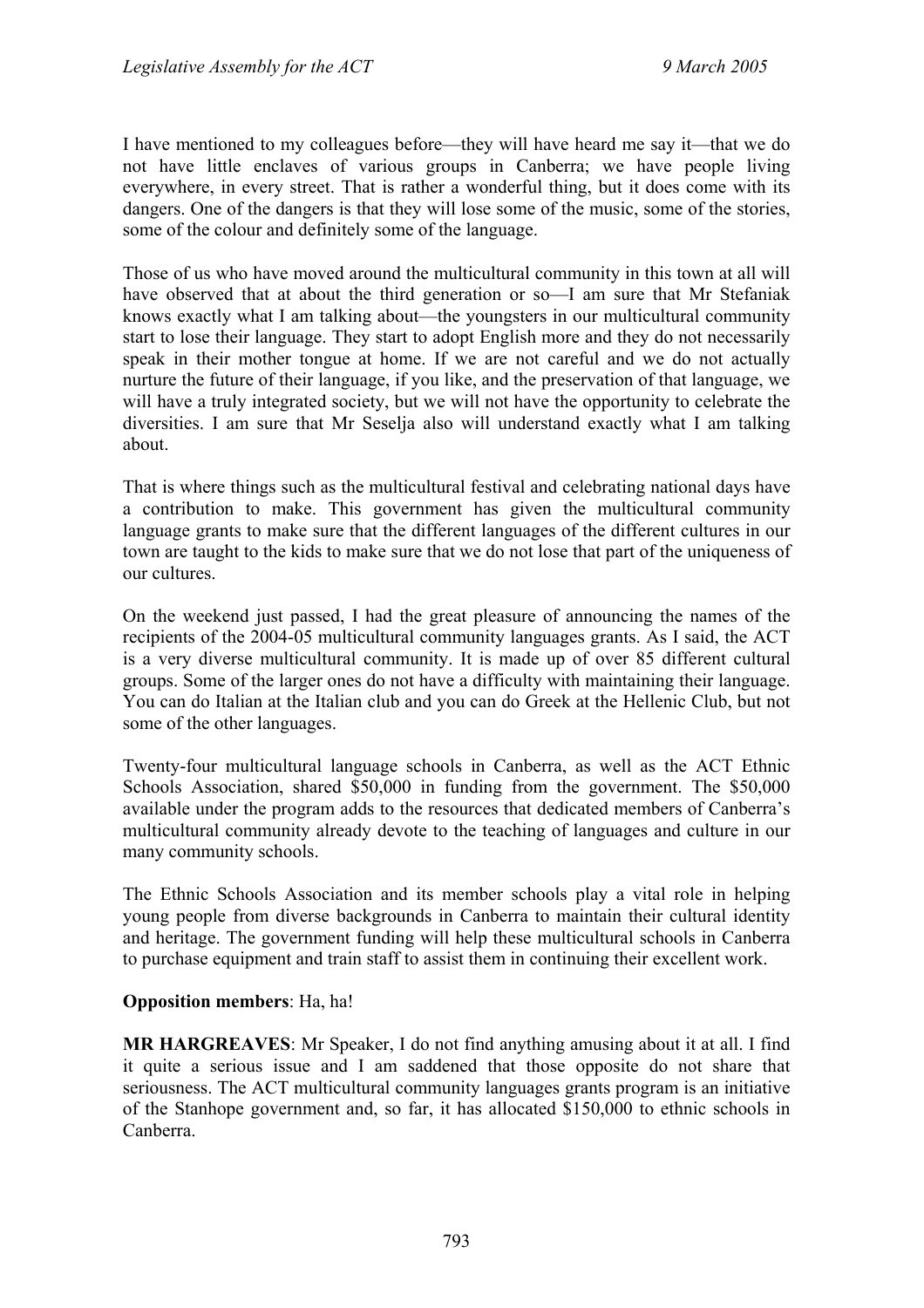To answer the little question of the dickybird across the chamber: yes, a press release was put out; yes, it was in the newspaper; and no, I did not see any member of the opposition at the time the grants were given out. The school associations are doing a terrific job with the money that we have given them.

**MS PORTER**: I have a supplementary question. Can the minister please give the Assembly some examples of how the grants will be used?

**MR HARGREAVES**: In support of the language schools enjoying a strong level of technology, the ACT government has offered financial assistance to members of the Ethnic Schools Association to acquire IT equipment through the multicultural community languages grants program. That is just one of them.

On the day I announced the names of the recipients of the language grants I was able to launch the ACT Ethnic Schools Association's new web site, which has been developed with funding from the ACT government. The new site enables the association and all its member schools to publicise the great work they are doing in teaching languages and cultural traditions.

**Mrs Dunne**: Mr Speaker, I take a point of order. Mr Hargreaves was asked a question about the things the grants that he announced last weekend would cover and he went on to talk about funding from an undisclosed ACT government source for a web page that he launched that day. Obviously, that money is not coming out of this year's grants. Therefore, it is not to the point of the question and he should keep to the point of the question, which was about what this year's funding is going to do.

**MR SPEAKER**: The question really was about whether the minister can give some examples.

**MR HARGREAVES**: For the benefit of Mrs Dunne, who is in a time warp, the question was about how the grants will be used.

**MR SPEAKER**: No, it was not. It was whether the minister can give some examples. We are waiting for them.

**MR HARGREAVES**: Mr Speaker, I am trying desperately to give Ms Porter some examples. I urge those people who have not seen it to look at the Ethnic Schools Association's new web site, because it actually says how people can access those community language programs that we are funding under the multicultural community languages grants program. Joseph Yoon and his associates are to be congratulated for developing the web site. That web site, as I have mentioned before, is how you can access these community language programs. If you want to go and learn another language, Mr Speaker, you can access that web site and it will show you where to go. The programs by which you will learn those languages are funded out of the community language grants.

Of the successful recipients of grants this year, five schools received assistance to purchase computers. These included the Grace Chinese School, the Samoan Language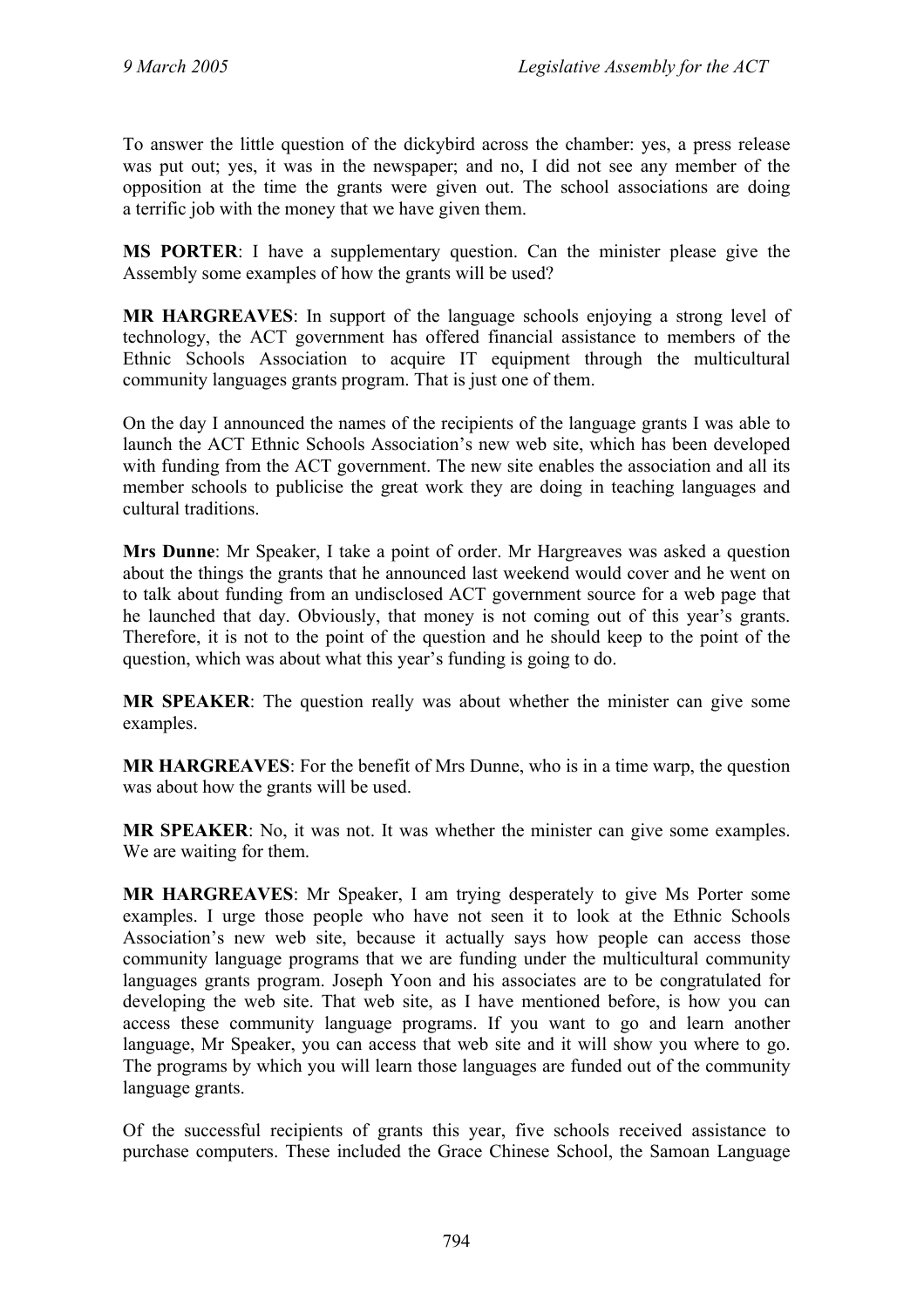School, the Sri Lankan Sinhala Language School in Canberra, the Standard Chinese School of Australia and the Valluvar Tamil School.

These grants will also assist with the cost of purchasing teaching materials, audiovisual equipment, photocopiers and musical instruments. They will also assist with the training and professional development of teachers so that they can continue to teach our young people.

Mr Speaker, the Stanhope government is committed to the cultural diversity of Canberra. This is yet another way that we can contribute to the health and vibrancy of multiculturalism in the ACT. It is sad and a standing indictment of those opposite that they think about and consider this matter with such mirth, given that we are dealing with the future of our kids.

**Mr Stanhope**: I ask that further questions be placed on the notice paper.

## **Supplementary answers to questions without notice Health—elective surgery**

**MR CORBELL**: Mr Speaker, during question time, Mrs Burke asserted that I had my figures wrong in relation to the number of elective surgery operations from 1 July to the end of January 2005. She said I had an incorrect figure. That is not the case. I am advised that the number of elective surgery operations from 1 July to the end of January 2005 was 4,601 people—

**Mr Smyth**: But that is for seven months.

**MR SPEAKER**: Mr Smyth, you are on a warning.

**MR CORBELL**: That was the second highest on record, only surpassed by the result to the end of January 2004, of 4,695 people.

#### **Animal pound ACT Forests—use of herbicides**

**MR HARGREAVES**: Yesterday I took two questions on notice and, with your indulgence Mr Speaker, I would like to give those members the answers to those questions.

Mr Pratt asked about the desexing of dogs sold by Domestic Animal Services. The answer is that the pound does comply with all relevant legislation. There is no legislative requirement, however, to sell a dog or cat desexed. I would like to clarify that Domestic Animal Services does not desex dogs prior to sale. All new owners are advised of their requirement to desex their dog or apply for a sexually entire animal permit. All new owners are given a discount voucher, redeemable at most ACT vets, to have their new pet desexed. The Domestic Animal Services shelter complies with the Domestic Animals Act 2000. The Domestic Animal Services fees and charges are set to recover costs.

Mr Speaker, in answer to a question from Mrs Dunne yesterday about herbicides: the answer is as follows: I will now list the chemicals, giving you the common name and the active constituent. Those chemicals are: Roundup biactive, which has 360 grams per litre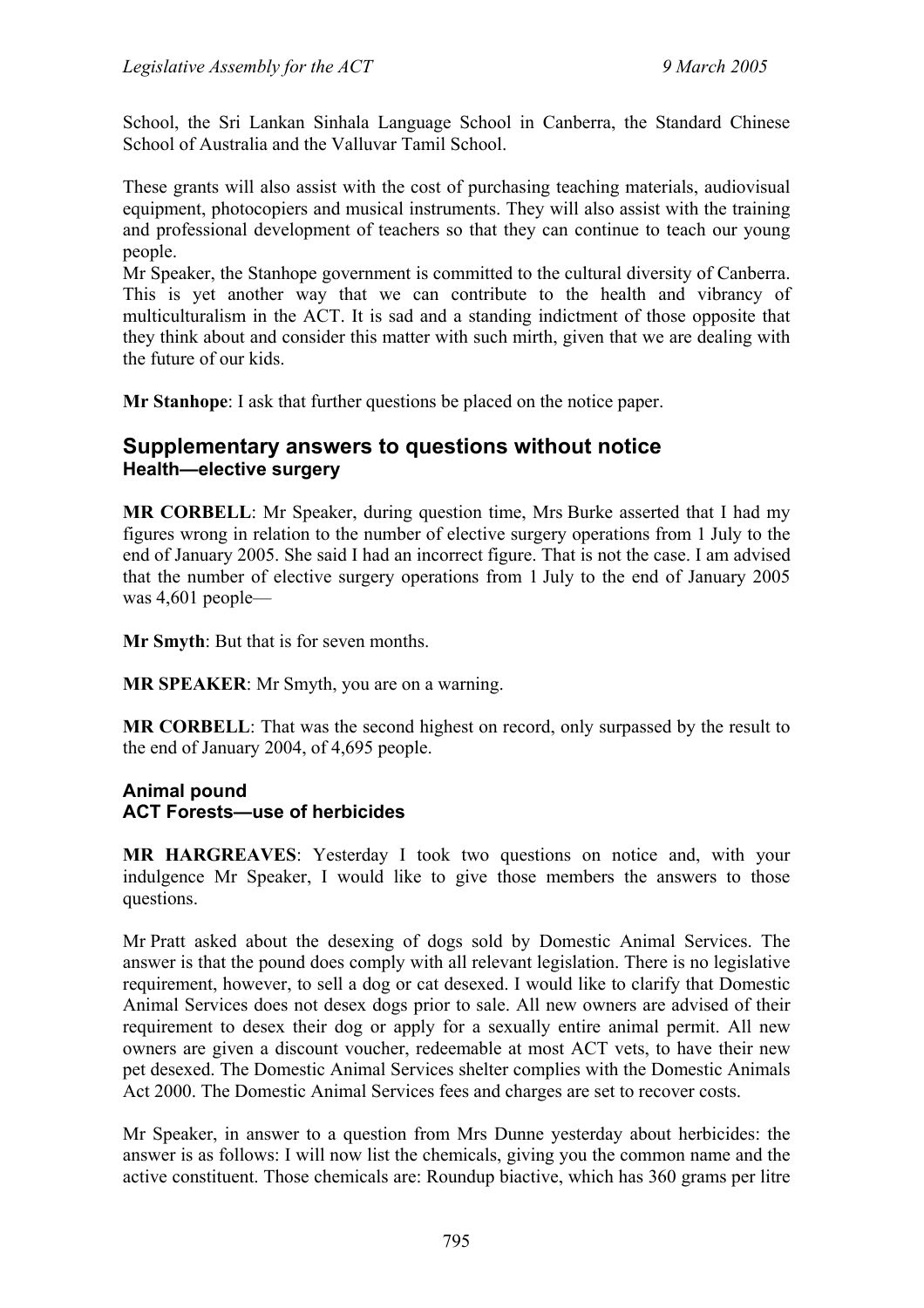of glyphosate; Brush-off, which is the common name, 600 grams per kilogram of metsulfuron methyl; Cutout 63.2 grams per kilogram of metsulfuron methyl and 760.5 grams per kilogram of glyphosate; Velmac granules, 150 grams per kilogram of hexazinone under controlled release; Velpar DF, 750 grams per kilogram of hexazinone; Crossbow, 200 grams per kilogram of metsulfuron methyl and 260 grams per litre of picloram. Note, no 24D.

It is not necessary for ACT Forests to conduct research of its own into the safety of herbicides. ACT Forests complies with the regulations established by specialist regulatory authorities. All weed control operations involving herbicides are conducted in accordance with environmental authorisation No 0011 issued by the Environment Protection Authority.

The authorisation allows the use of "agricultural and veterinary chemicals registered by the Australian Pesticides and Veterinary Medicines Authority" and requires the authorisation holder to ensure that agricultural and veterinary chemicals are used in accordance with the directions specified. The Australian Pesticides and Veterinary Medicines Authority (APVMA) is an Australian government authority responsible for the assessment and registration of pesticides and veterinary medicines.

As a general policy position, ACT Forests favours the use of low-residual chemicals in preference to more aggressive herbicides, especially within a water catchment. An example is the use of Roundup in preference to Grazon.

The movement of soils from chemically treated areas is minimised in the same way as movement from untreated areas, using measures such as contour ripping. Due to the preference for using low-residual chemicals and application of chemicals during dry weather, the chance of affected soil washing into water supplies is very low."

# **Personal explanations**

**MRS DUNNE** (Ginninderra): Mr Speaker, I would seek to make a personal explanation in accordance with standing order 46.

## **MR SPEAKER**: Proceed.

**MRS DUNNE**: In answer to a question from one of his own members today, Mr Stanhope blatantly misrepresented a number of things that I had said and selectively quoted from a number of press releases, and I would like to quote from those press releases to put things in context.

The first press release he quoted from was dated 5 November 2003 and is headed "Non-urban report implementation needs 'cultural revolution'". And yes, it is correct that I welcomed the release of the non-urban study's final report *Shaping our territory*, labelling it a sound document providing clear steps forward.

What Mr Stanhope failed to say was that most of the rest of the press release was critical of the failures in planning, as I said at the time, because, basically, the implementation of *Shaping our territory* was wrested from the planning department and the planning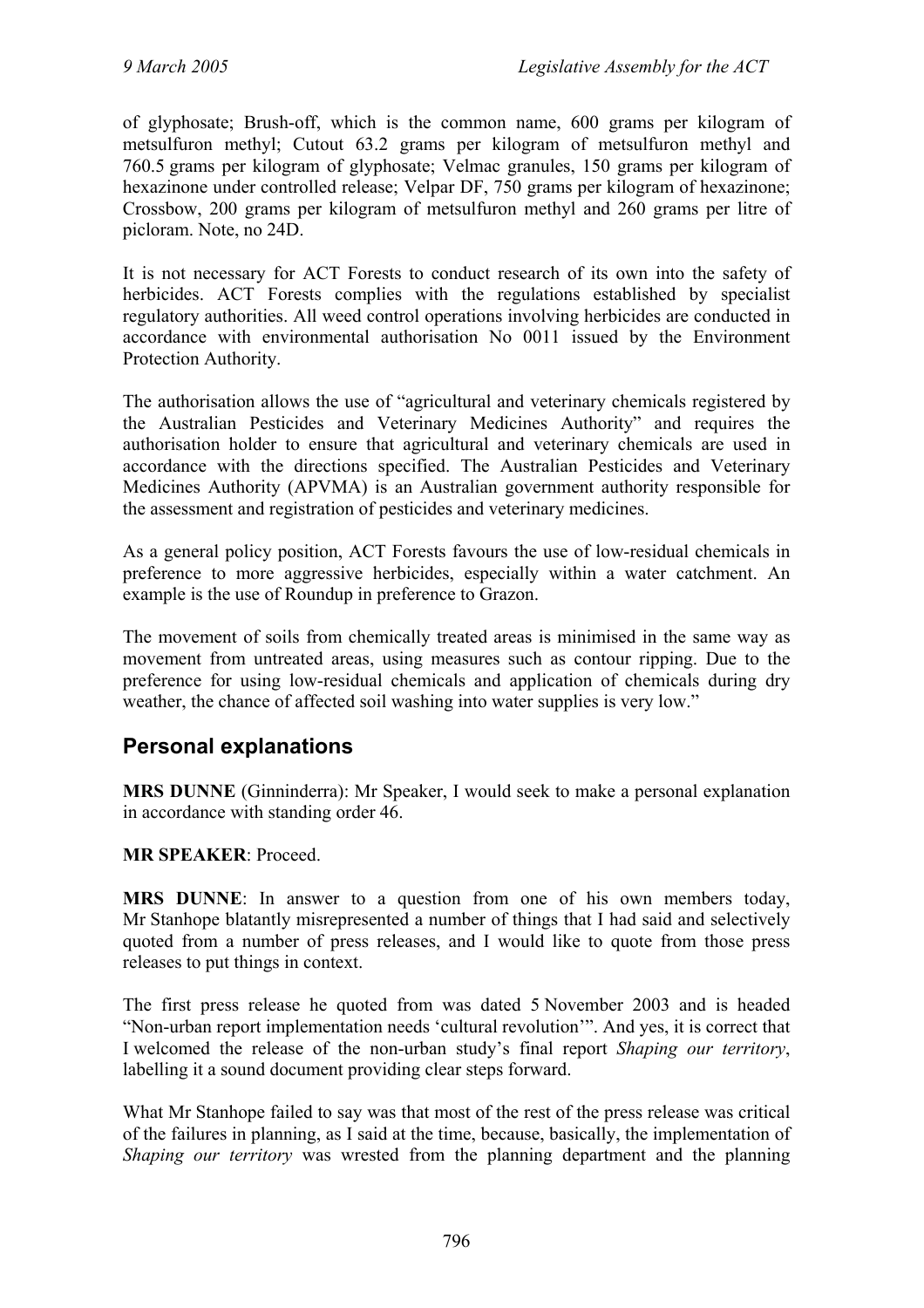minister and taken over by the Chief Minister. He talked about the subject of my complaining about not getting on with the job. I quote:

I am disappointed that yet more time will be lost, as the Chief Minister has stated it will take him a couple of weeks to establish an implementation body.

I went on to say:

Had the ACT Labor Party not engaged in petty politics earlier this year, that body would already exist, and be ready to implement these recommendations.

I was referring to the Liberal Party's proposal to establish a bushfire reconstruction authority.

What the press release goes on to say is that, if we had already established the bushfire reconstruction authority, which this government ruled out of hand absolutely, we would not have had to have these delays and we could have got on with the job with an authority making decisions as the time goes on.

**MR SPEAKER**: Order! You are starting to stray.

**MRS DUNNE**: That is the first occasion when the Chief Minister took one sentence out of context to misrepresent me.

The other occasion was a press release during the election campaign, dated 13 October 2004, entitled "'Water Policy' product of a drip under pressure". It refers to the release of the government's water policy, which was released at the 11th hour. It starts off:

A "Water Policy" which didn't address the vital question of future storage was "about as useful as water-wings in the Sahara", Shadow Planning and Environment Minister Vicki Dunne said today.

We talked about it—

**MR SPEAKER**: What is the point?

**MRS DUNNE**: I am coming to the point, Mr Speaker.

**MR SPEAKER**: Well, come to it quickly.

**MRS DUNNE**: Three paragraphs down—I will read the whole paragraph so that we can see the context that Mr Stanhope left behind to give another picture. I have talked about the fact that Mr Stanhope had realised that there were problems with the cross-border thing. It says—

**Mr Corbell**: On a point of order, Mr Speaker: this standing order allows members to identify where they have been misrepresented—not to provide three, five or seven minutes worth of context but to explain where they have been misrepresented. Mrs Dunne is not doing that. She is using it to make a debating point, and I would ask you to ask her to get to the point of where she was misrepresented.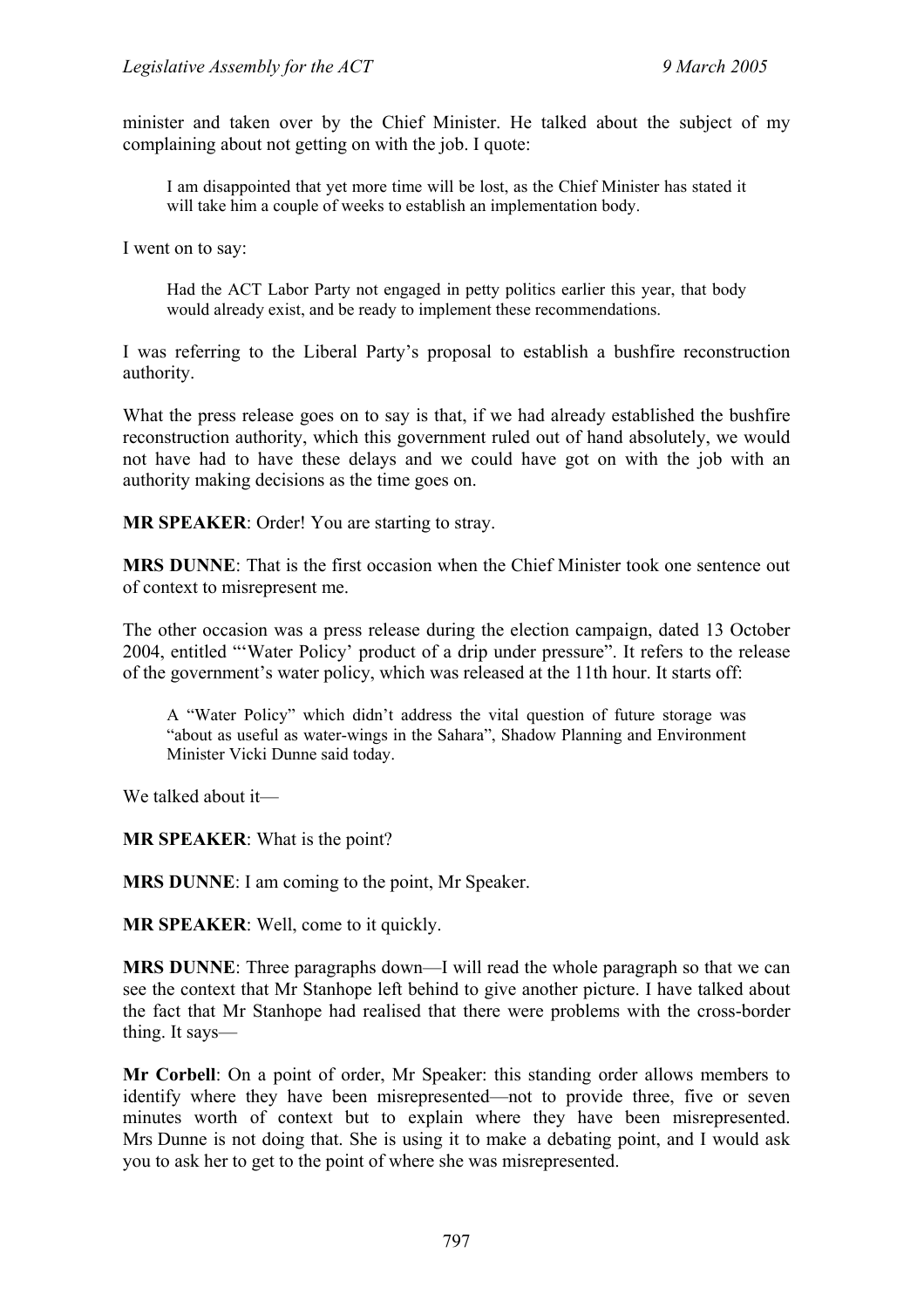**MR SPEAKER**: There are no time limits under this standing order, but it is by my leave. I require you to come to the point of personal explanation, which you said you would.

**MRS DUNNE** Thank you, Mr Speaker. I would, and I was just about to when Mr Corbell took the point of order. This is a quote from me:

It's good that he's—

Mr Stanhope—

noticed his Labor mates in NSW are not providing the water they're obliged to under the Seat of Government Act—shame he hasn't cottoned on to the other problems with the Googong catchment like agricultural chemicals—

**MR SPEAKER**: Where is the misrepresentation? Come on! This is just a restatement of the press release. What is the misrepresentation?

**MRS DUNNE**: Sorry. Mr Stanhope quoted one sentence out of this paragraph and I would like, Mr Speaker, with your leave, to quote the entire paragraph, to demonstrate where I have been misled.

**MR SPEAKER**: Right.

**MRS DUNNE**: The press release stated:

It's good that he's noticed that his Labor mates … are not providing the water they're obliged to under the Seat of Government Act—shame he hasn't cottoned on to the other problems with the Googong catchment like agricultural chemicals, septic tanks affecting ground water, etc. Yet all his focus has been on the Cotter catchment management.

The point, Mr Speaker, is that there is more than one catchment that this Chief Minister and this minister for water should be responsible for. I did not at any stage—

**MR SPEAKER**: Order! Resume your seat.

# **Papers**

**MR STANHOPE** (Ginninderra—Chief Minister, Attorney-General, Minister for the Environment and Minister for Arts, Heritage and Indigenous Affairs): Mr Speaker, I table Mrs Dunne's press release in which she actually supports the *Shaping our territory* report. I would like to table also extracts from yesterday's *Hansard* in which Mr Mulcahy, in his question, made statements, referring to me, claiming significant tax increases or major cuts in services, when I said no such thing. I table that as well. It highlights the fact that Mr Mulcahy was wrong and does not have the grace to acknowledge it. I present the following papers: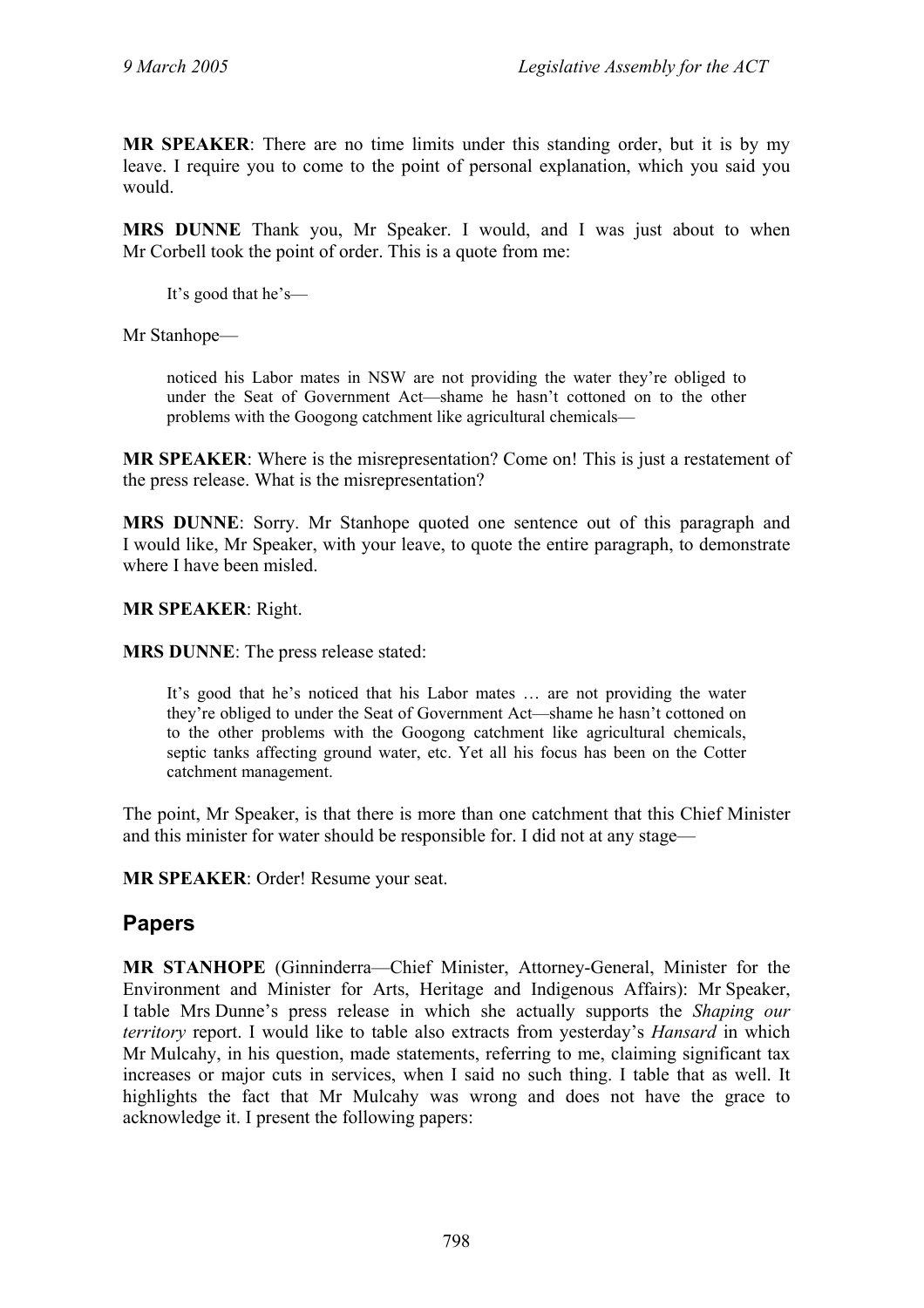Non-Urban Implementation Needs—Cultural Revolution—Extract from Canberra Liberals web page—News, 5 November 2003. Extract from *Hansard* Edited Proof Transcript, 8 March 2005.

# **Personal explanations**

**MR MULCAHY** (Molonglo): Mr Speaker, it seems, in response, this is the second time I have—

**MR SPEAKER**: Mr Mulcahy, for you to speak—

**MR MULCAHY**: I am addressing the standing order and the misrepresentation issue, if I may, Mr Speaker.

**MR SPEAKER**: You will have to get leave from me to speak first.

**MR MULCAHY**: With leave.

**MR SPEAKER**: Pursuant to standing order 46, I presume.

**MR MULCAHY**: Pursuant to standing order 46, yes, I am sorry. Again, the Chief Minister has left the chamber when I am trying to explain the facts. I did in my comment, looking at the *Hansard* extract draft, ask why the Chief Minister had embarked on a particular budget strategy. He dwelt on the word "significantly". I did not attribute the word significantly by way of quotation to him, but rather that was forecast. If Mr Stanhope wants to take issue with the word "significantly", I have no quarrel.

Indeed, Mr Speaker, I went on, when I raised this matter under standing order 46, to put the specific quotation in there. When it was clearly explained in the *Canberra Times* that he was faced with the option of increasing charges or reducing services, his words were: "charging more or doing less".

I have subsequently spoken with the political roundsman for the *Canberra Times* who has confirmed for me that it is a precise quote, and that is the precise quote I used. The broader strategy I referred to by way of forecast was the clear sentiment from the article, and I expressed it as a forecast strategy. I certainly did not quote him as having said "significantly"—I do not know what tax increases are not—but I believe that I have put the matter correctly on the record.

I am sorry the Chief Minister has left the chamber and did not hear that. I have confirmed it with the *Canberra Times* reporter who said the quotation he used and the one I have referred to in *Hansard* are accurate.

## **Canberra women Discussion of matter of public importance**

**MR SPEAKER**: I have received letters from Dr Foskey and Ms Porter proposing that matters of public importance be submitted to the Assembly. In accordance with standing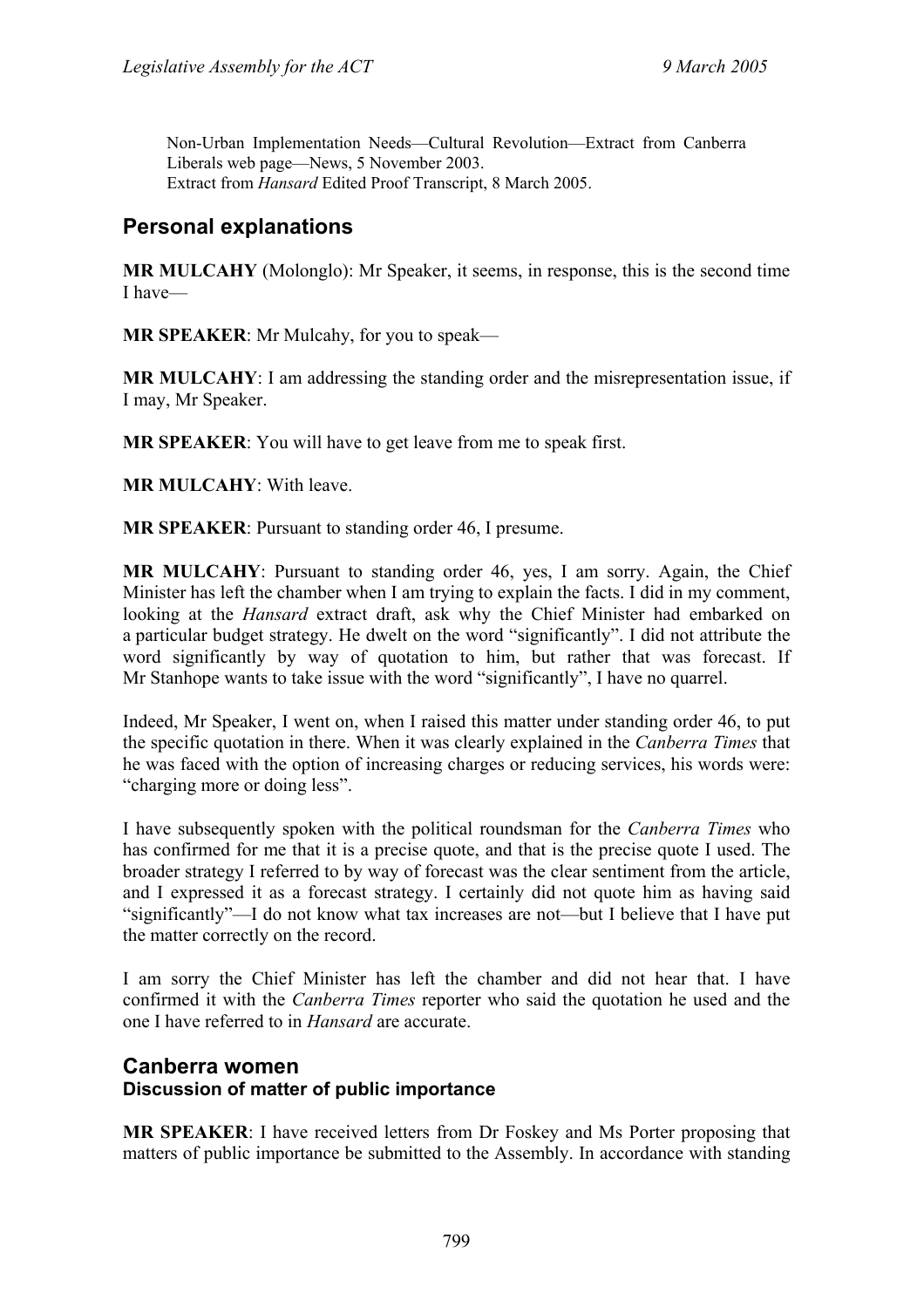order 79, I have determined that the matter proposed by Ms Porter be submitted to the Assembly, namely:

The importance of recognising the outstanding contributions which Canberran women regularly make to both the local and global communities. This is particularly important during the period of celebration and reflection surrounding International Women's Day.

**MS PORTER** (Ginninderra) (3.57): For me to be standing here today to speak about the important contribution that women make in modern society is a reflection on how far we have come in the fight for gender equality. I was fortunate, as a child, to have parents, grandparents and teachers who believed in me not as a member of a gender but as a person who could and would achieve.

Women can now enjoy the democratic right to vote, an objective which seemed like a dream to some of those who fought so hard for it. Together with our male counterparts, we enjoy fairer and safer working conditions and, importantly, we enjoy protection from gender-based discrimination, both direct and indirect.

One school of thought is that the gratitude for these successes should be directed towards the international women's movement and the activists in history who have fought for the rights of women in society. While I agree that these pioneer women should be recognised for their passion and commitment to the cause of gender equality, events such as we celebrated yesterday are just as important for the opportunity they give the public to reflect on the achievements and successes of the so-called ordinary women and the ordinary men who have supported them. We must acknowledge that the mother from west Belconnen achieves just as much, and we must recognise her achievements as much, as the corporate leader from downtown Canberra city. This is the premise of International Women's Day: the celebration of diversity, while at the same time recognising the similarities that bind us together.

As we know, and as has just been talked about in this place, we are fortunate to live in an extremely diverse community. Women are an integral part of modern society, as they have been throughout history, and it is important that every woman recognise this. However, every woman may not have experienced a formal education that outlines women's role in history, so it is essential that we never forget the advancements made by women over time.

Historically, International Women's Day is linked to another great movement that fought for recognition and respect in society: the union movement. Indeed, International Women's Day was first held as an action seeking the 8-hour day for shop assistants and equal pay for equal work. This objective, I am sad to say, is still on the horizon. Despite the fact that women activists successfully fought for equal pay in 1972, women still do not experience pay parity in real terms. In fact, the gap between male and female pay rates is widening. In 1994, women earned 92 per cent of the average male wage. In 2002, this figure has fallen to a level where women earn only 84.5 per cent of the average male wage. This means the fight for pay parity in gender terms has actually gone backwards.

At a time when women are holding positions at the forefront of the economic, political and business worlds, not to mention maintaining the social fabric of the community, it is unbelievable that we maintain an economic equality statistic such as this that would be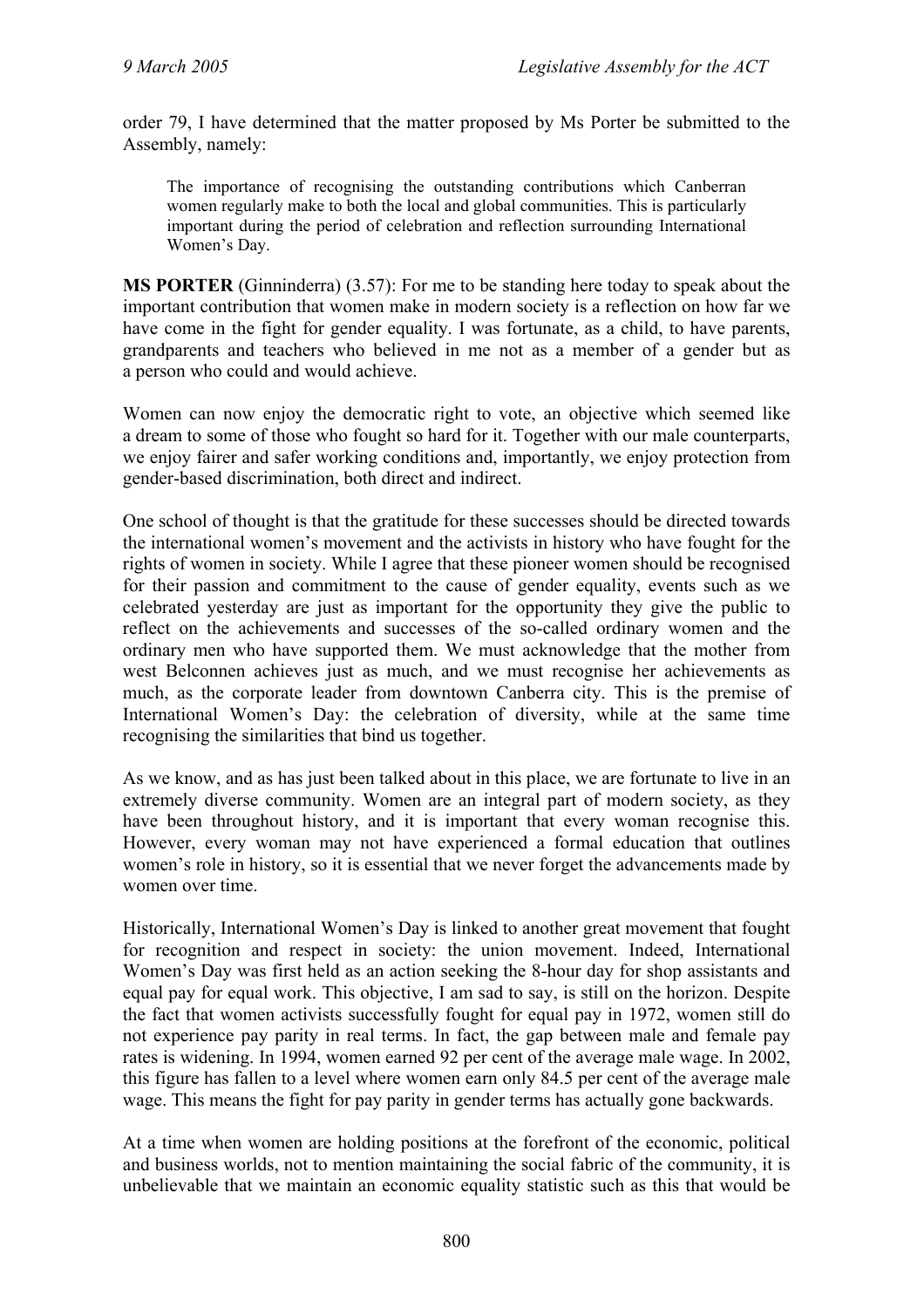more suited to the early 20th century. Not only are women paid less for their time but they are generally being employed in traditional industries like clerical, sales, childcare and administration. Twenty-seven per cent of all women in the workforce are employed in the clerical sector, compared with only 18 per cent in professional positions. This means that fewer than one in five working women are in professional positions, compared to nearly three in five men.

For those who think the fight is over and equality has been achieved, I would challenge you to look at the statistics. This fight is not over here. Until the day arrives when I can rise in this chamber and categorically state that no Canberran is being economically discriminated against on the basis of their gender, until I can say that no woman is making choices based on what she believes is a reduced opportunity, the struggle will go on.

Gender equality is an issue that the ACT government takes very seriously. Over the past four years, the government has advanced opportunities for women in the ACT by acting in areas as diverse as protection against violence, maintenance of economic security, improvement of opportunities to access education and accessibility of women's health services.

The ACT government is committed to continuing its dedication to ACT women by being proactive in its policy formulation and by consulting widely with women in the community. The ACT government has implemented strategies which have enabled ACT women to choose a career as well as choose to raise a family, through flexible working hours, improving the availability of affordable childcare and paid maternity leave for public sector employees. However, due to the penny-pinching of the federal government, affordable childcare is not as widespread as it should be.

There is a long way to go in the quest to have affordable childcare accessible and available to all and to make our workplaces more family friendly. But positive steps are being taken and women are increasingly being given the opportunity, as I said, to choose their future rather than have their career curtailed by their choice to raise a family.

I have other concerns, however. There is a long way to go to improve women's general health status, for instance, in the areas of breast cancer and HIV/AIDS, which still pose a huge threat to women and their general wellbeing and the future health of their daughters. Research released yesterday by the federal minister responsible for women's issues, Senator Kay Patterson, suggests that many women are still struggling with single parenthood and the associated threats to their health that are created by their hectic lifestyle—the lifestyle of juggling work demands and the demands of raising a family as well as trying to maintain personal health. This can be exhausting, and I can attest to this as I am a woman who has experienced this.

The ACT government is committed to ensuring that women are well represented among the leaders and decision makers in our territory. This is evident when you look around this chamber today and see that three out of the nine government members are women a statistic which we can be proud of but one which should not satisfy us, as is obvious by just doing the maths.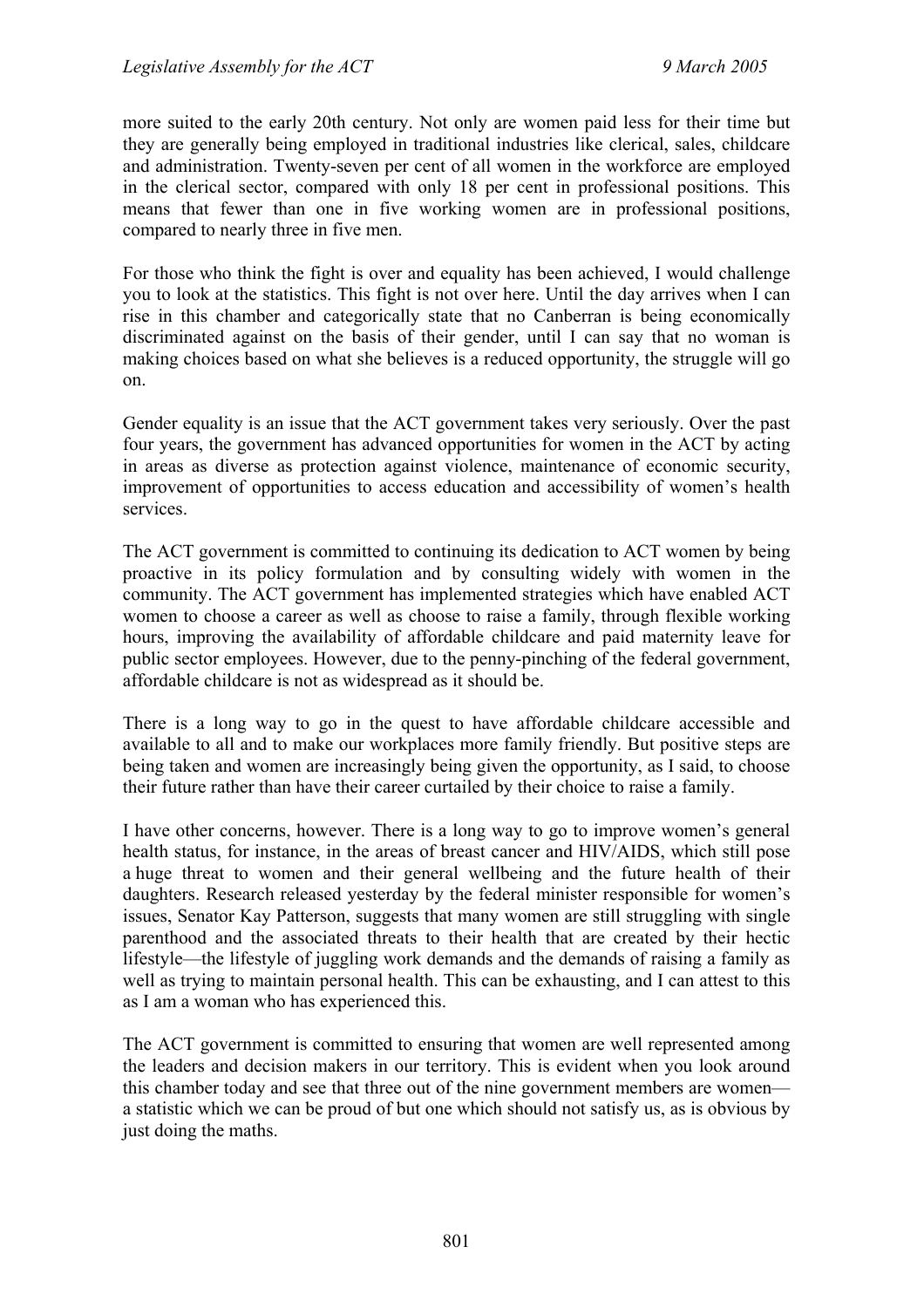Australia was one of the first jurisdictions to adopt women suffrage and, indeed, has a proud history of fighting for and protecting the rights of women. The movement has achieved a number of practical successes over its history, including the protection of women's property rights, the right to the custody of children and the appointment of female police.

We need to look to the future, however. Women need to contemplate the opportunities that a modern community such as Canberra provides them. No longer are women's lives mapped out for them, as they may have been historically. Women have the opportunity to start businesses, attend university, develop their career paths, choose to have a family and, at the same time, have an eye constantly on what is yet to be achieved. On days of contemplation such as yesterday and celebrations like International Women's Day, it is all too easy to focus on the big picture and take only a historical look at women's issues.

In Australia, we can celebrate that women have the opportunity to reach their potential, and it is important that we, as legislators and as community leaders, do everything in our power to enable this to occur. I would encourage members of the Assembly, and indeed all Canberrans, to reflect on the contributions to society that their sisters, their mothers, their daughters, their aunts and their grandmothers make. It is important that we recognise, affirm and celebrate these achievements.

If you do this, then you will have a greater understanding of the meaning of International Women's Day than I could possibly hope to provide through these words. I would, therefore, encourage each and every member of this Assembly to join me in recognising both the broader women's movement and the individual women who call Canberra home.

**MRS BURKE** (Molonglo) (4.05): I would like to thank Ms Porter for placing this matter of public importance on the paper and on the agenda today. Indeed, it is very clear that we have some outstanding women in our community and across all sections of the community—business, community services, disability services, you name it. And Ms Porter will know, of course, many of those people from her travels.

Mr Speaker, I had the real pleasure this week of being able to attend a few of the International Women's Day functions—and there have been so many—and Ms Porter and I have crossed paths at many of these events. It has been a positive week. There were some 400 women, for example—and I have to say a lot more men—there. I did notice and make note of that this year. It was great to see. I know that Mr Gentleman, sitting opposite, is a big supporter of the rights of women in this country and particularly in this city. I think it was great to see so many women there from all walks of life. That is what it is about. International Women's Day does not discriminate—creed or colour; race or religion; or whatever. Everybody is there and it is a fantastic day to honour women doing well.

Last evening I had the pleasure of attending the International Women's Day awards in the ACT. I think it is worthy of note that there were some incredible ladies who were awarded: Kim Davison, Melinda Mitchell, Donna Abdul-Rahman, Professor Hilary Charlesworth and Jan Brown. I particularly wanted to mention the community award.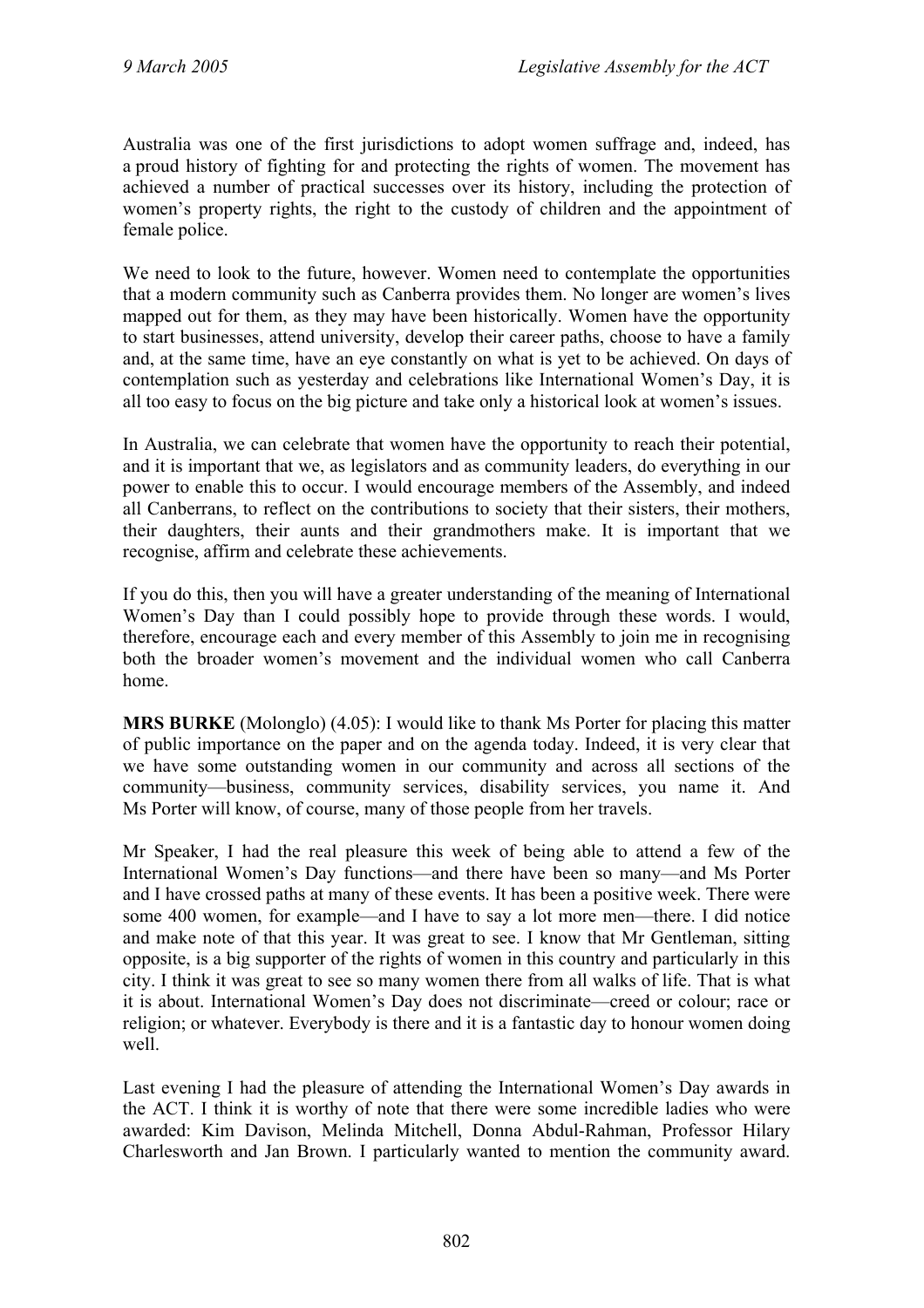That actually went to Beryl Women's Refuge. It is indeed their 30th birthday as well. So it was particularly poignant that they would win an award.

I think, whilst it is a time to remember women around the world who are still fighting for the elimination of discrimination through gender equity and who are working for peace, human rights and improved living conditions of all women, we must ensure that we keep the majority of our focus locally and not globally. People may disagree with that. We do talk about keeping global and looking local, or something. I forget the exact words. But I think what we have to get into perspective in this place and in this Assembly is that there is a federal parliament that exists to ensure that such matters are given the prominence and profile they need and deserve. It is great that we know that we have those systems and levels of government in Australia where we can really drill it home and look at our own backyard.

So for our part in this place, Mr Speaker, we must remember that the people of Canberra elected each one of us seated here to represent them at a local level. That is, I guess, where I really would like to focus more today in the words that I want to bring forward.

We need to ensure that, as a local government, we are meeting the needs of our community at a local level. I think we would all agree we cannot save the world in this place, but we can go a long way towards making the lives of everyday Canberrans better, particularly women.

It was a pleasure to be present at the International Women's Day awards last evening, as I have said. I would just like, at this point, as a quick aside, to congratulate Ms MacDonald. She had to step in at the last minute. I was sad that the minister, Katy Gallagher, was unable to be there but I understand that she had to attend to family business. I hope all is well there. I heartily congratulate the winners also and I do wish them every success for an even more successful future. It was a fantastic night. I would also like to applaud the efforts of the young people from the Warehouse Circus. They were amazing, being able to twirl a hoop like that—Mr Gentleman, wouldn't you agree?

I want to go back to Beryl's Women's Refuge: no-one in this place who knows the women and the work they do there would doubt for one moment the critical and excellent role and service they provide in our community. It is always very difficult to pick out anyone in particular, and that is why I probably picked out a group of women. They do a fantastic job.

I have just a few notes on them here. They have been established for 30 years. They estimate that more than 3,500 women and their children have been assisted by Beryl to regain a normal life during times of crisis. The refuge has not only provided accommodation to women and their children escaping domestic and family violence over the years but has greatly enhanced the quality of life of women by providing practical assistance in the form of court support, education, healthcare and other assistance for women. Beryl's work is clearly evident in the difference they have made in the community, providing women and children opportunities to increase knowledge, skills and confidence to manage their lives free of violence. I thank Minister Gallagher and her media officer for that quotation.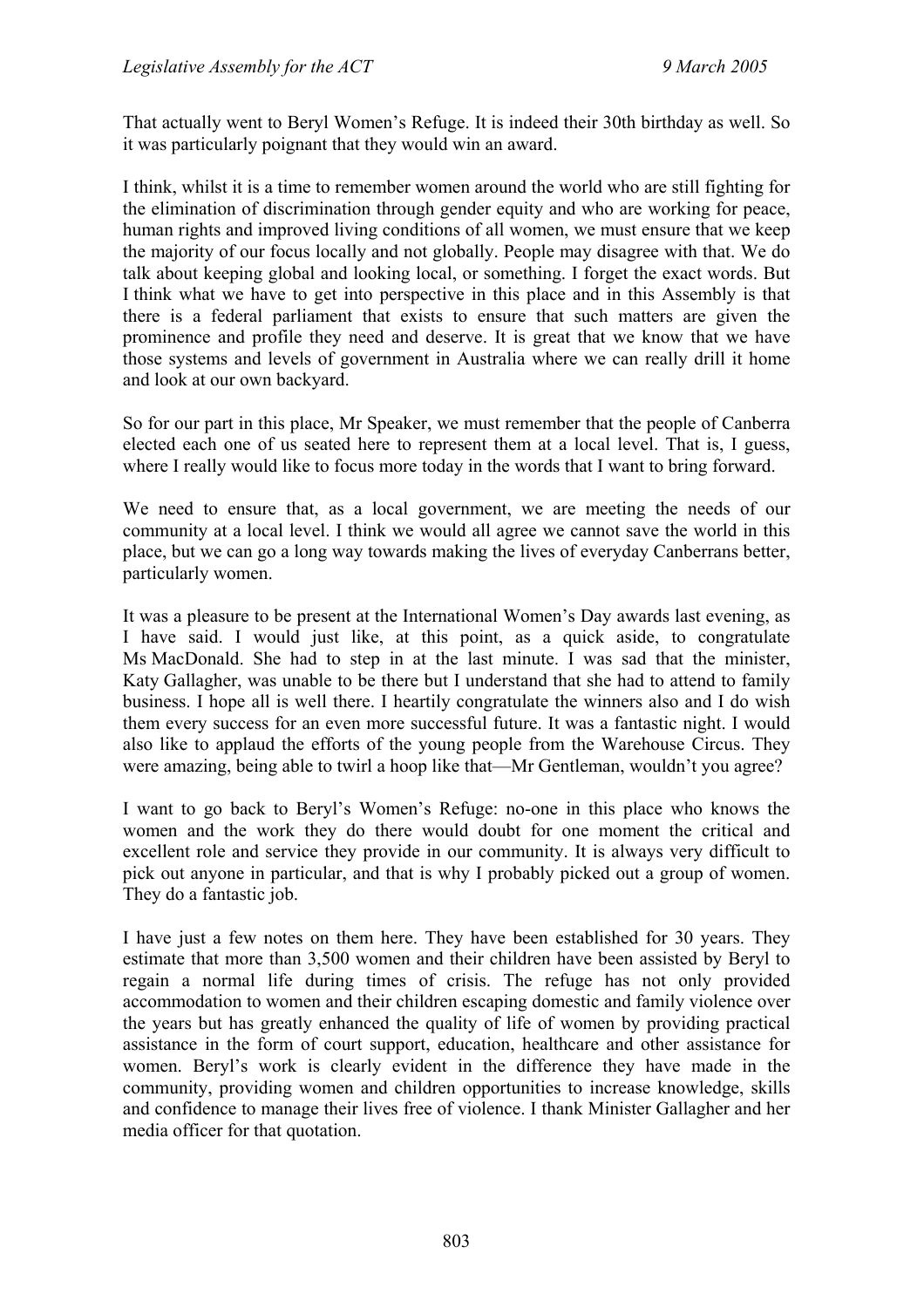Of course we must all be concerned at the fact that, whilst Beryl is contracted to provide services for women in crisis for up to three months—and it is a major concern I have here—it is now being forced to breach, in a certain way, its contractual arrangements. "How has this happened?" you might well ask. The situation, as I understand it, from talking with women associated with Beryl and the refuge, is that there is simply nowhere to send their clients on to.

So we have a situation where crisis accommodation is now itself in crisis. Of course, we have seen that. I attend, and my staff attend, regular ACT shelter forums. That is the big cry from the community there, particularly if we focus on women's accommodation. But other crisis accommodation is in serious crisis. I really hope that we do not hear the cop-out line that gets heard in this place from time to time, that it has been like this for years.

That may be the case, Mr Speaker, but we have a government now, wearing the mantle of government, that really needs to come up with the answers. It is on your watch now, and I think that we really need to be moving forward. The minister, I know, has alluded to the fact that we have an ACT women's plan, which I have in front of me here. Under its own women's plan, it has promised to ensure an adequate supply of public and community housing.

I guess that there is great work to be done. Obviously, there is a severe shortage and, obviously, my questions are around the management of some of these things that are happening. But that is a debate for another day. I just really want to continue to elevate and praise the women within the sector. We all have enormous admiration for the women who work in this sector and would also here like to recognise the work of other women's shelters, crisis accommodation workers and service providers of that type in the ACT.

Whilst ever we talk of admiration of women in our community, I would like to express my admiration for the women who are currently trapped in what I see as less than healthy situations in our community, in our own backyard. We have heard much during this international women's week, if you like, particularly around International Women's Day, of crisis. We have got reams of paper off the International Women's Day website. We heard a fantastic speaker at the luncheon telling us about worldwide problems regarding offences against women.

But here I speak particularly of a number of women I am trying to assist—women and their children—who are in less than satisfactory environments. Obviously, I am not going to reveal their names. I can support it. I have a file in front of me here, for Mr Hargreaves's interest, but he and his office are well aware of the women whom I am about to talk about in general terms. He understands their plight. However, I see little, if anything, being done to help alleviate that plight.

The government's women's plan says:

The Government acknowledges that tenants in public and community housing have individual needs.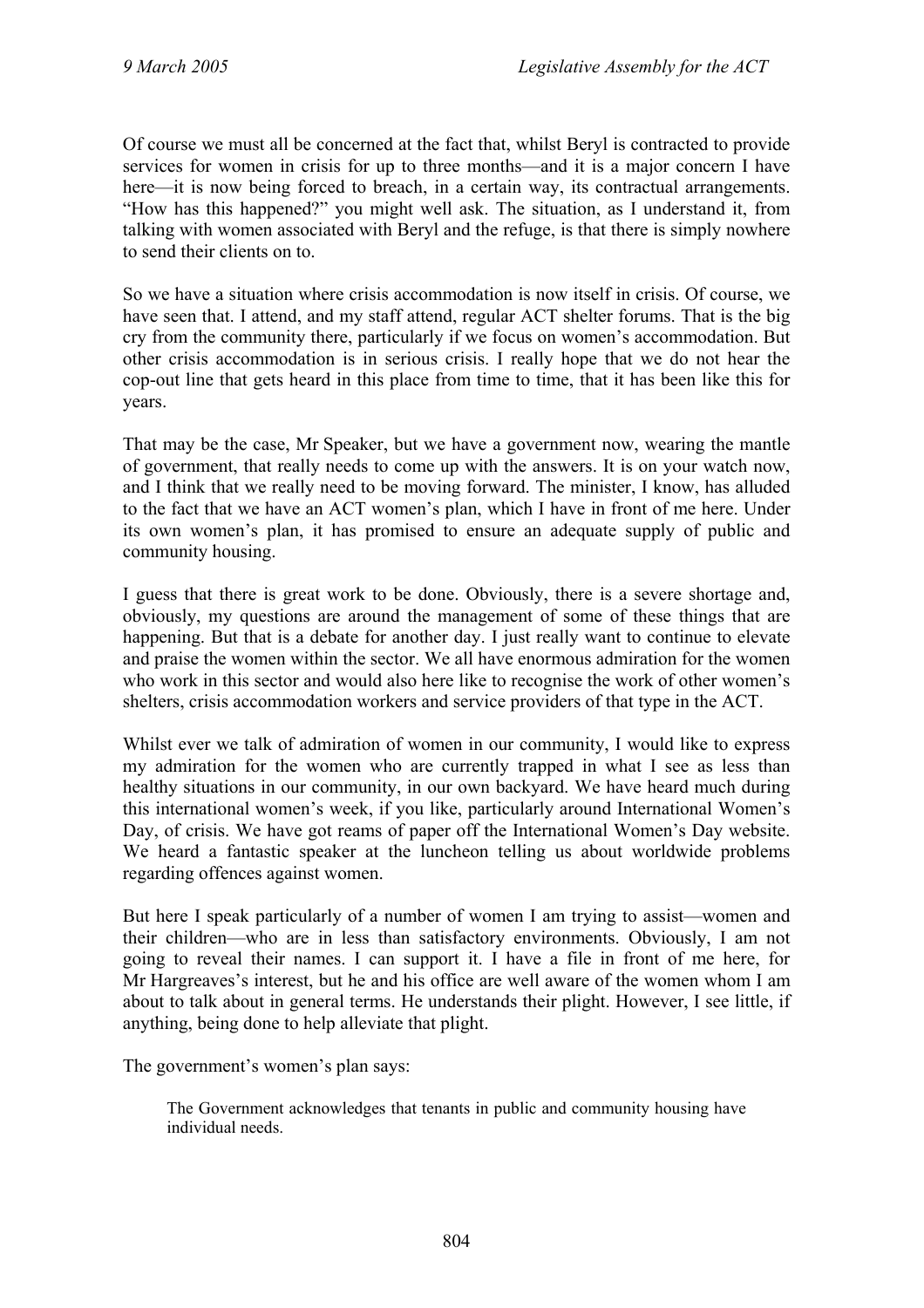The needs are not being met, I would suggest. It is, therefore, quite a concern that the minister is continuing to allow women and their children to endure such unacceptable situations within public housing. I applaud these women and can only hope that the minister will revisit such cases that I have had constant communication with his office about, with a greater level of compassion and understanding in order to resolve their housing issues and to meet their individual needs. I totally agree with the plan, but we seem to have a very inflexible situation or a department that seems not able to be flexible enough. And I think Ms Porter herself alluded to that point about being more flexible.

Mr Speaker, that being said, I have had the pleasure of being involved in the events and talking to a range of women from all walks of life. It has been excellent. Many women whom I have met talked of the great strides made since the first National Women's Day in 1908 in the United States. This helped to inspire, in fact, the first International Women's Day event, which was held in Germany on 19 March 1911.

But it was also interesting, reflecting on the week and the events, that other conversations raised the interesting aspect of how men in our society seem to have lost their way, not really understanding the positive changes that have occurred for women. I guess that is a debate for another day, too, but it always reminds me of why we have such a high level of domestic violence. Ms MacDonald used some statistics—and I always get a bit concerned about that—but I will take it that generally we do hear that it is more men perpetrating offences against females than anything else. That is a concern. But I think we need to start, as a community—as indeed the ladies around my table were asking—to understand that we need to perhaps help men understand their role in life in order that the needs of women can be better met, if that makes sense.

It was interesting to note, indeed, that in a place like Cuba, where there was such a deeply entrenched macho attitude, in 1975, they changed the legislation, in fact, to announce a campaign against deeply entrenched macho male attitudes and practices. I thought this was quite a fascinating thing. A new marriage code, which made housework the responsibility of men and women, was part of this. And that was as early as 1975. So I guess that they chose to realise that men must be involved in a woman's world.

I want to again congratulate Ms Porter for raising this matter and certainly again congratulate all the worthy women, particularly in Canberra. I want to acknowledge their efforts. A couple were young people who will continue, I hope, to be able to contribute in a very positive way to the Canberra community.

**DR FOSKEY** (Molonglo) (4.17): I, too, want to thank Ms Porter for her speech. I think it is excellent when women's issues are seen as a matter of public importance and, of course, this is the week in the year when it is considered okay by everybody to do that.

I made the decision to move to Canberra in the mid-eighties, not knowing what a good city it was for single women. I think I moved here because it was a city that was reasonably close to where I considered my home. If I had done an evaluation on liveability and support for single women with children, I think this is the city I would have chosen on those grounds—even then, in the mid-eighties, before there was a Labor government or an Assembly. I feel it was a supportive city because of its high number of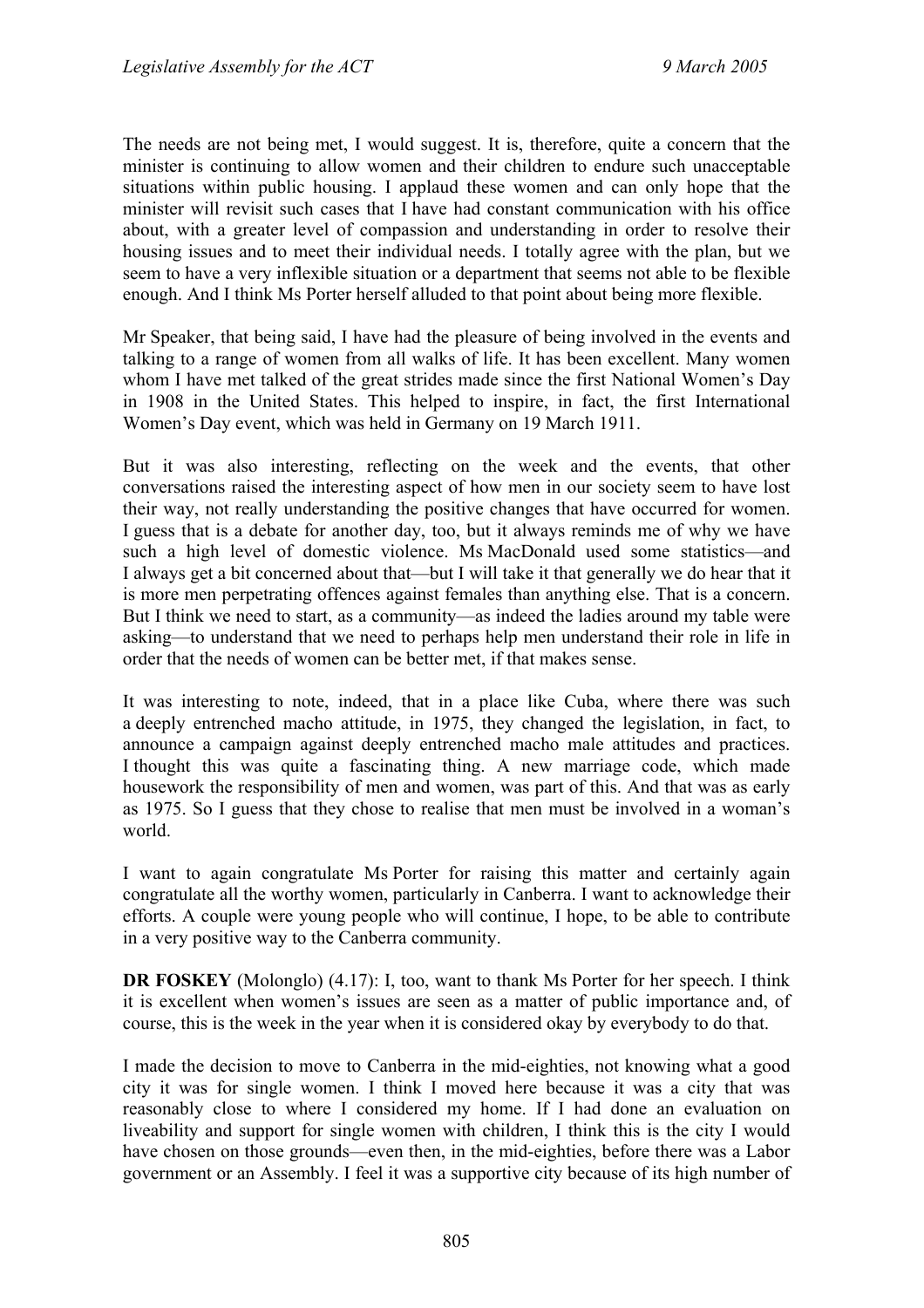well-educated women—what some people then would have called, possibly not complimentarily, femocrats—who were able to steer policy, to some extent, towards a woman-friendly context for people like me.

I endorse almost everything Ms Porter said, and a lot of what Mrs Burke said. While the number of women getting to the top of the public service is increasing, there still is, from the annual reports that I have perused this year, a tendency for women to be clustered around the bottom to middle level positions. I am hoping that situation will change, as the competence of women to take those top positions becomes very clear. I certainly commend the ACT women's plan but, as Mrs Burke said, the proof is in its implementation.

I note that the wages for women working in schools as teachers—the teaching profession being largely composed of women at this time, though when I went to school it was the other way—as nurses in hospitals, in aged care and in childcare are often lower than they might be, if we were comparing the hours that they work and the type of work that they do. I do not know whether there is still that old idea that women are just doing what comes naturally to them—caring for people—and that therefore they are not putting any particular effort into that. That certainly was a factor in setting wages in earlier years and I fear it may still be so even though our rhetoric has changed. I am aware that childcare workers still are underpaid for the work that they do.

I also commend the women working in the community sector of this town. I am aware that we have very strong women leaders in a number of our important community organisations—ACTCOSS for one and Winnunga Nimmityjah for another—and in many of the health consumers organisations and disability advocacy groups, and I could go on there. In a way, I think this is a reflection of the fact that women so often see themselves as embedded in communities, whether it is in their street or at work. They are the ones out in the streets talking to each other and they are often the first to notice that a neighbour needs a visit. Women working in the community sector have chosen to work with some of the most disadvantaged people in our society and often they are working on lesser rates of pay, comparative to similar positions within the public sector. It is an area that we need to look at. We need to ensure that the people who are, in a way, holding our society together are rewarded as they ought to be and work in conditions that allow them to do their best work.

Then there are the women who work specifically in women's services. In the 1970s, women had to fight very hard. They started off voluntarily running refuges and assisting women in violent domestic relationships. It has been through their blood, sweat and tears that organisations such as Beryl are receiving the recognition that they deserve. Much will be said over the period of this Assembly about these sorts of services, and this kind of work, but I just wanted to touch on it here.

I also want to respond to what Mrs Burke said about our focus being on the local. Of course, it is absolutely essential we focus on the community that elected us to serve them but, if we do not keep our eye on the regional, the national and the global, we will be setting our benchmarks too low. It is really important for us to be aware of the fact that we are actually a very privileged society, although we have our disadvantaged people, and that we can afford to assist communities elsewhere in the world, and I think women in Canberra are very aware. We saw yesterday at the Unifem lunch the number of people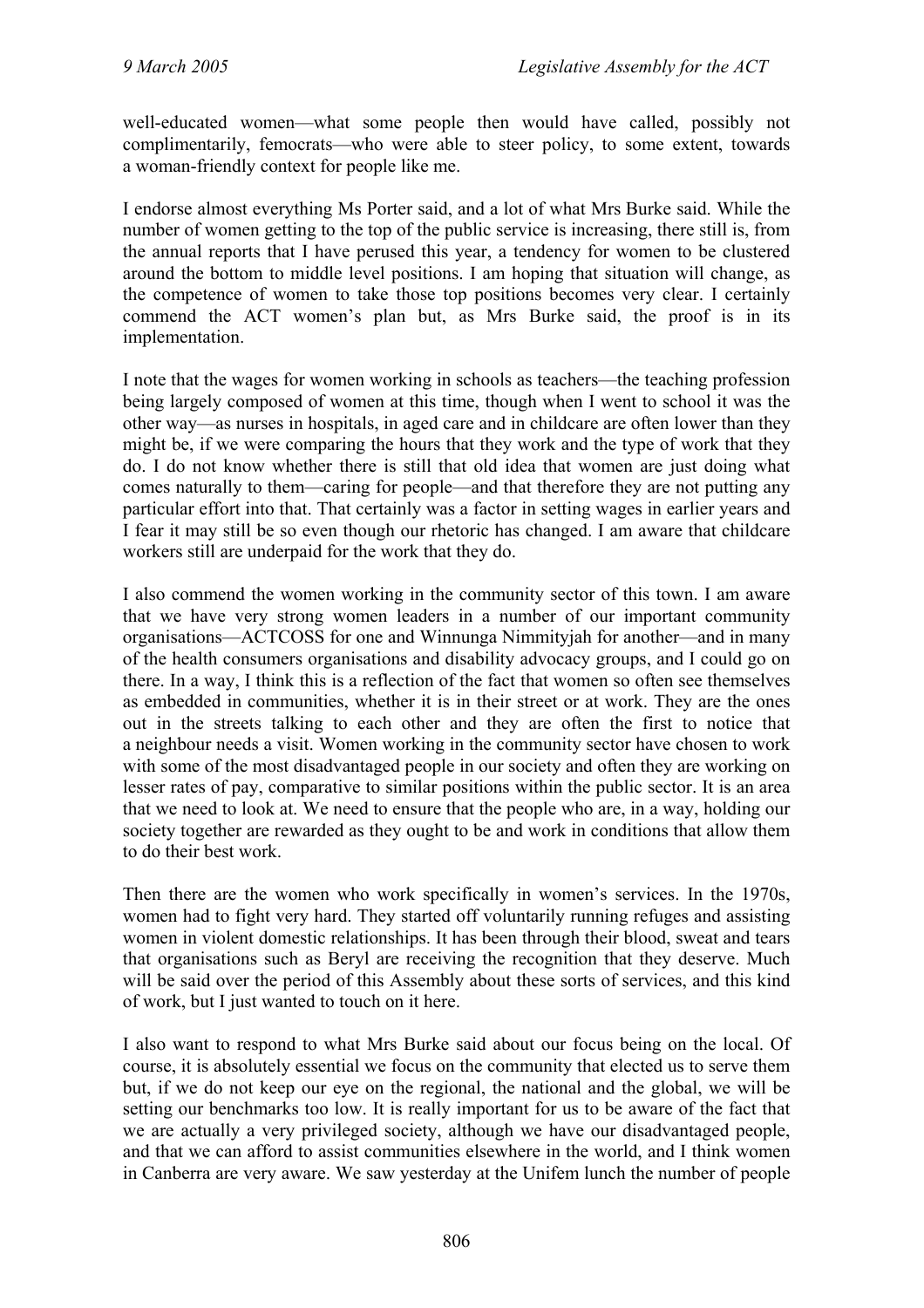in Canberra who are active in Unifem and, indeed, in the agency that I have had a good deal to do with, the International Women's Development Agency. Women actually like to work with other women. They are aware that in helping women, and it is as true in this community as in any other, they are helping more than the women themselves, because of our sense of family, our love for our children and our husbands—if we have them, and if they are lovable—and so on.

Women in Canberra are interested in working with women elsewhere. Women in Canberra worked very hard in 1995 to make a strong Beijing platform for action, and I know many of the women. I remember the network CAPOW, participating organisations of women, and how hard they worked at a time when the federal government was willing to support women's organisations. Sadly, we are in a time when women's organisations are running poor. The Women's Electoral Lobby has not been able to employ anyone for a large number of years—in fact; very few national women's organisations are employed. For that reason, I commend the ACT government for the fact that it supports the work of women's groups in this territory. One of the things that women have learned, and that I have learned from my studies in women in development, is that women need to work together to get anywhere.

If women at home knew that there were many other women with the same issues, and if they could have the opportunity to get together—I think it is called empowerment—it might benefit their lot. So all support for women, especially support for their organisations and especially support for those organisations that work with the women who, at the moment, are least empowered and perhaps unable to articulate their problems, and were therefore not present or eligible for the awards that were awarded last night.

**MRS DUNNE** (Ginninderra) (4.26): I fully endorse Ms Porter's proposal to recognise the outstanding contributions which Canberra women regularly make to both the local and global communities. I particularly want to mention the outstanding contributions that Canberra women regularly make to the local community through participation in this Assembly.

The ACT, in general, has long had a more enlightened attitude to women's affairs than is true for the rest of the country. And this is true of all political parties. Women are well represented in both general membership and parliamentary representation. In the Liberal Party, we have a long and proud tradition of encouraging women's participation. So much so that we have never felt the need to insist on quotas or targets. Labor, naturally, has to do so.

As the ACT Liberal policy platform makes clear, we believe in the innate work of individuals and their right to be independent, and we encourage initiative and personal responsibility. In like vein, all voting members of the Liberal Party participate in policy development. We have always had equity in practice rather than as purely cosmetic principle.

The Greens, it must be said, have always encouraged women's participation—even when it has obviously been against their own best interests. And as Dr Foskey has demonstrated in her numerous interventions in this place since being elected, at their best, the Greens' women representatives are fearless. In the case of the ALP, women's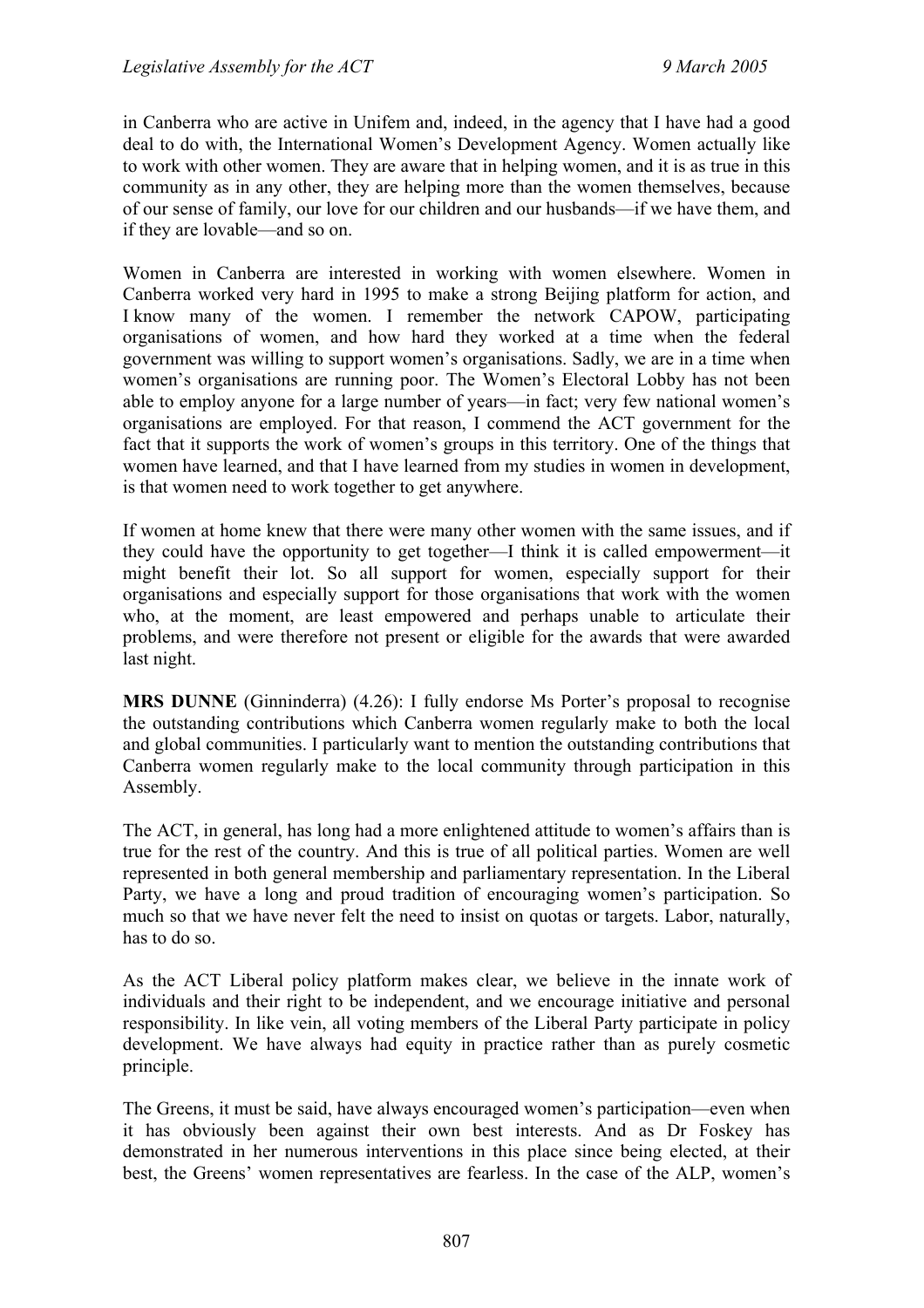fortunes have been no less notable. Despite the absence of a specifically women's faction, Labor has treated its female politicians with the full respect and dignity they deserve: Ros "we have a whiteboard in our office" Kelly and Carmen "I'm sorry I can't remember that" Lawrence, Joan Kirner and another forgettable Cheryl. The list, doubtlessly, goes on.

The ACT party, of course, is even more progressive than its counterparts elsewhere. It was, for example, truly admirable yesterday to see Mr Gentleman living up to his name by making the first government statement in this place on this year's International Women's Day. Like every other female in Canberra, I was distinctly moved by his admonition to celebrate the achievements of all women and continue the struggle for social equity—a sentiment I thoroughly endorse.

Indeed, the only other thing I would add to Mr Gentleman's remarks is that perhaps he should explain the concept of social equity to his colleague, Ms Porter. I say this on the basis of her performance in this place yesterday. Ms Porter appears to adhere to the non-feminist—or should I say non-Gentleman—view that in matters of social etiquette there is one standard for men and another for women. Ms Porter claimed that directing what she termed a four-letter profanity at a member of an ANU student community is inappropriate behaviour for a female politician.

In the first place, Ms Porter, who was present, took this incident completely out of context. The student in question, a member of the ALP, had been yelling nothing but four-letter obscenities straight at me for a considerable period of time and I merely replied in the only vocabulary an ALP activist seems to have mastered. But, more importantly, Ms Porter yesterday gloriously demonstrated the double standard of male and female roles intrinsic in the ALP in general and the Stanhope government in particular. When a male politician swears, he is only using the vernacular and being a bit of a larrikin. Read any account of life in the higher echelons of the ALP—especially one written by Mungo McCallum—and you could be forgiven for thinking that you were reading an account of the extracurricular life of the AFL. But this is totally understandable, and it is totally acceptable because boys will be boys. And the biggest boys club in the country is the ALP.

A member, who had been sitting in the gallery for some time during the debate today, pointed out to me just how boyish the behaviour is in this place. However, when a Liberal MLA responds to a drunken, abusive member of the ALP in this very language—the only language they seem to understand—her behaviour, according to Ms Porter, is inappropriate. Ms Porter is just like the mother who sees nothing wrong with her son's behaviour—no matter how gross it may become—but who maintains much higher standards for her daughter. But that is the way women are expected to behave in the ALP, and Ms Porter exemplifies it. She knows her place, and the boys in the ALP like to have a mother hen.

The truth is that, in every faction of the ALP, with very few exceptions, women are only there for decoration. Whenever they aim for real power, or for whatever reason become a liability, they are discarded with extreme prejudice. The truth is that feminism in the ALP is only, at best, an eleventh-hour ideological facelift.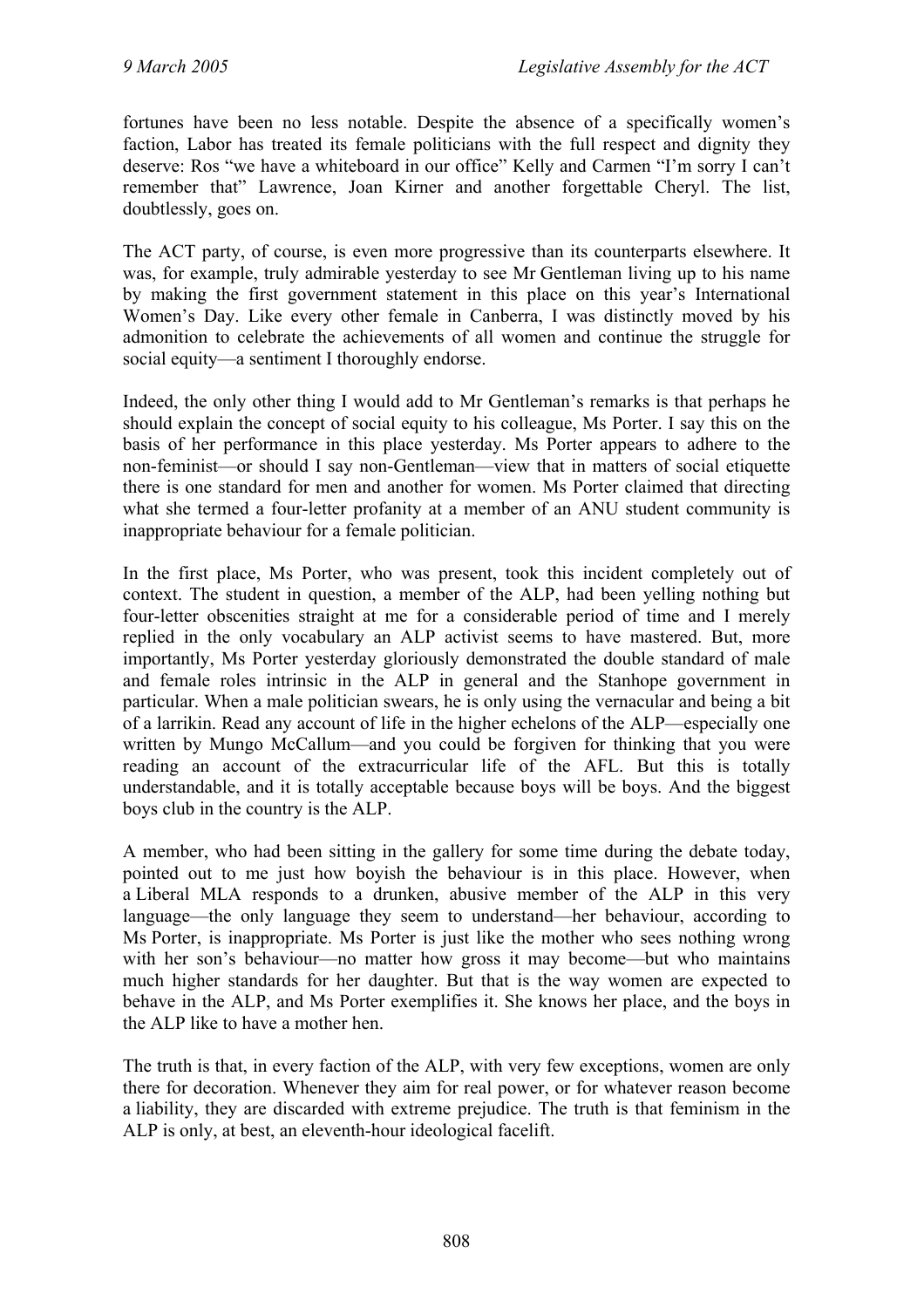I therefore second Ms Porter's proposal that it is important to recognise the outstanding contribution, which Canberra women regularly make to both the local and global communities. I simply add the rider that we might in future note that such outstanding contributions might one day permeate the locker rooms of the Australian Labor Party.

**MR GENTLEMAN** (Brindabella) (4.32): I too endorse Ms Porter's MPI. I appreciate this opportunity to speak about International Women's Day, an important day, as we have heard, for the whole community to reflect on the status of women in our society.

Since the inception of International Women's Day early last century, women's issues have been subject to many ebbs and flows on a political agenda. Over the years these issues have included pay equity, the right to vote, the rights of indigenous women, peace, childcare, access to education and reproductive health. Except with the right to vote, all these issues continue to be major topics of debate and concern for women.

One of the major issues facing women today is balancing work and family, and this is a key area identified in the ACT women's plan launched by Minister Katy Gallagher last year. However, it is a complex issue. This issue has recently been highlighted at the national level with the announcement last week of a federal parliamentary inquiry. Our government in the ACT recognises the importance of employees balancing their work and personal life. The recent ACT public service certified agreement has formalised many flexible work arrangements.

Women's labour force participation has significantly increased over the past few decades. However, large numbers of women are in the part-time and causal work force and the role of women as carers certainly impacts on this. Women in casual and part-time work often miss out on entitlements such as annual leave, sick leave and superannuation. Women often choose to work part-time or casually or to job share so that they can have the flexibility to meet their caring responsibilities. Some women have no alternative, as it is the only type of paid work they can access.

Fifty-seven per cent of employed mothers are part-time workers, and 66 per cent of part-time jobs are casual. Labour force participation amongst women with children aged zero to four is at 49 per cent. Participation by ACT women in the work force remains the highest in Australia at about 66 per cent. There are 2.3 million Australians caring for someone because of a disability or age. Women perform 88 per cent of informal aged care. In 2005, it is still true in our society that the emotional work as well as the physical work of caring is considered a woman's domain. A sex discrimination commissioner's recent findings show that men are more likely to take bereavement leave than take time off to care for sick children or aged parents. Unquestionably, women do a large amount of paid and unpaid work.

Many women feel that balancing work and maintaining relationships, caring for children and family, is becoming increasingly more difficult. Workplace changes need to be flexible and work with respect for those choices of women, and for their individual needs and circumstances. Policies to support women to integrate their family and work responsibilities need to recognise the diversity among women. We need to engage men in this important debate. A study of 1,000 Australian fathers showed that 68 per cent felt they did not spend enough time with their children and 53 per cent felt their job and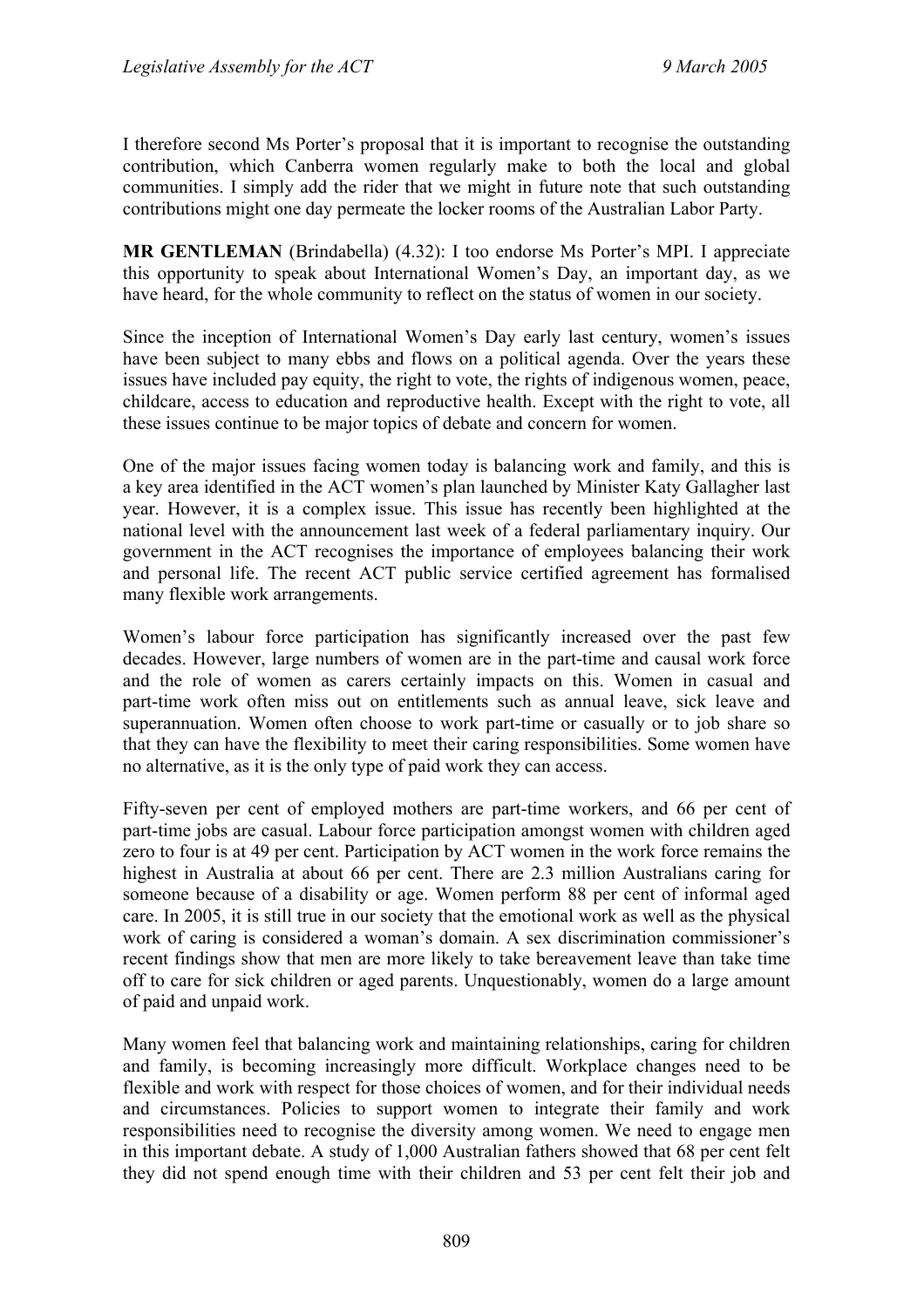family lives interfered with each other. Family-friendly work practices have been shown to be conducive to more productive, integrated workplaces, delivering tangible benefits to both employees and employers.

Policy can direct change in workplaces. However, the challenge lies in changing the entrenched cultures of workplace practice and of our society in relation to the value of caring roles. Women make up just over half of our community and, in order for them to be recognised and valued as full participants, the issue of work and family balance is one that we need to progress as a community. Paid work is important. Caring and other forms of unpaid work are equally important. These are not simply women's issues but issues that currently impact heavily on the lives of working families in our community.

The key objectives of our government include economic security, and health and wellbeing. Crucial to the realisation of these objectives is ensuring that women can access the provisions of work and family balance. The ACT government health action plan acknowledges the need for comprehensive cross-sectional approaches to respond effectively to the social detriments of health, including stress, social support and work.

Flexible workplace measures also encourage employers to develop policies that enable the participation in the work force of women with disabilities and older women. For women in the ACT, the government is committed to supporting and promoting flexible work arrangements in both the public and private sectors.

A tangible example of how the ACT government seeks to provide Canberra women with choices and access to flexible workplaces is the publication titled *Expectant & new mothers: ACT workplaces, guidelines for employers and employees*. The guidelines describe the rights of women during different stages of their working lives including pregnancy, returning to work after childbirth, breastfeeding at work and adoption rights. The aim of the document is to draw attention to the fact that family-friendly workplaces are the employee's right and is conducive to a more productive, integrated workplace. The ACT government is committed to realising a healthy balance between work and family, for the health and wellbeing of our community and the achieving of economic security for the territory.

**MR STANHOPE** (Ginninderra—Chief Minister, Attorney-General, Minister for the Environment and Minister for Arts, Heritage and Indigenous Affairs) (4.38): I too would like to thank Ms Porter for raising what is a very important matter in the Assembly today and I am pleased to have the opportunity to speak about the significant contributions that women in the ACT make to our community.

International Women's Day is a global celebration of the achievements that women have made. Since the first International Women's Day in 1911, observed in a number of European countries, women around the world have continually campaigned for their rights and for equality in many arenas.

Although cultural and social priorities are constantly changing around the world, women have always been at the forefront of working for peace, for human rights and improved living conditions. This year, while celebrating their achievements, women around the world are still fighting for gender equity and the elimination of discrimination, calling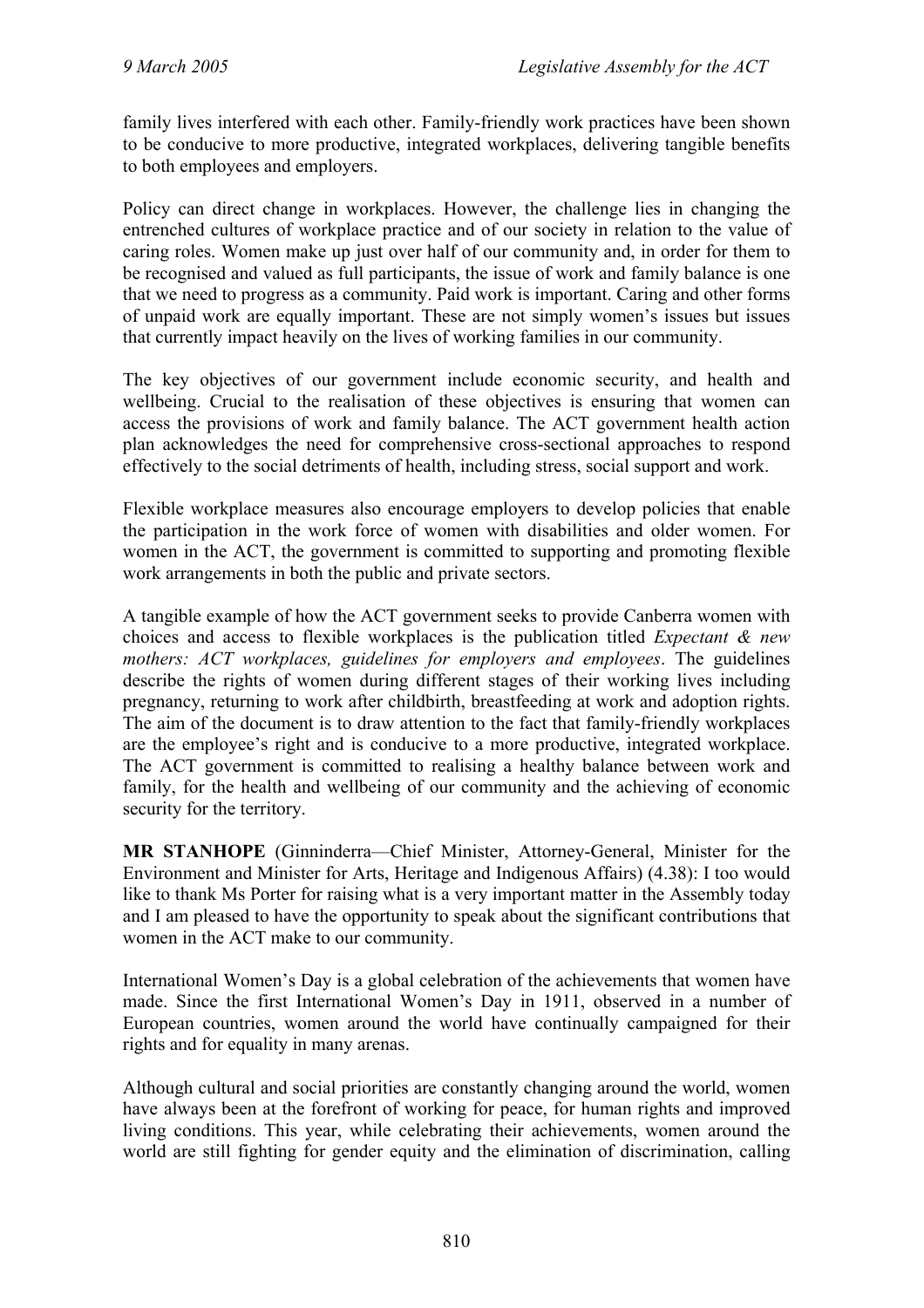for help and support for those women who do not yet have access to the same opportunities.

Here in Australia women have made substantial efforts to improve their own status while at the same time enhancing the social, economic and cultural life of all Australians. Recognising the contributions that women make in a rich range of roles and capacities is an important part of this process. Still, too often, women's achievements are not formally recognised. For example, less than one-third of the recipients of this year's Australia Day honours were women. Also, when women's contributions are recognised, they are often not portrayed in a positive way—or the most positive way.

Yesterday, as part of International Women's Day, Senator Kay Patterson released an important report *Women in Australia 2004*, providing a profile of Australian women's lives over the last 10 years. However newspaper reports used headlines such as "Women older and fatter, and sex more a turn off"—a disappointing statement in relation to a very important report profiling the lives of women over an entire decade summarised into a headline such as "Women older and fatter and sex a turn off". I think it serves to reinforce an outdated and offensive gender stereotype.

In the ACT, women make up just over half the total population. It is vital that they are part of decision-making processes at all levels and that their wide-ranging contributions to the community are recognised. Representation and recognition for women in the ACT are key objectives of the ACT women's plan released in September last year. As part of this objective, the government has put in place a range of mechanisms to ensure that women and girls are valued contributors and equal participants in community life. I would like to take the opportunity today to profile the achievements of some outstanding women in our community.

The ACT International Women's Day awards, which were presented last night in the Great Hall of the Australian National University, provided an opportunity for the community to celebrate and highlight the achievements and contributions of women. The awards program also encourages the community to nominate women whose outstanding achievements have enriched the lives of others in our community. The recipients of this year's awards have made significant contributions in a diverse range of areas including the arts, human rights, and services to people with disabilities, women and children in crisis, indigenous youth and the multicultural community.

For instance, Jan Brown, one recipient of the 2005 women's award, has made an outstanding contribution to the arts in Canberra over the past 50 years. Jan has worked as an artist, teacher, mentor and arts activist and was the creator of the much-loved group of kangaroos by the Nerang Pool in Commonwealth Park. Her tireless work to raise the status of the arts in Canberra is a key factor in the scope and diversity of artistic expression that we enjoy today.

Beryl's Women's Refuge was the proud recipient of the community award last night, recognising 30 years of service to the Canberra community, helping women and children in crisis to regain a more stable life. Beryl was the first refuge to be set up in the ACT, in 1975, and it is estimated that the service has assisted more than 3,500 women and their children in that time. The refuge has not only provided accommodation to women, and their children, escaping domestic and family violence but also has greatly enhanced the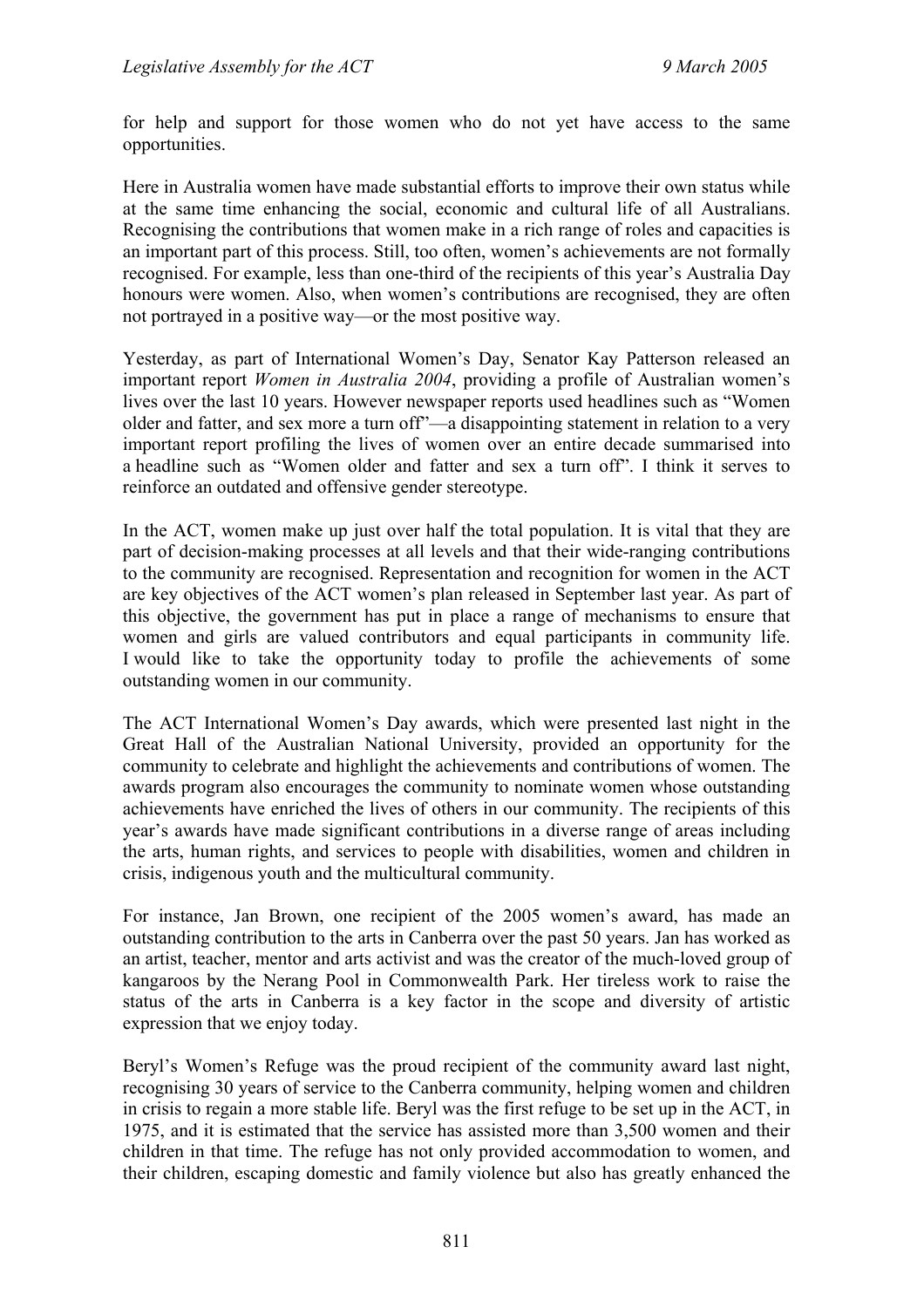quality of life for women by providing practical assistance in the form of court support, education, health care and other assistance. Beryl's work, which is very much the work of women, has made a real difference in our community, providing women and children with opportunities to increase their knowledge, skills and confidence.

There were other award recipients last night of course and there have been a number of wonderful women who have received recognition in previous years, certainly too many to speak about today. The publication *Honouring our women*, released in December last year, profiles the stories of 19 local women. This booklet is one way in which we have sought to ensure that the achievements and contributions of Canberra women are recognised.

The ACT women's grants program is a new initiative that has been identified in the 2004-05 budget. The program has generated significant interest from the community with over 60 individuals and organisations submitting applications to undertake a diverse range of projects. Twenty-one projects will receive funding for a range of projects that contribute to the objectives of the ACT women's plan and enable community organisations to enhance their capacity to provide programs and services that meet the needs of women in the ACT.

The recipients of these grants are women and organisations that support women in our community. The community education and training program, which will receive \$10,000, will work to develop information forums, skills workshops and training programs to assist women from diverse backgrounds to gain employment in the ACT community sector. The Multicultural Women's Advocacy Service, which will receive \$2,500, will work to expand its membership base, strengthen its governance capabilities and further its links with women from other community associations and women's service agencies.

In supporting the right of all women to participate equally in shaping all aspects of society, we are strongly committed to encouraging and supporting female representation on boards and committees. We are currently developing the ACT women's director scholarships program, which aims to develop the skills and knowledge of women who are or aspire to be in high-level decision-making roles. The program will offer a choice of two directorship courses, which are conducted by arrangement with the Australian Institute of Company Directors. The program will certainly assist women in undertaking important leadership roles and to gain recognition in the Canberra community.

I encourage all members to celebrate the contribution of women in the ACT and to continue to support and progress initiatives and programs that advance the status of women in the ACT. Again, I thank Ms Porter for raising this very important matter of public importance. It is a debate that we need to continue to have, recognition for the contribution that we continue to need to make. To some extent, I think it continues to take many of us by surprise that in 2005, in Canberra, in Australia, we still find the need to acknowledge the contribution of women and to acknowledge and recognise the range of impediments or unequal treatment or apparent discriminations that are suffered or faced by women here in our community and, indeed, throughout Australia and the rest of the world.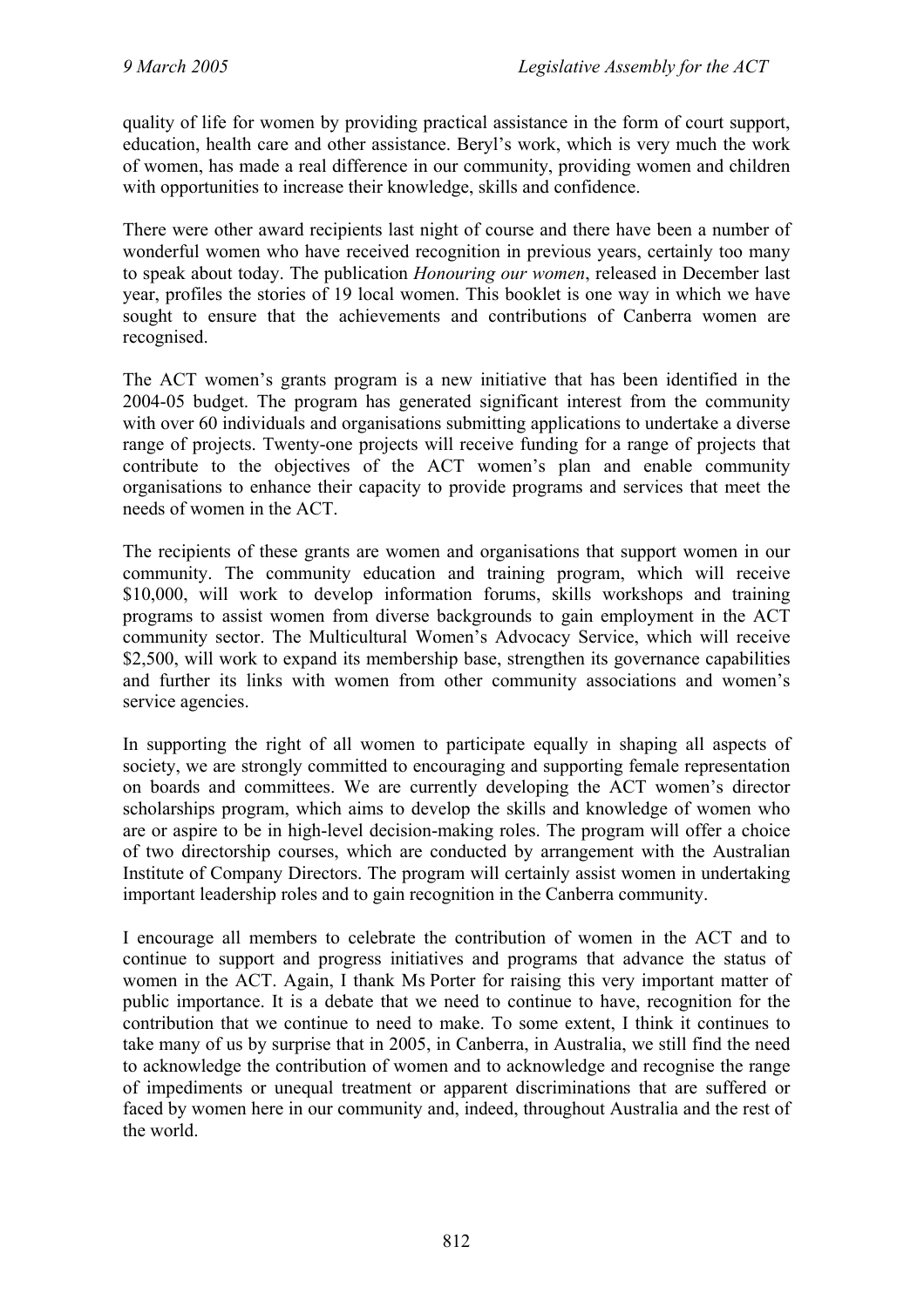I think we are all aware of the range of issues that women, particularly, face in homes, in the workplace and as carers. We need, continually, to be reminded of the road yet to be travelled in assuring a genuine equality of opportunity for women in the Canberra community, for women throughout Australia and throughout the world. Many of the barriers and much of the discrimination, or the difficulty faced by women is at time insidious. It is not generally acknowledged and much of it, of course, comes as a result of enculturation of men and the stereotyping of women in certain roles. Stereotyping or acceptance or enculturation leads to inequality between men and women, not just in the home but also in workplaces and in many other places throughout our society, throughout the community. It is important that we do not just dwell on that, that we acknowledge the enormous contribution that women make as they deal with all different aspects of life. I am very pleased to have been able to contribute to the debate today.

**MR SPEAKER**: The discussion is concluded.

# **Smoking in public places**

Debate resumed.

**MR SMYTH** (Brindabella—Leader of the Opposition) (4.48): This is an interesting motion. It follows some recent amendments by the Assembly to the Smoking (Prohibition in Enclosed Public Places) Act. It is interesting because, to the best of my knowledge, we still await an explanation by the minister as to the meaning of the 75:25 per cent rule in the regulations. I think the government has got to clear up that confusion quite quickly. In an article running on the ABC, the ACT health department has conceded that the so-called 75:25 rule is arbitrary and is not supported by any scientific study.

We need to know how the government will make this work because it is not enough to simply say that we have set this rule and the rule will go ahead. Perhaps the minister might like to seek leave to speak again. I would like to know, firstly, when will we see the regulations; secondly, how will they administer those regulations and, thirdly, how will they monitor the effect of those regulations? I think there is uncertainty out there and unless we clear up this uncertainty, the confusion may well have the effect of undoing the big step forward that this legislation largely is.

That being said, this will still be too slow for some; for others it will be too fast. Given that the ACT has led the way on anti-smoking legislation for a long time, one can understand the sense of frustration out there in the community. We on this side of the house have said and maintained consistently that we would like to see the entire community going forward. We do not want people dropping off the end. We do not want people breaking the law. We do not want people standing in the way of the law and court action and legal action and all that might come from it. The only way to achieve real change in how we address smoking is to work together. I have spoken to people on all sides of the argument, be they doctors or publicans or club directors or whatever. Everybody concedes that smoking is not a good thing and that there must be a path together.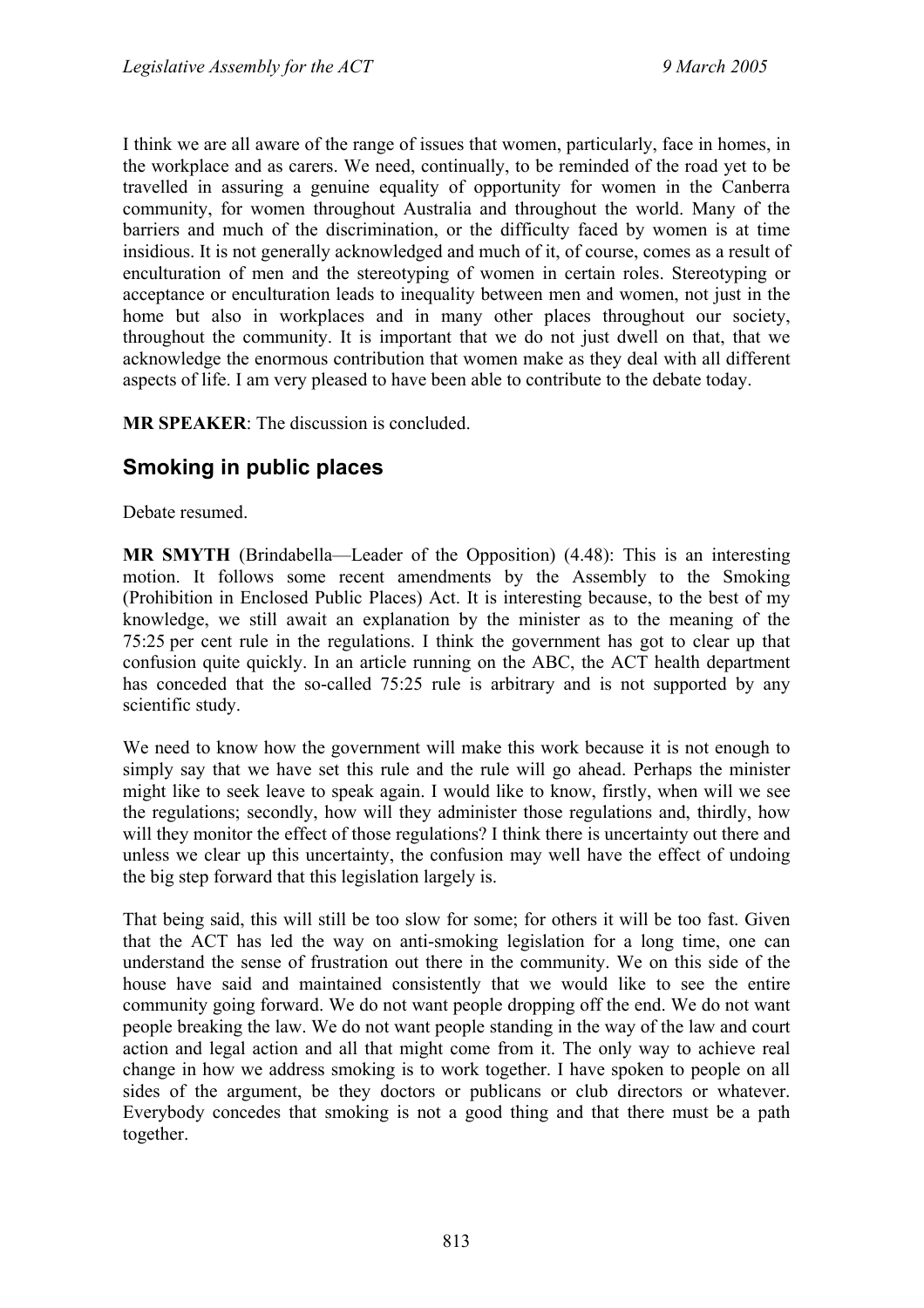I thank Dr Foskey for moving the motion. What we need, though, before we can support the motion is more detail. We need the regulations. We need an explanation from the government. Does 25 per cent include roof space as well? If it were a perfectly square room, you would say, "Twenty five percent. Knock off one wall." But do you have to lose 25 per cent of the roof as well? What is the basis of the 25:75 per cent rule? The problem is that some pubs and clubs have already taken some action. In some cases they have already spent money on their interpretation of what it would mean, based on what they have been told by officials. But until we get the actual detail, the problem will be that the uncertainty may have a detrimental effect on how people see what it is the government is trying to achieve.

We have said that we will monitor the situation, and we stand by that. The government laid the path last year. We now know that the extractors will go. We are taking big steps forward. But we also want to know that the government will actually monitor this and enforce the law. There are many examples that have come to us from consumers and constituents where it is currently not being monitored appropriately, and I am not aware of anyone being analysed under the law, as it currently stands. The minister might like to clear that up, but I am not aware that there have been too many notices issued. I am not aware of anyone who has lost a licence for disregarding the existing law.

If the public and the pubs and clubs and those with business interests are to have some confidence in the forthcoming law when the regulations are finally made—and those regulations will, of course, go to the Assembly for scrutiny—then we need to know from the government how they are going to enforce this law and what assurances there will be that it will be monitored because if some groups are just going to ignore it, they will gain a competitive advantage and if other groups do the right thing, they may well be punishing themselves.

We have to have consistency, and that is what we have asked for the entire way forward, that there be consistency, that the timelines be adhered to, that there be clarity in what the government is saying they will do and that everybody is singing from the same song sheet. The opposition has said, and I will say it again, that we will monitor this very closely so that we know exactly whether or not the government's decision is working. If it does not, then we will be coming back to the Assembly with our own modifications. But let us not get to that stage. Let us give people out there the certainty that they deserve, so that everybody knows that we are all moving forward together.

Mr Corbell's amendment is probably acceptable to the opposition simply because at this stage we need to know exactly what the government is doing. Mr Corbell lists some of the government's achievements in this area. It is quite interesting that the ACT has one of the lowest adult smoking rates, but I understand that, for instance, the smoking rate among young females is going up. I think we need to do more there. We certainly need to do more to educate people about the health risks of smoking.

With those few words, Mr Deputy Speaker, at this stage the opposition will support the amendment, which will modify significantly the intent of the motion. But we put the government on notice that, one, they have to explain the 75:25 per cent rule, so that there is clarity out there and so that confusion disappears and, two, they must tell the community how they are going to enforce this law so that everyone with an interest in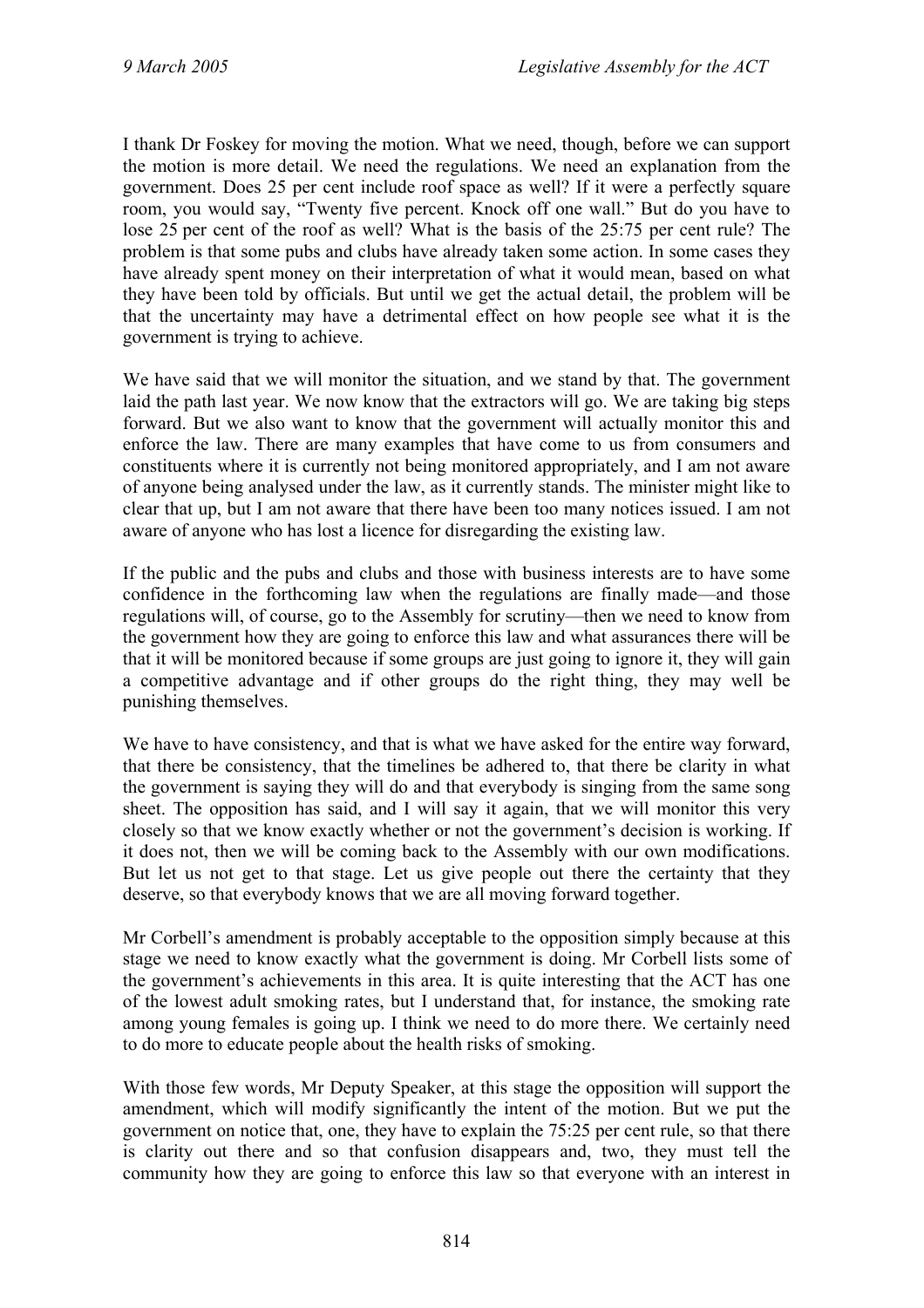this area works together to ensure that we minimise the impact of smoking on both staff and patrons in these establishments.

**DR FOSKEY** (Molonglo) (4.54): I still have not heard the health arguments on which the government's definition of "unenclosed" is based. Perhaps they are difficult to find or perhaps they are still being sought.

Mr Corbell asked, prior to moving his amendment, for my definition of a "smoke-free place". I have not had access to the experts that he has had, as minister, although I fear that his use of experts was, as we have seen in other aspects of this government's work, selective. I would like to give a definition of a "smoke-free place". I am not an expert. I suppose I speak, really, in a similar way to the average Canberra resident surveyed by the Heart Foundation. My definition of "smoke-free place" is identical to that applied in Brisbane, that is, that there be no smoking at all in indoor areas or outside, close to people who choose to eat and drink distant from environmental tobacco smoke. That is my definition and I suppose it is based on common sense. Mr Corbell's dismissal of the Heart Foundation survey reflects I think, a certain political bias. I suspect that if the survey's results had endorsed his approach, he would have been less critical of its method and more of the understanding of the respondents to it.

The government's amendment would remove paragraph (2) of my motion. I am rather sorry to hear that the Liberals have already announced that they are going to support the amendment. The amendment, of course, is quite innocuous. It is simply a statement of the situation. I want to look at the elements that Mr Corbell feels must be removed. Paragraph (2) reads: "calls on the ACT government to ensure that the consequent regulation: (a) is based on the precautionary principle". I suppose we all understand what the precautionary principle means, but given that we did not all understand this morning what a catchment was, I might just go into that one. The precautionary principle is, I believe, that we should not proceed with action if there is any uncertainty at all about deleterious impacts that it might have. In this case, we can be reasonably certain that environmental tobacco smoke has bad effects on health. Nonetheless, given that the ACT government is committed to sustainability, of which the precautionary principle is one part, I would have thought that subparagraph (a) would have been quite acceptable to the minister.

Subparagraph (b): " makes workers' and patrons' health the first priority". I am sure the ACT government would say that, yes, it does make workers' and patrons' health the first priority. In that case, why is it necessary to remove section (b)? Then, subparagraph (c): "ensures that risk to the public is the primary consideration in determining the degree of enclosure permitted in smoking places". I suppose that, when voters went to the polls and elected the first Labor majority government we have ever had in the ACT, they felt that they were placing their health in the hands of a party that put their needs first, that would do what it could by regulation to ensure that their health was safeguarded as a primary aim of the government. I am not sure why that one is being removed either.

Subparagraph (d): "is consistent with the analysis of the government's own regulatory impact statements on smoking prohibition legislation". We have seen the government being a little bit cagey here, preferring to use its earlier regulatory impact statement to support its arguments while trying to ignore its second regulatory impact studies, which indicated that smoking anywhere in any place that was in any way enclosed was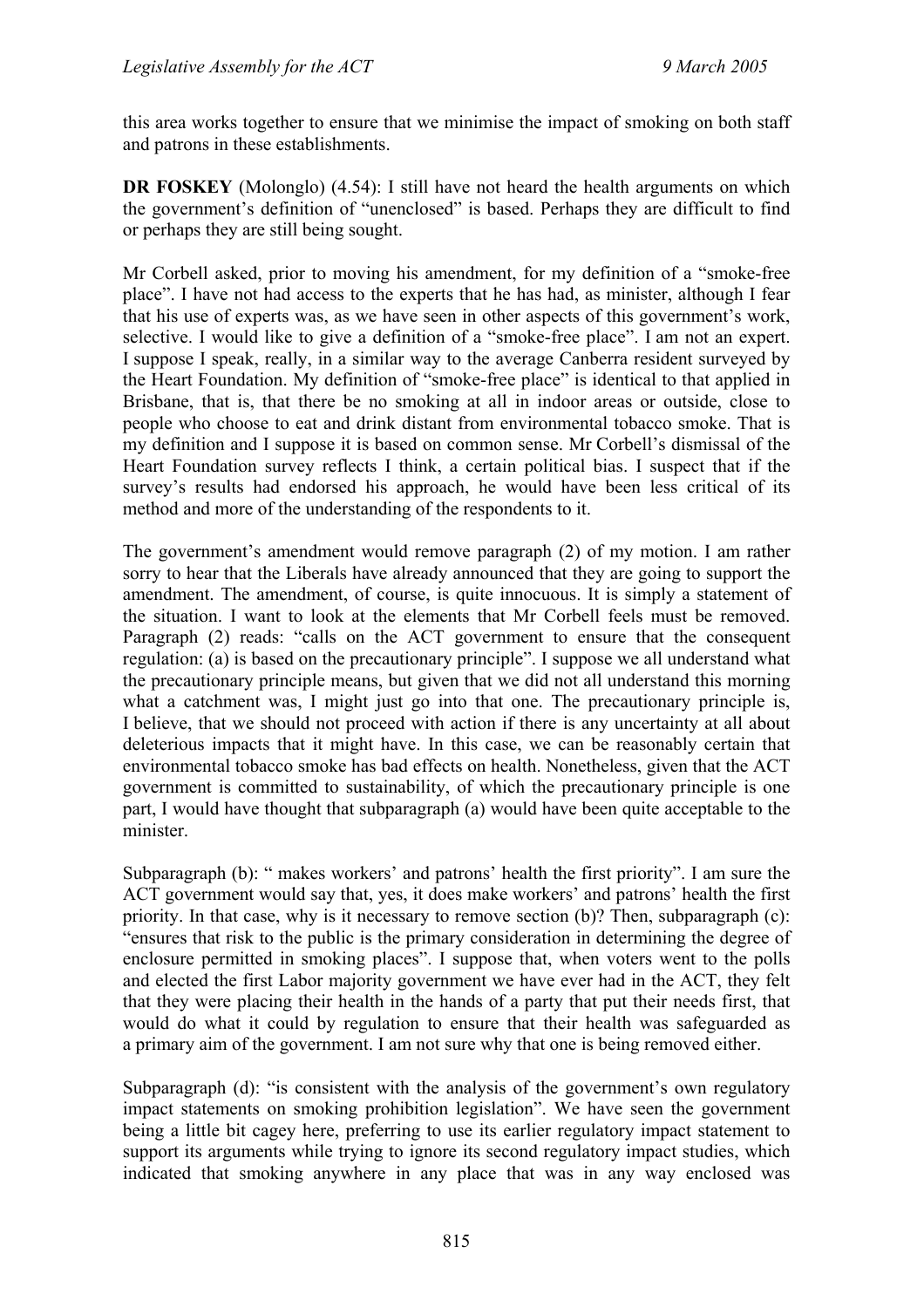deleterious to health. Perhaps there are some questions about why they might not want to agree with subparagraph (d).

Subparagraph (e): "complies with ACT occupational health and safety law and is consistent with National Occupational Health and Safety Commission recommendations." I do not think that the government would want to not comply with ACT occupational health and safety law. I think that the government would see it as its job to be consistent with National Occupational Health and Safety Commission recommendations. I am not sure why Mr Corbell wants that one removed. Does he say he does not want to comply with ACT occupational health and safety law, because that is the implication?

Finally, subparagraph (f), and I believe this is the one the Liberal Party representatives here had a problem with. It is interesting to consider why that might be the case. It reads: "in the interest of the health and wellbeing of people with gambling problems, does not permit smoking in the same place as, or in sight of, gaming machines". I read in today's *Canberra Times* the results of a study that says that young people are becoming involved in gambling at a greater rate than the older age group in our society. I would have considered that we would see that as a problem. Most of these people, being under the age of 18, are not yet old enough to enter these premises where drink is available. I would have hoped that we would be concerned about their health and concerned to break that cycle of gambling as soon as we can.

There is a bit of a double standard here in the Assembly. We assert that we care about people's health and wellbeing. We assert that we actually would like to help people with gambling problems, often in ways that may not seem to be in their best interests. For instance, the very nature of addiction is that people often want to stop at one level and not at another. That is true about smoking; it is true about gambling. I do not think any smoker believes that they are doing something that is good for their health. Nonetheless, they continue it. That is why smokers agree, in that survey and elsewhere, with the idea that there may be very few places where they can smoke and that they might have to have a few discomforts in order to have that cigarette.

I am pleased to say that we have had emails from the Cancer Council ACT, the ACT AMA and the tobacco taskforce. Each has provision in their mission statements to ensure the right of non-smokers to smoke-free air. The Cancer Council's position is that passive or environmental tobacco smoke is deleterious and that smoking should be prohibited in all public areas, including in all indoor work places and restaurants and on public transport. The primary concern of these societies is the health of people in the community. It is difficult to see how the government can hold its head up. The government's amendment so innocuous, it is hard to reject it. I am disappointed that the government has felt it necessary to move the amendment.

Amendment agreed to.

**MR DEPUTY SPEAKER**: The question now is that Dr Foskey's motion, as amended, be agree to.

**DR FOSKEY** (Molonglo) (5.05): No one is saying that the removal of smoking from inside buildings is not a good thing. This debate has been about what constitutes an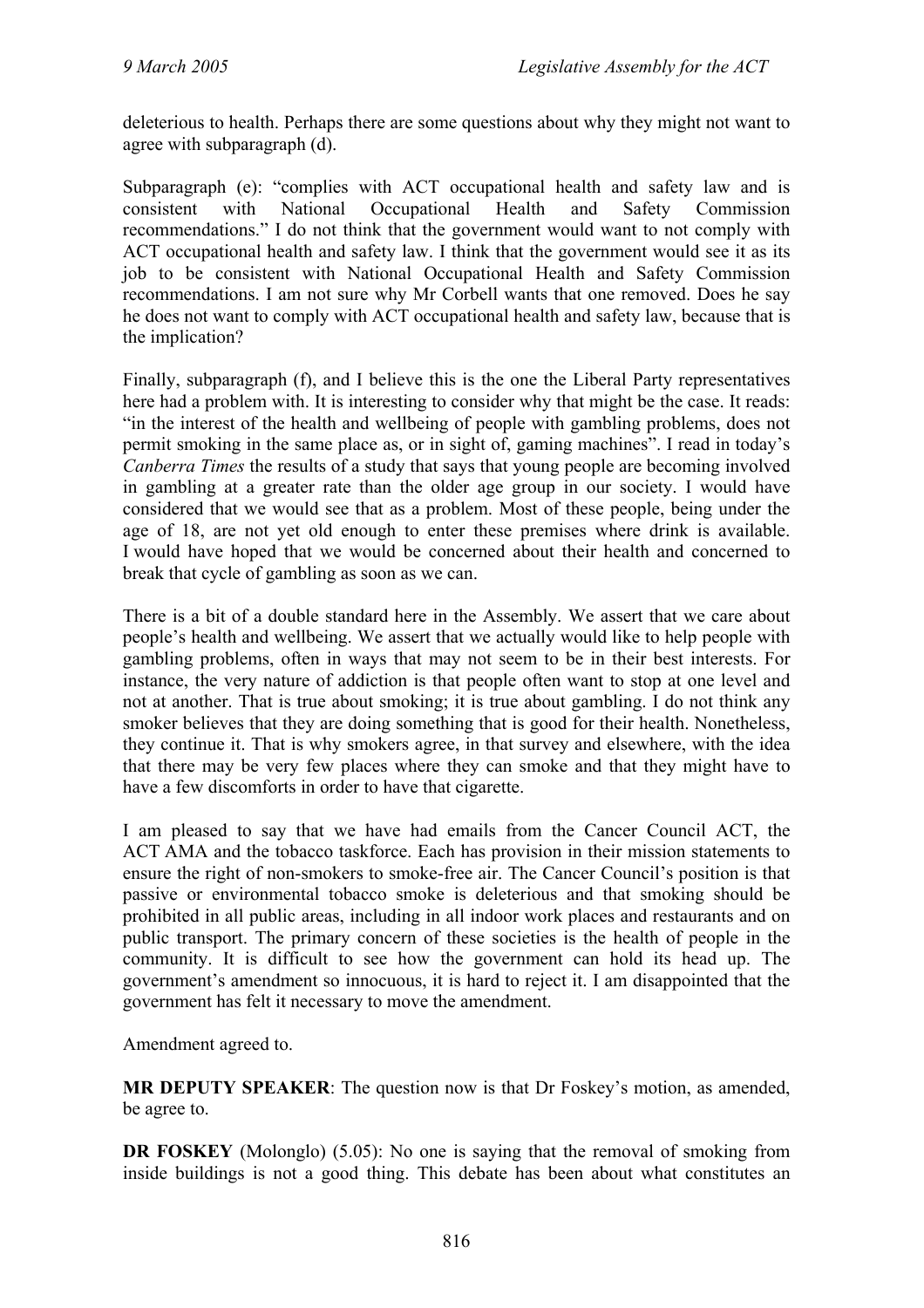unenclosed place where people can smoke. I think we need to explore what the 75 per cent rule will, in fact, deliver. Mr Gentleman, for some reason, seems to imagine that people will hop outside for a quick cigarette and then hop back in again. Unless there is a whole raft of other controls in the regulation, I imagine that we can expect rooms that are more internal than external, with gas heating, wind protection, comfy chairs and, if permitted, bars, bands and poker machines. Indeed, I believe that there are already some such spaces being constructed in anticipation of this regulation. Given that most of these places will have roofs, the walls of the more convivial areas will fill up with smoke. We should have no doubt that the presence of environmental tobacco smoke will remain significant.

The government's amendment actually includes references to the first regulatory impact statement for this smoking legislation, which presumed that people smoking in unenclosed spaces are not, in fact, hanging around on 75 per cent enclosed patios and completely ignores the later regulatory impact statement, which specifically addresses that issue of enclosure and specifically recommends a more unenclosed approached to smoking places.

One has to wonder why the health minister, in making his decision to negate this motion, cannot support our call to make workers' and patrons' health the first priority, will not follow the findings of analysis done by his department on this issue, cannot agree to pursue National Occupational Health and Safety Commission recommendations for smoke-free workplaces and will not help problem gamblers by severing the link between smoking and pokies. I really think the Labor government could achieve even more than it already does if it were prepared to take the occasional step back and acknowledge mistakes. Were it to adopt such an approach, most of us would see it as a sign of maturity.

Motion, as amended, agreed to.

## **Order of the day—postponement**

**MR GENTLEMAN** (Brindabella) (5.08): I move:

That private members business No 3 be postponed until a later hour.

**MRS DUNNE** (Ginninderra) (5.08): Can Mr Gentleman explain what is going on here? He might like to consult with other members of the house before doing these sorts of things.

**MR DEPUTY SPEAKER**: We are now dealing with order No 3.

**MRS DUNNE**: Do you want to consult somebody first?

**MR DEPUTY SPEAKER**: Mr Gentleman, do you wish to explain or are you simply going to go ahead?

**MRS DUNNE**: Can you explain what is going on because no one has consulted the opposition?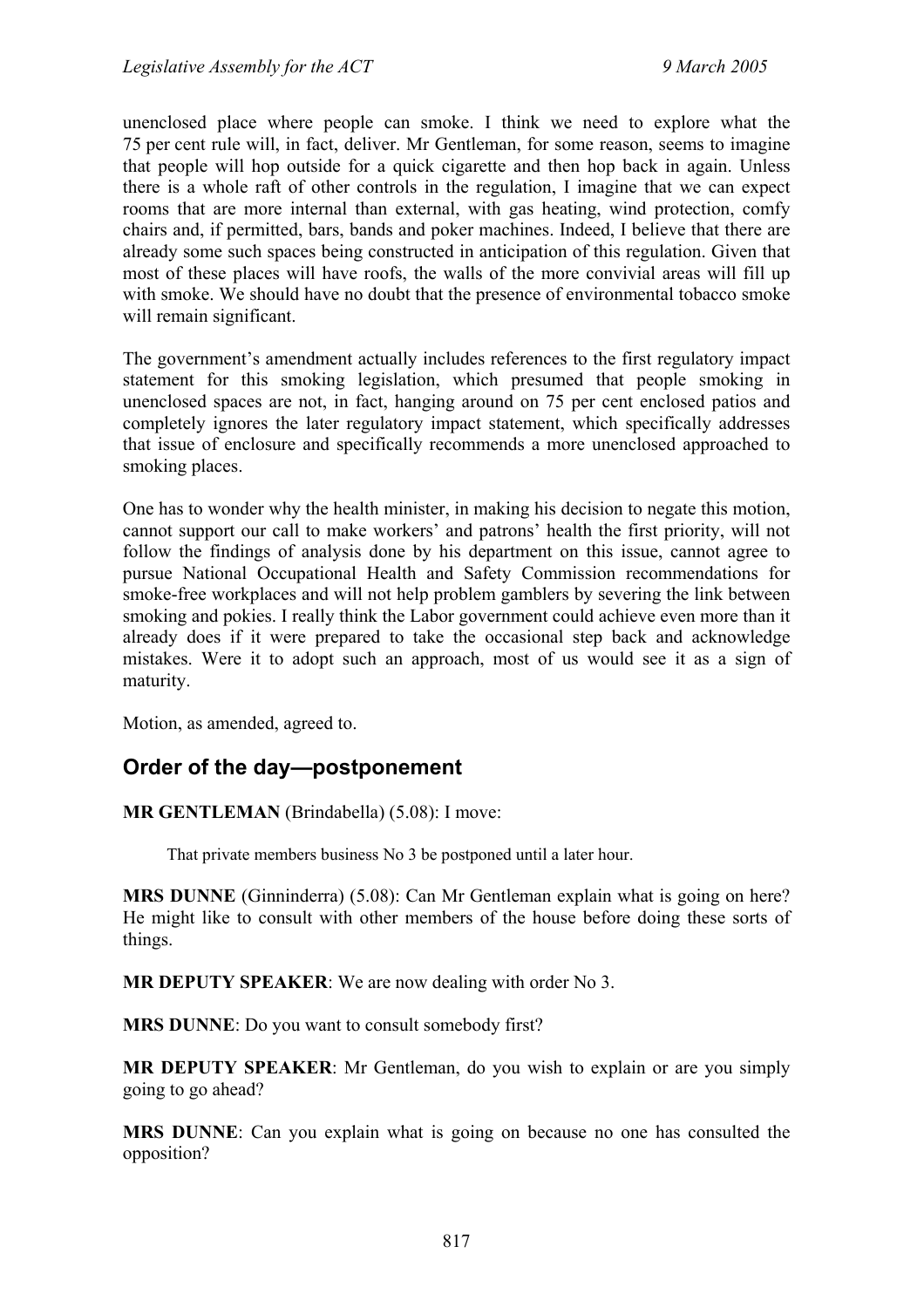**MR DEPUTY SPEAKER**: Order, Mrs Dunne! I do not believe Mr Gentleman is required to explain what he proposes to do.

Question resolved in the affirmative.

# **Neighbourhood Watch—Isaacs**

**MR MULCAHY** (Molonglo) (5.10): I move:

That the Assembly:

- (1) recognises the important work of the Isaacs Neighbourhood Watch and commends them on their achievements during their first year of operation; and
- (2) notes the efforts of committee members for their efforts, (a) Deborah Todd (Area Coordinator), (b) Lorrie Daley (Secretary), (c) Margaret Weir (Public Relations), (d) Dianna Marshall (Treasurer), (e) Wal Hick (General Committee Member), (f) Jane Hick (General Committee Member), (g) Nevill Howarth (Committee Member and News Distributor) and (h) Anne Huffam (Committee Member).

As members would be aware, Neighbourhood Watch committees are formed so that members of the community can live within their neighbourhoods comfortably and securely and take encouragement from the fact that others are working to be vigilant in relation to break-ins and various crimes in the neighbourhood. I think the fact that, in the last election campaign, both major political parties made commitments in relation to the Neighbourhood Watch program, albeit at varying levels, is indicative of the fact that it was seen as an important group to whom we ought to apply our attention. Whilst we would like to see greater support applied to those groups, there is no doubt that everybody is of the view that they work very well in many parts of Canberra to assist in ensuring that we live relatively safe lives.

Members of these groups unite and accept a personal and social responsibility in the promotion of a sense of wellbeing, safety and security for residents through reducing both personal and property crime. Within their first year of operation, the Isaacs Neighbourhood Watch committee has been very active and, to their credit, they have successfully achieved numerous results. These results act as preventative measures and also solve problems related to the safekeeping and protection of Isaacs and other suburban communities that surround Isaacs. Their very active committee meets once a month. In addition, they regularly participate in the activities organised by the ACT Neighbourhood Watch committee.

The Isaacs committee is made up of various elected officials. I will mention them for the benefit of the Assembly. The members of that committee and their specific roles within the team are as follows. Deborah Todd is the area coordinator, probably known to a number of members of the Assembly. Lorrie Daley is the secretary. Margaret Weir handles public relations. Dianna Marshall is the treasurer. Wal Hick is a general committee member. Jane Hick is also on the committee. Nevill Howarth is on the committee and is also responsible for distributing their news to residents of the area. Anne Huffam is also on the committee.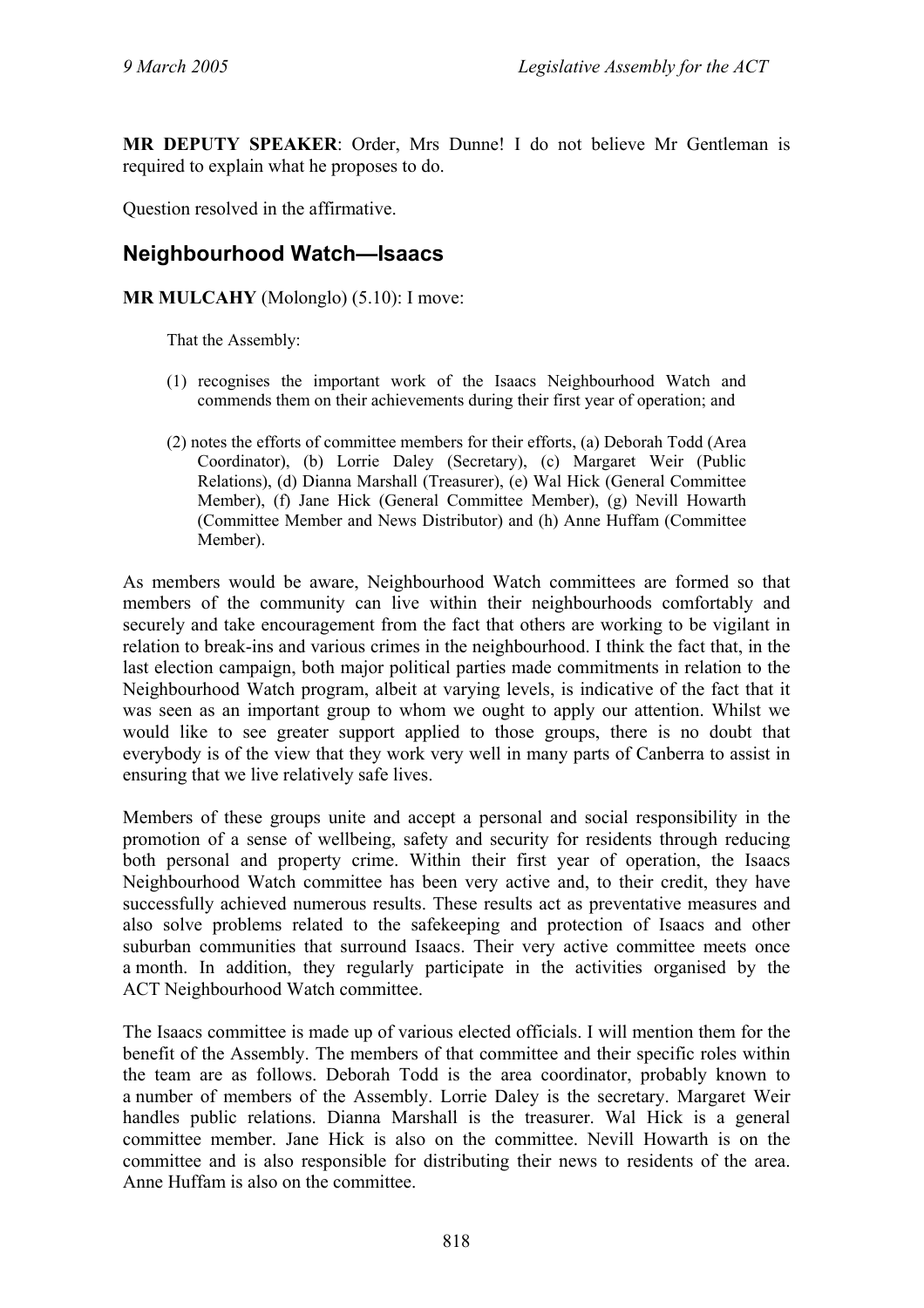Some of the outcomes that have been achieved through Isaacs Neighbourhood Watch include matters that I suppose in earlier days in my life would have rested more with a progress association, but it seems that the nature of some of the Neighbourhood Watch groups is that they have extended into taking on interests and issues that impact on the community that extend beyond just issues of property and crime and other crime-related matters. I understand that they are responsible for the erection of some 27 street signs throughout the suburb. They have embarked on ensuring that a number of house numbers are painted on gutters. This is of benefit not only to residents and taxis, but also to emergency services. More than 100 homes have benefited from those efforts.

They have successfully conducted two information expos and two community meetings. The expos have involved inviting a number of organisations to come and speak with the Isaacs community on various issues. Organisations and services present included the Australian Federal Police community service division, the ACT fire service and several security companies offering advice and services on safety measures and general security around the home and neighbourhood. From my recollection of visiting one of their events, they have also secured some sponsorship support from one of those security firms. That is a commendable contribution to the community.

An annual meeting has also been held and the speakers at that meeting included Constable Jason Van de Kamp from the AFP traffic division and a representative from the community liaison advisory safety project. Close links have also been established with ACT community policing. This is vital to the operation of the committee and is most valuable, should assistance be required from the police.

A newsletter has been produced. One came out the other day and some of you may have received it. This is now being distributed monthly to residents in Isaacs. Assistance has also been provided from Isaacs to ensure the re-establishment of the Mawson Neighbourhood Watch committee, and I think that is indicative of how responsible and caring communities know how and when to lend a hand. I know there has also been very good cooperation from the O'Malley Neighbourhood Watch group who have been very active in the neighbourhood as well.

A safety house program has been established in Isaacs. As many would know, this has been a longstanding program in Australia that has been quite successful and is particularly beneficial for our younger citizens. In most recent times the committee also participated in the Clean Up Australia Day activity that was also supported by many members of this Assembly and others throughout our community. The concerns of the Isaacs Neighbourhood Watch committee and the community generally stretch far and wide. Real pride is taken in the maintenance and care of the neighbourhood as well and, as I indicated, their brief has now been extended to matters that are not simply confined to property crime, although that is obviously their primary brief.

Neighbourhood Watch is a voluntary organisation and often the hard work of committee members is forgotten or not even recognised in the first place. Without these caring members of the community, many safety and security issues within neighbourhoods would go unaddressed and could ultimately lead to harmful and damaging consequences. There would be greater pressures on the police in terms of resources if we did not have the voluntary support of these groups around Canberra. Indeed, in the very early stages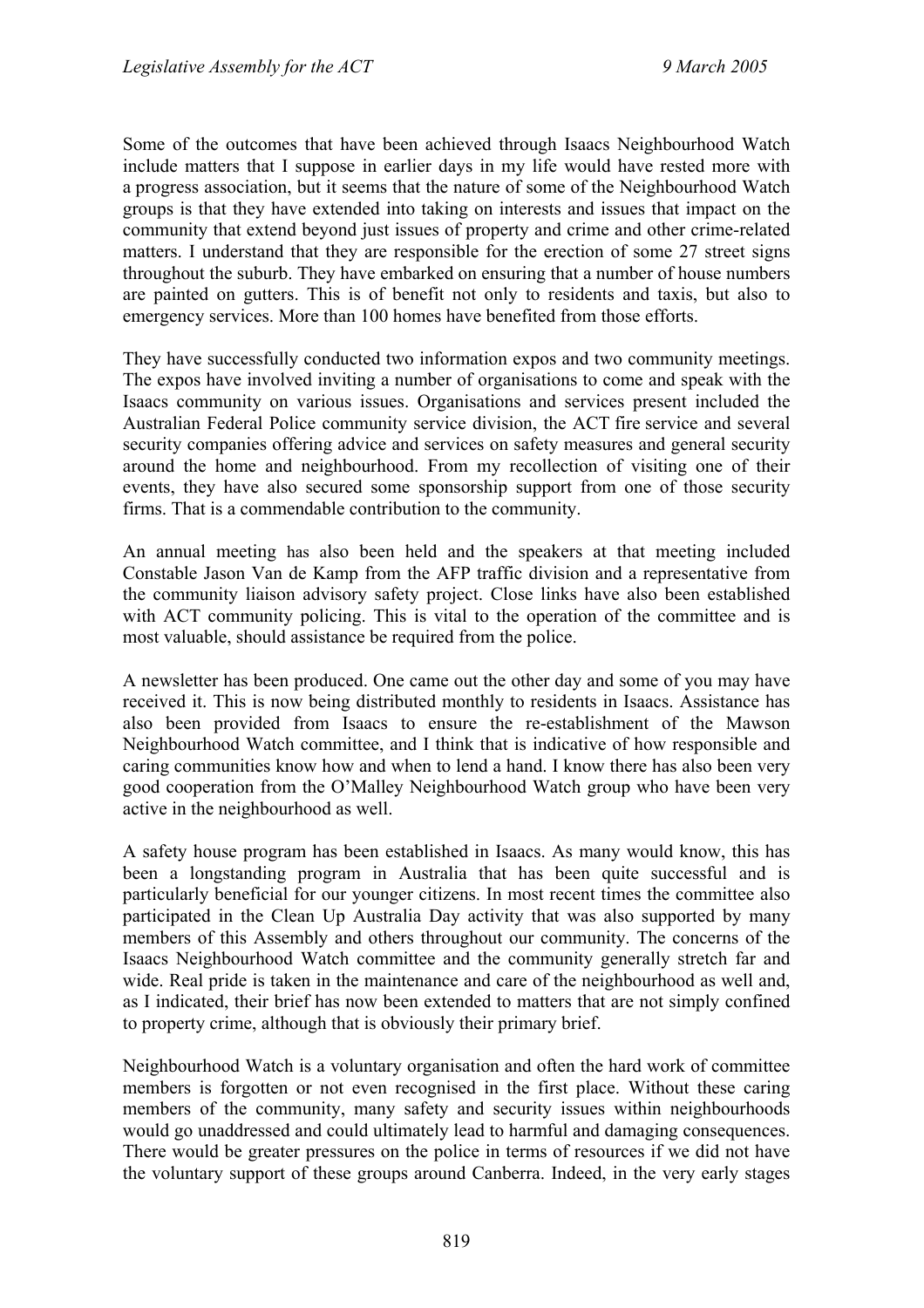of the last campaign, I had the opportunity to attend a combined meeting up in Gungahlin of some of the Neighbourhood Watch groups. It was very well attended, very well supported, with a lot of focus on issues, particularly in relation to the unsatisfactory state of the police presence there, but it was indicative of the feeling of people who are willing to get out and get involved and express their concerns.

I would like to publicly acknowledge the work that the committee is doing in Isaacs, particularly their outstanding performance in their first year of operation. It was very impressive to go to the Isaacs shops where they were meeting with members of the community and see how enthusiastic all the different people were.

Recognition should also be given to Karen Rush Real Estate, which has been providing a deal of assistance through sponsorship of the Isaacs Neighbourhood Watch committee. Community support by means of sponsorship from other local businesses or similar is very important and valuable to the operation of these sorts of voluntary committees. The time people give up is recognised, I think, by all members of the Assembly. I hope that it is fully appreciated. I know sometimes those involved in Neighbourhood Watch reach a sense of frustration that there is a handful doing the work, but I think the silent majority does appreciate what they are doing, I know most of us read the newsletters that come into our neighbourhoods and I think we should give all the support and encouragement we can toward the work of the Neighbourhood Watch in Isaacs.

**MRS BURKE** (Molonglo) (5.18): I appreciate my colleague Mr Mulcahy moving this motion today to praise the efforts of Neighbourhood Watch in Isaacs. Neighbourhood Watch is one of the most effective and most successful crime prevention initiatives in Australia. Behind it lies a simple idea and a central value shared by people within a neighbourhood. Today we are talking about Neighbourhood Watch at Isaacs, but not exclusively. We have seen recently the reinvigoration of Neighbourhood Watch in Curtin. Unfortunately, I had the sad task of attending the final meeting at Fisher, which was a little disappointing. If there are any budding Neighbourhood Watch people in the Fisher community, we hope that they will start to reinvigorate that particular branch.

Building a neighbourhood together that aims to combat local crime and a place where people feel safe and secure is the key message that Neighbourhood Watch sends. Everybody knows that the police are there to fight crime, but they also need people to remain vigilant in order to help them to do an effective job. Neighbourhood Watch is all about an active partnership with police. Neighbourhood Watch schemes can cut crime and the opportunities for crime, help reassure those who live in the community and encourage neighbourliness and closer ties within communities. Indeed, Mr Mulcahy has mentioned many aspects of that within the Isaacs community that are certainly indicative of the efforts there to build a stronger sense of community.

Neighbourhood Watch is not just about reducing crime figures. It is about creating communities that care and bring people together, thereby encouraging an environment where we can all make a real contribution to improving our lives. Such vigorous activity of Neighbourhood Watch members can foster a new community spirit and a belief in the community's ability to tackle problems. At the same time, you feel secure knowing your neighbours are keeping an eye out for you. We have a prime opportunity in the way that Canberra is set up to be able to run Neighbourhood Watch schemes very effectively.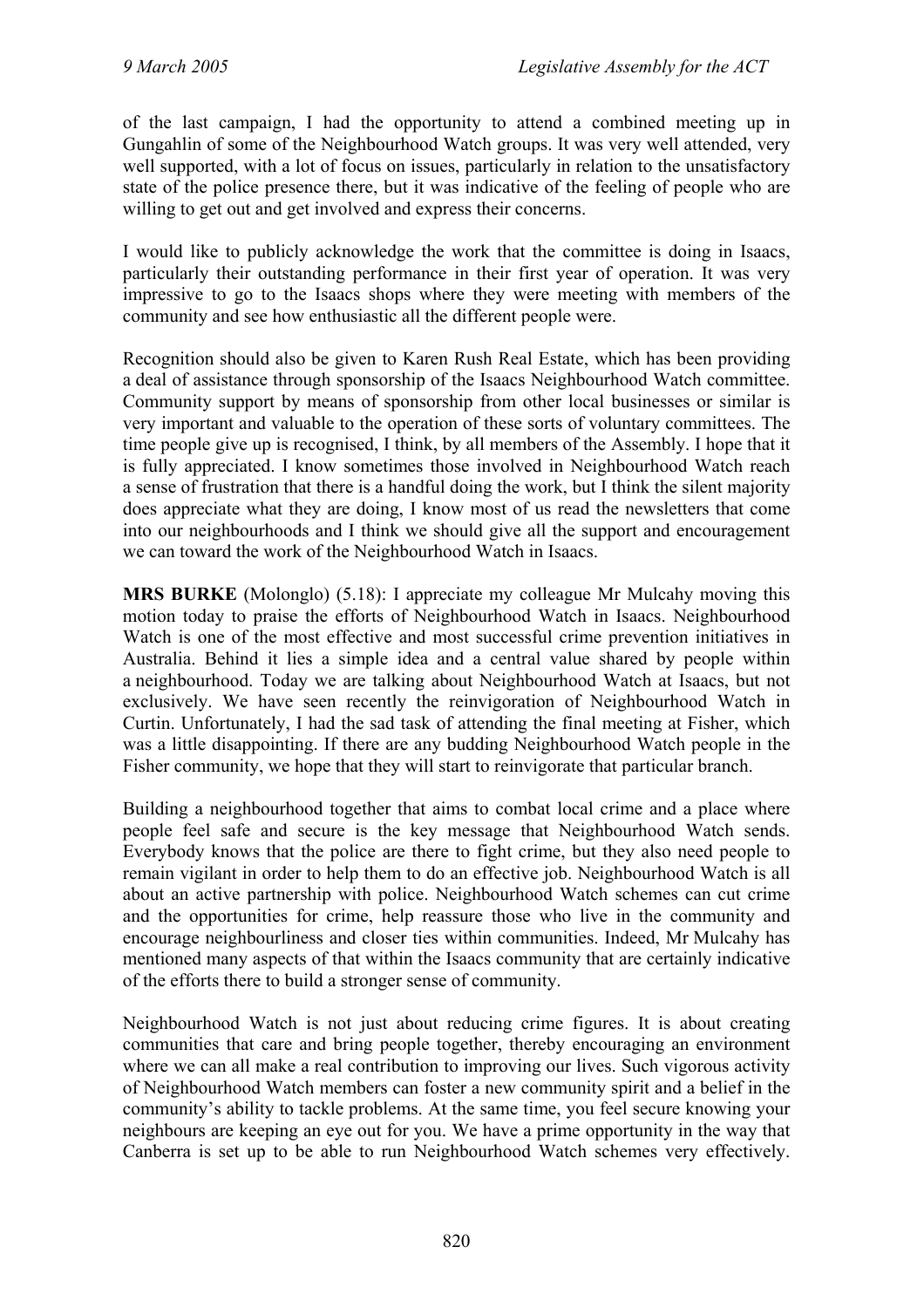Again, we praise the Isaacs Neighbourhood Watch and thank them for the work they are doing.

On a more personal level, this scheme allows people to become familiar with crime prevention ideas that help keep the home and belongings safe. Members might be interested to know that Manly Council have what is called "meet your street". I recently spoke about a neighbour day, which I have written to the minister about, and he may still be considering that idea. Again, all of these things are ways in which we can support existing groups like the Isaacs group and like the recently formed Curtin branch of Neighbourhood Watch.

Neighbourhood Watch schemes also allow for greater consultation of local police. My colleague Mr Pratt may be speaking on that aspect, too. Most crime is opportunistic, committed on the spur of the moment. We all identify the traditional scope of the scheme, where neighbours look out for any suspicious activity in the neighbourhood, but more can be done. Targeting local problems, such as vandalism or graffiti, are well within the scope of a well-organised watch scheme. Fitting more secure door or window locks in vulnerable homes or improvements in street lighting are good examples of further efforts. Of course, having a branch there, being the eyes and ears of that community, can achieve many of the things that Mr Mulcahy alluded to in a suburb like Isaacs.

It is often the case that a home that has been burgled is more likely to be burgled again than a home that has not. If it does happen, it is likely to be within the next few weeks. After all, a burglar has been into the home, found the weak points in its security and had a good look at the contents and layout. So stepping up the security of a burgled home straightaway can prevent a further crime.

Neighbourhood Watch schemes can tackle this problem by forming protective cocoons around burgled homes. Immediate neighbours can keep an eye on the targeted home, to be especially watchful for a few weeks and to report anything suspicious to the police. Where these cocoons have been set up following a burglary, they can have a dramatic impact on preventing another crime in the high-risk period. I urge the government to continue to promote Neighbourhood Watch and to support their efforts wherever possible. I am sure the minister is committed to that. We want to see more of them, not less. It is really great that we have this motion on the notice paper today.

I quickly want to mention young people in Neighbourhood Watch. We must not forget our younger generation here. Young people are particularly vulnerable to certain types of crime and have their own perspective on which crimes matter most. Encouragement is the key and perhaps a youth action group could be attached to a senior Neighbourhood Watch scheme or a local school to deal with areas of crime that are more likely to affect young people. Young people themselves can be the driving force of these groups, but they can benefit and take their plans further with help and support from adult groups such as Neighbourhood Watch. I know that Mr Mulcahy himself has young teenage children and they may be interested in following through on that particular idea.

In turn, Neighbourhood Watch schemes can get an accurate picture of youth crime in the neighbourhood and can tap into an energetic resource to tackle such problems as alcohol and substance misuse, personal safety, aggression and violence, car crime, vandalism and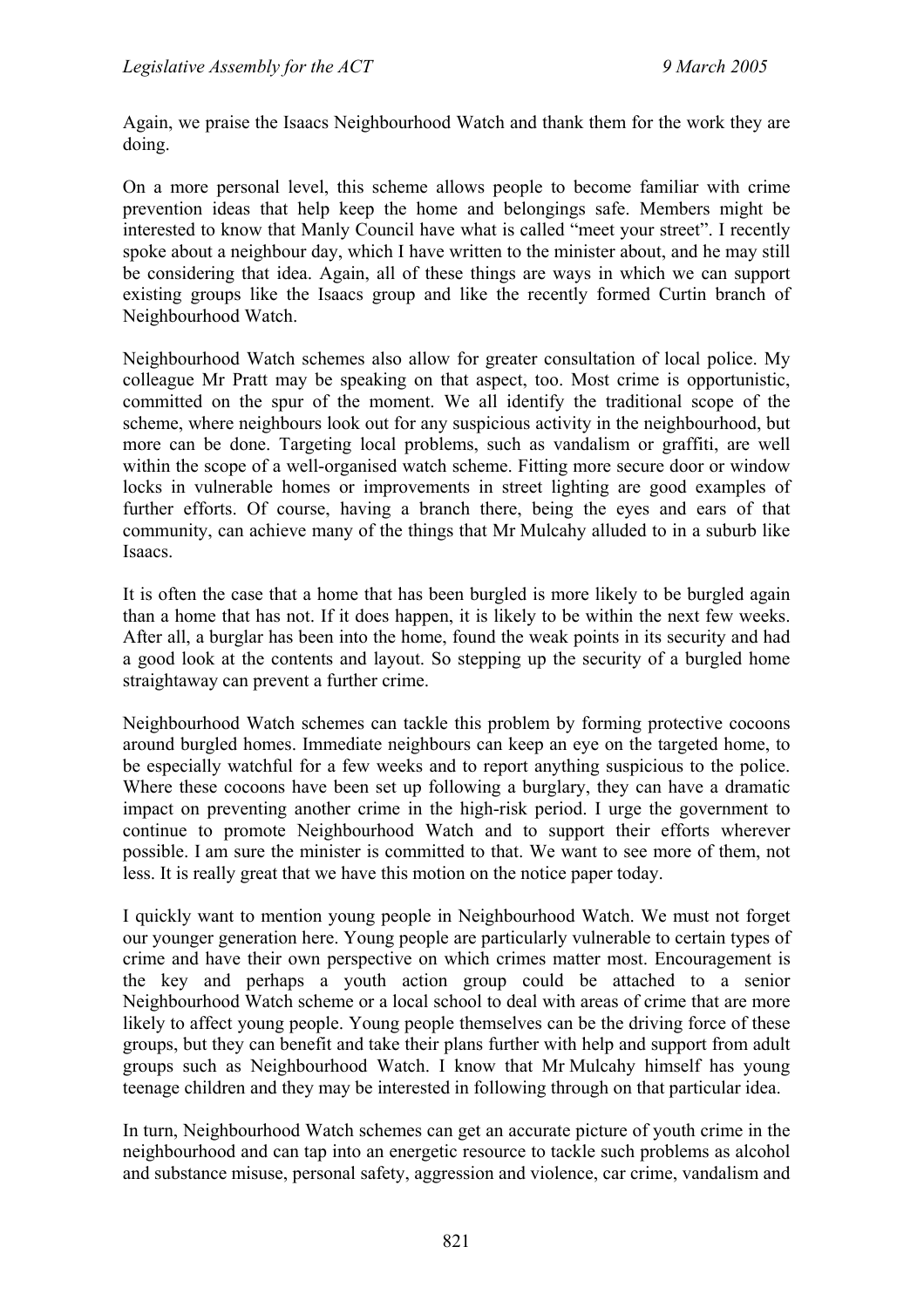graffiti, truancy, bullying, peer group pressure, arson, burglary and the like. The point I am offering for consideration is that Neighbourhood Watch and branches like the Isaacs branch have the capacity to extend beyond their established boundaries and further develop their capabilities, allowing members of the watch to contribute further to the safety and wellbeing of people in any given neighbourhood where the scheme operates.

It is certainly a commendable scheme, one that is firmly established in the ACT and one that I am sure the minister is fully supportive of, as is the opposition. I most certainly congratulate and commend the work of the Isaacs Neighbourhood Watch committee and wish them every success for the future, as I do for all other Neighbourhood Watch groups.

**MR PRATT**: (Brindabella) (5.25): Mr Speaker, I rise to support Mr Mulcahy's motion and to congratulate the Isaacs Neighbourhood Watch Committee. The difficulties of running and maintaining a Neighbourhood Watch system are quite large. The challenge to maintain momentum and enthusiasm in suburbs that establish Neighbourhood Watch committees is always something that members have to work particularly hard on.

I recall the birth of Neighbourhood Watch in the 1970s. I was an early member of the Latham Neighbourhood Watch in the early 1980s. It is always the case that it is the keen 10, 15 or 20 who get out there and do all the hard work, and that clearly has not changed in the years since.

I would like to congratulate the Isaacs Neighbourhood Watch committee. I would like to personally congratulate the principal officeholders of that particular committee, Deborah Todd, Lorrie Daley, Margaret Weir and Dianna Marshall. These sorts of things can be a thankless task. Perhaps that is not the case here. It may indeed be a labour of love but often, when community members step forward and volunteer to do these things, they can carry most of the burden.

The Isaacs Neighbourhood Watch has clearly had a very active first year of operations. Perhaps this is at a time when other Neighbourhood Watch committees, other suburban committees, tend to be falling away, and a lot of hard work has got to be done to keep that enthusiasm up. Certainly, in the Isaacs area, I recall attending a number of successfully organised Emergency Services briefings that had been coordinated by the local Neighbourhood Watch on a variety of issues. Certainly, the fixing of a very significant number of street signs and gutter-painted house numbers and the safety house program that has been put in place by the Isaacs Neighbourhood Watch, as detailed by Mr Mulcahy earlier, clearly are testament to their hard work and their success.

I put it to you, Mr Speaker, that the Isaacs Neighbourhood Watch committee model, in terms of its organisation, its objectives—and, I might add, objectives which go beyond the community safety mode and incorporate Urban Services matters as well—is perhaps a model that could well be copied by other suburbs that may be looking to rejuvenate their committees or to establish committees for the first time. The Isaacs model is a good model. Clearly the Isaacs model, whereby they also take on local roads, rates and rubbish issues, is also a good secondary role, I think, for a Neighbourhood Watch committee.

In fact, I would give you an example of another successful Neighbourhood Watch committee. It is in Pearce. It is an entirely different model made up of essentially older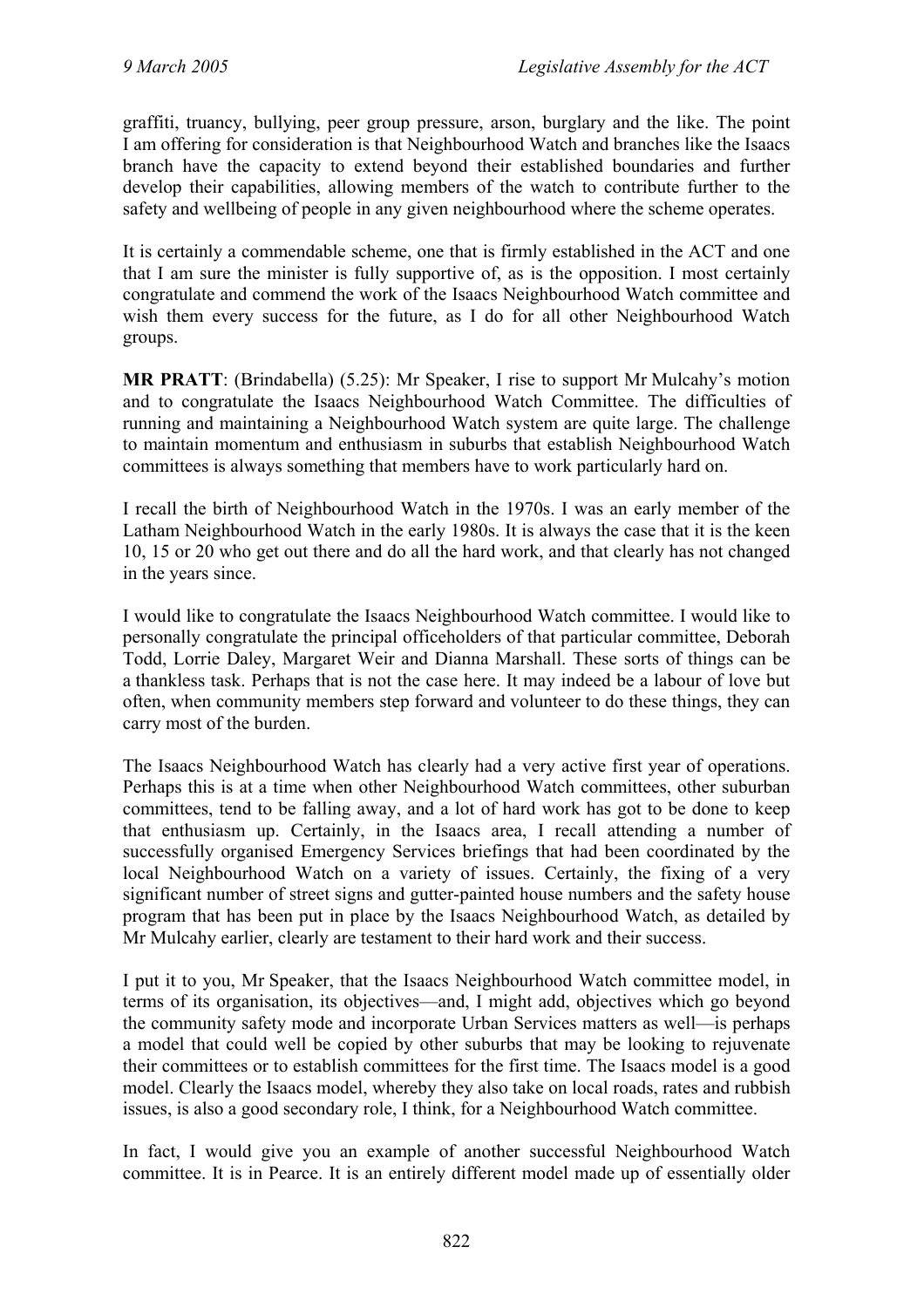folk, people who had been subject to a lot of burglaries, until about two years ago. They said that enough was enough and they established themselves. They had a very robust committee when I visited them and had a number of meetings about 18 months ago. They also had, of course, a good relationship with the police. That is also a secret ingredient. You have got to have that relationship, otherwise the committee simply cannot achieve its aims.

I know the police are particularly concerned at the waning interest in Neighbourhood Watch committees, and so something needs to be done to assist suburbs to regenerate their committees and to get things back on the road. Perhaps this is partly because volunteerism across Australia and, indeed, across most developed countries is on the wane as well. That is not being tough on people: life is just so much faster now. People do not have as much time as they once had to commit to their communities.

The police are, indeed, looking for ways to try to regenerate enthusiasm. Why? Because the police rely on Neighbourhood Watch committees to provide some of the community-based intelligence that police need to be able to gather. I must say this: the work that I have seen undertaken by the police in their liaison roles with Neighbourhood Watch committees has been very good work. Where the police have got a strong relationship with a Neighbourhood Watch committee, the combination is very successful. A lot of good work is done; a number of issues are, indeed, resolved.

If we can just go back to Isaacs for a moment: there is an issue, of course, that I think is probably one of the issues that have sparked an interest in the last year and driven the enthusiasm in that Isaacs Neighbourhood Watch committee. Isaacs shops has been subject to a lot of burglaries over the last four to five years and a number of shops, particularly the smallgoods grocery there, have been burgled three to four times each.

In addition, Isaacs shopping centre in the last eight months has seen the dealing of drugs being undertaken, not only after hours but—for God's sake—even in broad daylight. People between the ages of 16 and 30 actually set up shop in the car park and have been dealing, indeed quite brazenly. People have come to use the public phone box right next to the front door of the shop at the Isaacs grocery without any fear or concern of being caught.

I know that has been reported to the police and I do know that undercover police have responded. But, again, because we do not have enough police, they have not been able to do much about it. It is thought that, in that Isaacs/southern Woden Valley area, these people move from shopping centre to shopping centre. They know that there is only so much the police can do, given that police numbers are too small.

I want to turn to Neighbourhood Watch's role in the community policing strategy. We, on this side of the house, regard community policing as essential to good ACT policing. Community policing is a fundamental plank in policing. Whilst the definition "community policing" is used, we do not believe that ACT police are effectively carrying out community policing. Essentially the reason is that they do not have the resources and they do not have the numbers to be able to provide the presence of policing out into the group shopping centres and suburban areas in general.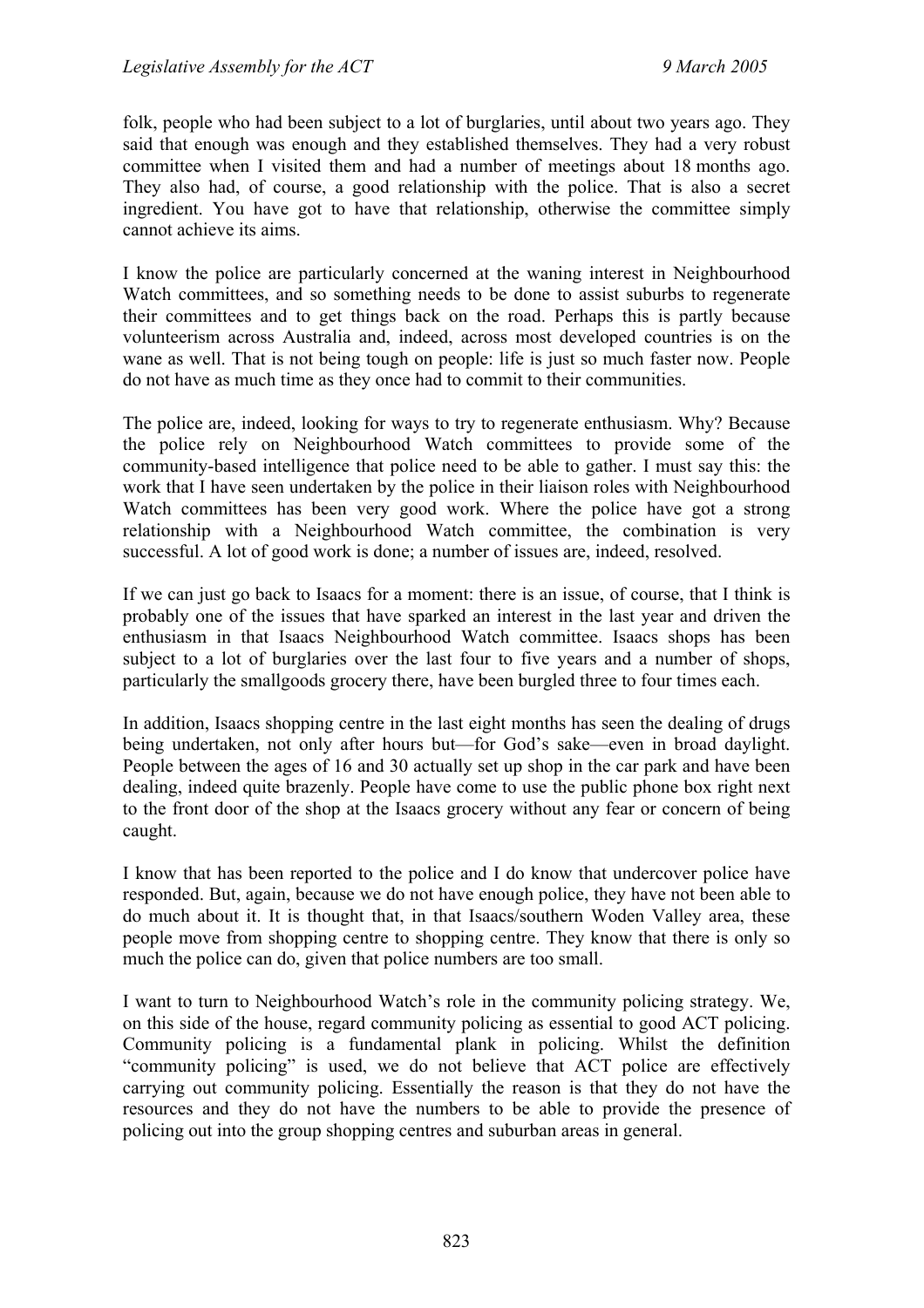Of course community policing depends on a robust network of Neighbourhood Watch committees, which brings me to my next point which is that it is, therefore, very important that the government needs to step in and help rebuild the Neighbourhood Watch network. More funding needs to be put in. I would like to question whether the funding has dropped off within the last couple of years. There is a question that perhaps the money has dropped away. I am afraid to say that, without sufficient funding being put in by government, we are not going to be able to maintain that enthusiasm, because volunteers only go a certain way. They need their operating costs paid for.

Certainly the police need to have the resources to be able to provide more police in liaison roles with Neighbourhood Watch committees. So the twin concern here of enough police numbers out there to form community policing presences and government funding to provide encouragement to suburban communities to establish, regenerate, start up or to keep going Neighbourhood Watch committees is important. And I would call upon the government to have a good, hard look at this.

I hope that that is done and I wish the Isaacs Neighbourhood Watch committee and all the other Neighbourhood Watch committees that are struggling all the best. It is very important that we get them active. It is very important that community policing, on the other side of the balance sheet, is also given the resources to be able to carry out preventative policing. Neighbourhood Watch committees can be the eyes and the ears of a community policing presence. Community policing means the collection and collation of community-based intelligence. All of this goes towards preventing crime, which surely must be our aim.

**MR STEFANIAK** (Ginninderra) (5.35): I echo members' congratulations to the Isaacs Neighbourhood Watch. Mr Pratt touched on a very important issue—in fact, several important issues. Neighbourhood Watch does operate at its optimum when the police are able to put in the resources to assist it, the volunteers are there, the support is there for the volunteers and basically the money is there to ensure that the organisation—and I think we have several dozen Neighbourhood Watches, as I understand, in Canberra operates effectively. At one stage I think it was up to about 60 or so. Certainly there have been problems in recent years. But the more zones that operate, the better it is. I actually live in a zone that is not covered by Neighbourhood Watch, which I find a bit of a shame, but I have gone to quite a few Neighbourhood Watch meetings.

Mr Speaker, in terms of the financing, Neighbourhood Watch at times has had some good sponsorship. But it is one of the most deserving organisations for government support. Government funds a plethora of organisations. I am sure there are quite a number that are probably, whilst deserving, perhaps far less so in the great scheme of things than a group like Neighbourhood Watch, which really is a very important crime detection and indeed crime prevention program. If it operates properly, it really does have the effect of deterring criminals. If it operates properly, criminals actually will be fingered. It is the eyes and ears of the community. Indeed, that assists the police in actually catching them.

Neighbourhood Watch does not need much money. Back in, I think it was, December 2000 they were going through a bit of a crisis. I can recall they got some money from the then government through community services. I think one of my last acts as community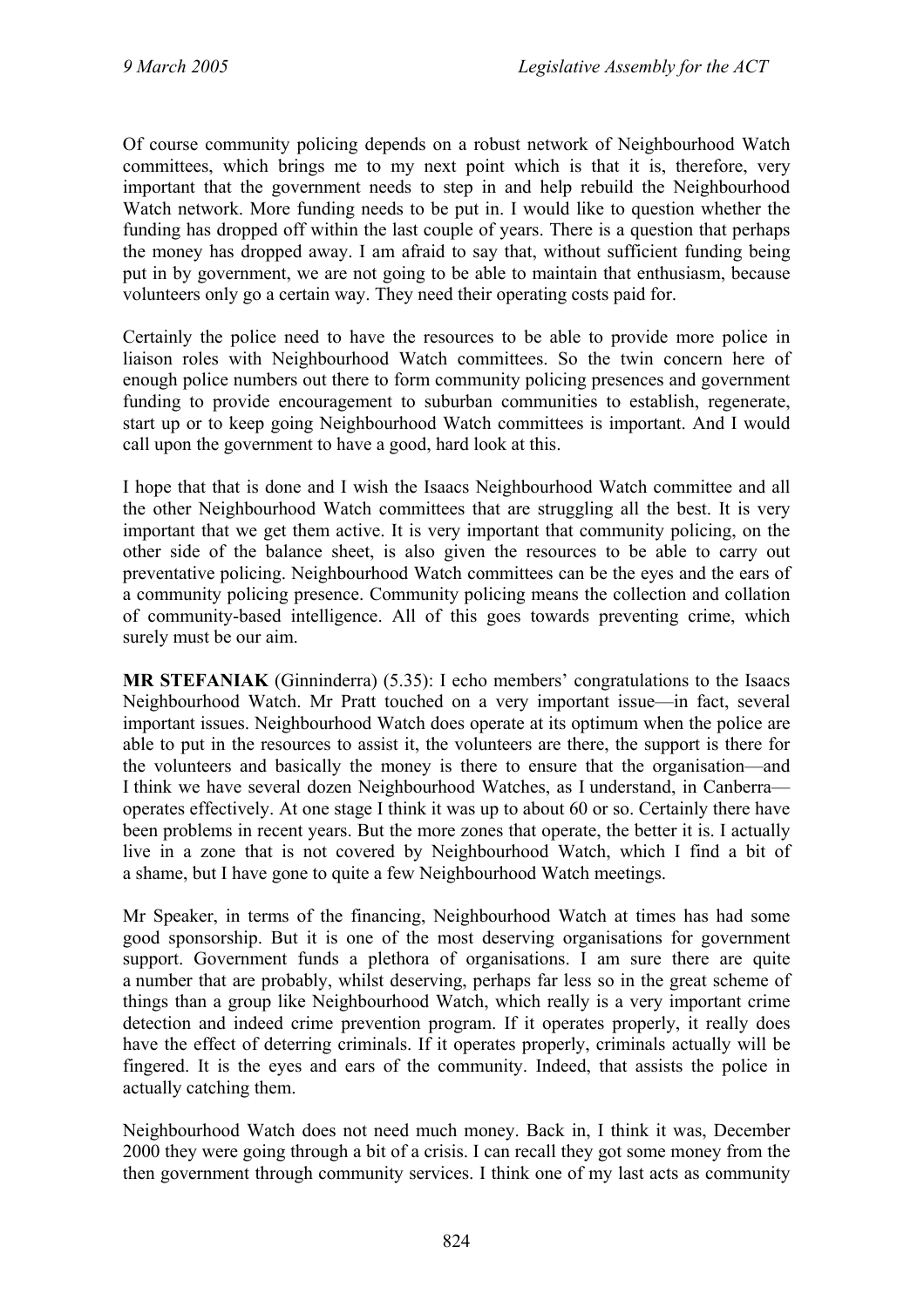services minister, before Mr Moore got it, was to make sure they got, I think it was, \$15,000. It might have been \$20,000. I just pestered him for a month to make sure he then actually honoured that commitment, which he did.

I was concerned last year to see Neighbourhood Watch again in desperate financial straits. They are sponsored. I think Mr Bob Newham and his organisation, which is a security organisation, a locksmiths organisation—a very appropriate one—are very generously sponsoring them. I think that amounts to about \$20,000 a year for a number of years. I would urge the government, on the question of finances, to ensure that this organisation is supported. You do not need a huge amount of money, and something around \$20,000 a year would make a huge difference; it would really assist them. In terms of where it should come from: as I said earlier, I recall we did it once to assist, out of the community services funds.

There is another area, I would suggest, which really fits in here very well, and that is the crime prevention programs. They started, I think as specific programs, back in about 2000-2001. I think the government a couple of years ago set aside \$1.1 million. They did not spend it all because the programs simply were not there. A lot of them are not developed by police. I recall Ms Dundas actually last year bemoaning the fact that, for the last financial year, which I think was 2003-2004, only \$450,000 out of the \$1.4 million—it might have been \$1.1 million—was spent. I think they might have put too much in the program, but only about \$450,000 out of that \$1.1 million had actually been spent at the end of the financial year. That seemed to be a bit of a perennial problem.

Take \$20,00 or \$25,000 out of the crime prevention program fund. I would strongly suggest to the government that that is an ideal area. I am assuming they are not going to cut that fund. Certainly it is a fund you would never actually completely manage to use. I must say the previous government did not. I think when Mr Humphries and I announced it that first year there still were not enough programs. It has always had a bit of money left over at the end of the financial year. Quite clearly there is capacity in that fund to fund Neighbourhood Watch on a permanent basis and overcome these hiccups, humps and dramas we have had a couple of times now where they look like folding because they simply cannot get \$20,000 to keep them going. We are not always going to have Tattersall's, the NRMA or the Bob Newhams of this world to necessarily come to the party and bail them out. And they are such an important organisation. I really stress that to the government.

As I said, I have been to quite a few meetings. I recall making a point of going to all the Belconnen Neighbourhood Watches when I was a minister in the previous government. Apart from the normal crime prevention stuff that they do, they were also very handy in terms of just being the eyes and ears of the community on things like the rates, roads and rubbish issues, the potholes. By attending there, I was made aware of a number of problems, which I arranged with Urban Services, through their minister, to actually fix up. So there are a number of roles they can play. I certainly encourage members to go to Neighbourhood Watch meetings because you will learn a lot more than just crime in the particular area.

Another concern I have had over the years, but specifically now in recent times, is the fact that the police often do not attend—certainly do not attend regularly but in some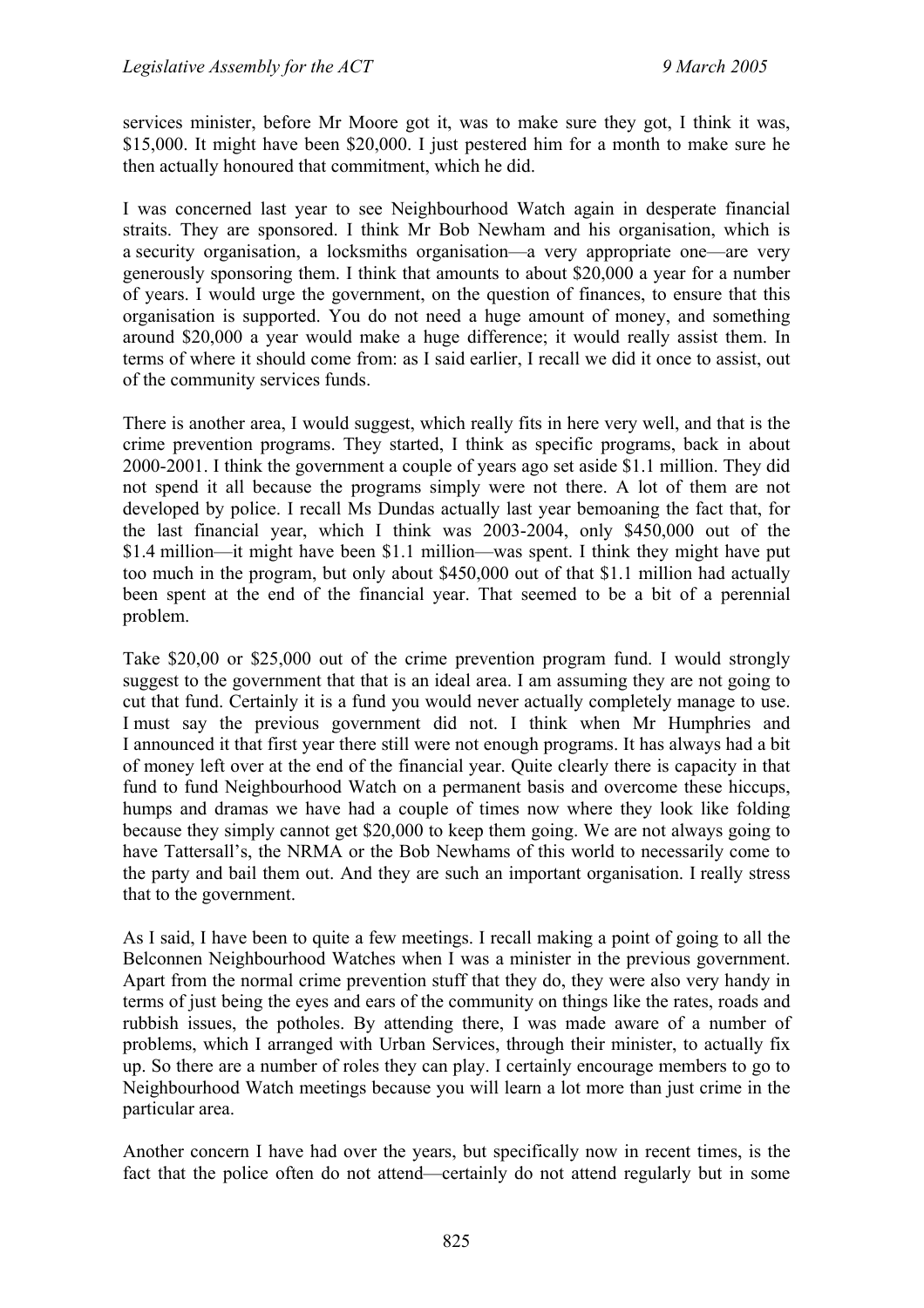instances do not attend at all. It has always been a bit of a problem but, when you go back probably a decade or so, often at every meeting there was a police officer. That was cut back to probably once every two meetings or so. But now it seems that it is pretty rare to actually find any sort of regular police attendance at all. That does tend to dispirit the Neighbourhood Watch people.

I am not at all casting any blame there necessarily on the police. We all know the police are understaffed. We all know the police are underresourced. I am not going to berate the minister too much about this at this particular time. But I certainly hope that, even with a tight budget, this most important area of government, the policing of the ACT, is attended to and we see more police operating in the ACT so that not only can that assist their general operations but will assist, in a spin-off way, to have more police available to go and assist at the Neighbourhood Watch meetings.

After all, the first duty of any government is the security of their citizens. For a state or territory government, that means a strong and well-supported police force with sufficient numbers to actually do its job. So, I will leave that there. But I would certainly hope the minister is in there batting, and I would certainly hope we see some improvement in this budget in terms of policing the ACT. We all know we are under strength. We all know we are miles below the national average and, obviously, if steps are taken to improve that, that will have a spin-off effect in terms of Neighbourhood Watch.

I have seen instances over my years in Canberra where people in Neighbourhood Watch have actually managed to have crimes prevented by timely reporting to police. I have seen instances where an alert member of Neighbourhood Watch and an alert member of the community called the police and the police attended and nabbed the perpetrators actually in the act. Areas that have strong a Neighbourhood Watch often have significantly less crime. And this was certainly so when the organisation started in the territory and records were kept, which indicated there was a very significant drop in the first few years. For a number of reasons, that probably is not quite the same now.

I think, if you look through the stats, where you see a strong Neighbourhood Watch you will see a lot fewer incidents of the crime that concerns people in our community the most and that affects people in our community, such as people flogging cars; breaking into homes; vandalism; the more petty thefts; sadly, some assaults, too, in neighbourhoods. Those sorts of crimes, which you see in the Neighbourhood Watch reports, are the ones that really directly impact on people in the suburbs and are the ones where a good, strong Neighbourhood Watch can be a real deterrent and can provide a real crime prevention service.

So it is always good to see a new Neighbourhood Watch set up. I certainly commend the good burghers of Isaacs for setting up this Neighbourhood Watch. It is good to see local businesses get involved. I think, in the ones I have seen in Belconnen, there are always a couple of businesses that sponsor the newsletter and that assist, even in a small way—it all helps—to keep these organisations going. Well done to Karen Rush Real Estate for getting involved in Neighbourhood Watch.

I certainly commend my remarks to the minister for police especially. I would also encourage businesses to actually get behind Neighbourhood Watch. You do not need to do a huge amount, but if you help sponsor a newsletter in your particular area you are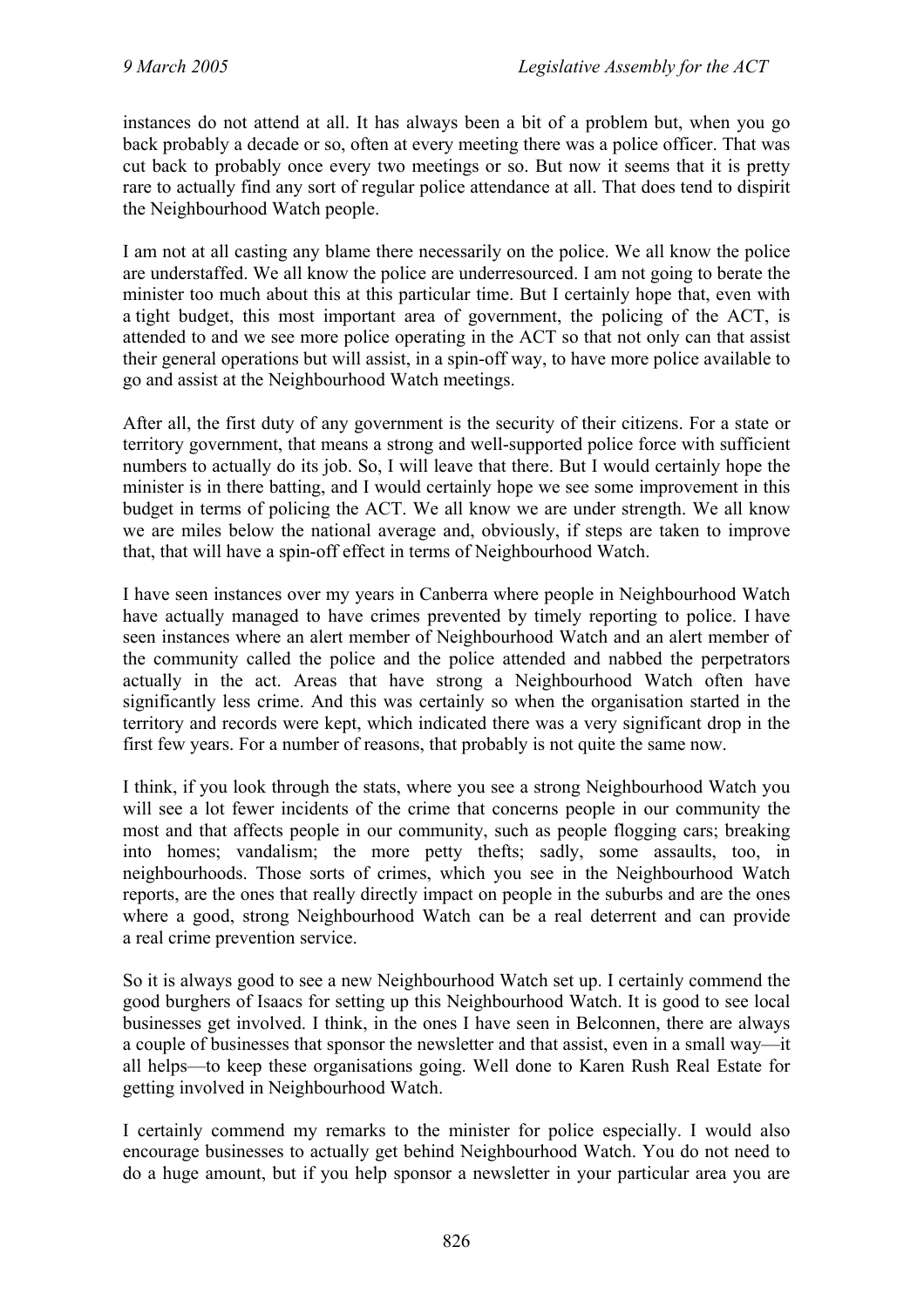helping quite significantly in fighting crime; you are being a good citizen; and it certainly means a lot to individual Neighbourhood Watch organisations.

I will close by thanking everyone involved in Neighbourhood Watch in the territory. They do a sterling job; they are very deserving of our support. They do need to be put on a more secure financial basis. I think I have indicated quite clearly how that should occur. Again, my congratulations to everyone involved in Neighbourhood Watch, the police who actually service them and the people in the community who respond to the newsletters and who become, effectively, the eyes and ears of the community.

**MR HARGREAVES** (Brindabella—Minister for Disability, Housing and Community Services, Minister for Urban Services and Minister for Police and Emergency Services) (4.45): The government will be supporting the motion from Mr Mulcahy. I must say at first pass I thought this motion was probably more appropriately delivered in the context of an adjournment debate because we generally raise individual things like that in the context of an adjournment debate. But I think it is a good call actually to pick out a Neighbourhood Watch system in a suburb that is working and hold it up as a model. I think that is quite worthy of praise.

Mrs Burke raised a point which I think is well worth raising in the public arena—and certainly I will be raising it in my discussions with the Chief Police Officer—with respect to Neighbourhood Watch, and that is the demographics of the actual committees themselves. She is quite right when she says that most committees in fact that exist in Canberra do not have too many young people on them. And interestingly, young people are the people who are often at home at that time of day when people are about doing home invasions. They will have a crack between 3 o'clock and 6 o'clock, for example. And a lot of people are just returning home. In fact, if we can get the young people, say, in their later years of high school, who are returning home, to be involved in this sort of thing, then, of course, they will be alert to odd things happening in their neighbourhood and will be able to appropriately act on that.

I think Mr Pratt and Mr Mulcahy both alluded to one of the problems that we have been facing with Neighbourhood Watch, when both Mr Stefaniak and Mr Wood were police minister—and now I face it—and that is the sustainability of the committees themselves. What happens, of course, we know, is that a community will come together—a new one or one which has sort of copped a bit. In the case of Isaacs, that was the imperative, a need to get a bit of revitalisation. In Gungahlin, it is because the suburbs are new.

People come together and they will be, if you like, enthused by a couple of people who have got a little bit more energy than most people in the area. And the good thing that comes out of that is the creation of a Neighbourhood Watch committee. You will find that it is two or three people, as is the case with almost every committee that I have ever been associated with. I am sure those opposite will appreciate this. Usually the same 50 people in the community are on all of the committees. These people will go and do extraordinary hours and will create all the structures.

We have got to remember that—I do not know what you call it; I suppose "demographics" of this town"—we tend to move. I think we have something like three or four moves in our time in Canberra. I know that I came to Canberra and lived in Garran; I went to O'Connor; I went to Belconnen for 10 years; then I went back to O'Connor; then to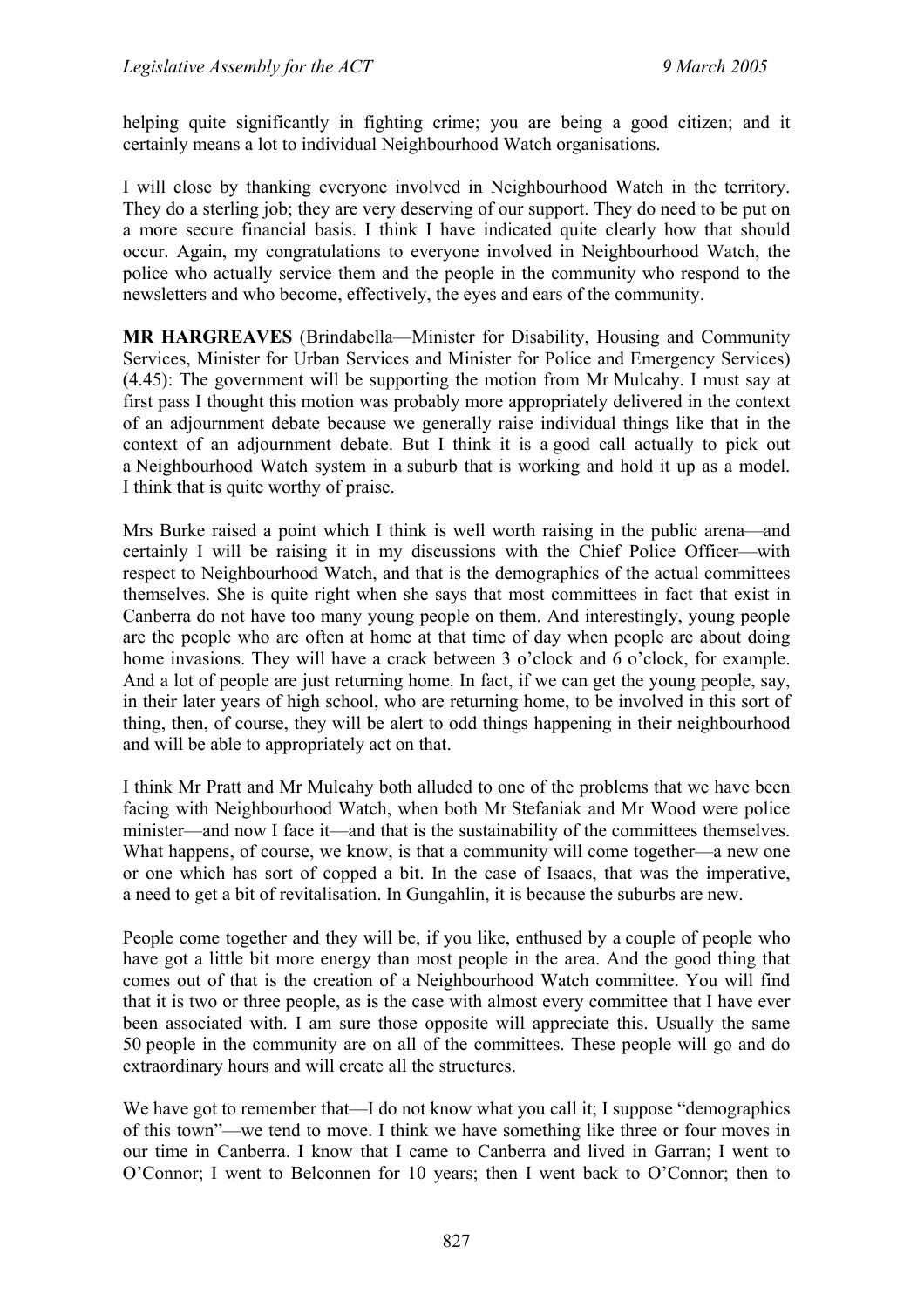Belconnen again; to Farrer; to Gowrie; and now I am at Wanniassa. If I had been a member of a Neighbourhood Watch committee I would have moved out of that. If I had been an energetic member, then that is the problem that we face. I do not know the answer to that. I think we need a community response to that. It is something that we do recognise.

Mr Speaker, one of the things Mr Mulcahy raises, of course, is the importance of the community in partnership with the police to make sure that our community is looked after. The very essence of intelligence-led policing, intelligence-driven policing, is, in fact, that partnership with the police. Whether or not the Crime Stoppers line is going to work depends on the community using it. Neighbourhood Watch, in fact, is one of those examples of how the community can work in partnership. And we have the results.

You might recall, in fact, recently, Mr Speaker, seven people were pinched for doing burnouts. What happened was that people thought the police were not doing anything. In fact, they were collecting the information. As I have said to Mr Pratt numerous times in correspondence, encourage people to call Crime Stoppers because they are adding to a body of evidence and then a pattern emerges and the police strike. When it came to these particular burnouts and the police struck, there were seven vehicles impounded. I thought that was a fairly good result.

We also note, in the context of the Stuart flats, exactly the same sort of thing. There was stolen property recovered. The people who were there were rather anti-social. They were pinged by people who rang Crime Stoppers. It is that sort of thing Neighbourhood Watch can assist in.

Mr Stefaniak talked about having a dozen Neighbourhood Watch committees. My information is there are 62 of them. Sixty-two of any sort of committee requires an awful lot of resources to actually visit every time. But I do take his point. In fact, we have the attendance of ACT Policing. A Neighbourhood Watch liaison officer talks with executive members at conferences on Neighbourhood Watch programs, making sure that the ACT community is aware of the latest trends and practices around Australia. It is nothing unique; crime is not unique to the ACT. The AFP/ANU policing in the 21st century project focusing on the local Neighbourhood Watch program will add academic expertise to initiative, strengthening the local scheme, we hope.

Of course we all know that Neighbourhood Watch forms part of the key performance indicators of the ACT government's property crime reduction strategy for 2004-07. Given the size and number of the groups, though, to improve communications, ACT Policing, in conjunction with Neighbourhood Watch, hold monthly mega meetings. I do not know if members are aware of this. These mega meetings provide an opportunity for a large group of Neighbourhood Watch members, drawn from a number of groups, to attend a mega meeting for information gathering and ideas exchange that will help in the enhancement of community safety. The next mega meeting is on tomorrow at the ANU and is hosted by ACT Policing crime prevention. At this stage, there are 50 participants who have indicated their attendance and there will be presentations from several keynote speakers.

Improving communication between Neighbourhood Watch and ACT Policing has been a high priority in enhancing the effectiveness of the neighbourhood safety. I do not think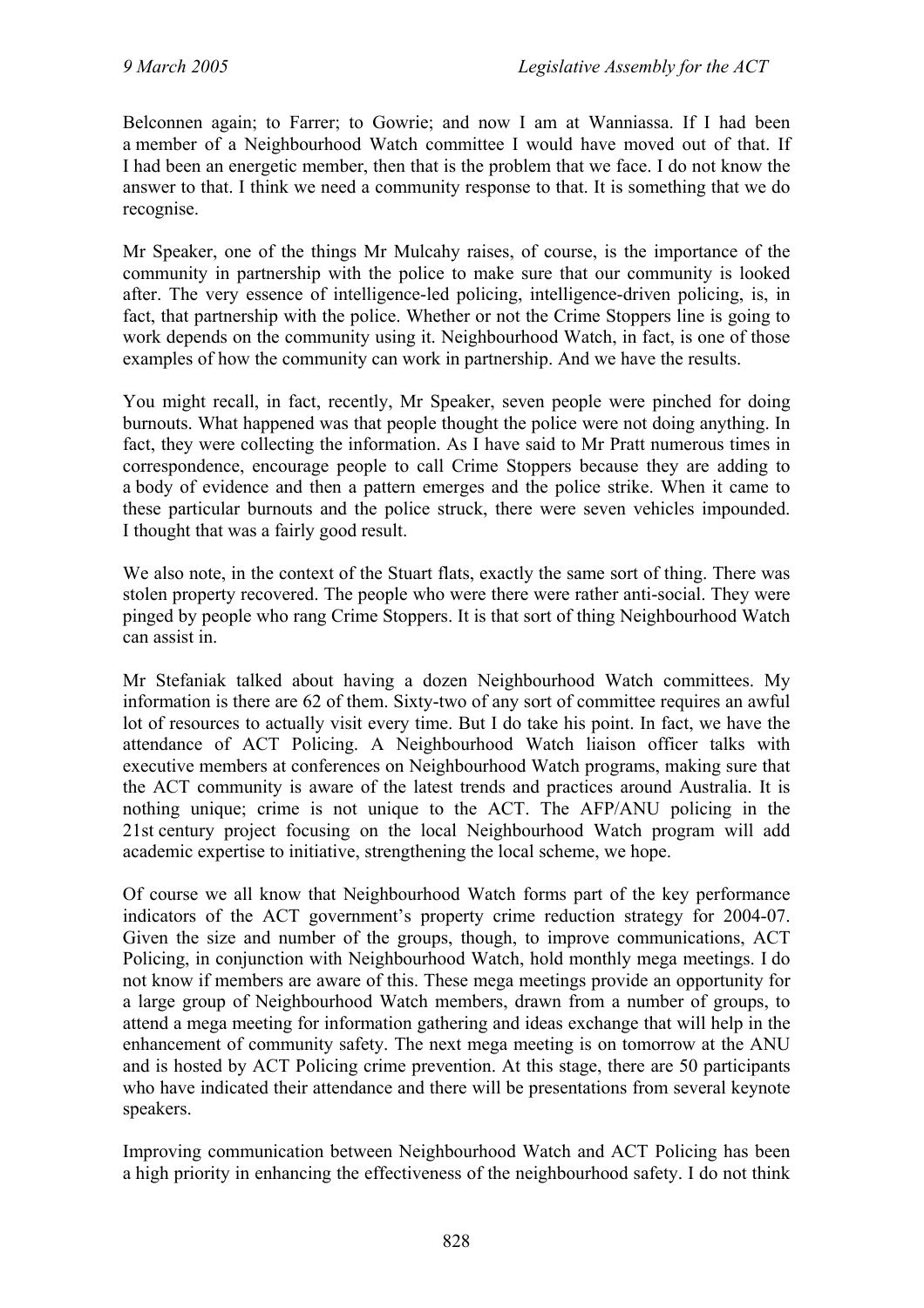that just pinching criminals is the way to go; we need to have a prevention strategy in place. One prevention strategy we can have is this: if crims are going to wander around the suburbs thinking they can break into any place, I would like to think that they would think twice about it because we have an effective community prevention response.

To that end, we have some initiatives for this coming year. There is a partnership events calendar, which includes information nights and training days. Neighbourhood Watch members will join crime prevention officers to attend community events such as barbecues, family and fun days. Of course they were at the Canberra Show. Those who visited the stall at the Canberra Show will know what I am talking about.

The achievements will include, but are not limited to, of course, the provision of information on safety and crime prevention for the elderly—the CLASP program that has been spoken about a lot. The elderly live in their communities, we hope. As part as the Neighbourhood Watch response, they should be in touch with these people.

As Minister for Police and Emergency Services, I commend and congratulate the Isaacs Neighbourhood Watch committee for the quality of the service that they have provided to the community. It is, as I said when I first started, a bit unusual to actually single out people and name them in the context of a motion, but I am quite happy to see that in this instance because what we need to do is reinvigorate the whole community in the ACT. Holding up, as it were, community heroes, which is what these people definitely are, as an example will actually throw the challenge out to other parts of our community and say, "Well, if they can do it, you can do it."

I know that in the Tuggeranong areas—and Mr Smyth knows too well—we have a reasonably low level of crime in all categories, compared with other parts of town. That is due to a whole range and raft of reasons, and I will not go into that raft and range of reasons. Suffice it to say, though, that a fairly vibrant Neighbourhood Watch system contributes to that.

I again congratulate those people named by Mr Mulcahy in the motion and extend my congratulations, as minister for police, to them. I think we ought to all join in those congratulations.

**MR SESELJA** (Molonglo) (5.54): I rise—and I am conscious of the time—to briefly speak in support of this motion. I would like to commend Mr Mulcahy for bringing this forward. I note his very strong interest not just in all the people of Molonglo but also in that area of Woden where he has such a strong presence. I would like to commend him for bringing that forward.

Isaacs Neighbourhood Watch, like other Neighbourhood Watch organisations in the ACT and other community groups in the ACT, make an invaluable contribution to our community. It goes without saying that personal safety is of paramount importance to everyone. Neighbourhood Watch, I believe, plays a very important role in that.

It is unfortunate that we have some significant issues around police numbers at the moment. There is a lot of concern in the community about the lack of police numbers. I know that, in my electorate, particularly out in places like Gungahlin where there is not a full-time police presence, there is a particular concern. I was speaking to people at the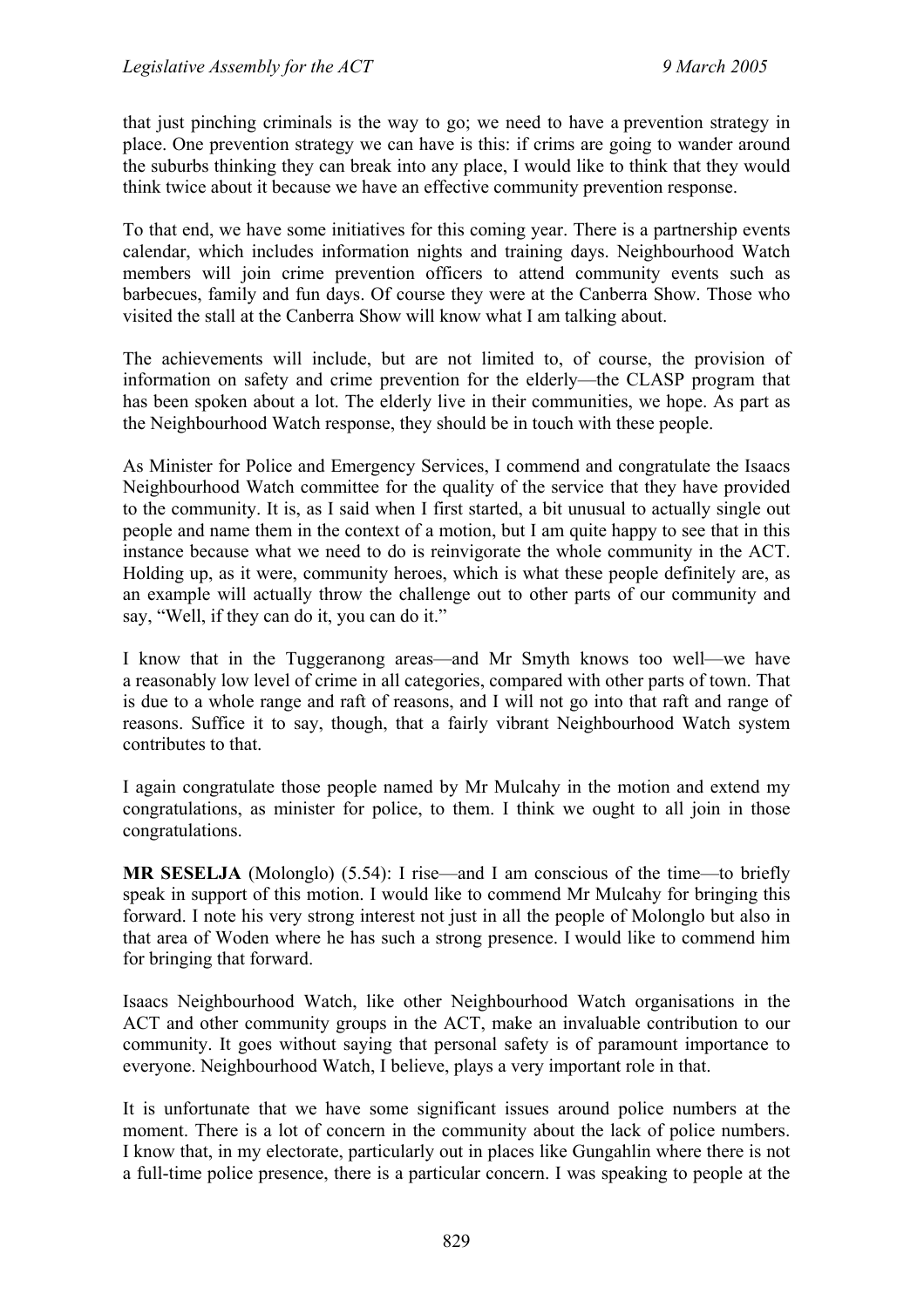Gungahlin Youth Centre on Friday and they expressed a lot of concern to me about personal safety, about street lighting and things. Without going too much into that, I think Neighbourhood Watch feeds into that.

Neighbourhood Watch is always important. Neighbourhood Watch has been around for a long time. But I think, with the current inadequate police numbers around the place, particularly the inadequate police presence in Gungahlin at the moment, Neighbourhood Watch becomes even more important for giving residents that sense of wellbeing. So I would very much like to support the motion.

I agree with Mr Hargreaves that it is good for these sorts of things to be brought forward in the context of a formal motion. I have a recollection of Neighbourhood Watch as a youngster back in—this will show my age—the 1980s. I do not know if the rest of you guys were youngsters in the 80s but I was, and I remember—

#### **Mr Hargreaves**: I was 16, Zed.

**MR SESELJA**: Yes, I am sure you were. I remember Neighbourhood Watch coming around to our place and it gave my family and our street a real sense of wellbeing, knowing that people were watching out for each other.

Being conscious of the time, I would just like to express my support for the motion, commend Mr Mulcahy again for bringing it forward and commend all those members of the Neighbourhood Watch group in Isaacs who have been named in the motion.

**MR MULCAHY** (Molonglo) (5.57), in reply: Mr Speaker, in conclusion: I would like to thank members on both sides of the house for their support for this motion. I think it is important that people who give up their time get recognition. I know it is a little unusual to name them but, as Mr Hargreaves has recognised, when people go to this length to give up their time—and they are such an energetic group—it might send a message to others in Canberra that maybe they need to step out of their own home and think about their neighbourhood and lend that measure of support.

I think there is quite a deal that we can do to support the work of Neighbourhood Watch. While some may at times think it is a very parish pump type issue, I have pursued the matter of footpaths and lighting in many of the inner suburban areas of Canberra. It is an issue not just with our older citizens but also with many younger people who have expressed concern. I am continuing to receive representations on this issue, particularly in relation to safety issues at night in areas such as Manuka, and that is something on which I will be saying something more in the near future. We need to ensure that in all of our suburban areas, both residential and areas where people go out for entertainment in the evening, they can do so without fear of personal injury.

Finally, in conclusion, Mr Speaker, one area that we ought to be looking at too is whether we complement the work of the Federal Police and the Neighbourhood Watch and whether or not the Australian Protective Service might have an additional role. The neighbourhood I happen to live in has a very heavy presence of the Australian Protective Service for dealing with diplomatic representatives, and I think that they are a resource that could be brought to assist in a limited way at the very least, without distracting from their main role, in the important work of combating crime in some of our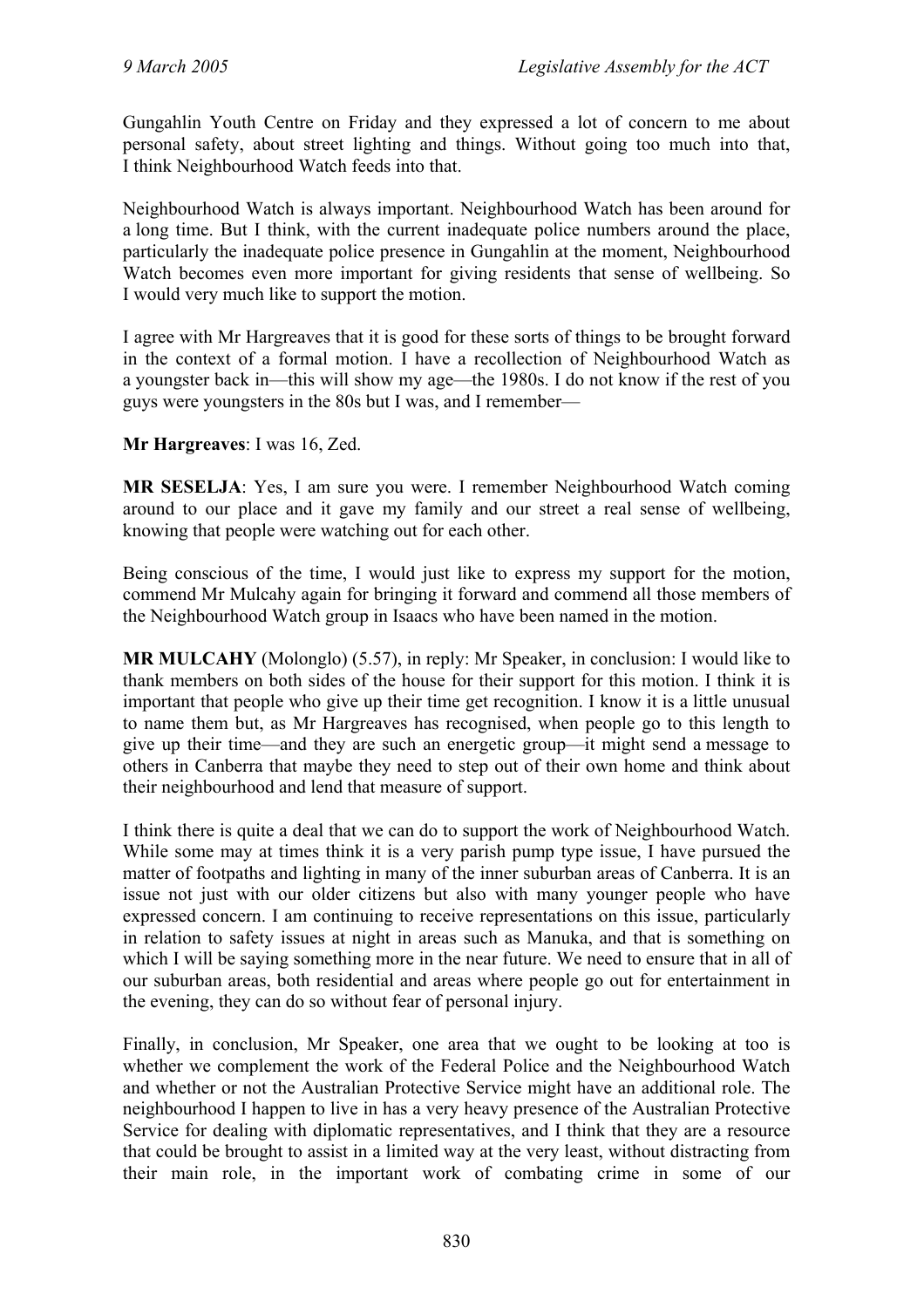neighbourhoods. I think if those resources are being applied by the Australian government they ought to think about whether they could provide at least a watching brief in relation to crime that impacts on neighbourhoods where they are focused.

Mr Speaker, I commend this motion to the Assembly and thank all members for their support for this motion.

Motion agreed to.

# **Adjournment**

Motion (by **Mr Corbell**) proposed:

That the Assembly do now adjourn.

#### **Disability services**

**MRS BURKE** (Molonglo) (6.00): I wish to continue with and conclude a speech that I started a couple of days ago in this place in reference to implementation of the government response to the recommendations of the report of the board of inquiry into disability services. The high turnover of staff in the sector continues to be a cause for alarm and concern. I am wondering what the minister is doing to address this problem. The inconsistency and levels of care can only be detrimental to the consumers. Of course, it must be said that all must be done to elevate the role of carers and workers on the front line in the disability sector to ensure that potential workers are not dissuaded from working in that sector.

Training was originally highlighted in the Gallop report and continues to be cited by the many parents and consumers of disability services who call my office to voice their ongoing concerns. I note, on a positive note, that an ongoing training calendar has been developed and I really would appreciate the minister's update on that and I wonder what the status of that is at this time.

I further note that Disability ACT is negotiating or has negotiated with an RTO, a registered training organisation, to deliver the certificate IV course in disability work. The government has made mention of this course due to start in 2005. Again, I am a little unsure as to whether that has happened yet, but, given that we are well into the year now, I would expect and hope that that course has started. I would be pleased to hear how the training is working out for the participants and for the consumers.

I was pleased to note that an access audit has now been completed. It is important to know how we measure up and where we need to do better. On the government's own admission, it does need to do better; we need to fill the gaps. It is pleasing to note the trial of a disability phone line and I would like to know how this is assisting in referring people to appropriate services.

On the matter of individual support or service packages, ISPs, the feedback I am receiving is that it could be costing the territory far more than pre Gallop and not necessarily delivering better customer service outcomes. Whilst we cannot put a price on human life, if we can use money more wisely we perhaps need to revisit this model of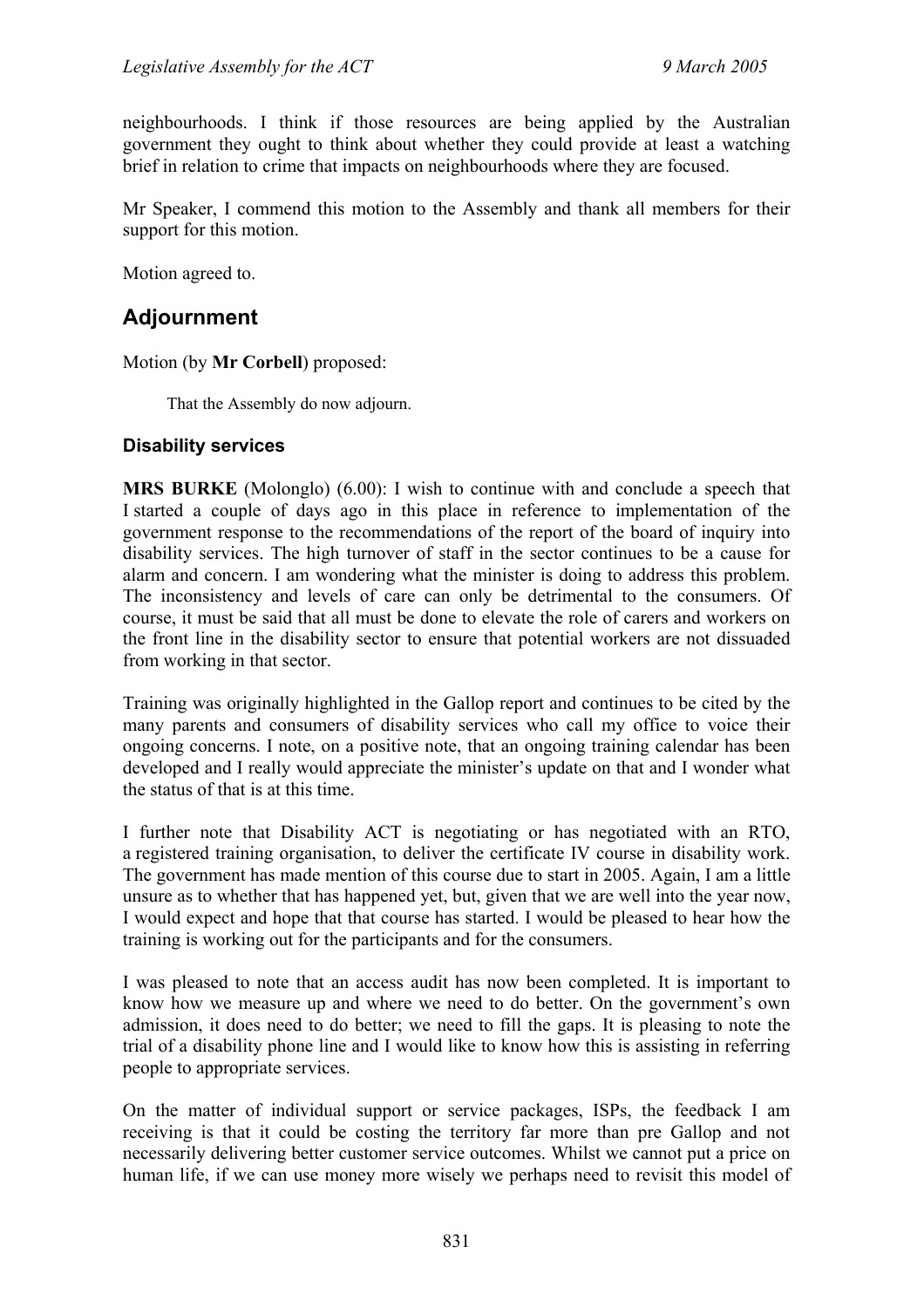group homes, for example, as a viable option in the light of enhanced services to allow people to remain in group homes under the services offered by the individual support services team. However, I note from recent consultations with the sector that there seem to be some problems there. In one case, which I will not go into now, we are paying three or four times the amount that we were to support one young person pre Gallop. So I think there are certainly some issues there. I realise that the disability sector has some concerns with the group house model, but I believe that, if we get the support right, it can still work. At least let us not totally shelve it as an option for some people.

I wish to congratulate the government on the joint project mentioned on page 13 of the fourth report of the ACT government and federal government working together, and I look forward to hearing a positive outcome on that one. Community and employment participation are huge issues for the disability sector, and we need to continue to be innovative in our thinking to find as many ways as possible to engage people with a disability in a true and meaningful way.

There are one or two other areas within the sector that continue to concern me and are worth noting. I will, of course, continue to monitor the government's handling of these areas, not the least of which being services to children with autism. The recent shelving—or deferring, should I say—of the diploma course in Auslan at the CIT, as Mr Arthur Baker from Braidwood stated in his letter to the *Canberra Times* on 22 February 2005, is unfortunate. I do, however, realise that the minister is looking into that matter and I hope that she will be making a statement about that course and what is happening to it in due time.

So, by the government's own admission, there is still much to be done and a long way to go. I hope that the government will not hide behind this as an excuse for inaction and a lack of energy, enthusiasm and commitment to really improve the lives of people with a disability. As I did with the previous minister, I extend the offer of working with the current minister because I just do not think we can stand here having debate after debate, trying to score cheap political points. I am about helping the sector that, particularly in parts, is in crisis. I extend the hand of friendship, if you like, to the minister and say: please work with me so that we can really get some good results for the people who care most, the disability sector.

## **Arts facilities**

**MR MULCAHY** (Molonglo) (6.04): I want to take this opportunity to report to the Assembly on some of the arts centres I had the opportunity to visit last week in Canberra. The facilities included the Tuggeranong Arts Centre in Tuggeranong, Megalo Access Arts Inc up at Watson and the ANU School of Art at Acton. I must say that the facilities in Canberra that we have for the arts continue to amaze me in a very positive sort of fashion. I have been quite overwhelmed by the outstanding and impressive array of exhibitions, courses, programs and general services available to the people of Canberra and the wider public.

My understanding and awareness of the arts community in Canberra has increased considerably since stepping into the new role as opposition spokesman on the arts. You think you know about your city. I have lived here for a fair period of time and was involved with the arts community when I lived here back in the seventies, but it has still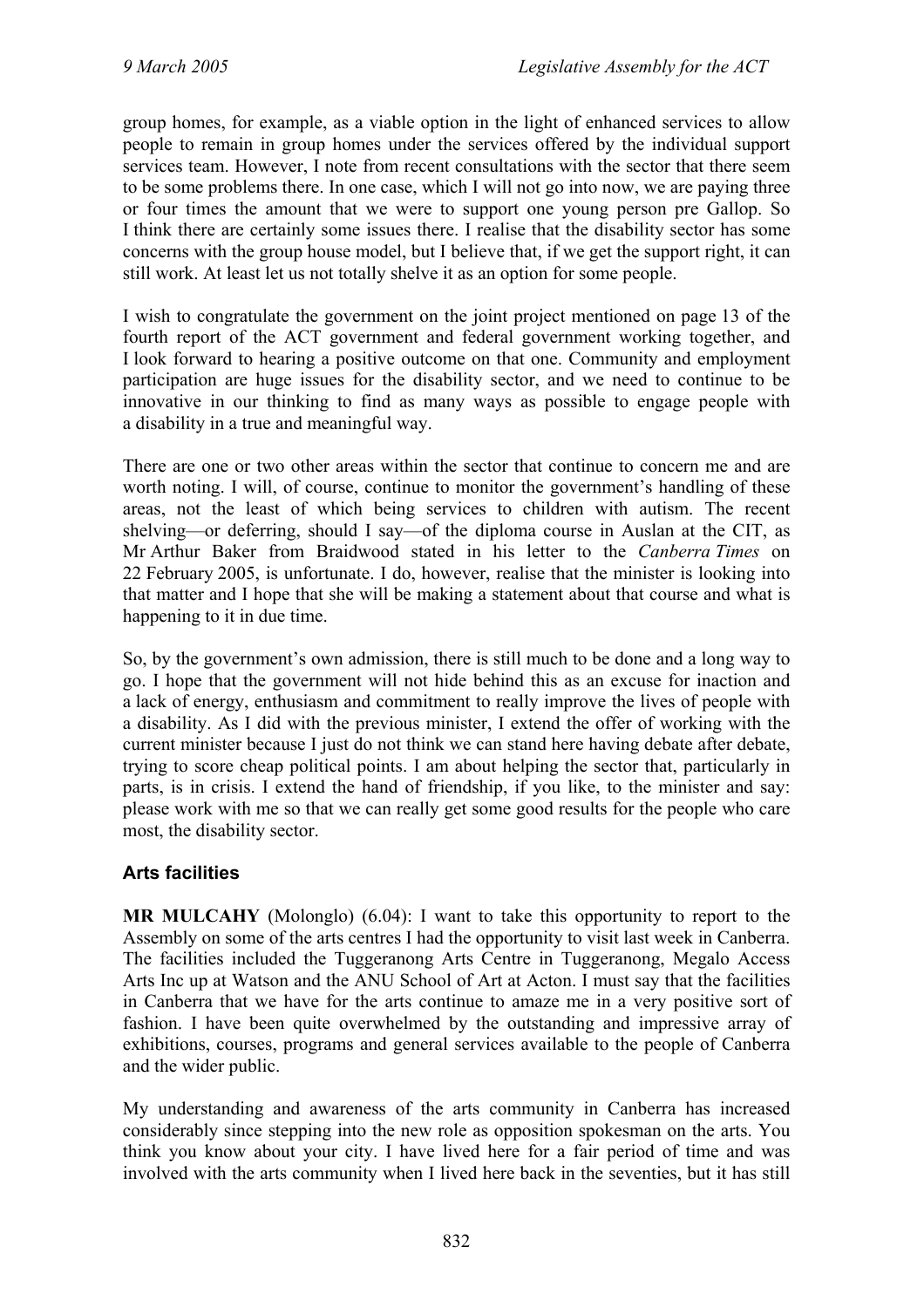come to amaze me, as we have started to engage in dialogue with so many groups, how many organisations there are in Canberra, how many active groups of people in our community are participating in some area of the arts.

I know a number of members here receive invitations to events. When you go out and explore how many groups there are, it is quite staggering. It is a great credit to the ACT and the people of Canberra that they embrace the arts so vigorously. We hear of Melbourne being called the arts capital of Australia, but I think that if you applied some of the statistics Canberra could well uptake that claim.

In particular, I had the opportunity to formally visit the Tuggeranong Arts Centre, although I had been there previously for an exhibition called *Malta 24/7*, which was a fantastic photographic exhibition. The centre supports a vibrant range of community and professional arts activities. As most members may be aware, it was opened in 1998 and is the only purpose-built multidisciplinary arts centre in the ACT. The centre is home to a small gallery, a 110-seat theatre, a small dance studio—which has had incredible support from young people in that area—a group art studio, three individual studios, a small gallery and a very successful cafe that attracts many patrons from that area over the weekend.

The centre has also developed a strong community cultural development focus and supports a range of multicultural, indigenous and disadvantaged arts activities. Its messenger program, on which I was briefed, is doing a great deal for young people in Canberra who are potentially at risk. The staff are to be commended for the work they are doing there. They are also forging links with the diplomatic community, who are starting to use their facilities and moving away from the traditional locations in the centre of Canberra. The centre is particularly proud of its dynamic youth programs and the role that these programs have played in developing the skills, outlook and cultural awareness of young people in Canberra, particularly in the Tuggeranong region and even beyond.

The second organisation that was visited last week was Megalo Access Arts, located on Phillip Avenue in Watson. This is an open-access printmaking organisation that provides artists, students and the general community with access to specialised printmaking facilities. It conducts a program of activities that include access to equipment and expertise, artist in residency opportunities and commissioned printing and other services. Indeed, the exhibition running at Megalo during my visit was work resulting from its 2004 printmaker in residence program. It was entitled *Structure*, and the artist was Joanne Robinson. She examined the personal experiences of her own home and reinterpreted this into structures of buildings and textures by creating two-dimensional structures through digital processes and print.

The final visit was to the ANU School of Art, which is in the faculty of arts. The School of Art is under the leadership of Professor David Williams at ANU. I would commend to members that they take time in their lives to visit the extraordinary facilities there and the work going on. I had no idea of the dimension of what was being done in the School of Art in Canberra. I had an opportunity to go through all the different areas—ceramics, glass, goldsmithing and silversmithing, painting, photo media, print media and drawing, sculpture, textiles and wood and art theory. To see so many young people from Canberra working on those skills, and sometimes engaging in some of the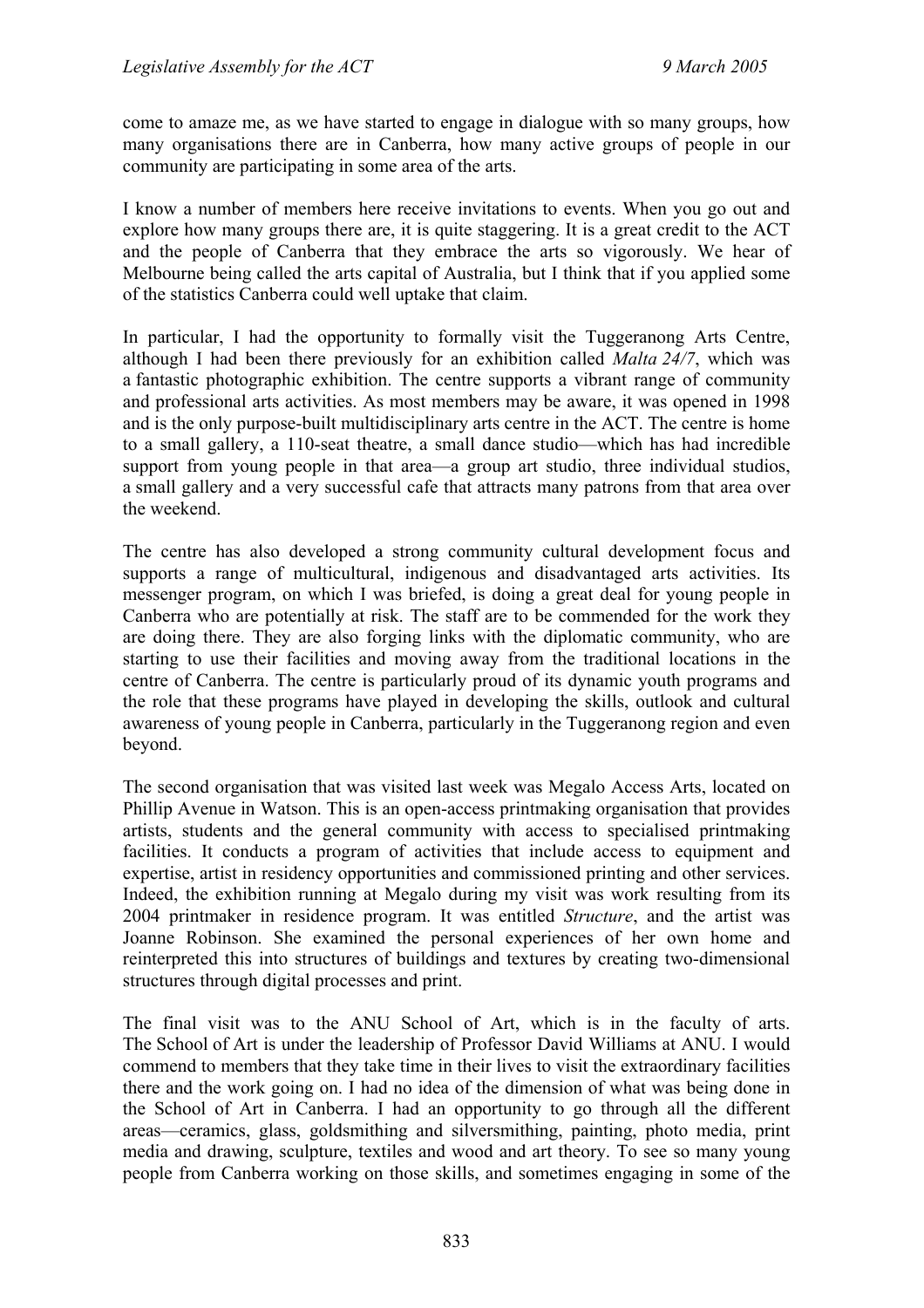traditional arts such as constructing furniture in a way that rarely happens these days, I thought was very enlightening. To see this within a very short distance of the Assembly was a tremendous experience, and I commend both the teaching staff and the university for the level of those facilities.

These three insights into some of the arts facilities we have in Canberra underline the widespread support from and the tremendous application of those involved in the arts in Canberra, and it is certainly an aspect of my work that I find particularly rewarding.

### **Namadgi National Park**

**DR FOSKEY** (Molonglo) (6.09): I am rising to report on a visit I made last weekend to Namadgi National Park and to commend the managers of Namadgi. The nicest thing about being an elected representative in the ACT Assembly is that I no longer go anywhere in the ACT without that in my mind. So here I have a number of observations that I am sure that other members will be vitally interested in, because they concern a part of our beloved territory.

First of all, I want to commend the managers for their new interpretation materials. In particular, I want to mention the new map that has been produced, which details a large number of walks. It gives the information that anybody needs before undertaking one: how long it will take, how many kilometres are involved, whether it is steep and whether a car needs to be posted somewhere down the track for people to get to.

I most particularly want to mention the new lookout. Apparently, the old one was burnt in the fires. The new lookout is—I believe, because I do not think I ever explored the old one—far superior, being broad, going out over the valley so that you have this sense of actually looking out. It is positioned so that you can see the whole line of the Brindabellas. Each of the mountains is named and there is a very wide-angled lens photograph that you can look at and identify exactly the features that you are looking at. I think that is really important; people need to be able to place themselves in their environment. Apparently, that too is far superior to the old interpretative device.

Namadji is a reminder that we live in a wonderful environment. I have a deep affection for that line of mountains, the Brindabellas, and in Namadji, of course, apart from natural heritage, one also finds plenty of evidence of our long-lived indigenous heritage. On our way to Namadii, we drove across the broad valley which, along with the road that we drove across it on, will be drowned if the Tennent dam is built on the lovely Gudgenby River. I must say this is a particularly beautiful valley. It is very broad and I guess that is partly what makes it so beautiful and also makes it so unsuitable for a dam, because it will take a very long time to get the kind of depth where evaporation does not take the water as fast as it fills.

Talking of catchment issues, the regeneration of Namadji provides a model for catchment management. Indeed, due to the quick thinking of some firefighters, in Namadji there is a reference area of five per cent which did not burn provides a kind of model of what all of our catchment could be like if we decided to look after it as catchment.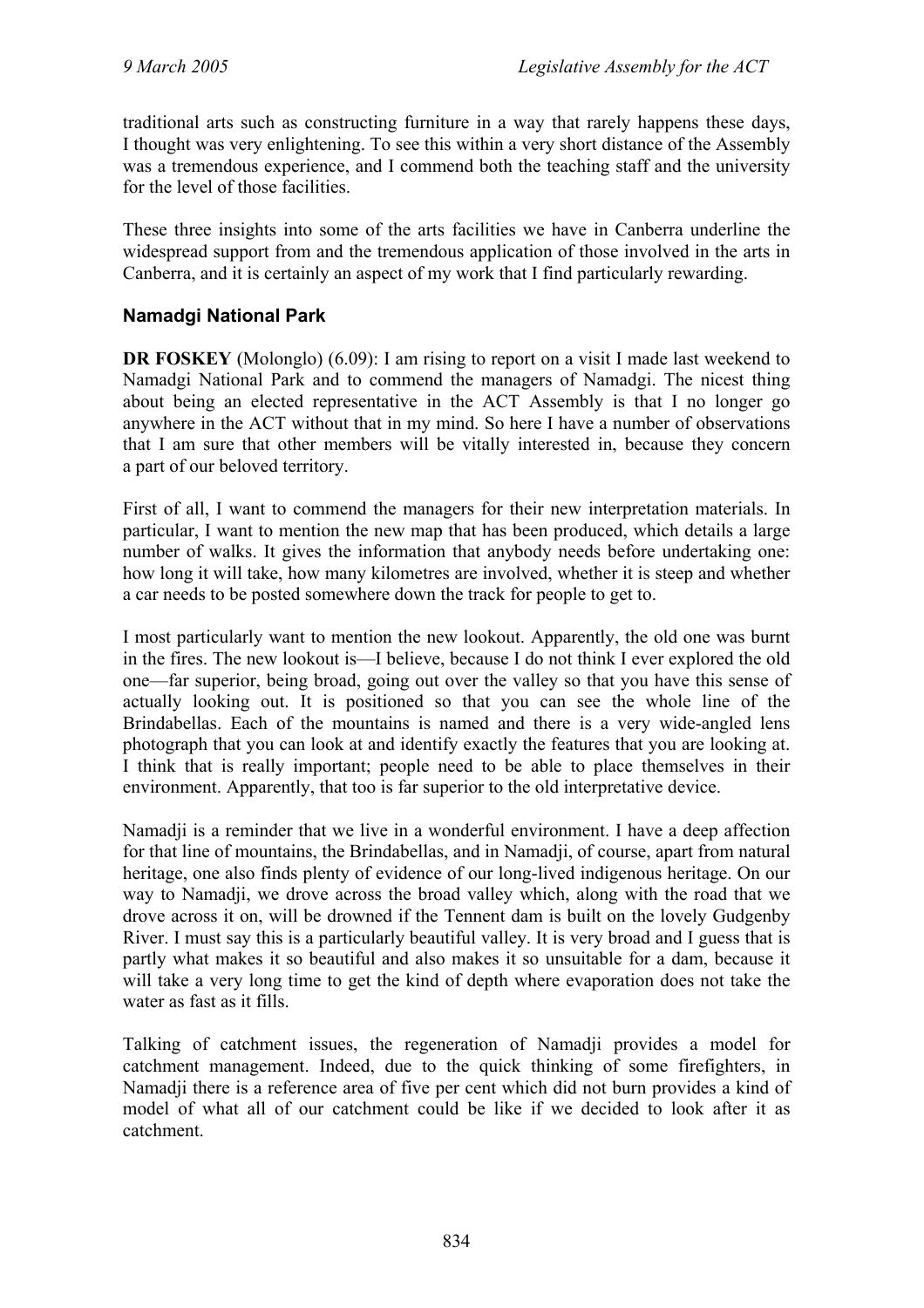The reason I was there was that I was on a tour conducted by the Kosciusko Huts Association. This is yet another of those amazing volunteer groups that are connected by a passion, in this case to maintain the heritage huts of the high country. We did an eight-to 10-kilometre walk—they say it was eight; I say it was 20—of three huts, which were the Clearwater hut, the Westermans hut and Brayshaws hut. They are actually marked on that interpretation map and it is a walk that I would be very happy to take anyone on because I would happily do that walk again.

The Kosciusko Huts Association is a broad association of people from all over Australia, with voluntary labour. They do get some money from grants for materials, but they spend their weekends working on their passion and they are very healthy people.

I want to note, in conclusion, that these people also work in the Kosciusko National Park, which, of course, is contiguous with Namadji National Park—a reminder that the border is only a political one and that when people want to they can work with land managers on both sides of it. We need to remember, too, that water flows into the ACT from New South Wales and out again into it. We are a catchment for all on the Murrumbidgee, and Namadji plays its part in maintaining the water quality and quantity for everyone downstream.

#### **Public servants**

**MR SMYTH** (Brindabella—Leader of the Opposition) (6.14): I would like to enter the adjournment debate this afternoon with a couple of quotes from the Chief Minister. The Chief Minister yesterday in question time said, in talking about ACT public servants:

We will show them due respect. We will stand by them and we will support them.

These are the Chief Minister's words about ACT public servants: "We will show them due respect. We will stand by them and we will support them." What I want to do is compare that to what the Chief Minister said about public servants, and in particular senior public servants, today in question time. What he said was that he is going to amend the Public Sector Management Act as it is too inflexible and basically it does not allow him to sack senior public servants—i.e., in this case, Mr Tonkin. Let me read what he said:

I do propose some amendments to the Public Sector Management Act to deal with the existing incredibly inflexible executive appointment arrangements that currently apply under the Public Sector Management Act. They are inflexible to the point of being essentially incapable of allowing any reasonable management of the senior executive.

I think, folks, that that all reads as code for: I can't sack them when I don't like them. So, senior public servants, you should be warned, you should be afraid; you should be very afraid of what the Chief Minister intends to do.

It is interesting, because on the one hand in talking particularly about Mr Tonkin the Chief Minister praised him. In question time today he said:

Mr Tonkin is a very senior, very experienced and extremely good public servant ...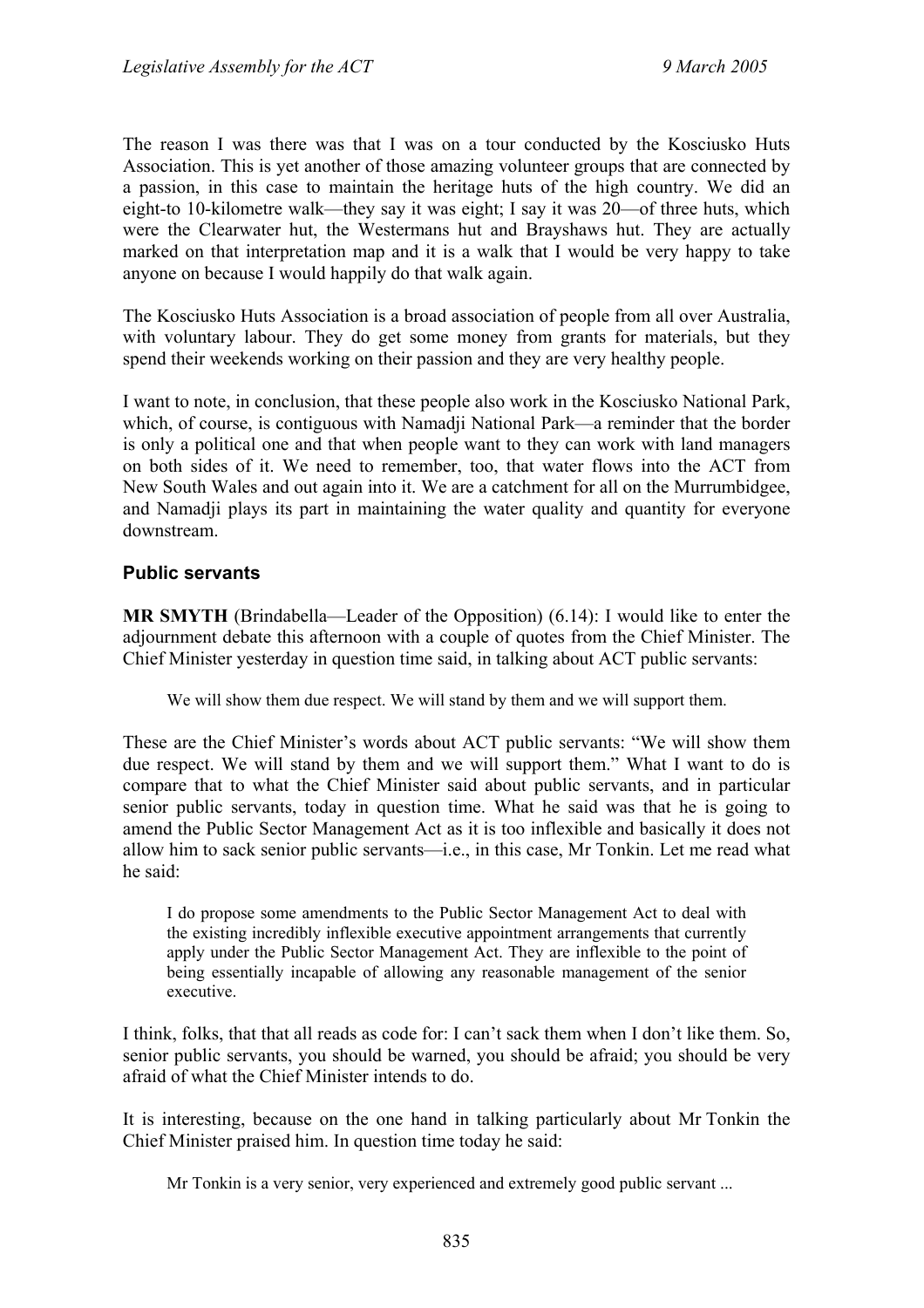What is he? He is a very senior, very experienced and extremely good public servant but he is not good enough to work with Jon Stanhope. So isn't it interesting that on the one hand he praises Mr Tonkin and yet on the other hand he simply wants to get rid of him. Why do you get rid of somebody—incompetence, inefficiency, impropriety, perhaps infirmity, ineffectiveness, ineptitude? Well, none of those is listed as one of Mr Tonkin's attributes. Let me read again the Chief Minister Jon Stanhope's own words: "Mr Tonkin is a very senior, very experienced and extremely good public servant." What did Mr Tonkin do wrong? Was Mr Stanhope afraid of the frank and fearless advice that he gave? Or was Mr Stanhope more afraid of the ACT labour council that wanted Carnell era appointees removed? Or is it because—in Mr Stanhope's own words from the radio the other morning—"We just don't see eye to eye with Mr Tonkin." In that interview he also mentioned that there happened to be many others that he did not see eye to eye with around him. So what is going to happen to the many others that he does not see eye to eye with in the public service?

The Chief Minister should be aware that you just cannot sack somebody because you cannot get on with them. It is called unfair dismissal—and that is something that I thought the Labor Party was very much against. But what the Chief Minister is saying today in his reforms of the Public Sector Management Act is: there is going to be one rule for the rest of you and one rule for me, the Chief Minister. I think what we are seeing is more viceregal pretension growing here.

Now we know that the Chief Minister was unable to sack Mr Tonkin because, as he said, he is a very senior, very experienced and extremely good public servant. So he obviously did not do anything wrong. That is why the Chief Minister concocted the office of the special adviser to park him in. And that is why taxpayers have forked out \$309,000 per annum to simply park Mr Tonkin—because the Chief Minister cannot get on with another individual. He had no reason to sack him, so he parked him.

You have to ask: what is the process if there is somebody that you cannot work with or who has problems? There must be some process. There must be counselling. There must be warnings. But obviously that never happened, because the Chief Minister has not followed that route. If the Chief Minister had any guts, he would stop the charade of saying that Mr Tonkin is on secondment. He is not on secondment. Secondment is predicated on returning to one's substantive position. As a former union official said to me the other day, she was outraged when she heard that Mr Tonkin was on secondment, because secondment means you are coming back; you have got a substantive position and you have only gone for a period of time. As she went on to say, it is a fundamental tenet of our IR system and public sector management. We know he is not coming back, even though he has a position to come back to and his position number is C25. He can come back to that.

Let me finish with another quote from the Chief Minster yesterday, when he attacked us here in the opposition, the Liberal Party. He said: "This Liberal opposition—

**MR SPEAKER**: The member's time has expired.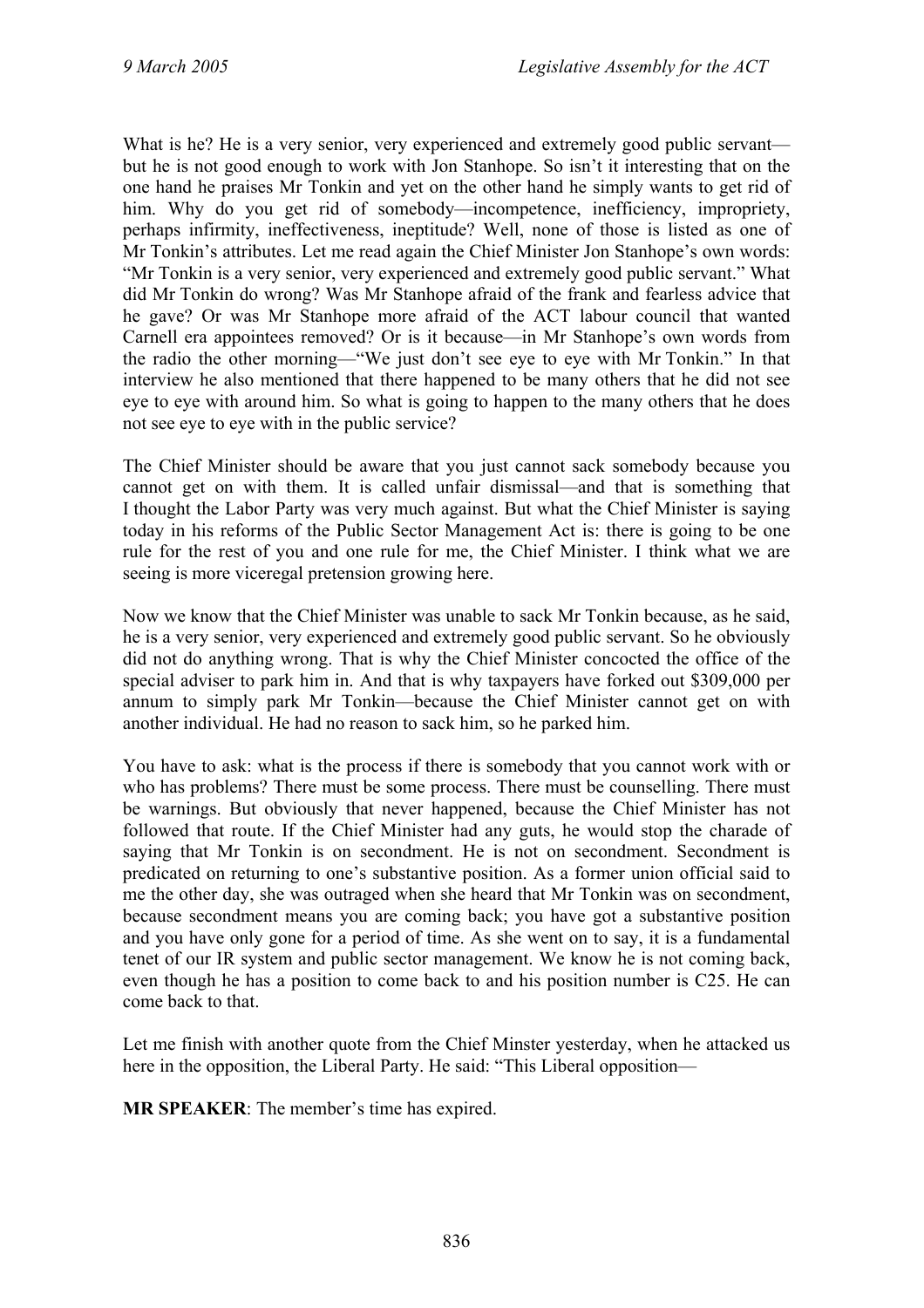### **Mrs Vicki Dunne**

**MS PORTER** (Ginninderra) (6.19): I rise to express my disappointment that Mrs Dunne has used a time when this place was joining together to recognise and celebrate women's achievements to attempt to attack the reputation of two women. She said that she thinks I have double standards and that she believes I deal differently with my male children and my female children. I presume she would include in that that I deal differently with my two stepchildren and my eight grandchildren.

I am not sure how Mrs Dunne actually knows how I relate to my children and how I support them and nurture them in terms of their behaviour. I am disappointed that Mrs Dunne feels that I accept unacceptable behaviour. As I said, I have three children, one daughter and two sons, the older of whom was recently a peacekeeper in the Solomons. I have two stepchildren, one male, one female, and I have eight grandchildren, five male, three female. Mrs Dunne, no doubt you are as proud of your children as I am of mine. As I said, I do not accept unacceptable behaviour from any person, whether man or woman. I am not sure who these specific people are that behave in such a way towards me that I allow it. I neither accept nor condone this behaviour. May I also mention at this point that I am very proud to be a woman both in and supported by the Stanhope Labor government.

I am shocked to hear Mrs Dunne make assertions in relation to the student she responded to in an abusive way at the ANU. She said earlier that the student was drunk and swearing at her, if I am correct in what I heard Mrs Dunne say. This is not my recollection of the circumstances, Mrs Dunne, nor of the chain of events. I believe the student's reputation has been called into question by your assertions. Might I remind you, Mrs Dunne, that both of us were there as invited guests, privileged persons in powerful positions, on the evening. I believe it was appropriate to behave as responsible adults. She claims men in other places behave in such a way and use four-letter words and indeed I am aware of the world in which I live. This still does not mean, Mrs Dunne, that we should accept this behaviour. I repeat: I do not.

Surely, Mrs Dunne, you and all the members of this Assembly, men and women, should model behaviour that we can be proud of, both inside and outside this place. We hold privileged positions in the community. The community expects—demands even—that we exhibit adult behaviour in our public and private lives.

### **Gungahlin—services**

**MR SESELJA** (Molonglo) (6.22): Last week I attended a meeting with the young mothers group out at the Gungahlin Youth Centre, which I think is named the Gungahlin young parents playgroup. I was very grateful for the opportunity to go out there and have a chat with them. The staff at the youth centre were fantastic in receiving me and it was wonderful to hear from a number of young mothers in the area. They meet regularly on a Friday morning. Their children have a playgroup and they get to relax and talk to other young mothers. It is a fantastic support for them. The idea of the exercise was to get a bit of feedback on some of the issues as they see them out in Gungahlin and particularly from the perspective of young single mothers—not all of them are young single mothers but most are, I think—and just to see where they are coming from.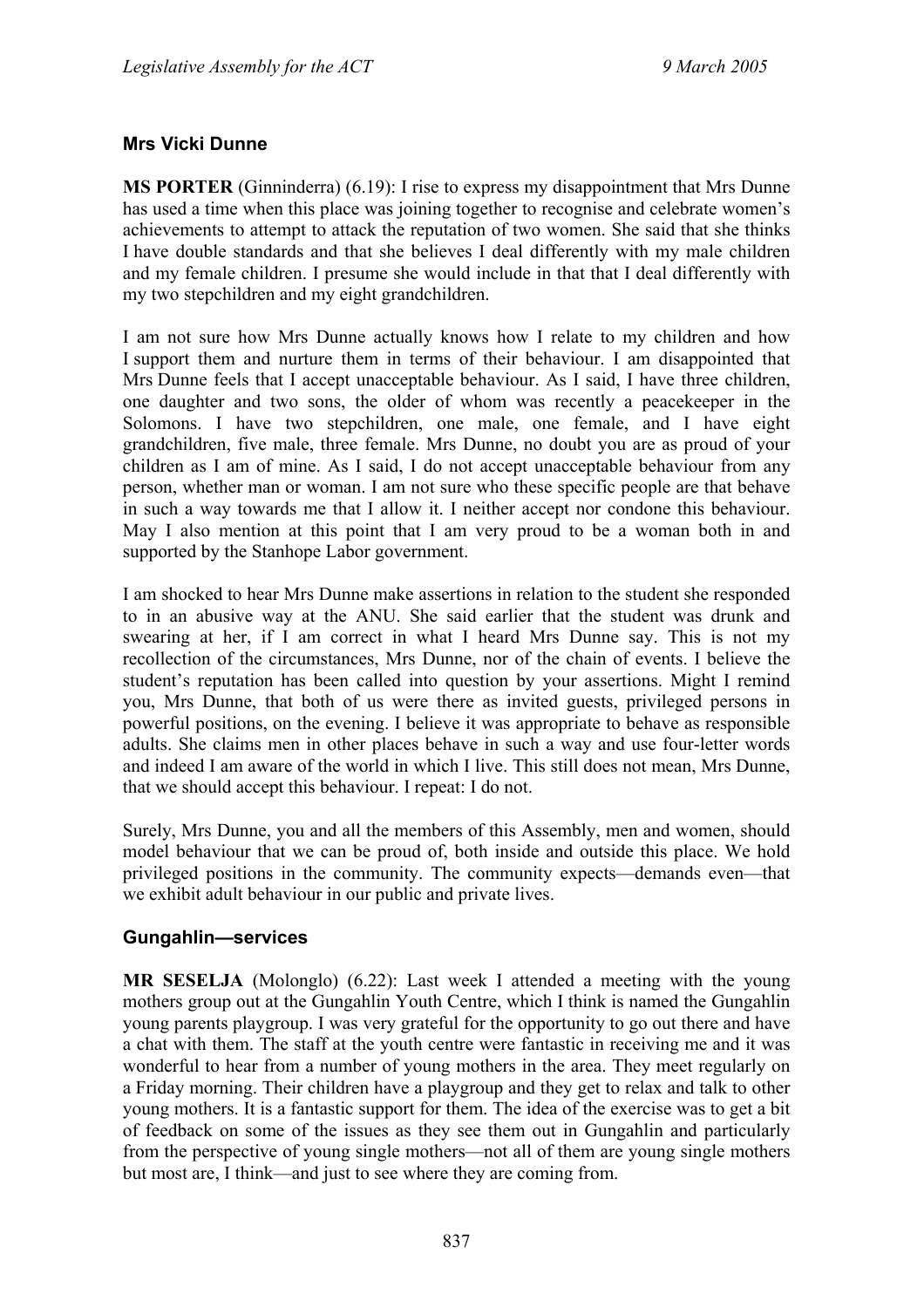I understand that governments cannot do everything but I would like to put on the record some of the concerns that were raised with me, especially for the relevant ministers to look at and to see where they can improve services in the area. One of the issues is access to government shopfronts and Canberra Connect in Gungahlin. Buses are an issue. I note there has been some improvement in recent times of buses going to the city on weekdays, but still on weekends I think more needs to be done. There is also the issue that buses are more frequent to the city than to Belconnen. Whilst this is appropriate at peak times, I have spoken to a lot of people out in Gungahlin and it seems that during the day, during the non-peak times, Belconnen is more the place they want to go.

Broadband access continues to be an issue in Gungahlin. I know Telstra is working hard to get broadband to as many people as possible but, unfortunately, a lot of people still cannot access it, and it is a significant issue. In fact, the youth centre itself has been trying to get broadband for some time and is unable to. With dial-up being very slow, it is very frustrating for them. I think broadband will continue to be an issue and it would be great to see the ACT government take a bit of a proactive role and try and promote initiatives and promote alternative providers to Telstra.

Another significant issue is the reduction of parking facilities outside the youth centre. I understand there is going to be some construction work undertaken there and I think all the parks right out the front will go. That is a real concern, in particular for disabled access, and so I just draw the attention of the house to that. There are several other points but the only other one I want to talk a bit about is the reduction in the size of the youth centre. I note that the fence has been moved and there is not much outside play area any more. A lot of people have commented on the restrictiveness of that.

I want to briefly touch on another issue. For question time today I gave the Minister for Planning adequate notice of fairly straightforward questions. Unfortunately, all we were able to get back from Mr Corbell was things that are on the public record. I asked specific questions about the exact amount of the successful tender for section 87. I asked specifically what was the highest bid and I asked specifically about the terms and conditions of payment for the successful tenderer. All I was able to get was that it was in the vicinity of \$7 million. I think it is unfortunate, given that I took the time to give the minister notice of the questions, that he could not have given a much more adequate response so that we could take it away from question time. I find that very disappointing. Hopefully, next time, when those sorts of circumstances arise, the minister and his office will be more helpful and more forthcoming with information. I certainly hope we will see a little more transparency from the Minister for Planning on these issues in the future.

## **Canberra Hospital**

**MR CORBELL** (Molonglo—Minister for Health and Minister for Planning) (6.26): I would like to relay to members the experience of a constituent at the Canberra Hospital. This person has written to me and I would like to quote the letter in some part:

I am writing to you as a constituent that had the experience of accessing the Emergency Department at the Canberra Hospital. My six year old son had fallen off the monkey bars at his school today and had to be taken to the Hospital to check if